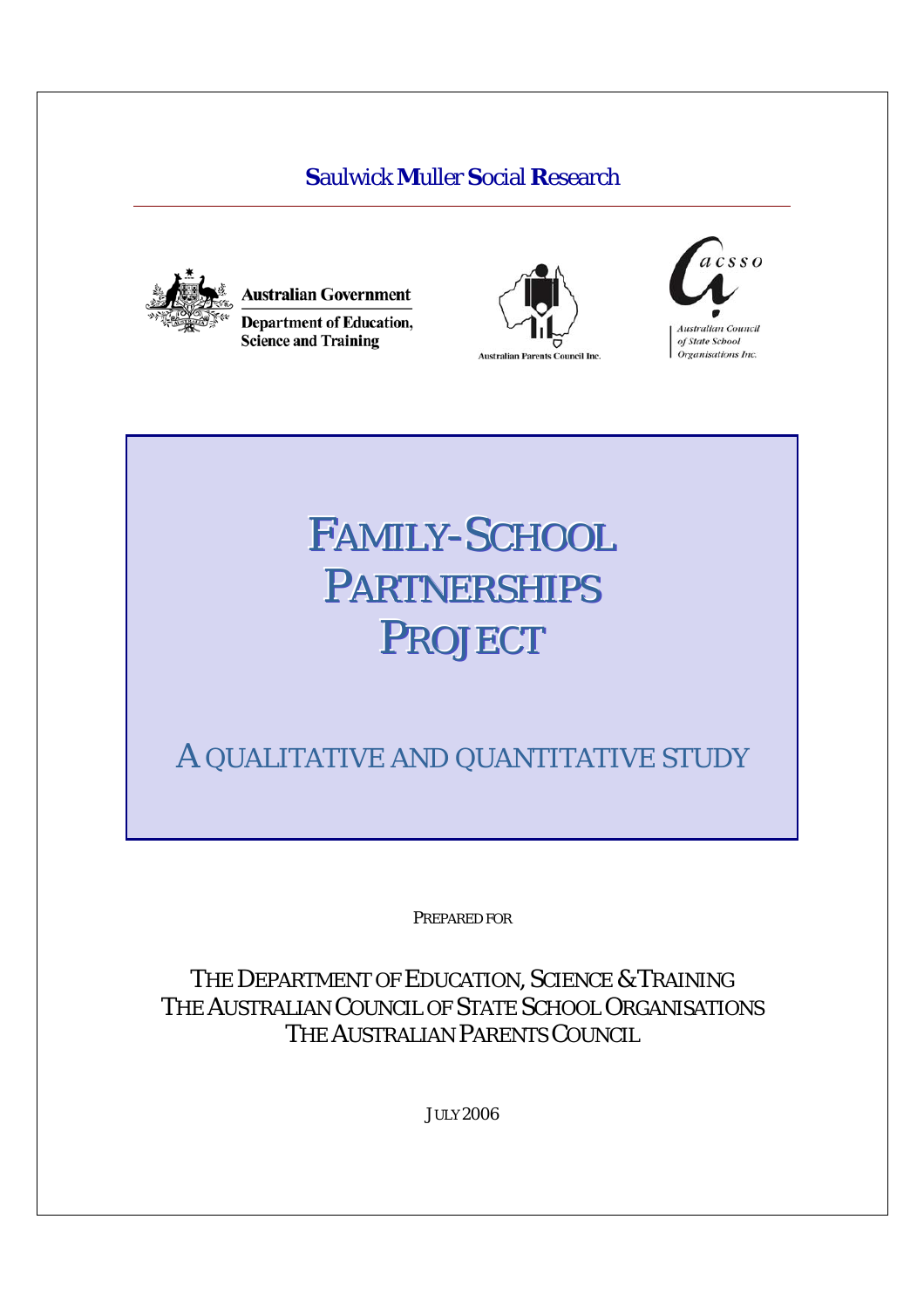ISBN: 0 642 77626 1

This project was supported by funding from the Australian Government Department of Education, Science and Training under the Quality Outcomes Programme. It was carried out in association with the Australian Council of State Schools Organisation and the Austalian Parents Council.

The views expressed here are those of the author and do not necessarily represent the views of the Australian Government Department of Education, Science and Training.

© Commonwealth of Australia 2006

This work is copyright. Apart from any use as permitted under the *Copyright Act 1968*, no part may be reproduced by any process without prior written permission from the Commonwealth. Requests and inquiries concerning reproduction and rights should be addressed to Commonwealth Copyright Administration, Attorney General's Department, Robert Garran Offices, National Circuit, Barton ACT 2600 or posted at http://www.ag.gov.au/cca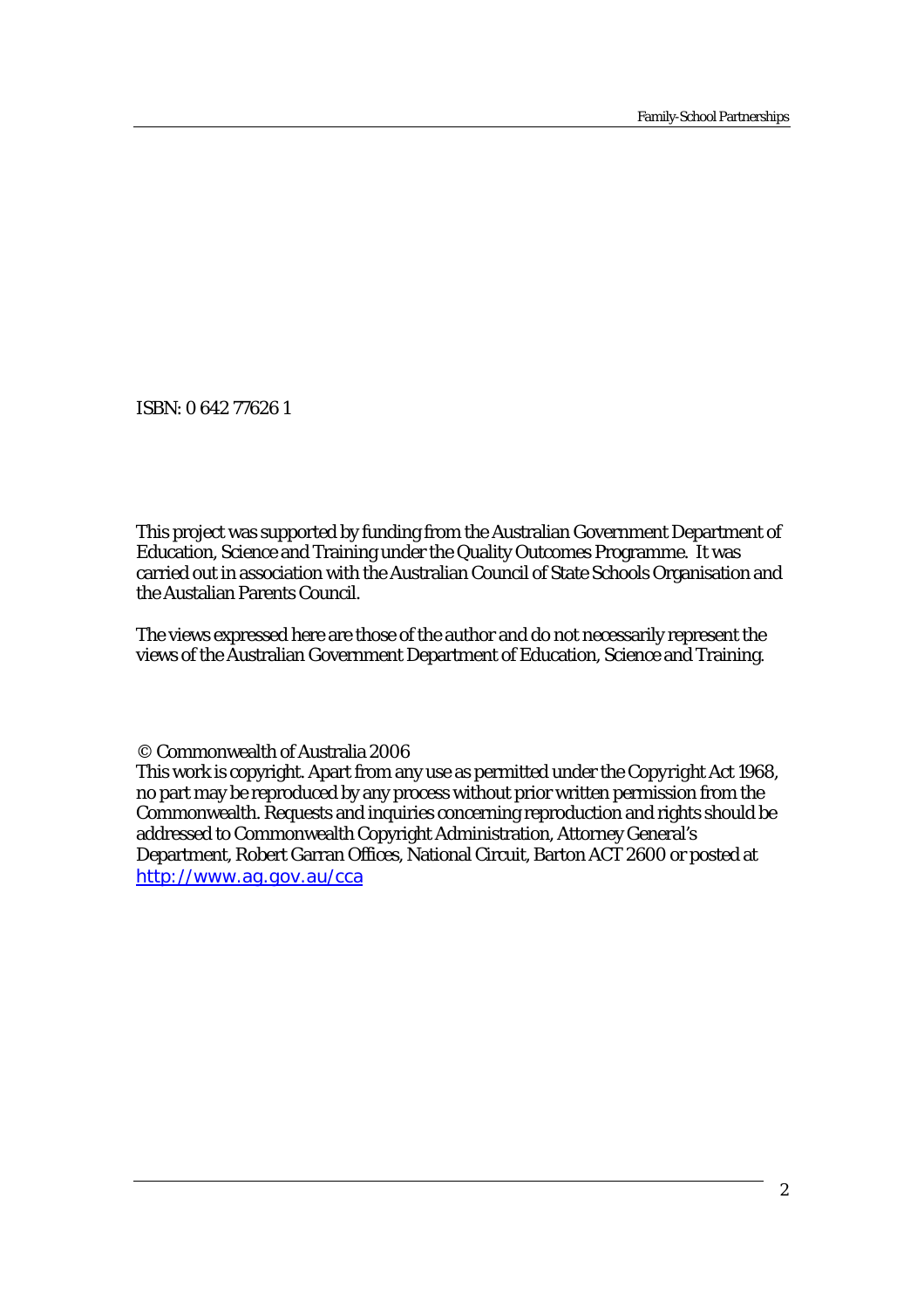# **CONTENTS**

| <b>Introduction</b>                              | 4            |
|--------------------------------------------------|--------------|
| Methodology                                      | 8            |
| <b>Findings and recommendations</b>              | 14           |
| <b>Historical and social context</b>             | 30           |
| <b>Typology of school approaches</b>             | 34           |
| <b>Best practice</b>                             | 44           |
| <b>Survey of parents</b>                         | 111          |
| Efficacy of the draft framework                  | 121          |
| The Key Dimensions                               | 128          |
| Appendices:                                      |              |
| <b>Members of the Project Advisory Committee</b> | T            |
| Research instruments, report pro-formas          | $\mathbf{I}$ |
| List of participating schools                    | Ш            |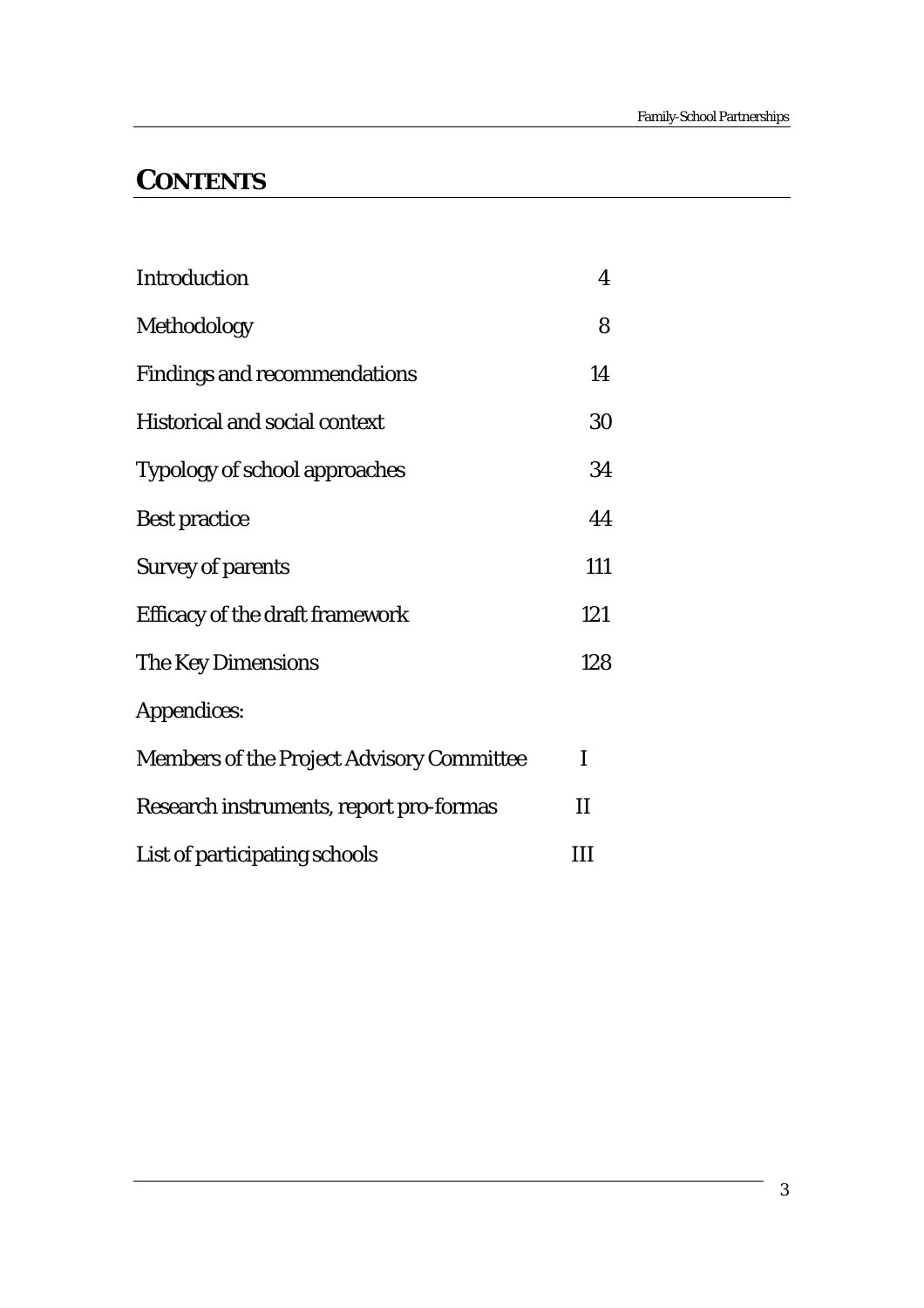# **INTRODUCTION**

In May 2005 the Commonwealth Department of Education, Science and Training (DEST), in association with the Australian Council of State School Organisations (ACSSO) and the Australian Parents Council (APC), commissioned this research on the subject of family-school partnerships. It was the third phase of an initiative launched by the Australian Government on 28 May 2004.

The first phase had consisted of a literature review. In phase two a draft framework of principles and strategies for building family-school partnerships had been developed. The task in phase three was to trial the draft framework in schools.

The draft framework was circulated among government and non-government schools across Australia, and schools were invited through their peak bodies (ACSSO and APC) to submit proposals for projects which would give effect to its principles and strategies. The idea broadly was to find out whether, in practice, these principles and strategies provided a useful foundation for building family-school partnerships.

Each school's project was to be, in effect, a piece of action research on which to base an assessment of the framework's usefulness.

To help schools meet the costs of the projects, grants of \$10,000 were made available to all participating schools. A small number of isolated schools were given slightly more in recognition of their generally heavier costs.

Saulwick Muller Social Research was engaged to carry out a number of tasks associated with the implementation of the schools' projects, and to conduct overarching research on the effectiveness of the framework. Because of the size of the research program, Denis Muller and Irving Saulwick, the principals of SMSR, formed a consortium with a team from the Australian Catholic University led by Professor Doug Clarke, Professor Phil Clarkson and Dr Janelle Young, and with another independent consultant, Simon Brown-Greaves, of Melbourne.

Denis Muller was the lead consultant and project manager.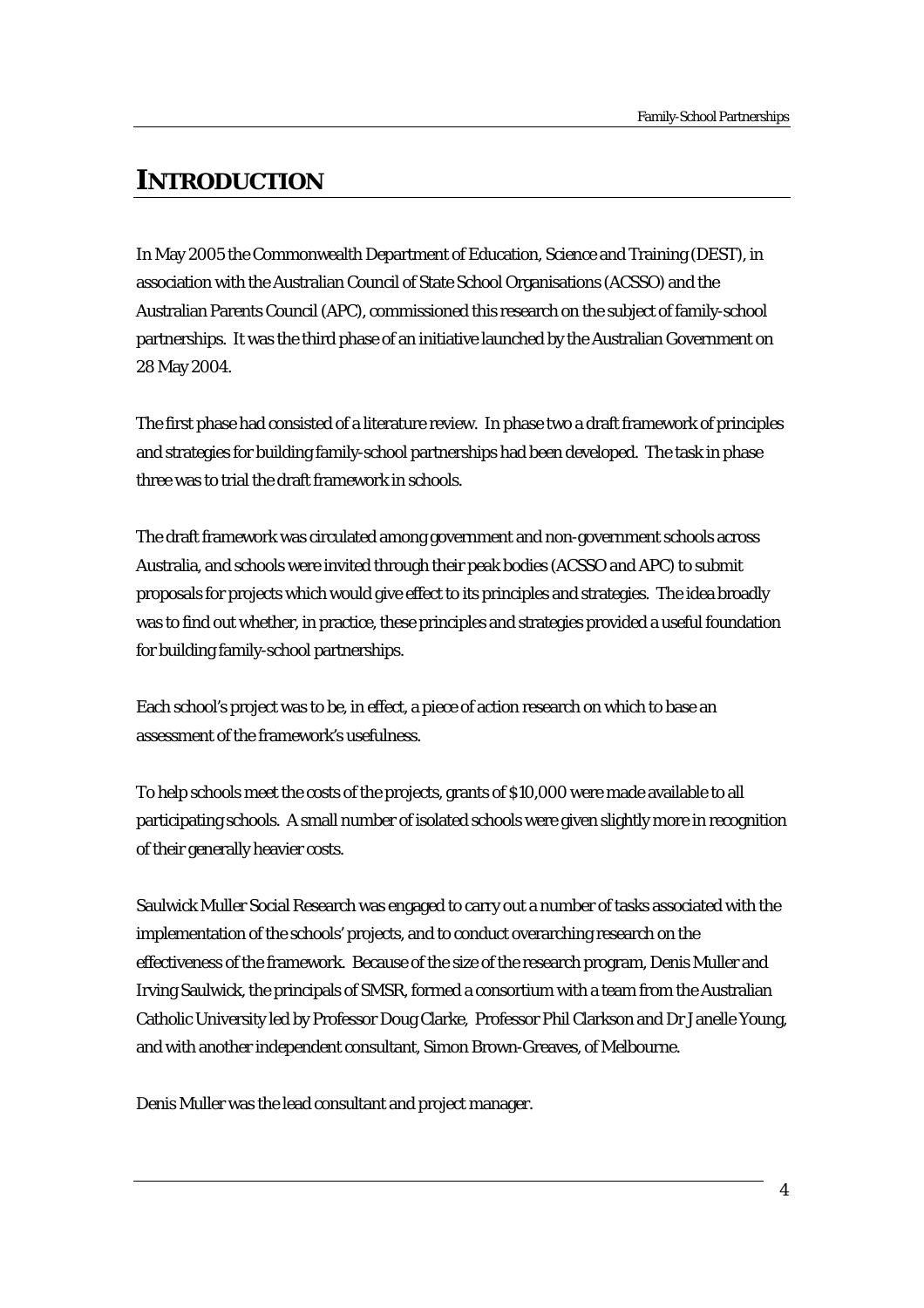The tasks associated with implementing the schools' projects included:

- helping schools refine their proposals and make them workable;
- helping schools devise simple but effective ways to evaluate their projects;
- $\blacksquare$  helping schools report on their projects;
- **a** administering the grants;
- setting up a website through which schools could communicate with each other during the project, and
- **PEDRICAL EXECUTE:** providing whatever advice schools needed to bring their project to a successful conclusion.

The focus of this report, however, is upon the findings of the research, both from the schools and from the overarching work of the consultants. The administrative matters are the subject of a separate report.

#### In this report we:

- **Present the research findings;**
- **Describe approaches and strategies used by schools to overcome barriers to family** involvement;
- Identify the elements of best practice including where possible evidence of improvement in student outcomes and school ethos;
- **Present 12 case studies of projects to illustrate best practice in a wide variety of school** settings, including some in Indigenous settings;
- Identify and analyse common characteristics of best practice;
- $\blacksquare$  Identify and analyse key factors at work in the development of successful partnerships; and
- Make recommendations about refinements to the draft framework.

All but the last of these were specified in our contract with DEST. However, at the request of ACSSO and APC, we have made recommendations. We also have added three further ingredients.

First, we believe that to present the findings from this research without any social or historical context would be to deprive the findings of important meaning. Family-school partnerships do not exist in a social vacuum: contemporary social conditions influence the importance attached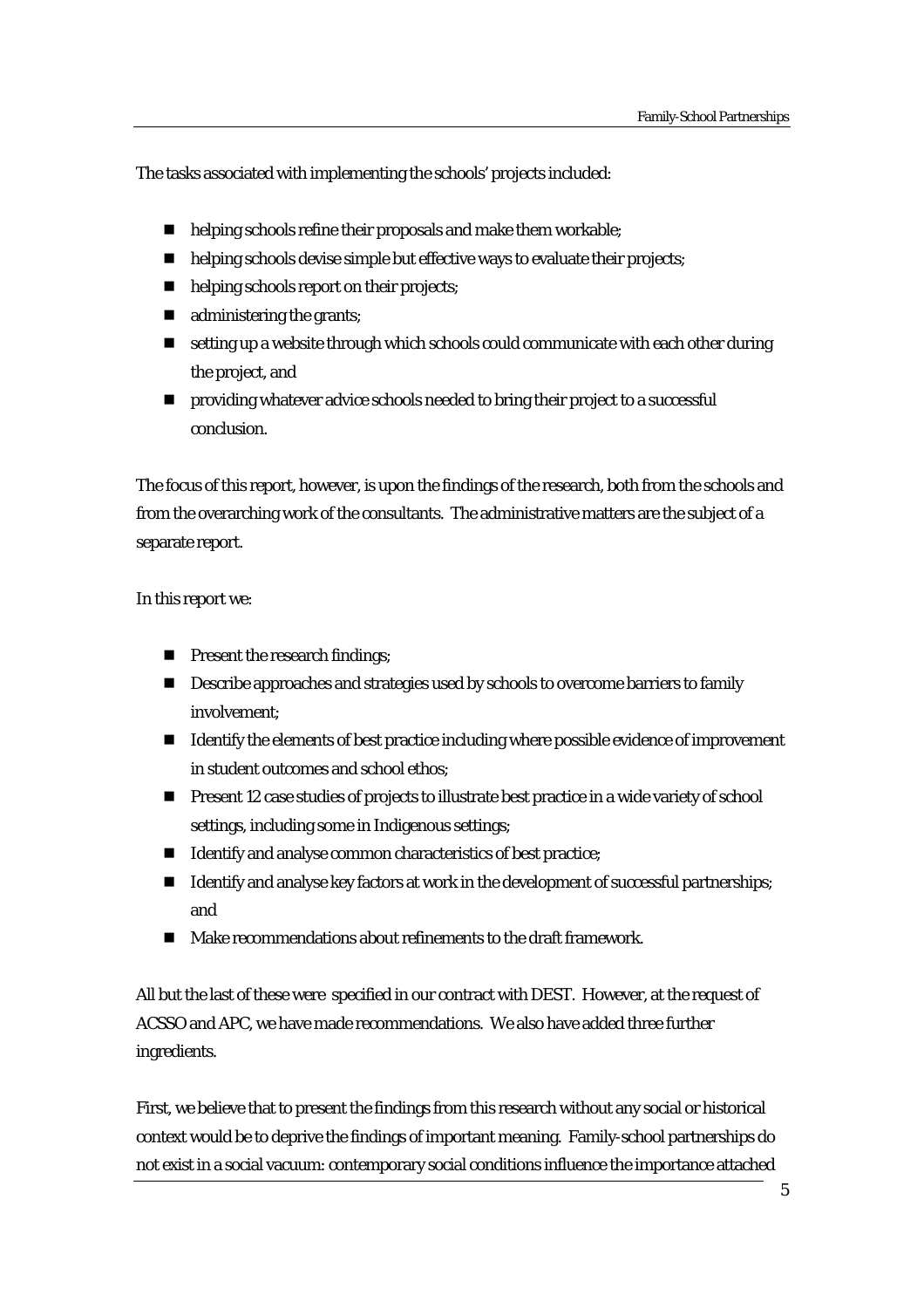to them, and the nature of the partnerships themselves. Therefore we have written a brief chapter about the social and historical context of the study.

Second, we have developed a typology of approaches which we believe will help the reader distinguish among the wide variety of partnership approaches we saw, without having to examine all 61 cases. The typology also demonstrates how embryonic is the implementation of family-school partnerships even in schools which, by the fact of their involvement in this project, might be expected to have given more thought to it than most.

Third, we have devoted a chapter specifically to the draft framework itself, rather than simply make recommendations about it. We believe much can be learnt from the way principals, teachers and parents talked about the framework, and from a simple quantitative analysis of the way the schools made the connection between their projects and the framework's key dimensions.

This research shows clearly that the concept of family-school partnerships is an idea whose time has come. Much of the work done in these projects delivered clear educational and social benefits of direct relevance to the lives of people. Yet it is a bold concept requiring substantial cultural change, both within schools and in attitudes to schools. Generally speaking, this cultural change is only just beginning. A long journey lies ahead if it is to be accomplished widely, but the educational and social goods demonstrated by many of the projects examined here suggest that the journey is well worth making.

The report is organised as follows:

- **Persentation of main findings and recommendations;**
- Description of the methodology used by the researchers;
- Social and historical context:
- **Typology of partnership approaches;**
- Analysis and description of best practice, including 12 case studies;
- Discussion about the draft framework and analysis of the relevance of the key dimensions; and
- **Presentation of quantitative survey and discussion about barriers to family participation.**

A list of the participating schools is at Appendix III.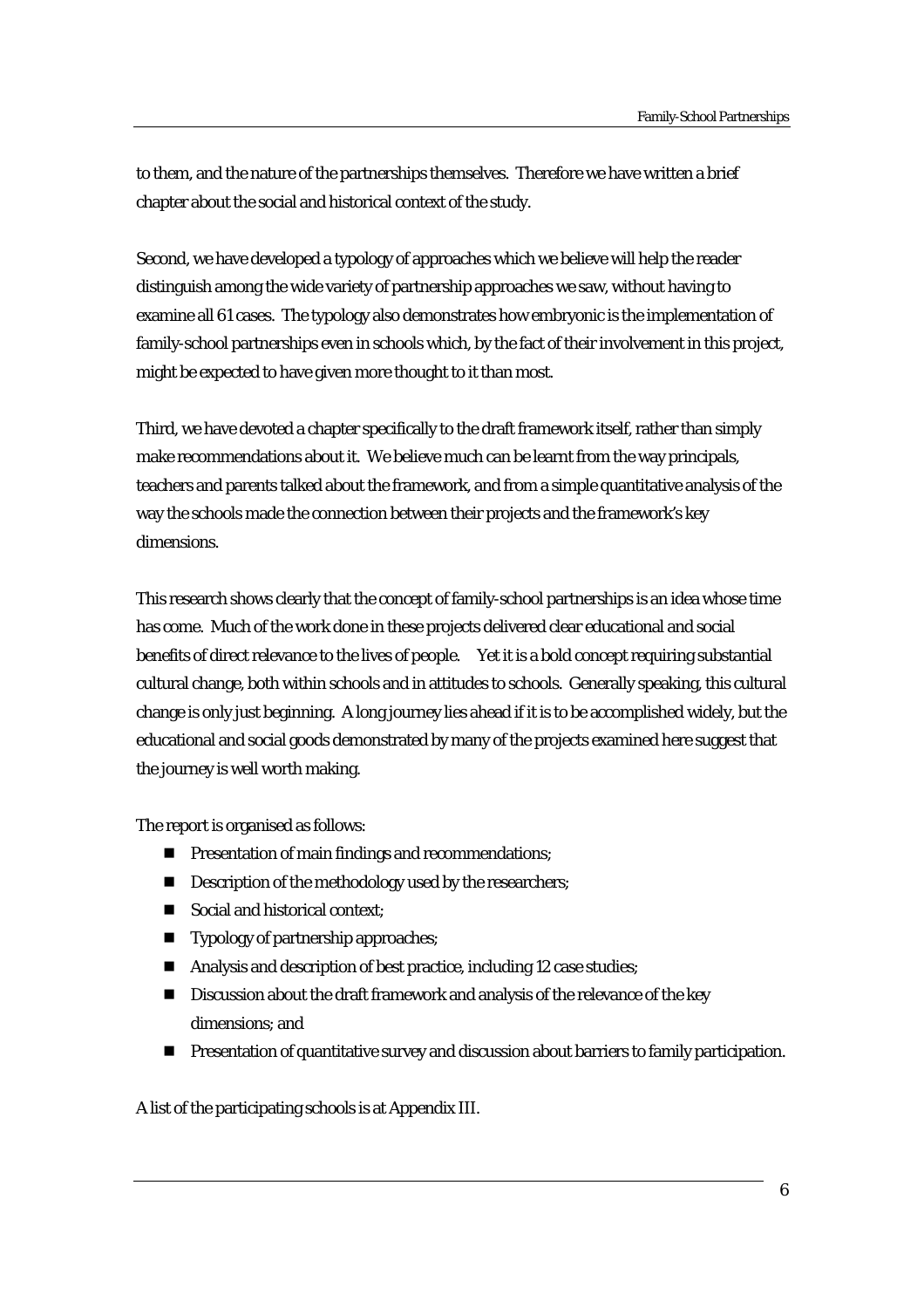#### **Acknowledgments**

We had the benefit of being able to discuss our work with a Project Advisory Committee at certain stages of the project, and are most grateful for their contribution. The members of the committee are listed in Appendix I.

We are also grateful to the representatives of ACSSO and APC, especially Rupert McGregor and Josephine Lonergan, for their wisdom and guidance.

Four officers of DEST were of particular help: Giancarlo Savaris, Reba Jacobs, Alison O'Shaugnessy, and Amanda Murray. We would like to record our appreciation of their pleasant and constructive assistance at every turn.

Above all we thank the school communities who were involved. It was impossible to carry out this work and not come away deeply impressed by the quality of the people devising and implementing these partnerships: their energy, creativity and commitment. This was so regardless of circumstance, from the comparative comfort of middle-class metropolitan suburbs to the most exiguous conditions imaginable in areas of social dysfunction, economic deprivation, geographic isolation, and sometimes all three.

Ja murie

DENIS MULLER Lead Consultant and Project Manager July 2006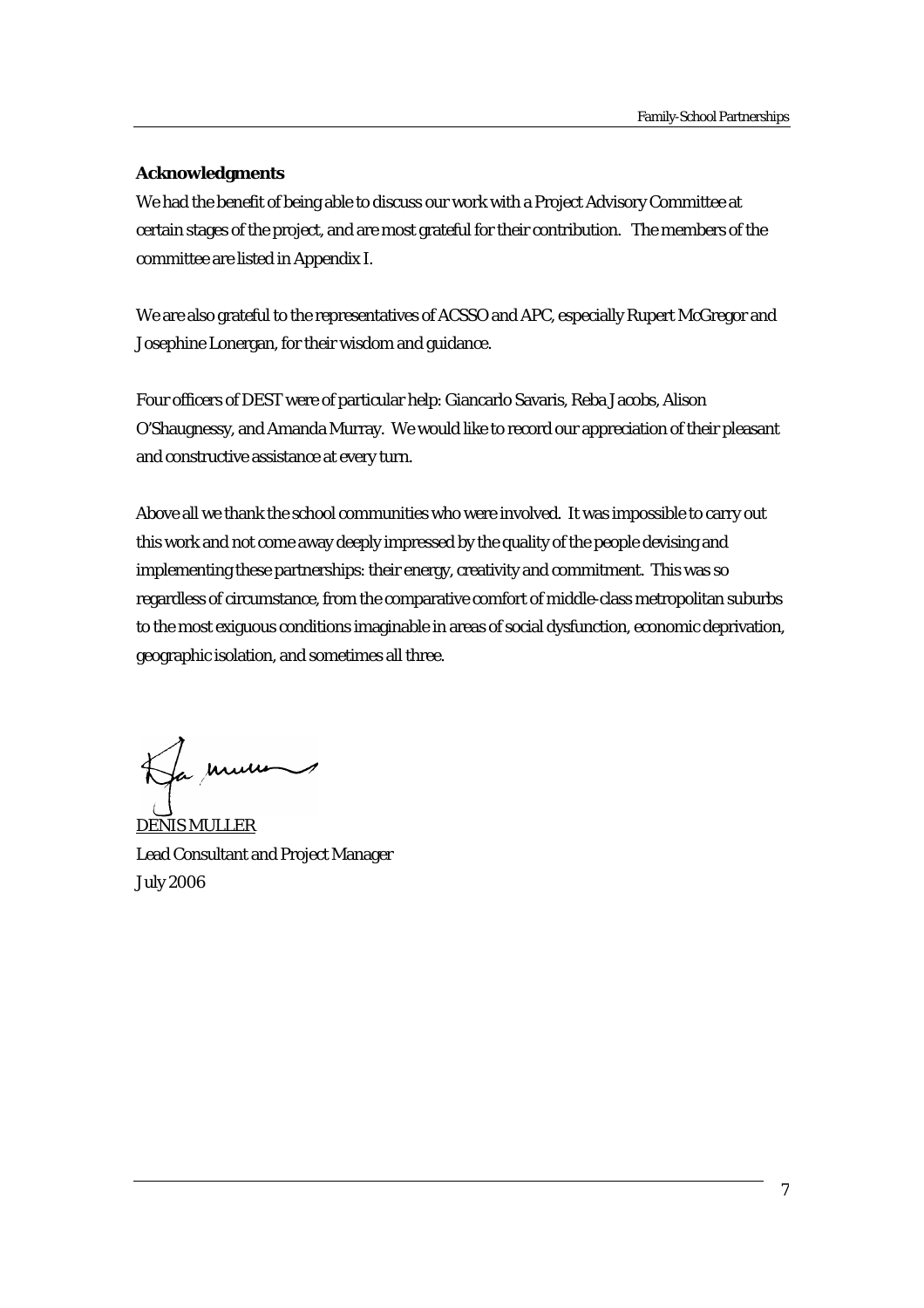# **METHODOLOGY**

# **Rationale**

Our overall approach to this project was informed by the findings from the literature review compiled in phase one of the Family-School Partnerships initiative, the research objectives as set out in the project tender and our own experience in educational research.

For us the important findings from the literature concerned the issue of barriers to parental involvement. We took the view that if this project was to succeed in promoting genuine partnerships between families and schools, it really needed to reach out to the parents and draw them into its activities. And not just the "usual" parents, invaluable though they are in any school community, but what we called the "unusual" – those who seldom become involved, who might not see themselves as part of the "mainstream" for one reason or another. Our approach was to design our research, and help the schools design theirs, in ways that made it as easy as possible for "unusual" families to be included.

Barriers exist in the areas of communication, culture and personal feelings, and have many origins – historical, institutional, attitudinal, emotional, social, economic, cultural, and practical. Parents have many competing demands -- work commitments, meeting the needs of all their children, childcare difficulties and a lack of time generally.

So these were important considerations behind our research design.

The project tender listed four research objectives:

- 1. Enable the schools to refine and implement their projects.
- 2. Identify and document best practice in the creation of partnerships.
- 3. Assess and evaluate the effect of partnerships on educational outcomes and school ethos.
- 4. Test the suitability of the draft framework.

To fulfil these objectives it was considered that a combination of qualitative and quantitative techniques should be used, with an emphasis on qualitative, since it was vital to explore school culture, as well as the thinking behind the projects, from both the school and family perspectives. It was also necessary to find out the role played by the framework in the development of the project, and to identify the key dimensions that were identifably part of each project.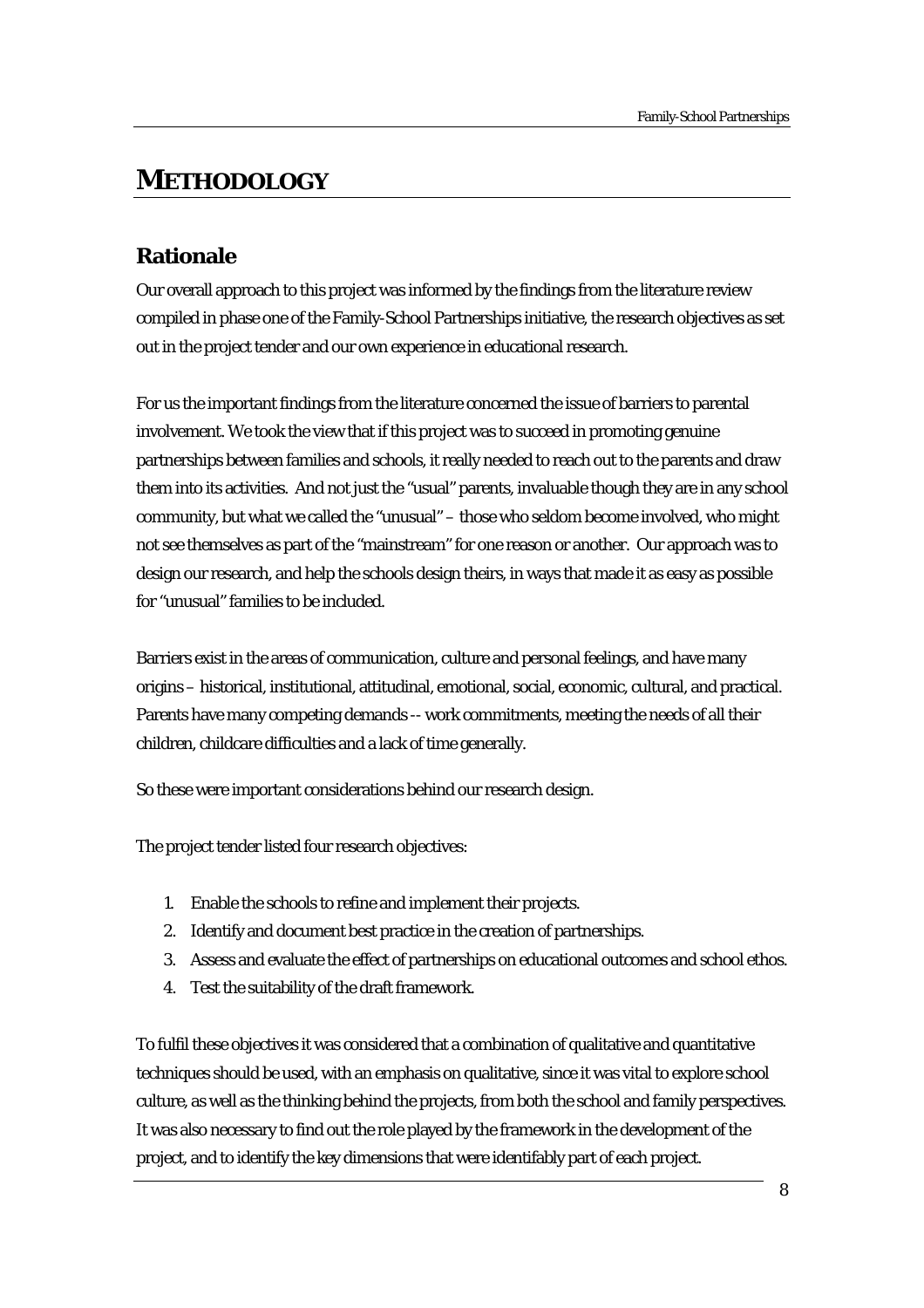# **Details**

A list of participating schools was provided by ACSSO and APC, along with brief summaries of each school's intended or actual approach to developing family-school partnerships. These summaries also provided the enrolment size of each school and gave a thumbnail sketch of its circumstances.

We set a limit of 10 schools per researcher, to ensure that schools got the individual attention they deserved. In the event only one member of the team was assigned 10. The next largest assignment was eight. The 43 schools assigned to the team from the Australian Catholic University were divided up on a geographic basis among nine researchers, some of whom had a research assistant. Feedback from the schools about the support their received, and about their relationships with the researchers, was uniformly positive.

At each school we started by conducting a site visit during which we conducted in-depth interviews with the school Principal, the person at the school responsible for managing the project, and leaders of the parent community. We also conducted a forum for parents and arranged for a survey questionnaire to be distributed among parents, completed and returned to us.

The qualitative research was designed to:

- establish linkages and good relations between the researcher and the school community;
- $\blacksquare$  inform the researcher about the school's plans for the project;
- allow the researcher to gather qualitative data for our own report on the project, and
- $\blacksquare$  help the school develop appropriate research instruments and protocols for keeping track of the outcomes.

A series of open questions was devised to obtain details about, and background to, the projects. Detailed questions naturally flowed from the answers to these open questions. Research instruments and report proformas are included in Appendix II.

The survey and the parent forums were part of our "outreach" element. The quantitative survey took the form of a pre-test and post-test study. For each phase of this we provided 30 hard-copy questionnaires and reply-paid envelopes per school. These were delivered by each school's researcher on each visit. We relied on the parent representatives to distribute the questionnaires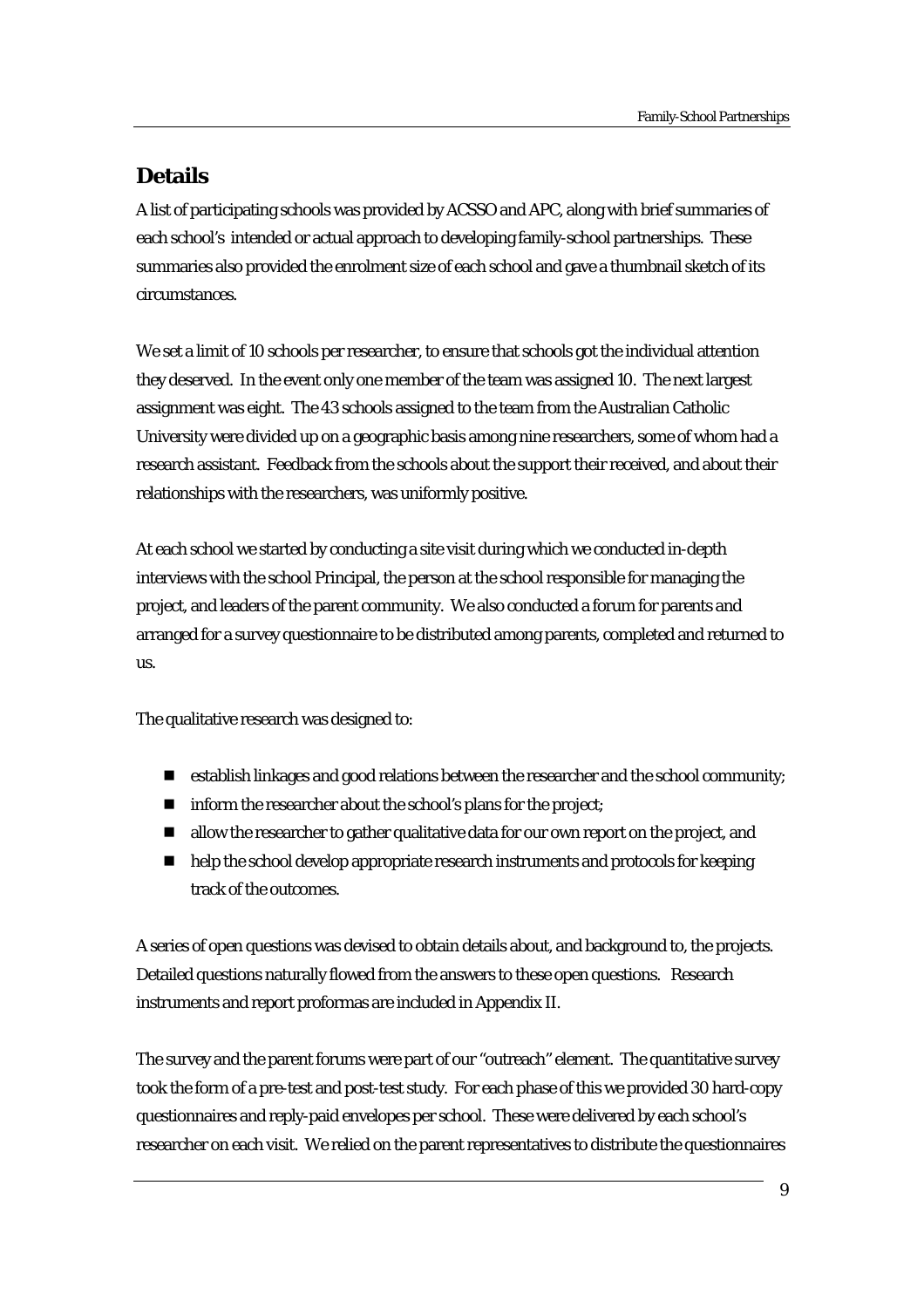on a "best endeavours" basis specifically to parents who were not on school committees or regular participants in school activities, and who had not been to the forum. To maintain confidentiality and minimise the burden on schools, respondents were able to return the completed questionnaires directly to the project manager.

Among other things, this questionnaire explored some of the important factors that are known the create barriers to parental involvement with their children's school. In addition to exploring those factors, however, the questionnaire was also designed to measure awareness of, and involvement in, the school's Partnerships project. The pre-test and post-test questionnaires are included in Appendix II to this report.

The site visits were begun as early as possible after the start of Term 3 2005 except in Tasmania where they were conducted during the latter part of Term 2 (Tasmania having only three terms). The intervention of the long Dry Season holidays in the Northern Territory, coupled with the later resumption of school in South Australia, meant that the site visits there trailed the others. In a few schools the absence of the Principal or the ill-health of key individuals created additional delays, but on the whole the site visits were accomplished in sufficient time to give the schools a reasonable time to implement and evaluate their projects.

Many schools had well-developed projects and had begun to implement them before we arrived. Some schools, however, had really very little idea of exactly what they were going to do until we arrived and talked it through with them, even though they had been briefed by one or other of the peak parent bodies. In these cases it was necessary to be pragmatic about what could be achieved in the comparatively short time available. Project parameters, evaluation criteria and evaluation assessment data were devised with these limitations in mind.

Of course there were also limits to what schools were equipped to do in measuring effects. It is complex work and we needed to be careful to strike the right balance between what the schools could reasonably be expected to provide, and obtaining sufficient and reliable data for the purposes of the study. In most cases we helped schools set up straightforward systems for recording levels of family involvement in the project and for recording families' attitudes to it. In a very few cases we were able to obtain quantitative data on student outcomes. More commonly we had to rely on qualitative data, given the time constraints.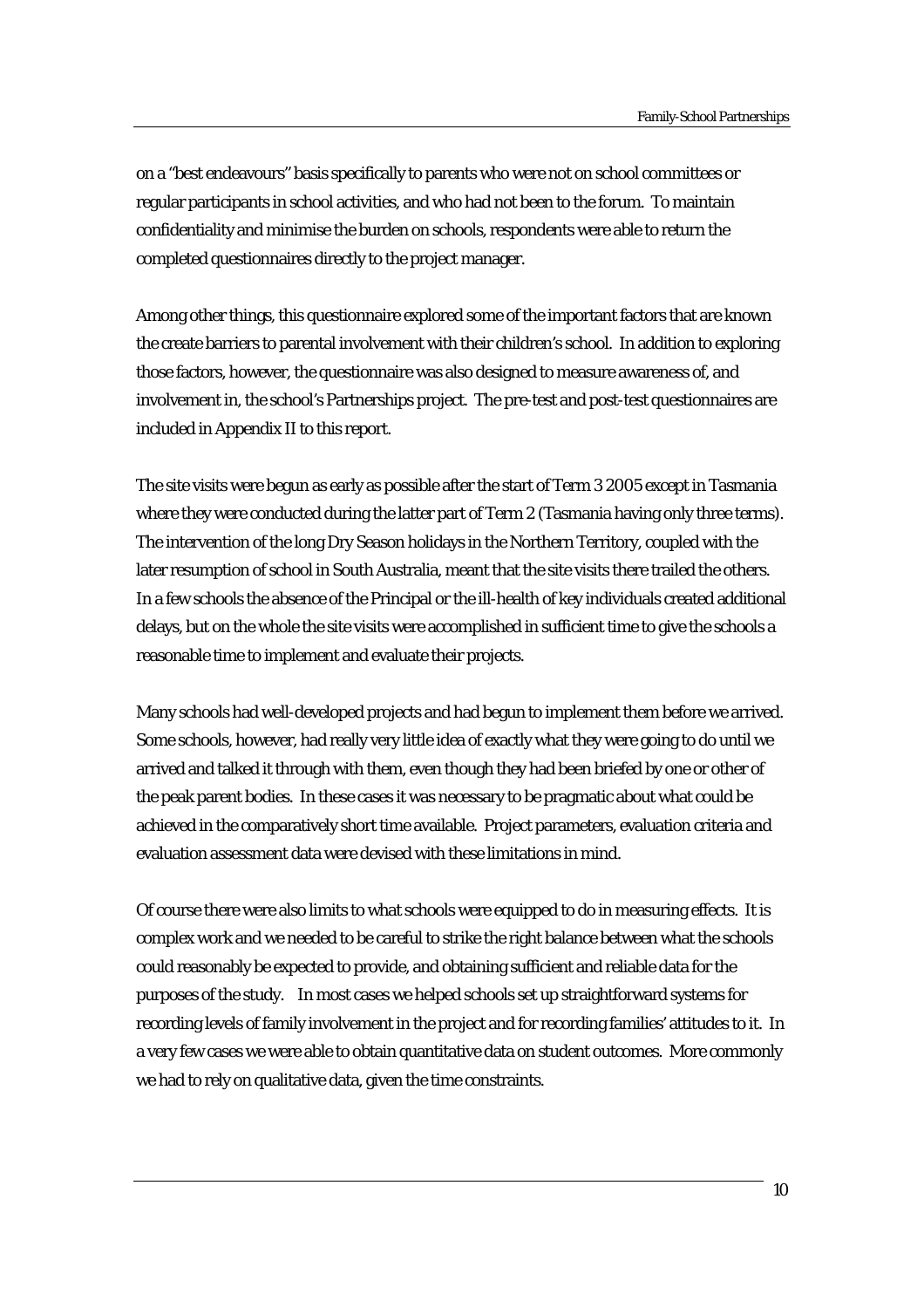Arrangements were made during these first visits for a second round of site visits, the vast majority of which took place in the last two weeks of November. A few took place before then, and a small number took place in the first week of December, although we minimised the number of those.

For the second round of visits, revised qualitative and quantitative instruments were prepared, taking into account the wishes and ideas of the Project Advisory Committee which met in Melbourne on 7 October 2005.

In the meantime the schools were required by the terms of an agreement they signed with us to furnish us with a progress report (most of which arrived between 23 September and 10 October 2005) and a final report (most of which arrived in early December, with a few coming in after the resumption of school in 2006). To simplify this reporting process, we devised pro-formas for the schools to use. These are included in Appendix II.

An initial instalment of \$5500 was sent to each school upon the signing of the agreement, with the remaining money being paid when the progress report arrived (\$4400) and the rest when the final report arrived. The 14 isolated schools which qualified for small additional amounts were sent that additional amount separately after their final report had been received.

While the initial round of forums and interviews was taking place, we established a website providing a bulletin board, information exchange and chat room arrangements. We provided a parent feedback facility so parents could send in confidential comments about the parent-school relationship at their school. We used the website to make available relevant research, case studies and issues papers to participating schools, and to distribute report templates. We encouraged schools to use it to show what they were doing, but usage of the website by schools and parents for this purpose was low. In other respects, however, use of the website was high, and showed the benefits of using this technology in these circumstances. We report the website usage data in the findings.

The website:

- **Presented background documentation about the project;**
- **Provided a copy of the draft framework:**
- **Provided copies of the school report templates for the project;**
- **Provided a calendar of school terms;**
- Set out the time line for the project: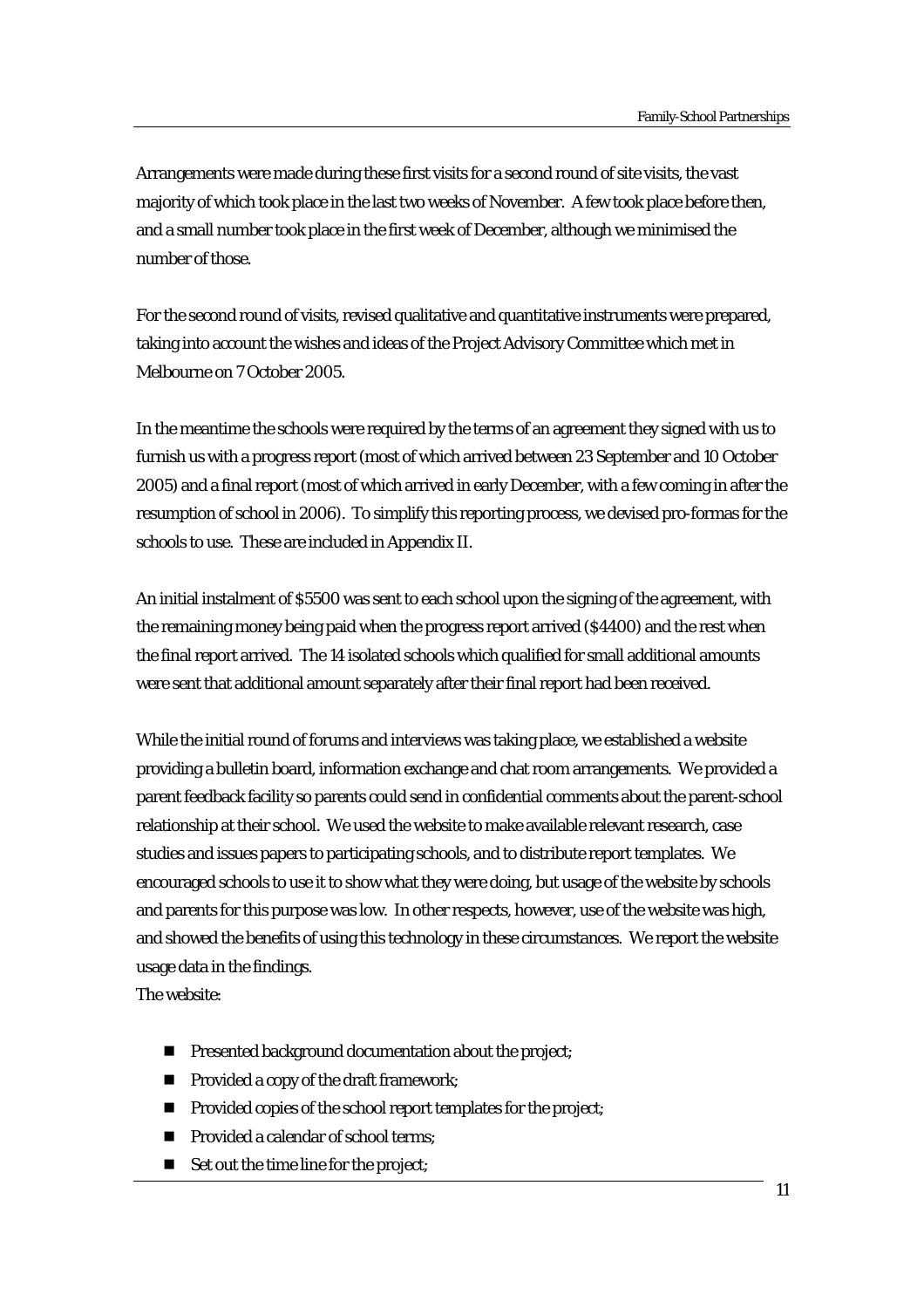- Listed the participating schools;
- Provided a bulletin board and a chat room:
- Gave details about the researchers: and
- **Profiled ACSSO and APC.**

It also provided a confidential feedback facility so people could tell the researchers anything they wished in private. This was used only once.

Statistics on visits to the website were kept from 1 July to 31 December 2005, and are given in the table below. The unit of analysis we have adopted is "site visits" rather than "page hits" because the latter record every page hit by the one visitor, giving an inflated idea of the number of visitors.

| Date range                    | Number of visits |
|-------------------------------|------------------|
| 1 July to 30 September 2005   | 1652.            |
| 1 October to 31 December 2005 | 3171             |

It can be seen that visits to the website doubled, approximately, in the second half of the research period, indicating that awareness and interest increased as the project went along.

The total number of visits – 4823 – was high. The statistics also show that the average length of a visit was approximately four minutes, and that while only three topics were posted in the chat room, each of those topics was read between 110 and 150 times.

These figures, taken together, indicate that while the site was not very actively used by school communities to share their own information with others, it was quite considerably used by visitors as a source of information, and that the material posted there was found by them to be interesting.

That chat room topics were:

*Openness, Respect and Trust*, written by Denis Muller as a stimulus to open the chat room (153 reads).

*Data Collection and Analysis*, written by a school staff member, Erin Evans, keen to find out what other schools were doing about this (111 reads).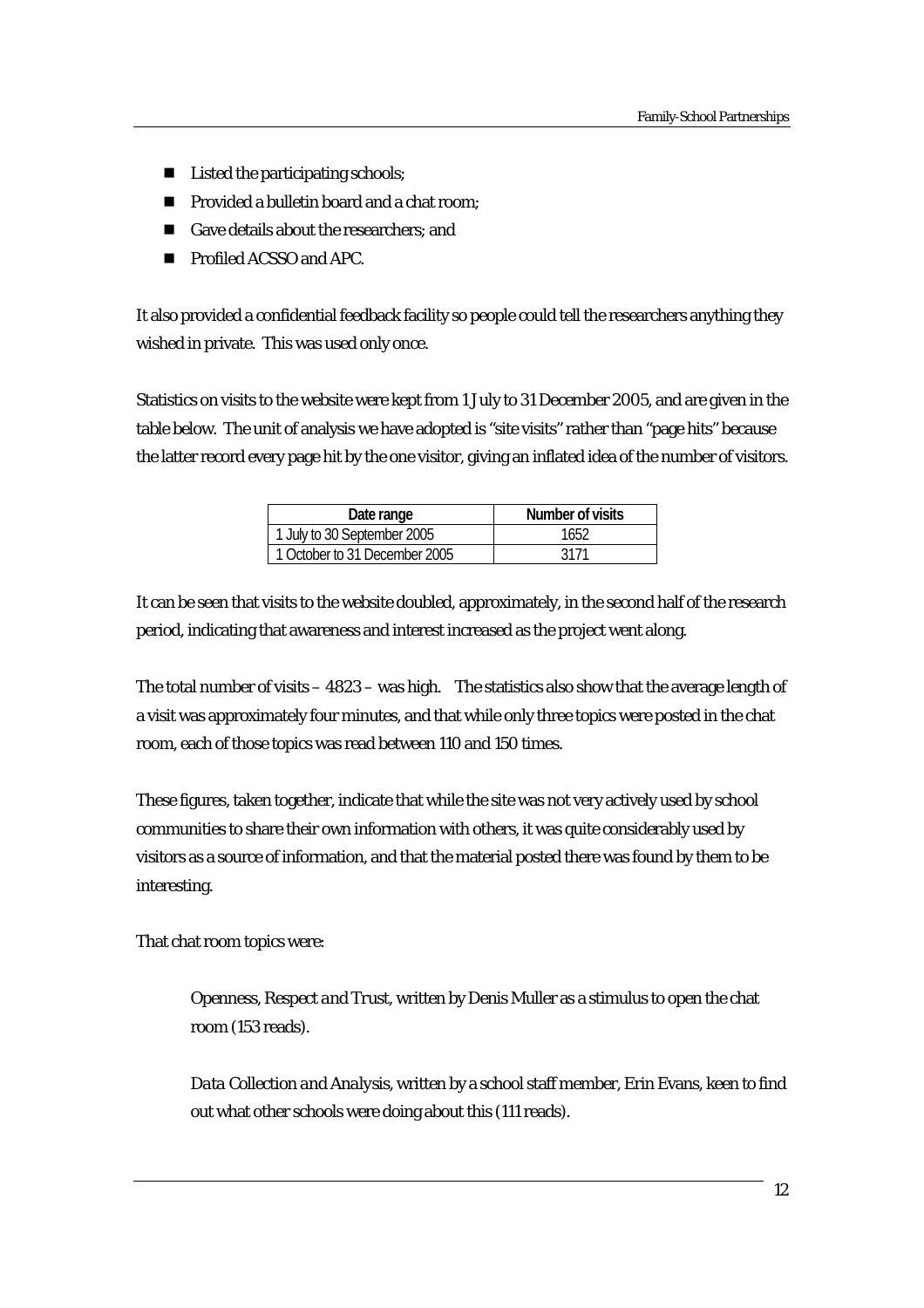*School Councils*, an anonymous item discussing the role of school councils, arguing that they should be strengthened as a means of giving more power to parents in the running of schools (125 reads).

These did not engender any responses on the site, but were reasonably well read.

Before proceeding to report the findings from this research project, we would add one caveat. We were appointed in May 2005. This meant the amount of time most schools had to evaluate their projects in relation to students' academic outcomes was limited, and so the amount of quantitative assessment of the effect on these is limited. However, there is considerable quantitative evidence on other outcomes, and substantial qualitative evidence about the effect on students' performance and well-being. There is also substantial qualitative and quantitative evidence concerning other criteria for judging the success of the project, particularly in relation to parental involvement. There is also ample qualitative and quantitative evidence on which to base findings about the efficacy of the draft framework.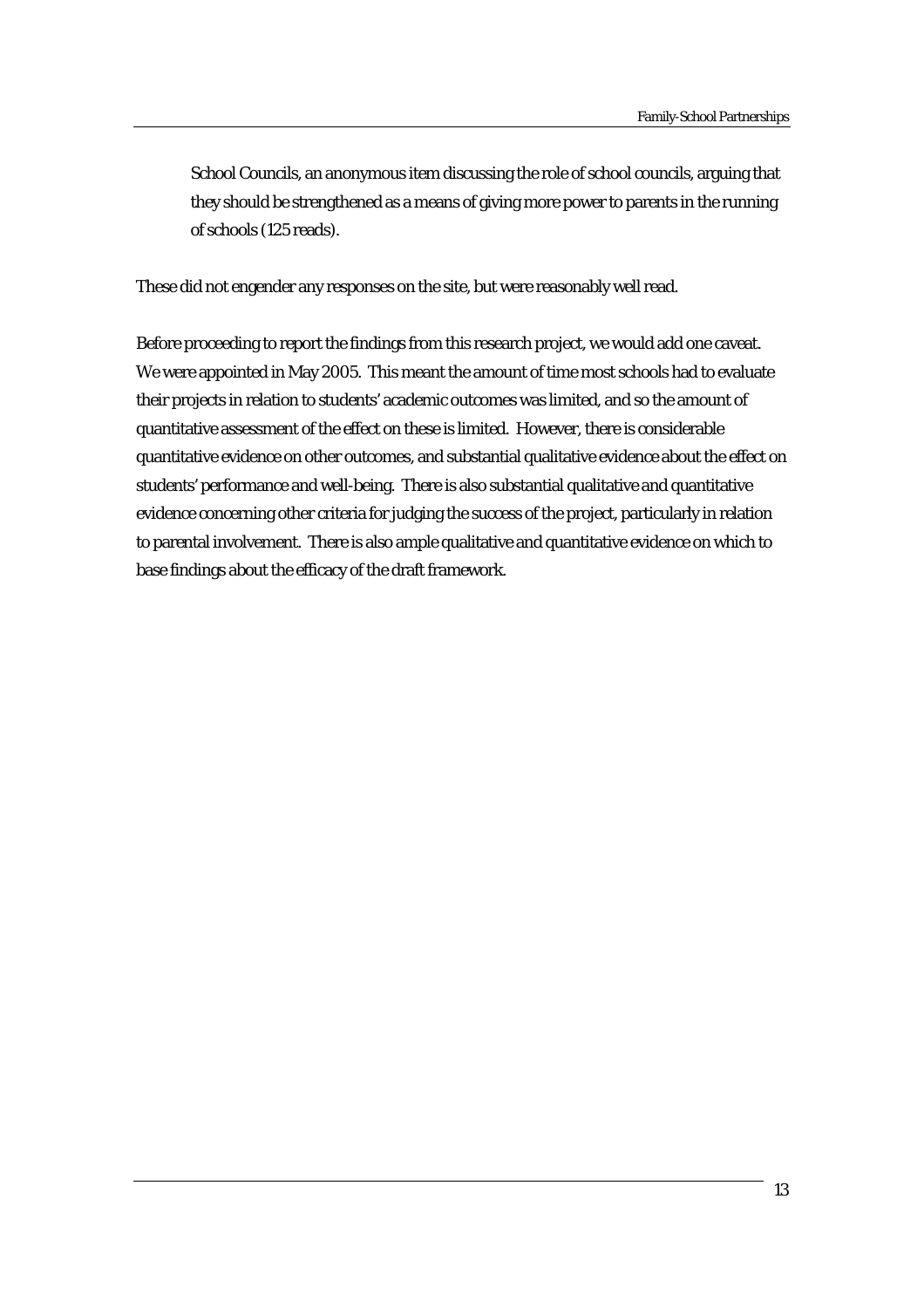# **FINDINGS AND RECOMMENDATIONS**

# **Findings**

# **THE PARTNERSHIPS CONCEPT**

# **Finding 1**

This action research project demonstrates that partnerships between families and schools can:

- **IMPROVE EQUATION IN THE EXECUTE:** Improve educational outcomes for students;
- Contribute to the building of social capital in the community;
- **Positively alter school culture:**
- **Stimulate self-growth among parents; and**
- Enhance the professional rewards for principals and school staff.

These are significant educational and social gains. They demonstrate the value of the familyschool partnership ideal and provide strong grounds for adopting and promoting the concept as widely as possible.

# **Finding 2**

A survey of parents conducted as part of this study found that large majorities said that their involvement in their school's partnership project had:

- Led to their knowing more about the kinds of activities going on in the school generally (60%);
- $\blacksquare$  Led to their knowing more about what their children were being taught in school (62%); and
- Been good for their children's education (69%).

These are strong findings which demonstrate clearly the benefits to parents and to the educational well-being of children that arose from these partnership projects.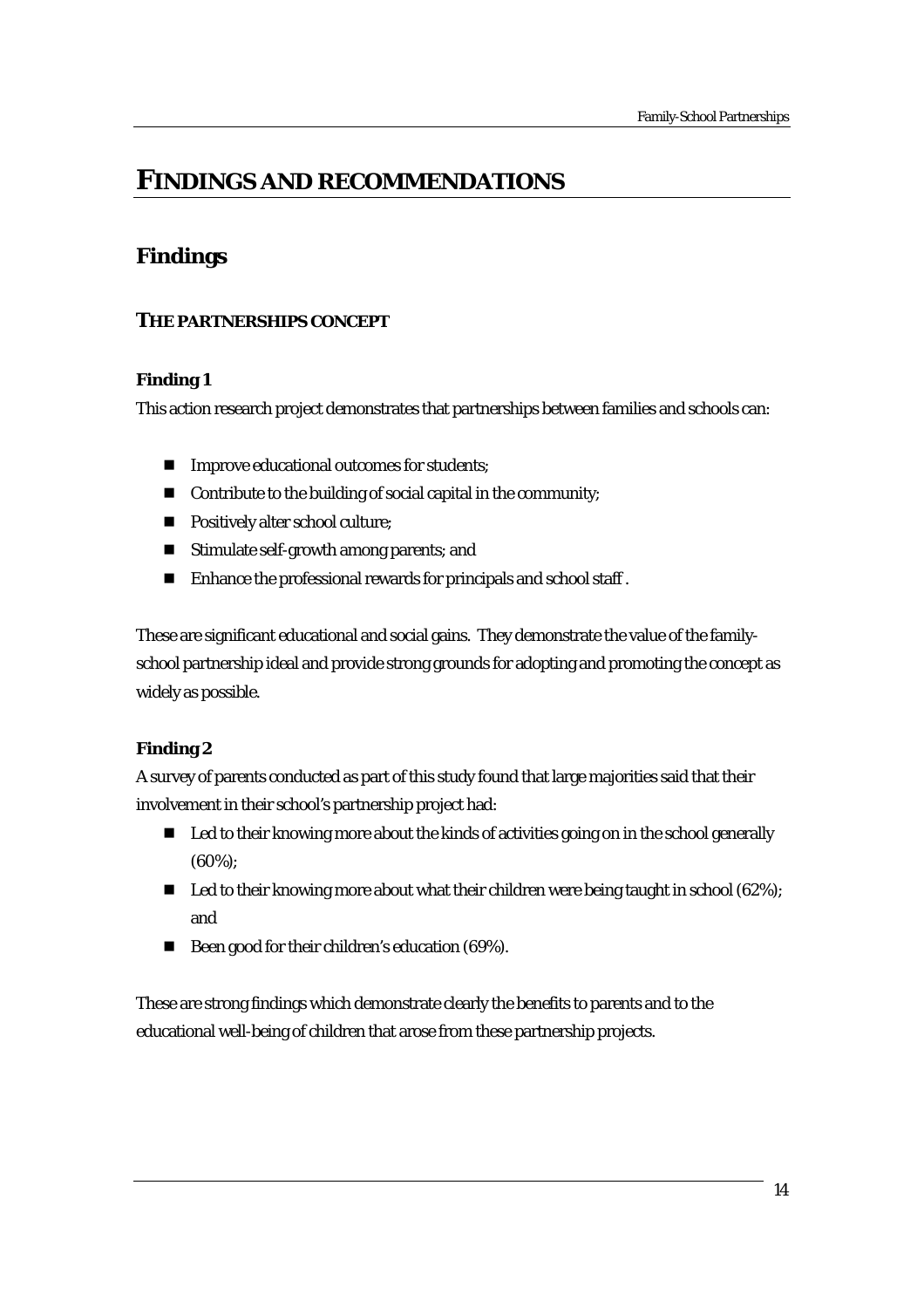#### **Finding 3**

Valuable though the partnership ideal is, it requires considerable cultural change. There is a need for principals and teachers to readily acknowledge and appreciate the role of the parents, not only as "first educators" but as "continuing educators", and to see a place for them in the educational life of the school. There is a need for parents to recognise and appreciate the power and importance of their educative role, and to see the value of the attributes they can bring to the education process.

For many people this means looking at the school-home relationship in an entirely new light. This will not happen overnight. It means changing many decades of attitudes and beliefs about who is responsible for what in the raising of children. This will take time, effort and considerable awareness-raising among parents and professionals alike.

It has also profound implications for the training of teachers and for the selection of principals. The necessary cultural change requires significant attention being paid both in the academy and in the bureaucracy to the role of the parent and how it interacts with the role of the professional educator.

#### **Finding 4**

Developing parent-school partnerships requires a new way of thinking about issues of control and power, and creative thinking about reaching out to those who are or feel excluded. This is a particular priority in Indigenous settings where alienation from schooling can be widespread among parents. Some schools are further along the path of recognising these requirements than are others, and schools take many different approaches to making partnerships real. These approaches are informed by the school's own circumstances: its history, the outlook and commitment of the Principal, the economic, social and geographical conditions of its community. In Indigenous settings, the introduction of Aboriginal Education Workers (or those with equivalent titles and functions in the various States), or of Indigenous parents into active roles in the school have been shown to be effective ways of creating a sense of cultural inclusiveness.

To provide a broad map of where these 61 school were on this path, we developed a typology in which schools were categorised according to what their project revealed about their progress towards the fulfillment of the partnership ideal. The types are gathered under two big groupings – what we have called the 'Traditional Roles" types and the "Social Change" types. In the first group are schools where the focus of the partnership project was on the traditional educational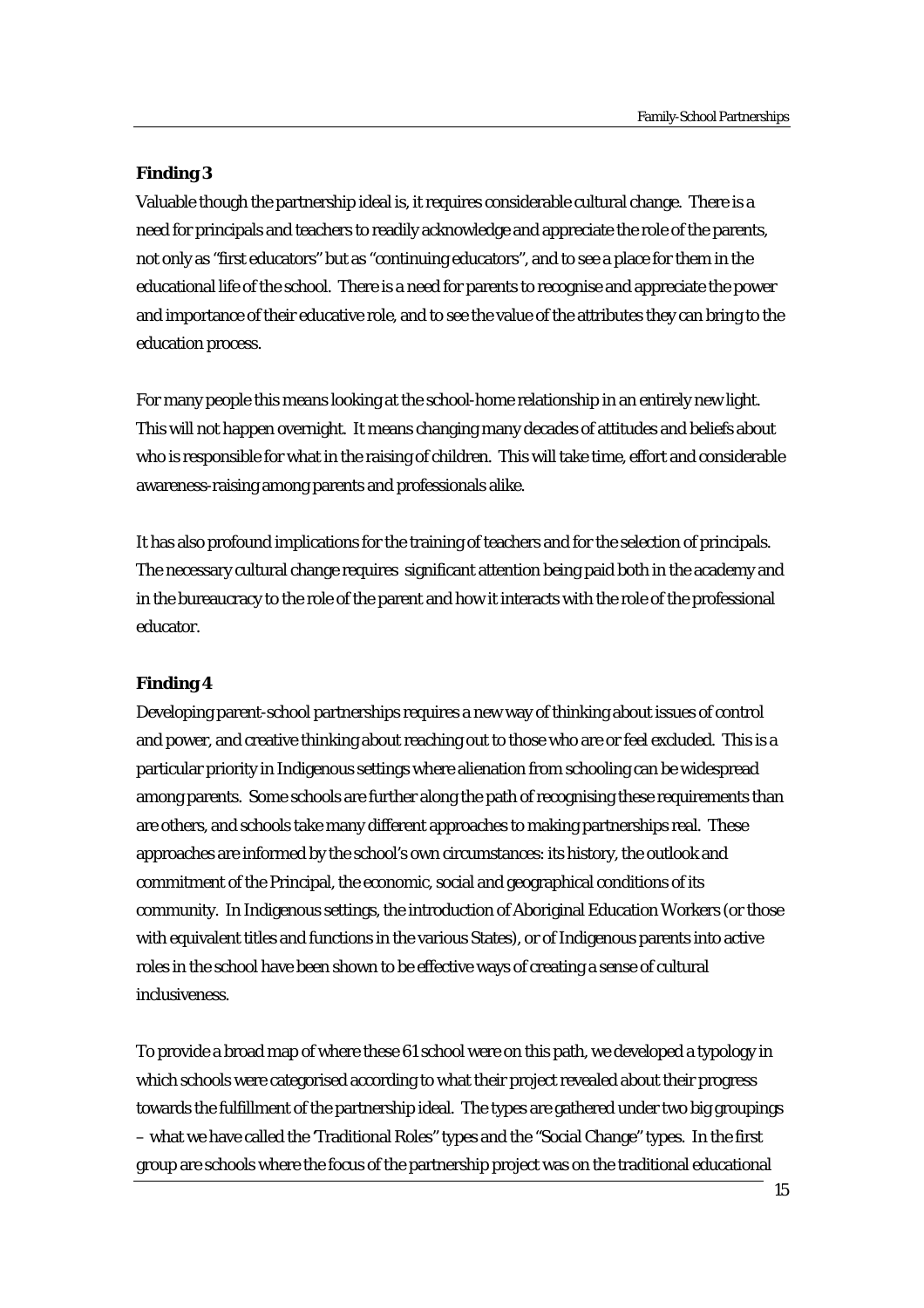functions of schools. In the second are schools where the focus of the project was on responding to wider imperatives deriving from community need.

Here are the types, and the number of schools we believe qualified for inclusion in each. As we have said, schools do not necessarily fit wholly or neatly into these types. Some of the case-study schools in particular fit into more than one. However, this gives a broad idea of the distribution across the types.

#### **"Traditional roles" types**

A. THE FULLY FLEDGED PARTNERS: Schools with an embedded culture of accepting parents as full partners in their children's education. Four schools, including case studies C, H and J.

B. THE CULTURE-CHANGERS: Schools that accept in principle the idea that parents are full partners in their children's education, but are having to undergo major cultural change to allow this to happen. Four schools, including case study B.

C. THE ENGAGERS: Schools that recognise the need to engage parents, where the partnership concept is still evolving, and where this work is generally a precursor to making it real. More or less entirely school-driven. Seventeen schools.

D. THE SEEKERS: Schools that are finding out what the needs of their parents are with a view to improving communications. Fulfillment of the partnership ideal lies somewhere beyond this preliminary work. Ten schools.

E. THE GOVERNANCE-ORIENTED: Schools that recognise parents as partners but give effect to it through changes to governance structures which give parents a broader role in school decision-making. Two schools.

# **"Social change" types**

A. THE SOCIAL CAPITAL BUILDERS: Schools that reach out to the parent body and beyond to provide resources for the building of social capital in the community. Nineteen schools, including case studies A, E, F, G, I, K and L.

B. THE RESILIENCE BUILDERS: Schools that supply the main resource for parents in helping keep their children at school, avoid substance abuse and other dangers, so they may have a better chance in life. Five schools, including Case Study D.

# **Finding 5**

In nearly all cases, the original impetus for the partnership projects seen in this research came from the school. This is because parents generally expect schools to take the initiative in these matters, and because the school is in a position to see more broadly the overall needs of children than can individual families.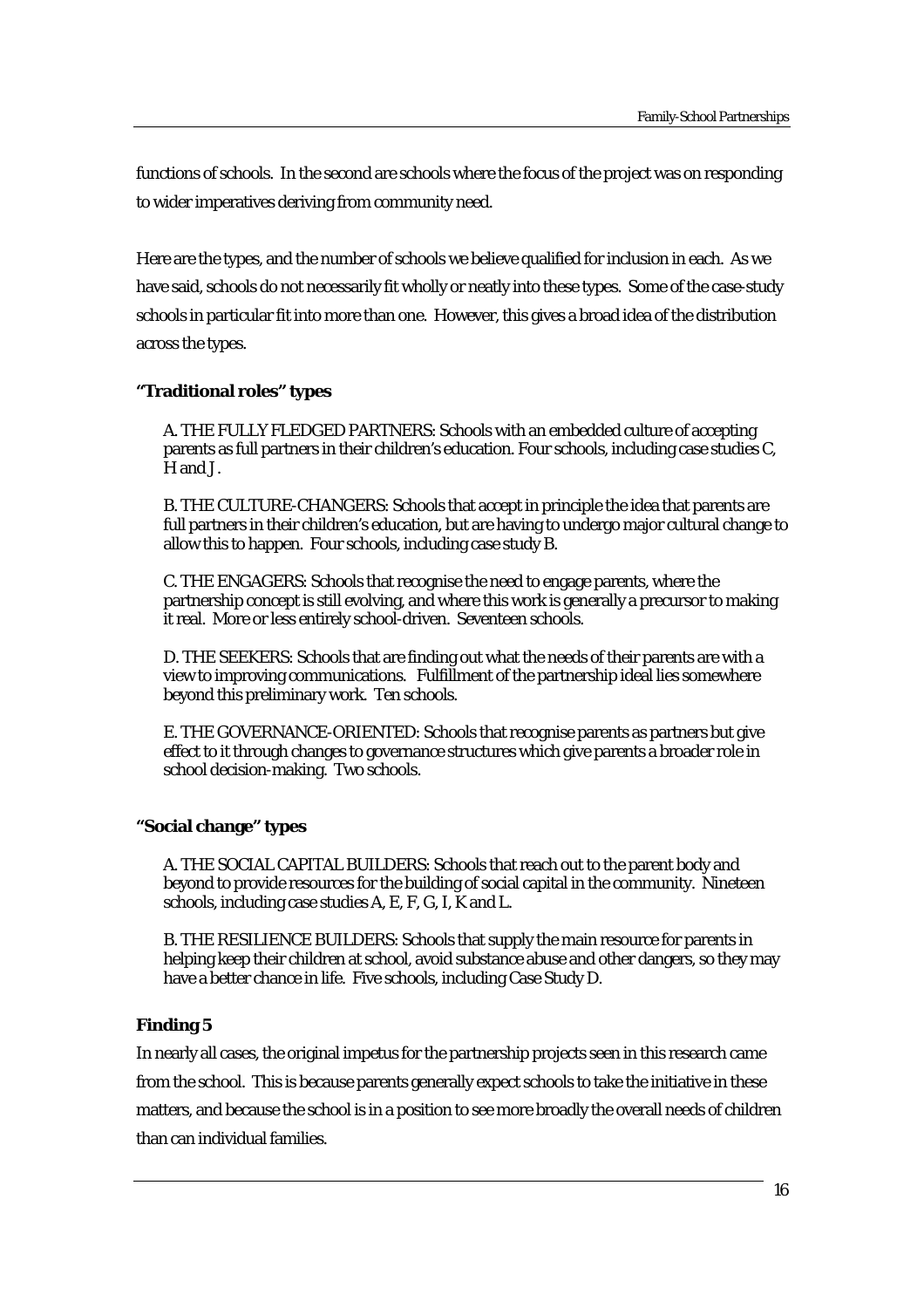Even where the impetus came from the parents, they tended to be respectful of the school's educational expertise. This does not imply deference. If parents feel strongly enough about an issue, they will press their case resolutely but in the main parents will need strong reasons to argue with the school over educational or child-management issues. The good Principal will nurture this parental strength in schools where there is a culture of parental engagement.

Where the impetus has come from the parents, the focus of the project has tended to be more on social issues than educational.

There are cases all through this study – including the Best Practice cases – where the school has driven the project: identified a problem, proposed a solution, and implemented it while at the same time engendering a sense of partnership, in some cases where no such sense ever existed before and did not necessarily do so at the outset.

It is perhaps to be expected that the impetus should come from the school, but this does not prevent a true partnership from developing. The sense of partnership can grow with the project: it needn't start as a 50-50 arrangement.

#### **Finding 6**

Competing demands on parents' time was the most common barrier to parental involvement in the project. Disaffection arising from unhappy schooldays or dissatisfaction with the existing school was rare. However, the fact that parents placed a higher priority on other activities than those involving the school suggests that schools face a challenge to persuade parents of the benefits of according school activities a higher priority. This applies as much to primary schools as to secondary. Although in the early years (up to Year 2) there tends to be a higher level of parental involvement, it falls away from Year 3 on. Closely allied to this is the issue of effective communication with parents and in this survey 26% of parents said the reason they had not become involved in the project was because of inadequate communications. It might be added that this was a spontaneous response, not one which was invited by the survey. Moreover, since the lack of communication was a barrier in schools already paying particular attention to familyschool partnerships, it is likely that it is at least as a great barrier in schools generally.

It is a matter also of educating parents in the fundamental importance of a family-school partnership to their children's education and so persuading them of the necessity as well as the opportunity to become involved. This is of particular importance to Indigenous parents, who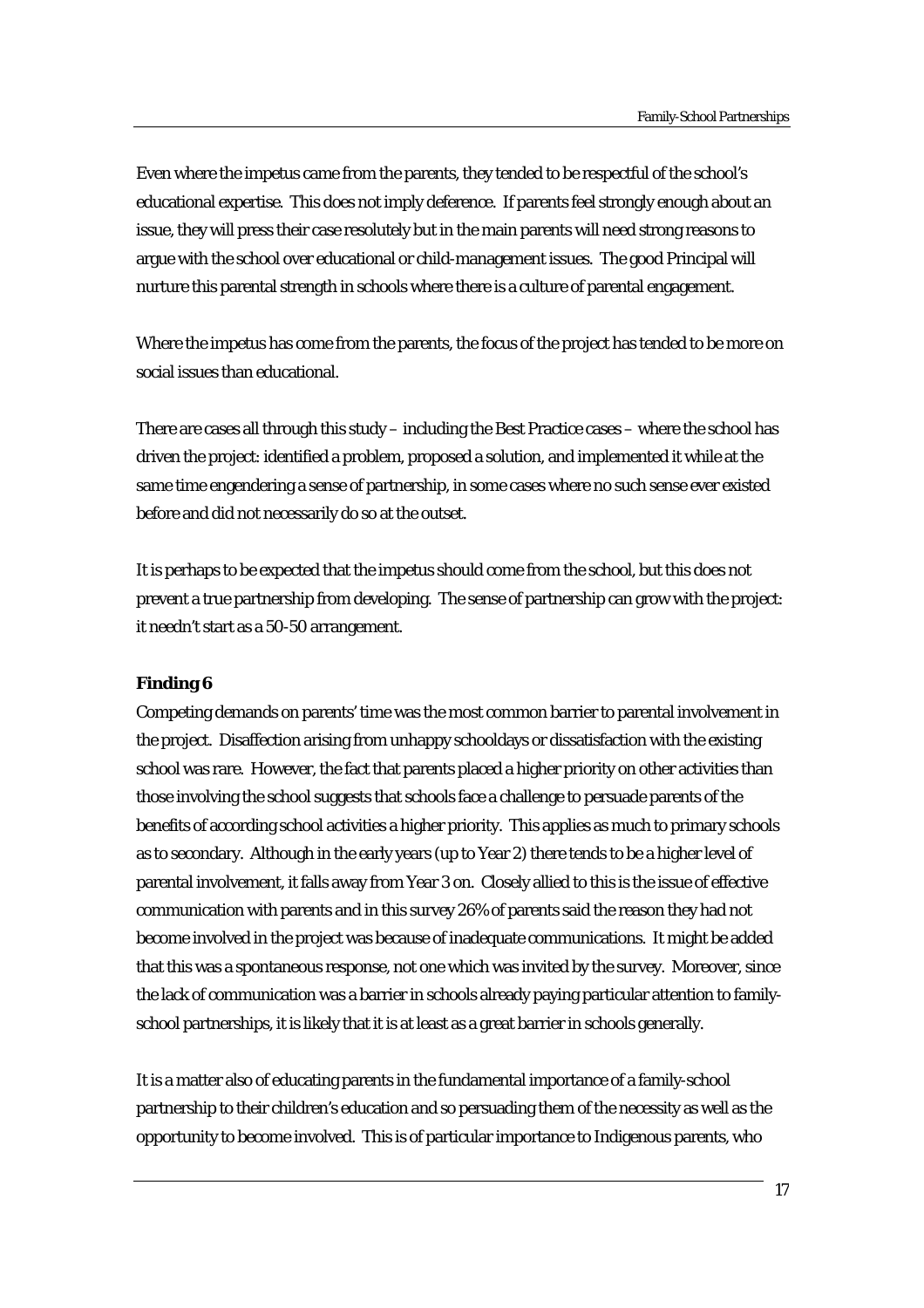may have negative educational experiences and be alienated from the schooling system. Also, educating parents and communities is very important in building local community capacity.

In this regard, the wording of the draft framework's Dimension A – Understanding Roles – was commonly construed in ways that were not intended. For example, some schools tended to take it as meaning that "parents could now see what we are trying to do for their children". In other schools it was seen as an expression of demarcation between the role of the school and the role of the home. In others again, what we took to be the intended meaning – understanding by parents about how they can contribute and by teachers about what parents can do -- was in fact the meaning ascribed to it. We make a recommendation about this later.

It is important to convey to parents that not only are they capable of being partners in their children's education but that it would be positively welcomed by the school.

#### **Finding 7**

Parents react best when they can see there is a connection between their involvement in the school and their own child's education.

#### **Finding 8**

Bringing parents into the school's life, asking their opinion, exposing them to the ways schools work, can have a positive effect on the attitude of some parents to the school when that attitude has been hostile. Hostility often springs from a sense of having been excluded, or intimidated or being fobbed off or kept in the dark. There were several cases here, including case study A, where an inclusive approach defused what had been in the past a dangerously hostile environment.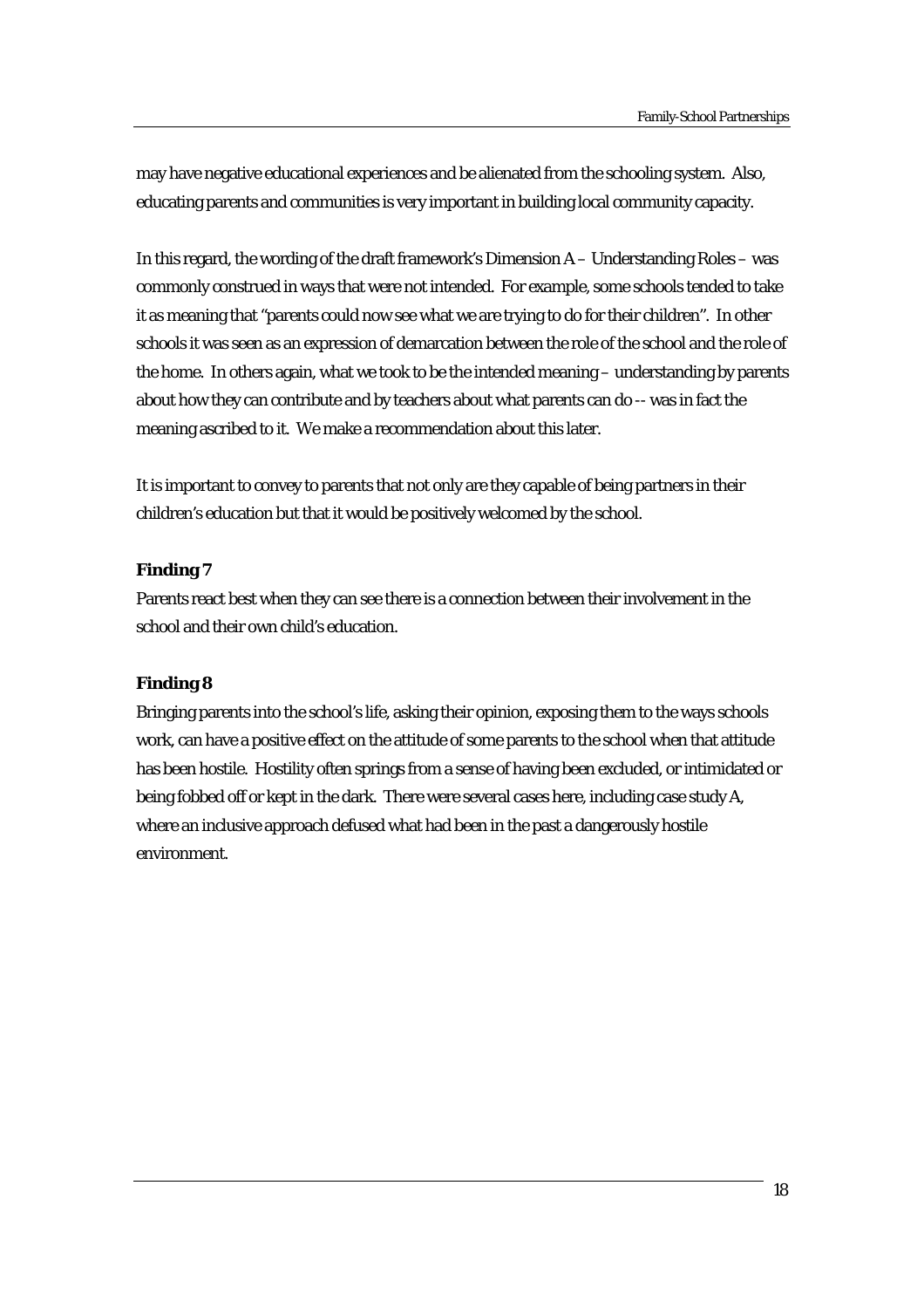# **BEST PRACTICE IN THE DEVELOPMENT OF FAMILY-SCHOOL PARTNERSHIPS**

# **Finding 9**

What constitutes a family-school partnership ought not be reduced to a doctrinaire definition. What makes a partnership can and should vary from school to school. Few projects among the 61 in this study sprang originally from the minds of parents, or jointly from the minds of parents and staff, but this does not, in our view, rob them of the "partnership" characteristic. What makes them partnerships is the presence of five key characteristics:

- 1. The school leadership's willingness to consult and listen;
- 2. Their willingness to be responsive;
- 3. Their willingness to be welcoming;
- 4. Their willingness to find out the real needs of parents rather than make assumptions; and
- 5. Their efforts to nurture an open, inclusive culture.

Projects exhibiting these qualities we came to regard as "best practice", and they are exemplified in the case studies.

# **Finding 10**

We also distilled elements of best practice. These do not amount to a checklist because not all will be present in any one partnership, but they reflect to a considerable extent the key dimensions in the draft framework, as the table below shows. However, there are elements of best practice that seem not to fit easily into the key dimensions. They are:

- Be a venue for, and agent of, parental self-growth;
- Be sensitive to parents' sensibilities;
- Show leadership, be visible and available;
- Be realistic, patient, and a bit brave; and
- Create a place that parents can call their own.

It is not necessary to force them into the key dimensions. However, they deserve explicit mention in the framework document. Those elements of best practice that do fit within the key dimensions are set out below. It shows clearly why "Communication" is out on its own as a firstorder key dimension.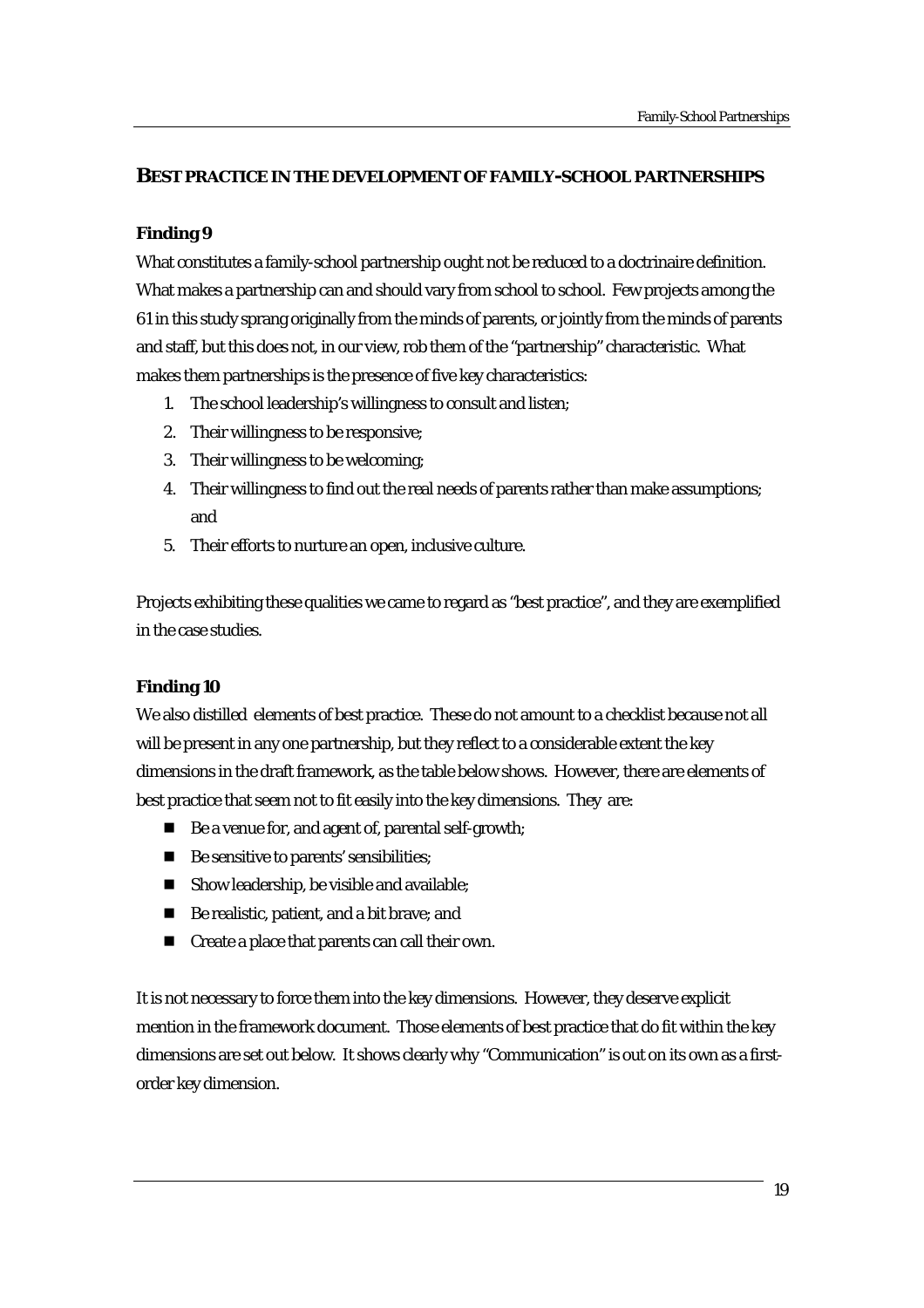| <b>Key Dimension</b>                      | <b>Elements of best practice</b>                                                                                                                                                                                                                                                                                                                                                                                                                                                                                                     |
|-------------------------------------------|--------------------------------------------------------------------------------------------------------------------------------------------------------------------------------------------------------------------------------------------------------------------------------------------------------------------------------------------------------------------------------------------------------------------------------------------------------------------------------------------------------------------------------------|
| A: Understanding of roles                 |                                                                                                                                                                                                                                                                                                                                                                                                                                                                                                                                      |
| B: Connecting home and school<br>learning | Emphasise the connection with the child's education.                                                                                                                                                                                                                                                                                                                                                                                                                                                                                 |
| C: Communicating                          | Use personal contact. It is the most effective form of<br>communication.<br>Communicate, communicate, communicate.<br>Go out of your way to make parents feel welcome and valued.<br>Build bridges across cultural and language divides.<br>Make it clear you think of parents as genuine partners.<br>Don't be frightened to ask parents to help solve big problems.<br>Open your mind to parents' needs and attitudes.<br>Appoint a parent/community liaison person to the staff.<br>Acknowledge and celebrate the parents' input. |
| D: Participating                          | Give parents an opportunity to do something that interests them.<br>Break down the teacher/non-teacher barrier by allowing for<br>activities that are not directly education-related.                                                                                                                                                                                                                                                                                                                                                |
| E: Decision-making                        | Ask for, and value, the opinion of parents outside the formal<br>school structures.<br>Create an environment in which parental autonomy can be<br>fostered and sustained.                                                                                                                                                                                                                                                                                                                                                            |
| F: Collaborating beyond the school        |                                                                                                                                                                                                                                                                                                                                                                                                                                                                                                                                      |
| G: Building community and identity        | Be prepared to engage in community capacity-building.                                                                                                                                                                                                                                                                                                                                                                                                                                                                                |

# **Finding 11**

The school Principal is the single most important factor in achieving best practice. Where the Principal is visionary, perceptive, creative, committed, open, patient and capable of leading with humility and humanity, the partnership ideal flourishes. These paragons exist. They are there in the 12 case studies and in many other schools besides.

Their secret appears to be a capacity to empower others; to recognise that good ideas can come from others; to take the attitude that "you have to have a fair dinkum crack" (as one so potently expressed it); to be able to empathise with others, especially people in hardship or difficulty, and to do all this without losing their natural authority. Genuine leadership, in other words.

However, principals are to some extent the product of their own training and of the culture of the larger organisation within which they work. Some school systems are more flexible than others. Some have devolved more power to principals than have others. Some have sought to promote managerial qualities in principals and some have not. Some are readier than others to recognise the wider role schools and principals are being asked to play, though additional resourcing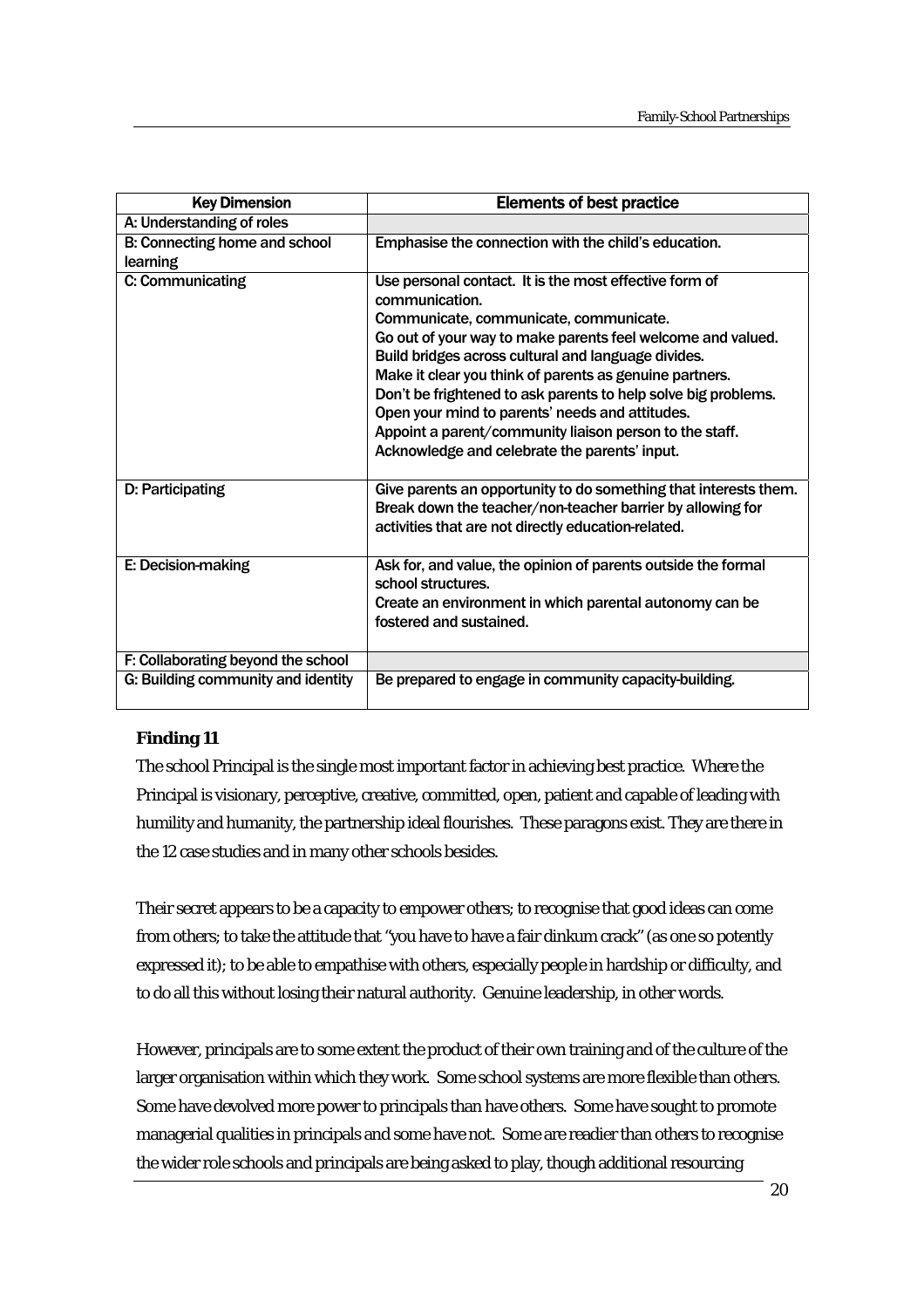seldom – if ever – accompanies this recognition. All these factors, in addition to personal disposition, play a part in determining the extent to which principals are able and willing to value the partnership ideal and give effect to it.

#### **Finding 12**

Allied to this is the presence of teachers who embrace the role of families in children's education. The case studies indicate the crucial role of teachers where, for example, family maths programs are involved or other programs in which parents participate in programs involving strategies for supporting their children in the main curriculum areas. More generally, where teachers sign on to the ideal of treating parents as partners, a rich relationship between families and the school usually develops. This does not come naturally to all teachers, and in some schools the introduction of the partnership concept has meant that the Principal has had to work on achieving a substantial cultural change among the staff.

#### **Finding 13**

A recurring feature of the best of these partnerships projects was that they brought into the school parents who were not usually involved. In that sense, they reached beyond the P&C/P&F. Case study K provides an excellent example. Indeed we heard many times that the parents involved in the partnership projects were those who felt uneasy in meetings and other more formal settings. The project attracted them because it was practical, hands-on, often directly related to their child's education, and made them feel valued. As with most such ventures, however, it was important to have a core of committed parents to make the project work. In some cases there was a single critical parent, as in case study H; more often it was a small group, as in case studies A and E. Typically, though, these parent leaders avoided creating authority structures – committees, titles and the like – and kept any meetings informal. The emphasis was on friendship, support, and doing things that were interesting and worthwhile for their children and themselves. This approach broke down many of the psychological barriers that commonly prevent parents from getting involved in the school: a sense of inferiority; of not wanting to sit in meetings all night; and of having to confront demons from their own school days. The emphasis on the social dimension led naturally to the drawing in of other parents because those already involved were keen to champion the project among their friends, many of whom shared the same inhibitions. In this way many of the projects helped to dissolve social isolation as well as enlarge and enrich the active school community.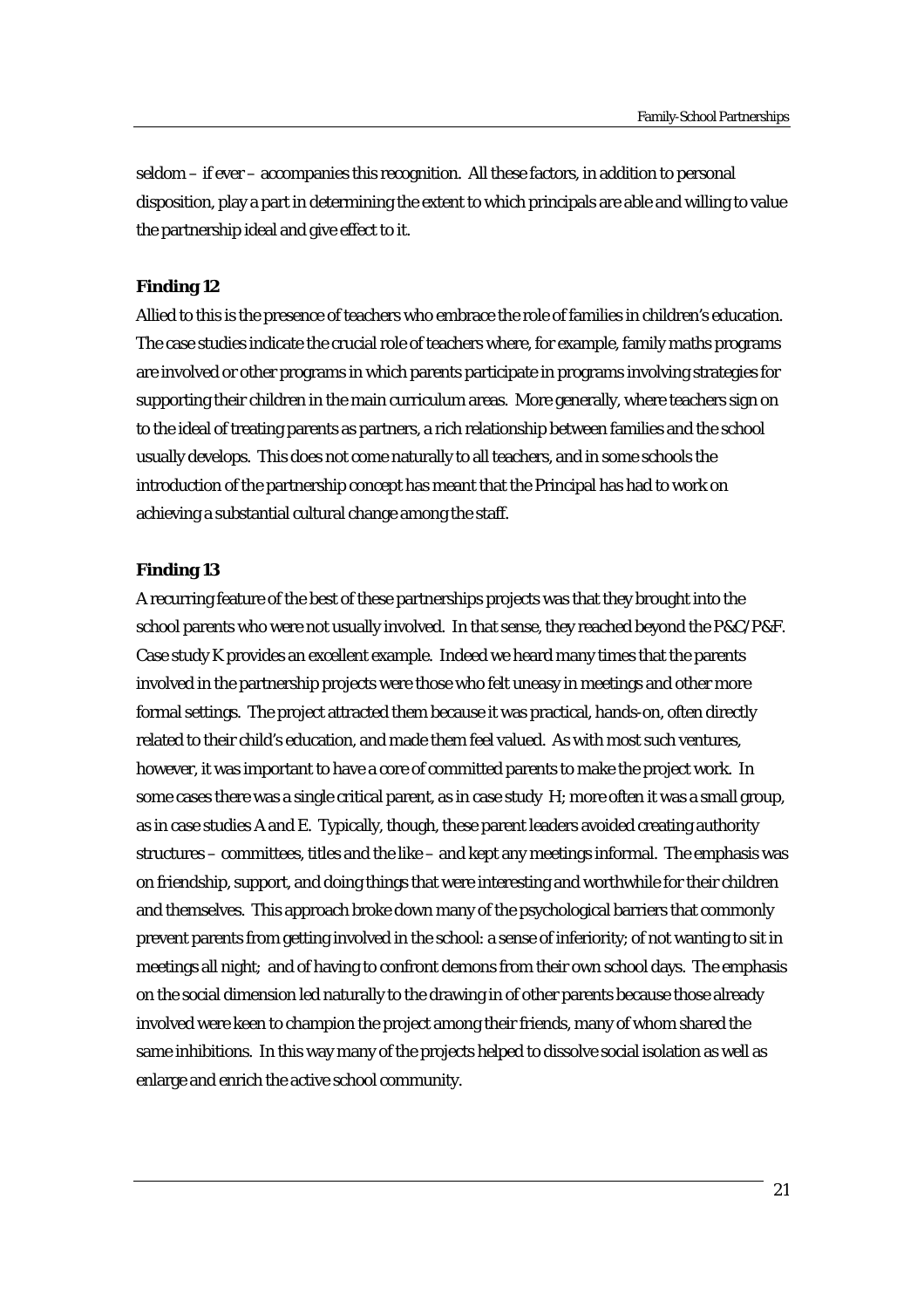### **Finding 14**

It is essential to be explicit about the values the school wishes to have underpin its partnership, values like co-operation, trust, and a holistic approach to education.

#### **Finding 15**

Effective forms of two-way communication between school and home are central to the successful development of family-school partnerships. Communication needs to change from occasional, one-way and socio-culturally homogenous communication to frequent, two-way and culturally sensitive interaction. It requires much more than informing parents by the school newsletter.

#### **Finding 16**

Shared views, actions and goals also appear to be vital. Shared decision-making is seen as being empowering for families. It gives them a feeling of ownership of the school, an awareness of parents' voices being heard, and connections with other families.

#### **Finding 17**

Effective communication is the single most important factor in getting parents engaged. The newsletter is never enough. The appointment of a parent liaison officer is a very useful initiative. Many of the schools used their grant money for this, and it paid off handsomely: see, for example, case study I. First, it gives immediate and concrete effect to the idea that parents are important to the school. Second, engaging parents in school life, beyond the "usual" parents for the "usual" tasks such as fund-raising, requires a sustained and constant effort. When a person is appointed to a position where parental engagement is the main focus, that effort can be sustained. It gives the school a new and highly effective means of communication: personalised and human. This research shows communication on that level to be absolutely critical to the success of a partnership approach.

#### **Finding 18**

As the typology shows, much of this partnership work is taking place in places of extreme disadvantage. It is clear from this research that the hardship was there and the partnership was developed in response. The good this does for students, families, the community and the school suggests that places of social, economic and geographic disadvantage might be considered priority areas for the spread of the partnership concept. This applies with particular force to Indigenous communities where people often face a combination of these disadvantages, and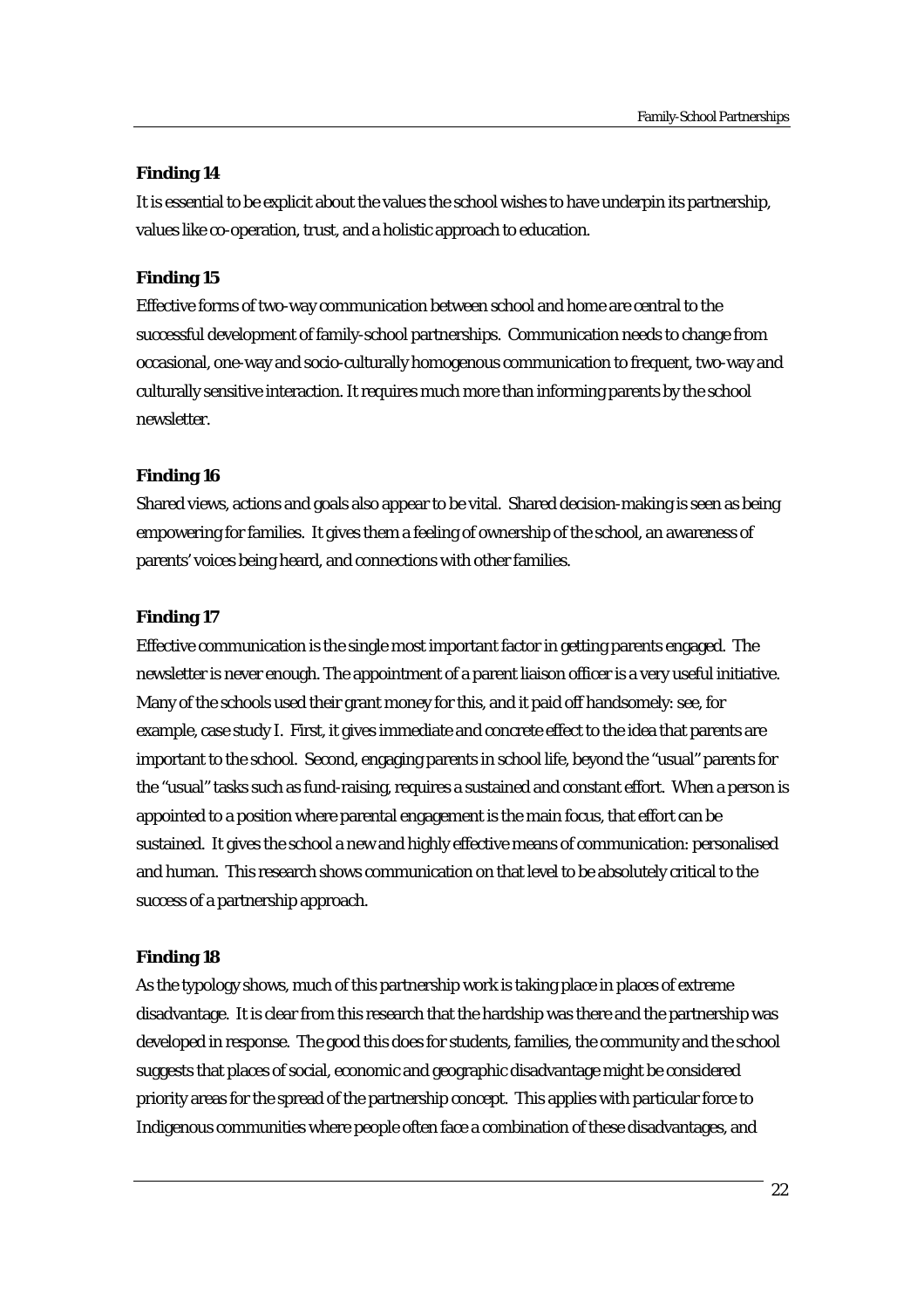would have much to gain from a collaborative, inclusive and culturally sensitive partnership. The corollary, taking into account Finding 8, is that these areas also need high quality principals.

### **THE DRAFT FRAMEWORK**

#### **Finding 19**

In general, the draft framework has proved to be a sound document, endorsed by all who read it as having identified the crucial elements of successful family-school partnerships.

#### **Finding 20**

Many principals – including many in the case studies -- had only a passing acquaintance with the it. Most saw it as something of a "motherhood" document. By this they did not mean to be dismissive. On the contrary, they saw the document as identifying all the ideals of family-school partnerships, and its key dimensions as being the essential bases for building such partnerships. Some also saw it as affirming their own beliefs, and the school's own mission. But like many statements of principle, it requires endorsement at the highest level and a connection with practice at an operational level.

#### **Finding 21**

A particular benefit for many principals was that the draft framework provided a means of auditing their performance against those beliefs: it caused them to take stock. Some were prepared to admit that their performance was not perhaps all that it might be. In some schools, as a result, the document had become a catalyst for change. In many schools it reinforced what was already being done.

For many schools also it had also been a vital stimulant to initiating a project, a guide to how it might be designed, and a means towards implementing it by giving them what some called a "scaffolding" to build it on. In a very few cases the partnerships project was seen as simply an opportunity to obtain some funding to do what the school was already intending to do anyway.

A further area that needs to be included in the framework is assessment and accountability. The evaluation process was something that some schools had not considered and many schools shied away from it because of the perceived complexities involved. Some sample questionnaires or surveys would be beneficial.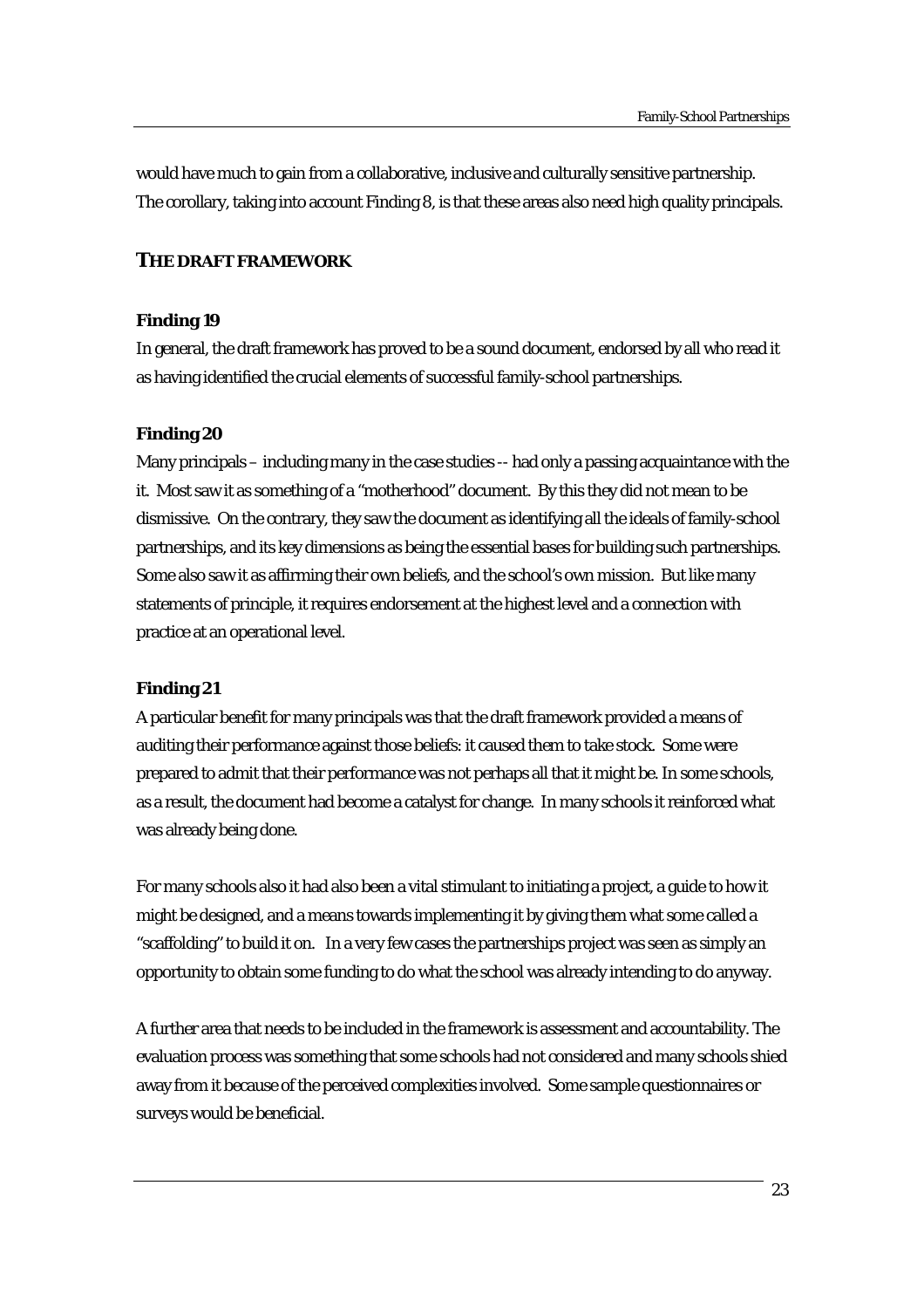### **Finding 22**

There seemed to be a widespread assumption among principals and teachers that this was a document for educationalists, not for the whole school community. Few parents we spoke to had even heard of it. Some respondents commented on what they saw as its academic tone and thought it would need to be simplified and made more inviting if it were to be attractive to most parents. This is of particular concern where Indigenous parents and those from non-Englishspeaking backgrounds are concerned. By contrast, it was common to find teachers with carriage of the project who considered it easy to use. Usually these people had read it several times and were very familiar with it.

# **Finding 23**

A simple statistical analysis reveals that the key dimension most commonly nominated by principals, teachers and parent representatives as "really important" to the project was Dimension C (communicating), followed by Dimensions B (connecting home and school learning) and G (building community and identity).

Dimension C clearly emerges as a first-order dimension in the building of family-school partnerships. Dimensions B (connecting home and school learning) and G (building community and identity) emerge as second-order dimensions. Dimensions A (understanding of roles), E (decision-making) and F (collaborating beyond the school) emerged as third-order dimensions, as the table below shows.

| <b>Key Dimension</b>                   | Percentage of schools<br>saying their project<br>related to or fulfilled<br>this dimension |
|----------------------------------------|--------------------------------------------------------------------------------------------|
|                                        | $N = 61$                                                                                   |
|                                        | %                                                                                          |
| A: Understanding of roles              | 38                                                                                         |
| B: Connecting home and school learning | 51                                                                                         |
| C: Communicating                       | 62                                                                                         |
| D: Participating                       | 48                                                                                         |
| E: Decision-making                     | 28                                                                                         |
| F: Collaborating beyond the school     | 28                                                                                         |
| G: Building community and identity     | 54                                                                                         |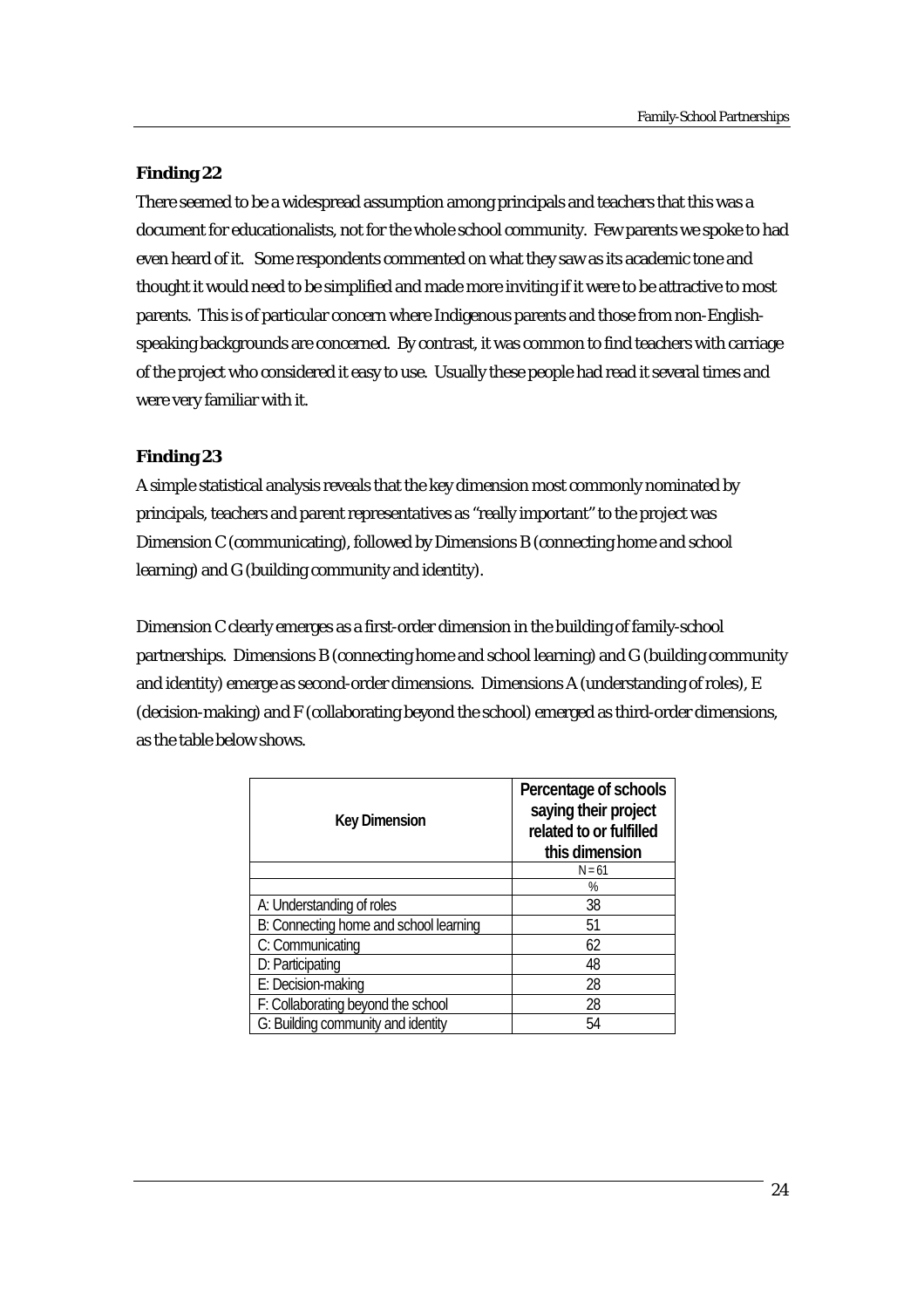In the case study schools the pattern was very similar. The percentages look inflated because the base is small:

| <b>Key Dimension</b>                   | Percentage of case-<br>study schools saying<br>their project related to<br>or fulfilled this<br>dimension |
|----------------------------------------|-----------------------------------------------------------------------------------------------------------|
|                                        | $N = 12$                                                                                                  |
|                                        | %                                                                                                         |
| A: Understanding of roles              | 25                                                                                                        |
| B: Connecting home and school learning | 67                                                                                                        |
| C: Communicating                       | 75                                                                                                        |
| D: Participating                       | 58                                                                                                        |
| E: Decision-making                     | 25                                                                                                        |
| F: Collaborating beyond the school     | 8                                                                                                         |
| G: Building community and identity     | 50                                                                                                        |

# **Finding 24**

Two other factors emerged as important in the building and sustaining of family-school partnerships. They are not really "dimensions", but need explicit recognition.

The first is what we will call "school needfulness", that is, the explicit declaration by the school to the parents that it needs their help and values it, not just that it would be rather nice if it were offered. Where schools had made this explicit, the response of the parents had been generally positive and direct. They felt needed, they were shown how they could help, they willingly became engaged, they felt valued and rewarded.

The second is what we will call "outreach and sustainability", that is, maintaining the partnership ideal beyond the catalysing project and reaching beyond the ranks of those parents usually involved in the school. Many of the projects had achieved the outreach, but the challenge was to sustain it. Some schools had insights about this which could usefully be included in the framework.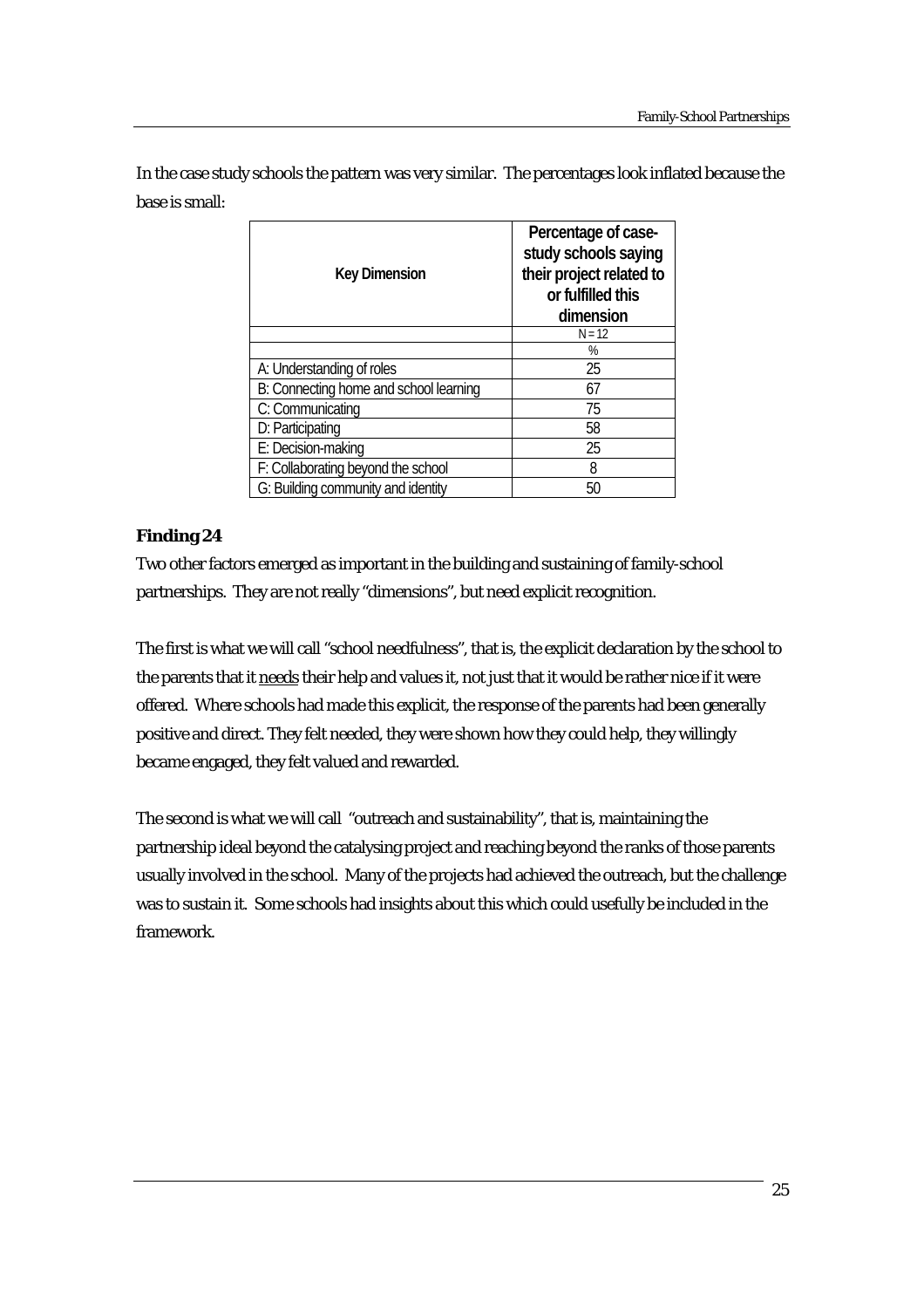#### **TIME AND MONEY**

#### **Finding 25**

The research demonstrates the need for time to be invested in this kind of work. As many of the principals told us, you need to be patient. This will not happen overnight. Having worked so hard to generate momentum, schools were deeply committed to keeping the project going. To do so, however, meant that in many cases they were relying on the generosity and goodwill of staff working in their own time or otherwise "going the extra mile". In these cases, sustainability depended upon those members of staff being available, able and willing to go on in this way. Inevitably, this is not always going to happen. In one case-study school, for instance, one of the key teachers is about to retire. This raises a fundamental question about how the partnerships work in schools can be sustained without being resourced in a way that at least reduces its reliance on the energy, goodwill and commitment of a few key individuals. It is worth remembering that this work involves cultural change, a process that takes years, no matter what the setting.

#### **Finding 26**

School budgets do not allow for initiatives of this kind. The seed money provided by the grants in this research project was crucial in a number of ways. In schools where the projects were already under way the money was used to resource it better and more effectively. In other schools where the project had proceeded entirely on volunteerism, the money had allowed the school to employ someone (often a parent) in the role of parent liaison officer, thus giving a big fillip to the effort to engage parents. In areas of economic want, it allowed the school to purchase resources to help parents re-engage with education, or to help poor families participate in activities which they otherwise could not afford. If there was a single most critical use for the money, it was the employment of a parent liaison officer. This was invariably part-time, but in the nature of these things the time given by the person tended to stretch well beyond the time paid for. In that sense, the schools got very good value for money.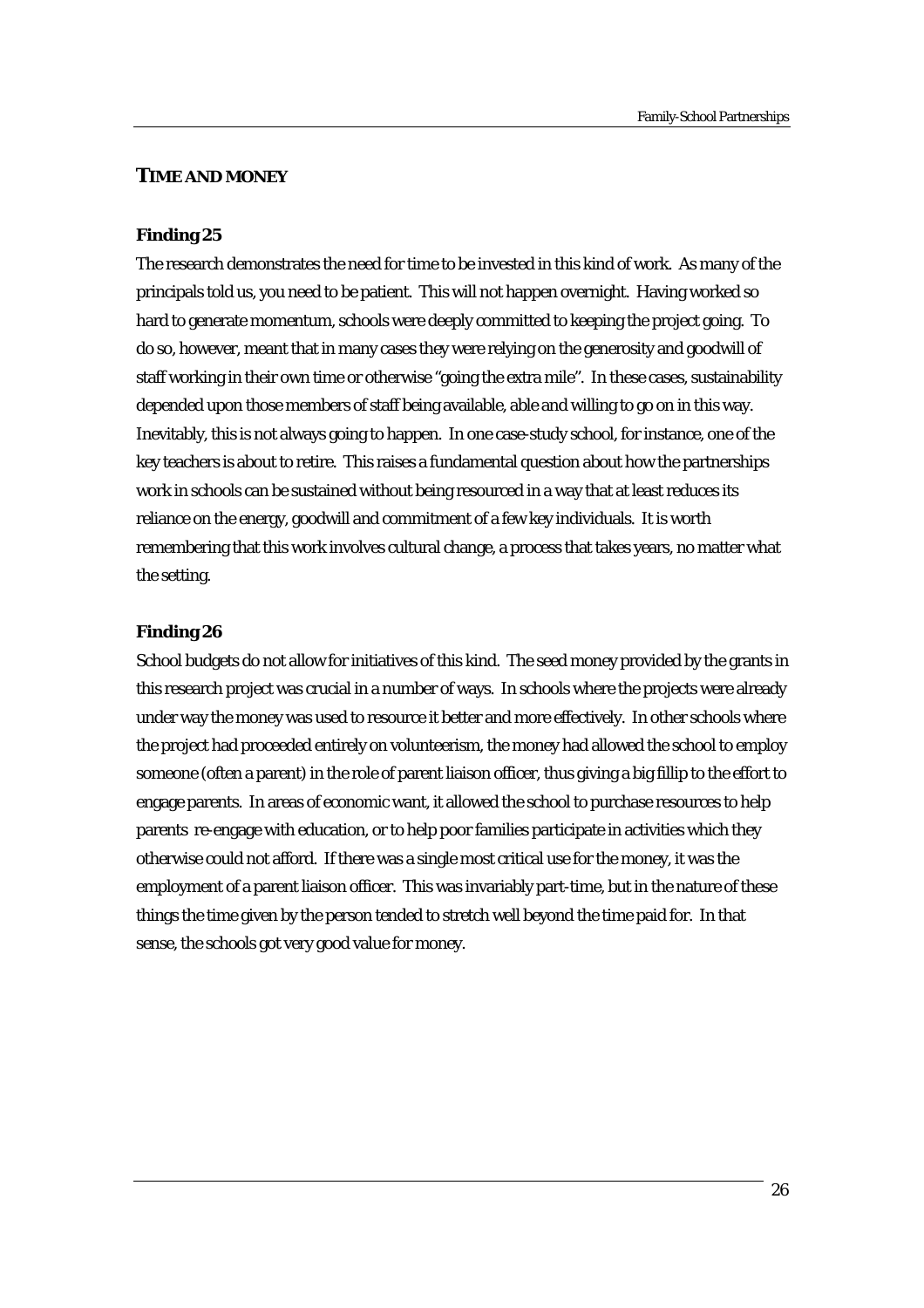# **Recommendations**

### **Recommendation 1**

That the concept of family-school partnerships be promoted widely as having clear benefits for students, families, communities and schools.

#### **Recommendation 2**

That remote areas and areas of social and economic disadvantage be considered priority areas for the promotion of family-school partnerships.

#### **Recommendation 3**

That it be recognised that time and resources are necessary to embed partnership work in schools.

#### **Recommendation 4**

That jurisidictions and sectors provide the resourcing necessary to allow family-school partnerships to grow, be sustained and become part of the established core of what schools do.

# **Recommendation 5**

That the existence of a genuine partnership be recognised, even when the impetus comes entirely from the school, so long as the relationship exhibits the five key characteristics listed in Finding 9.

# **Recommendation 6**

That the work of the case-study schools in this project be widely disseminated among schools as exemplars of what can be achieved, and that consideration be given to inviting the principals of those schools to help by participating as presenters in a national conference or some similar forum on the topic.

# **Recommendation 7**

Having the partnership ideal take root across all schools is a major undertaking requiring significant resources. Merely to circulate the framework and to hold a national forum is unlikely to be sufficient. Consideration should be given to establishing some infrastructure the main purpose of which is to encourage and guide the establishment of family-school partnerships. What is needed is a small expert secretariat which provides a clearing house for information on the topic and is a place to which schools can turn for advice.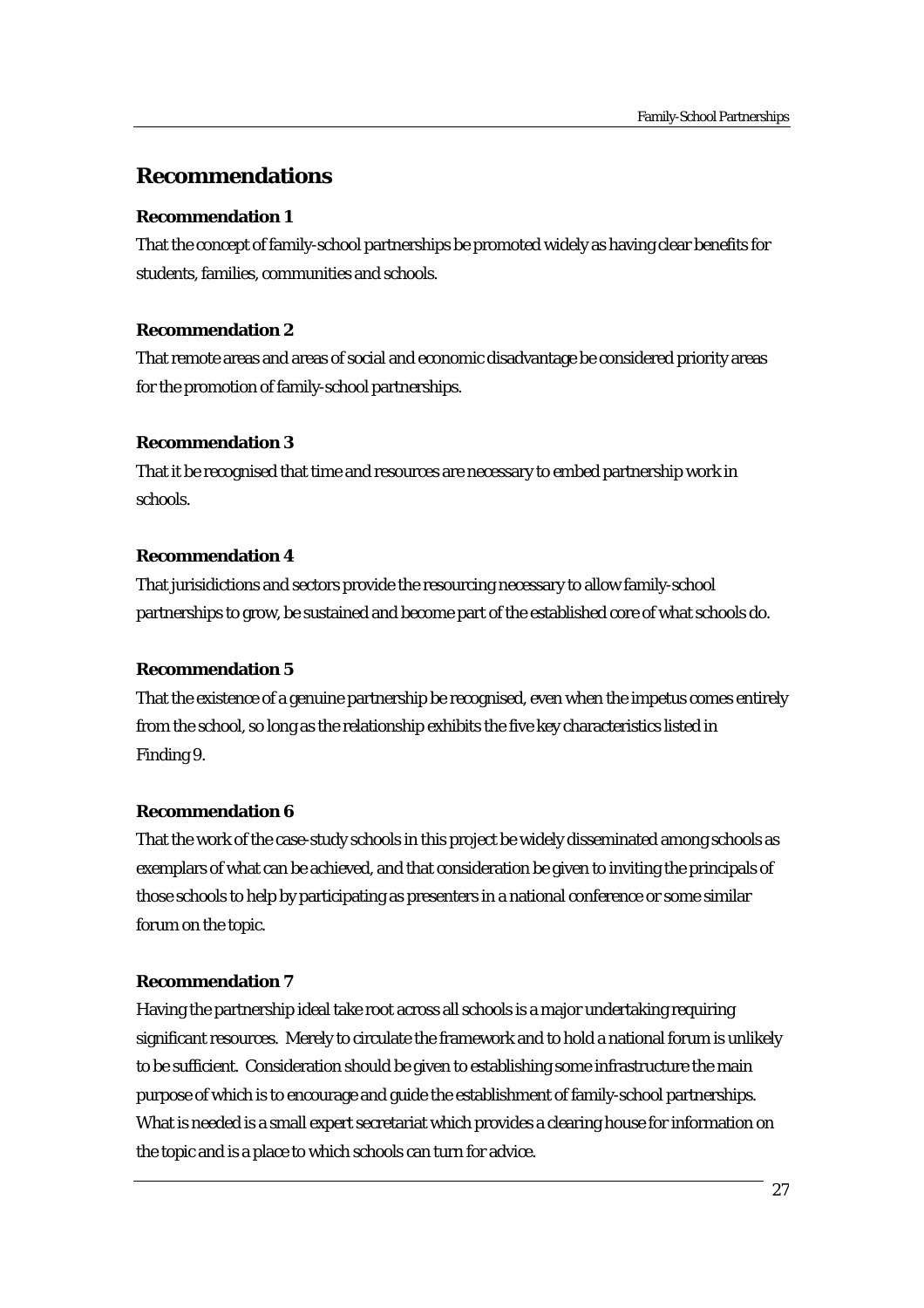#### **Recommendation 8**

That the work of schools in building community capacity and social capital be recognised as an emerging responsibility of schools in contemporary Australia, and be resourced accordingly. It should be promoted and encouraged so that over time it becomes part of the core function of schools. It seems to us that money invested here at all levels of government would be repaid several times over in the beneficial effects of improved educational outcomes and betterfunctioning communities. Not only this, but the community are already voting with their feet: they are increasingly turning to schools for this kind of assistance. Not to recognise this reality leaves schools caught between trying to meet these increasing demands from the community and lack of the resources necessary to do so. How this should be done is a political question.

#### **Recommendation 9**

That schools be given the time and resources with which to evaluate their work in this field. Meaningful evaluation can occur only after the work has been going long enough to judge whether it has been effective. Evaluation instruments should be simple and designed to measure parental engagement, identify barriers to engagement, and say something about the effect on student outcomes -- educational, social or both. Care should be taken not to require schools to carry out complex and burdensome evaluations, nor to duplicate or conflict with the datacollection already mandated by state and territory jurisdictions.

#### **Recommendation 10**

That with appropriate recommendations as suggested in this report, a plain English version of the draft framework go forward as a document of guidance to school communities in establishing effective family-school partnerships. It should be written in language that is easily comprehensible by people lacking close acquaintance with the jargon of education. Schools should be educated that it is not a document exclusively for them.

#### **Recommendation 11**

That Dimension A be re-worded to unambiguously express the idea that a key dimenion of a family-school partnership is the understanding by parents about how they can contribute and by teachers about what parents can do. Perhaps something like "Recognising or appreciating the role of the home".Raising awareness among parents in recognising and appreciating the role they can play, both as "first educators" and "continuing educators" of their children is a priority. Consistent with that, it is recommended that the wording of Dimension A be changed to convey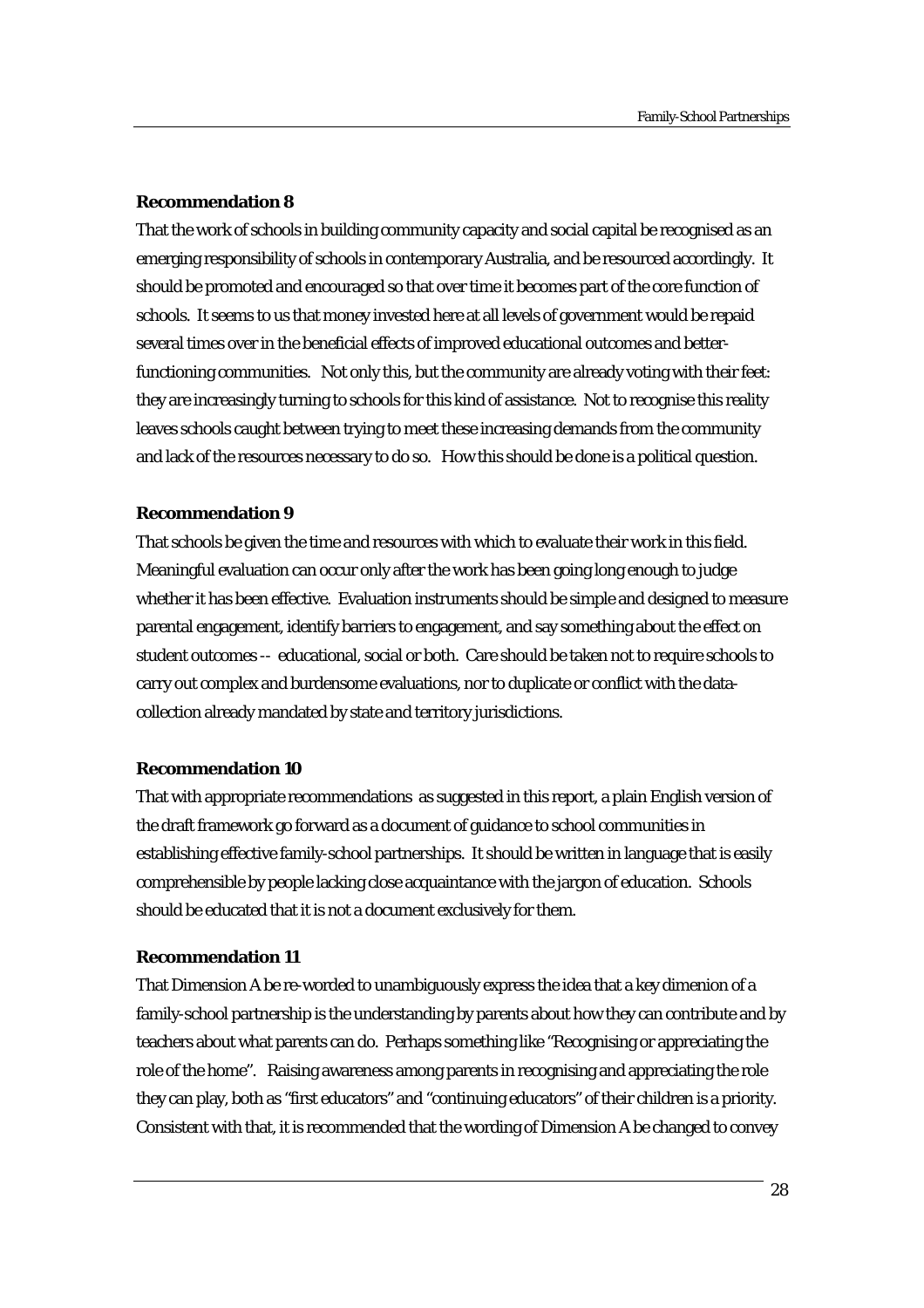this sense of recognition and appreciation of the parent role. The benefits of this are clearly demonstrated, especially in case studies A, C, D and J.

#### **Recommendation 12**

That the Framework document contain provision for schools to consider and answer these questions for itself in respect of each key dimension:

- To what extent is this occurring in the school?
- What evidence do we have from staff and parents on our performance in these areas?

#### **Recommendation 13**

That the Australian Council of Deans of Education be asked to consider the concept of familyschool partnerships, with the Deans of Education also being asked to consider the rationale for them to be built into teacher training.

# **Recommendation 14**

That the concept of family-school partnerships be commended to the Ministerial Council on Education, Employment, Training and Youth Affairs (MCEETYA) with a view to having it endorsed by all sectors and jurisdictions with consideration of how the concept may be made real in all schools.

# **Recommendation 15**

Where Indigenous people form part of a school community, care should be taken to ensure Indigenous families are communicated with in ways appropriate to their culture, that Indigenous culture and history are included in the curriculum and that all relevant areas of need, including access, health, and transport, are considered as part of project design and implementation.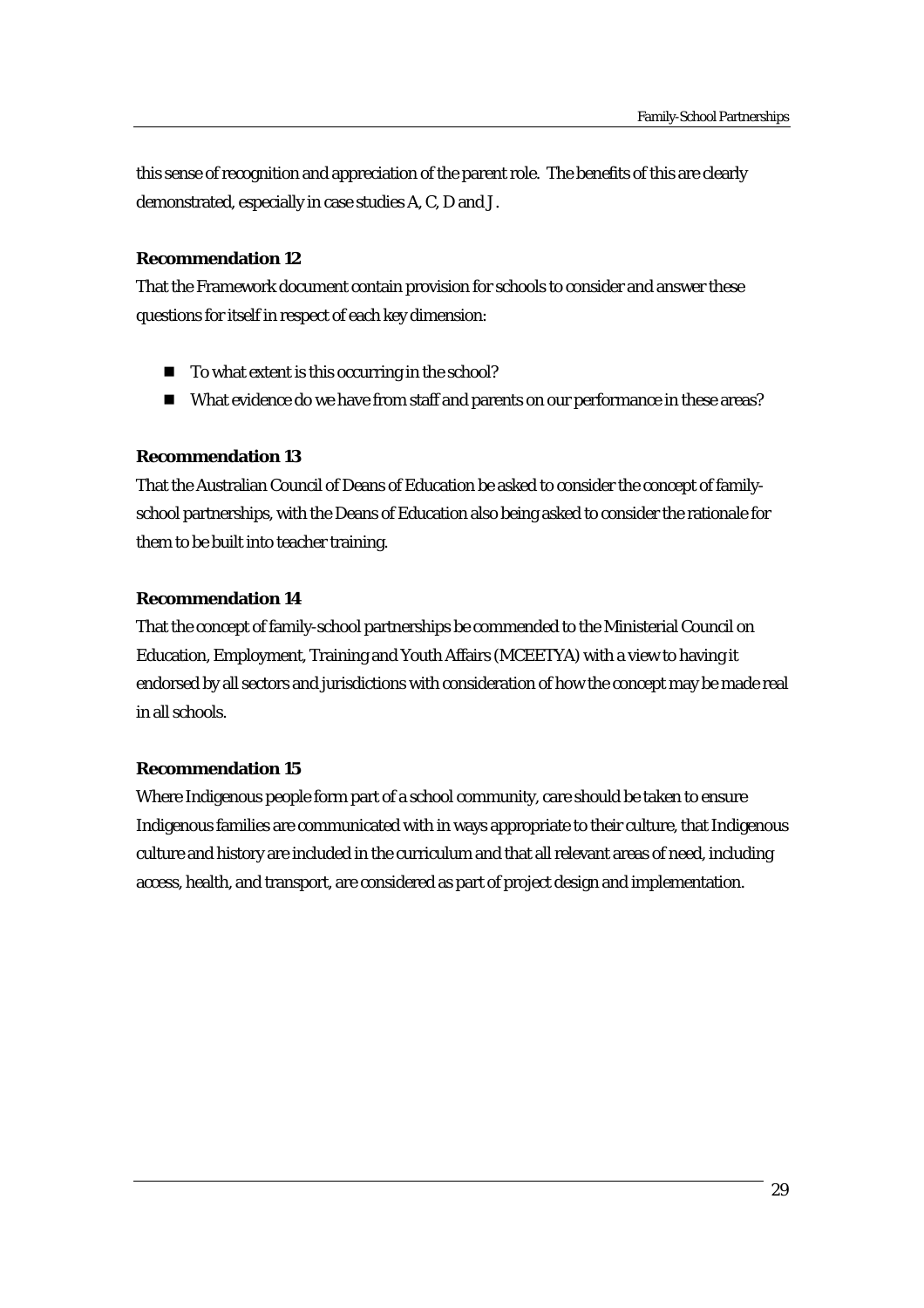# **HISTORICAL AND SOCIAL CONTEXT**

Compulsory universal education of children was a contested and radical innovation in Western societies. It brought fundamental change in the relationship between the family and the state, and had far-reaching consequences for labour markets, gender roles, fertility rates and family structures.1

Relevant to this study is the change in the relationship between the family and the state. It causes us to reflect on the origins of what nowadays has the appearance of an artificial division between the social development and the training, including the intellectual development, of a child.

Traditionally the family has been considered primarily responsible for the social development of the child, and the state – in the form of schools – has been considered primarily responsible for teaching the child work-related skills and academic knowledge. Educational historians have advanced many rationales for the state's interest in doing so: the desire to provide for the needs of an industrialised economy, and to preserve the social order2 are merely two, and this is not the place to debate their merits. The point is, the state did assert an interest in skill-training and the intellectual development of children for various reasons, and families had no choice but to comply.

The effect on families was tangible:

The compulsion to send children regularly to school, scrubbed and in clean clothes, was part of a process which eroded parents' discretion about the use of their children's time and labour.3

Over time, however, parents not only ceded to schools responsibility for this element in their children's upbringing, but came to expect that schools would inculcate values and behavioural

 $\overline{a}$ 

<sup>&</sup>lt;sup>1</sup> See for example Pavla Miller and Ian Davey, *Family Formation*, *Schooling and the Patriarchal State*, in M. Theobald and R. Sellick (eds), *Family, School and State in Australian History*, 1990, Sydney, Allen & Unwin, pp 1-24. See also Clyde Chitty, The Changing Role of the State in Education Provision, in Roy Lowe

<sup>(</sup>ed), *History of Education, Vol II*, 2000, London, RoutledgeFalmer, pp285-302.<br><sup>2</sup> Samuel Bowles and Herbert Gintis. The Origins of Mass Public Education. in Roy Lowe (ed). *History of Education*, op.cit. pp 61-91.

<sup>3</sup> Pavla Miller and Ian Davey, op. cit.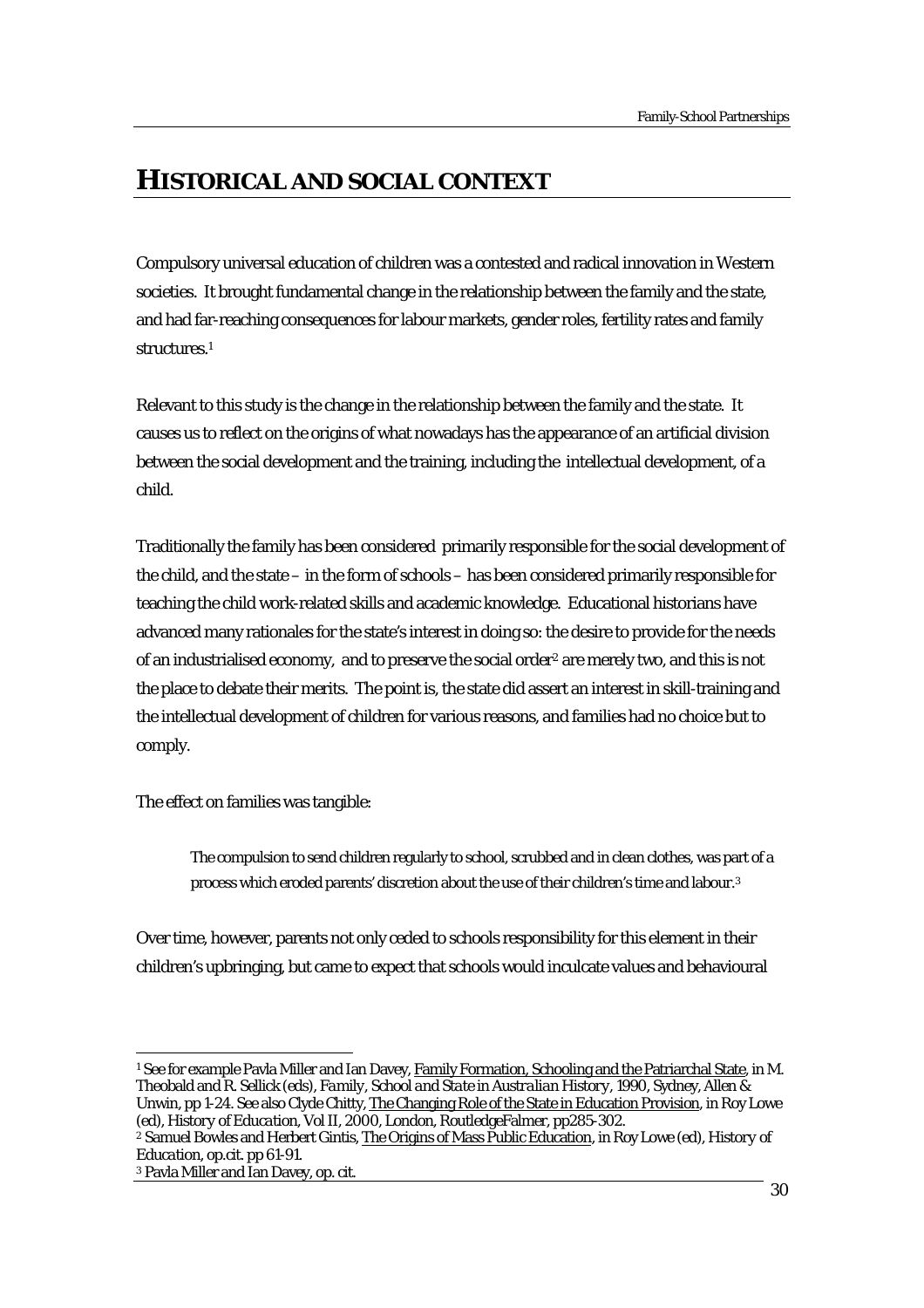norms as well. Research we carried out across Australia in 19984 revealed just how much parents have come to expect from schools. While that work was carried out among parents who sent their children to non-government schools, in our experience their attitudes on this matter are shared by parents generally. Parents expected the school to:

- nurture their child with care;
- allow their child to develop as well-rounded human beings;
- imbue their child with, and reinforce, the values and culture of the home;
- instil in their child self-discipline and respect for others:
- teach their child how to learn: and
- give their child enough skills and knowledge to allow them to build a future economically and socially.

Moreover, the accelerating advancement of knowledge has, if anything, widened the gap between what parents learnt and what their children learn at school. This has had the effect of discouraging parents from taking an active part in their children's skill-training and academic education beyond the middle primary years. There is much evidence about this from the present study, and it has been a constant in our research for at least the past decade.

A major consequence of these historical, social and educational developments has been the creation of a culture in which families and schools came to see themselves as parallel but largely disconnected institutions. The idea that families and schools should now see themselves as partners in the development of a child is a radical departure from this culture of separation. If the idea is to take root, cultural change is required by schools and families.

This in itself would be a big enough challenge, but it takes account only of one dimension -- what we call the traditional-roles dimension. There is, in fact, another. We call it the social-change dimension.

We are living in a time of profound change – political, technological, economic and social. In Australia the forces of change were unleashed in the 1980s with the dismantling of what has been called the Australian Settlement. Kelly<sup>5</sup> identified its five main elements: White Australia, Industry Protection, Wage Arbitration, State Paternalism, and Imperial Benevolence. While some of the pillars of the Settlement collapsed in the post-War period, industry protection, wage arbitration and state paternalism survived into the 1980s.

 $\overline{a}$ 4 Irving Saulwick and Denis Muller, *What Parents Want From Their Children's Education*, research conducted for the National Council of Independent Schools Association, June 1998. 5 Paul Kelly, *The End of Certainty*, 1992, Sydney, Allen & Unwin, pp 1-2.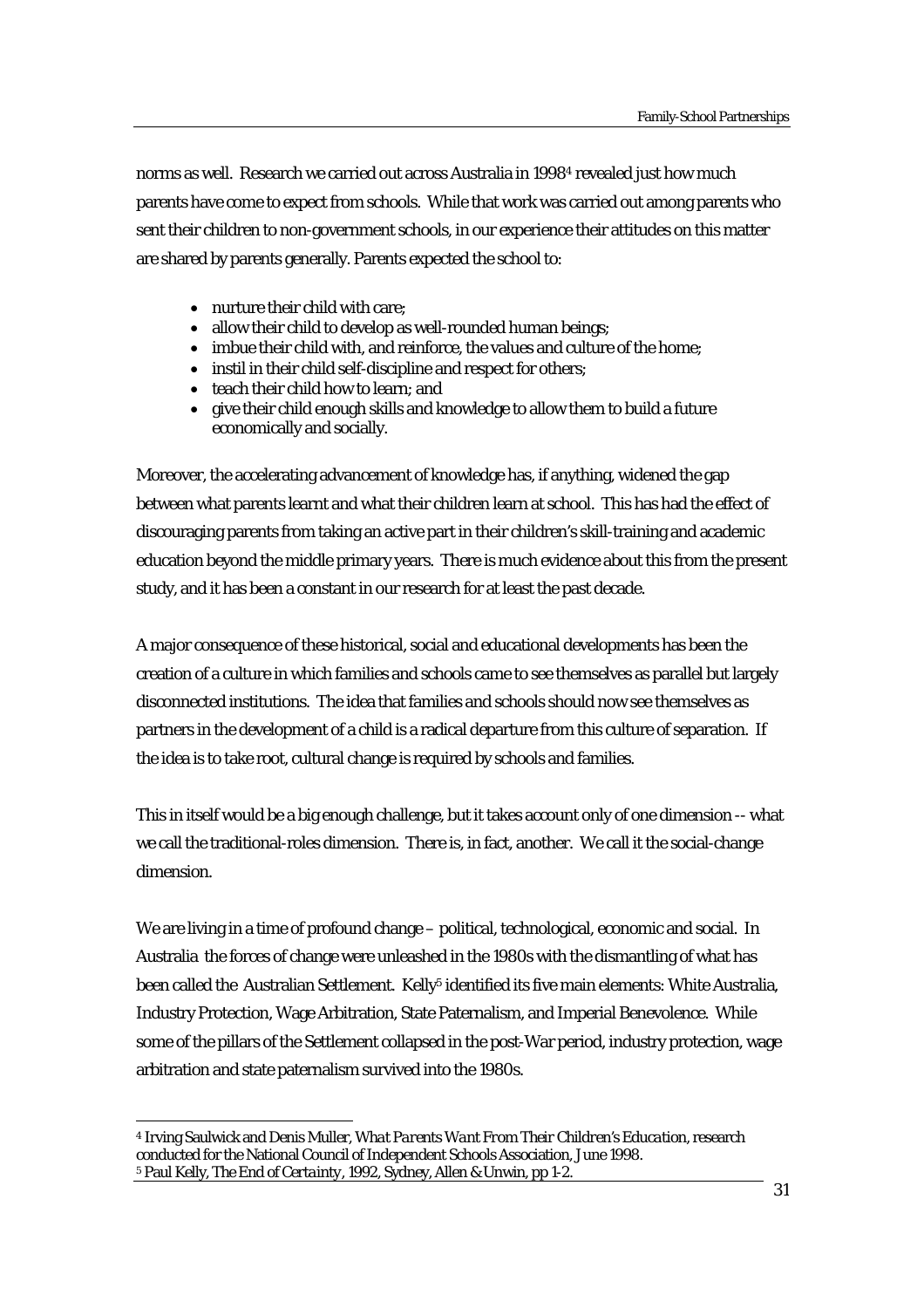Then, under the influence of the doctrines of economic rationalism, the role of government changed, market competition grew, jobs went offshore, unemployment rose, the workforce became casualised, the income distribution became less equitable. Overlaid upon this, and magnifying many of its effects, came the revolution in information technology of the 1990s, the consequent globalisation of the economy, and the explosive exposure to information.

The evidence of this research, and of other research we have carried out in schools over the past decade, is that schools have become increasingly important as sources of community cohesion and support. In many disadvantaged areas, teachers and principals are looked to for community leadership.

This is true in all such areas, but it is accentuated in the country where the professional and managerial classes who might once have shared that role are no longer present. We saw it in this study, especially in four of the case studies  $-A$ , D, E, and F. We have seen it in other research we have done: in two evaluations of the Seasons for Growth program (a program to assist children suffering loss and grief), an evaluation of the Families Matter program (a program of resilience used also a vehicle for partnerships by several schools in this project), and in a study of the effect of workload on the health and well-being of Principal-class people in Victorian government schools.6

There are also parents who were so alienated from schools in their own young lives that they are unable to approach a school with confidence. This is particularly the case among Indigenous parents, who may have encountered racism, discrimination and marginalisation in their own school days. The social isolation of alienated parents is thus exacerbated. The schools, for their part, feel responsible to assist. There are two main reasons for this.

The first is grounded in common humanity.

 $\overline{a}$ 

The second is grounded in their mandate to educate. They see that fulfilling the mandate is impossible if students arrive at school hungry, or beaten up, or terrified, or distraught, or suffering from the effects of substance abuse, or burdened by family dysfunction. This has created a new and powerful basis for challenging the old cultural divide between families and schools. It has been fascinating to observe in the present study that it is in areas of social disadvantage that some of the best and most advanced partnerships work is being done,

<sup>6</sup> Denis Muller and Irving Saulwick, *The Privilege and the Price*, report to the Victorian Department of Education and Training, 2003.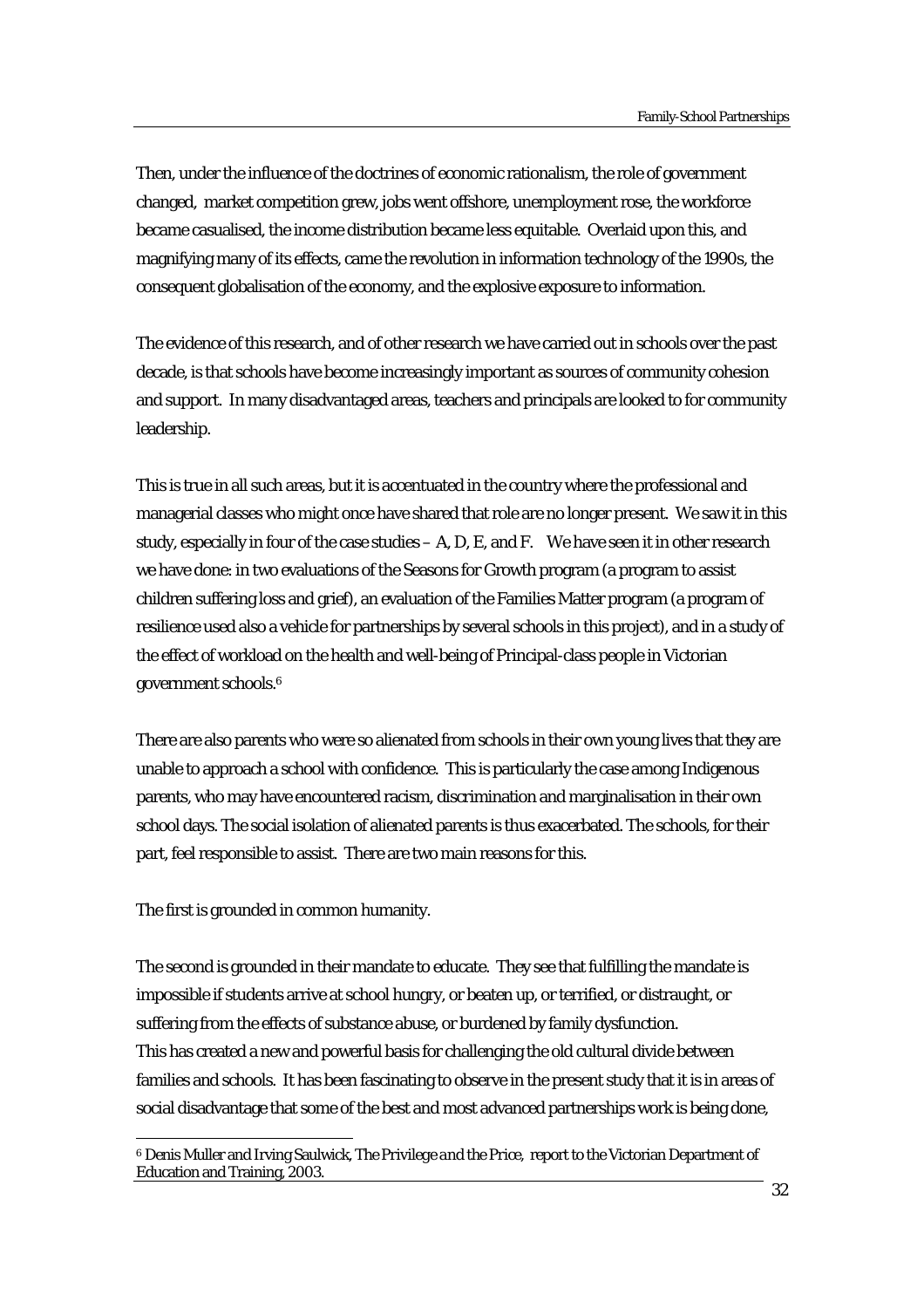notably in some remote areas with significant proportions of Indigenous students. Where the imperative is greatest, so the development of the new paradigm is most advanced.

Across the 61 schools in this study we have seen an extraordinarily wide variety of approaches to the partnership ideal. Many are contained within traditional-roles dimension of the cultural challenge, but a considerable number are based upon the social-change dimension.

Through necessity, through choice, through self-centred enlightenment and for many other reasons parents are slowly coming to accept the idea of partnership. With it comes acceptance of the idea of dual responsibility with the school for the education of their children. Although the trend may accelerate it will for some time continue grow slow and be fragile. It will mean new responsibilities for schools, with consequences for resourcing, accountability measures, and teacher training.

In the next section of our report, we classify the partnership projects according to one or other of these dimensions, and briefly describe what each project consisted of.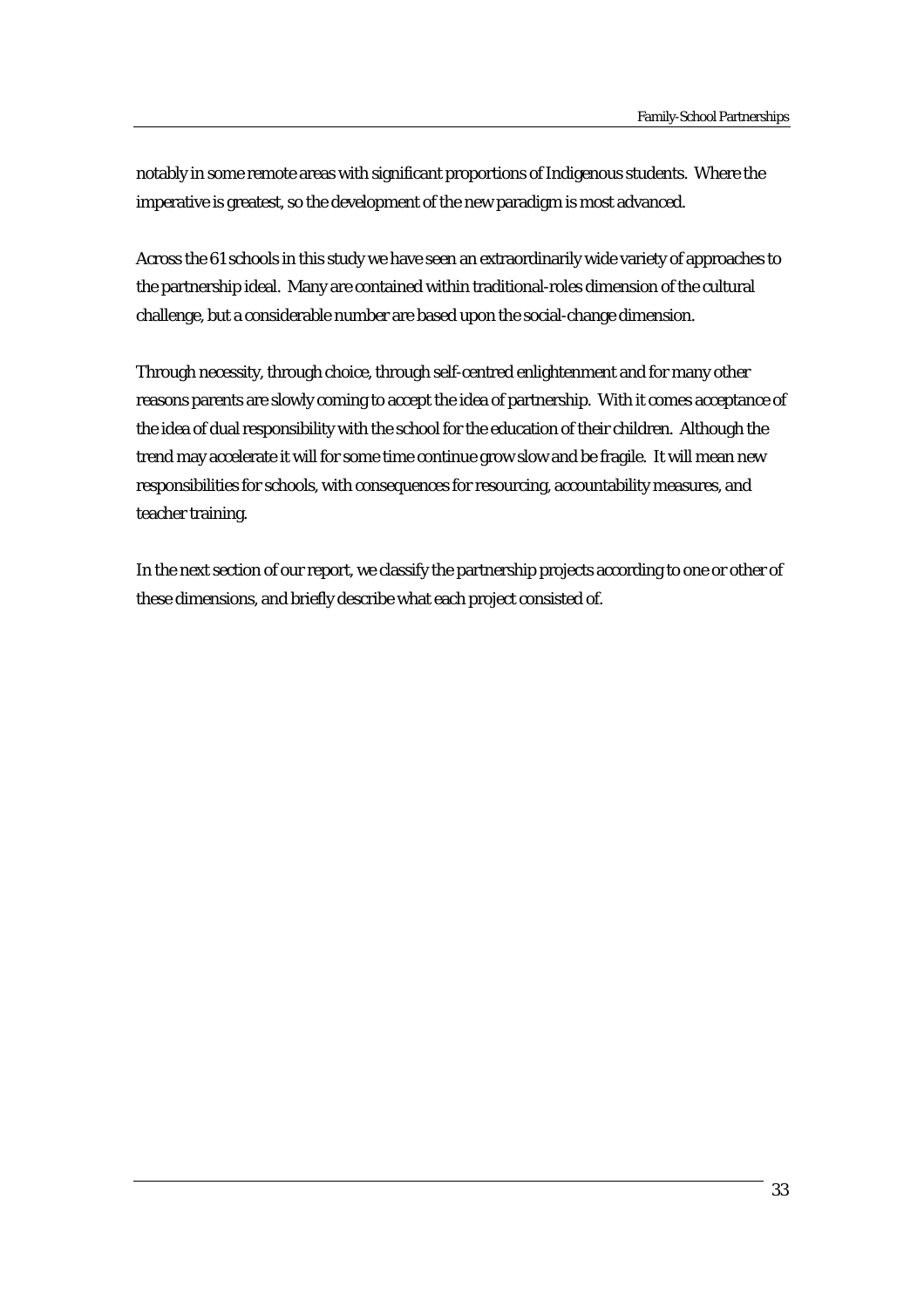# **TYPOLOGY OF SCHOOL APPROACHES**

In this chapter we categorise the approaches taken by schools to the partnerships concept, as demonstrated by them in their projects. As we said in the chapter on social and historical context, Australian society is living through a period of turbulence. As we also said, the notion of partnership between schools and families is in some respects novel and will take time to be recognised and accepted in all school communities.

As this typology shows, some schools are further along the path of recognition than others, and schools take many different approaches to making partnerships real. These approaches are informed by the school's own circumstances: its history, the outlook and personality of the Principal, the economic, social and geographical conditions of its community.

In this chapter – and indeed the report as a whole -- the term "school" usually means the Principal and staff, unless the context suggests otherwise. In those cases, it will mean the Principal, staff, and parents, or all of those plus the wider community. Where these wider meanings are intended, they are generally spelt out.

A word of caution. Typologies are useful ways to organise information of this kind, especially when it comes in large amounts. But schools -- like people -- are complex and not amenable to being easily pigeonholed. We have tried hard not to over-simplify the picture; even so, readers should recognise that while we believe we have captured the essence of each approach here, many schools exhibited elements of more than one type.

The types are gathered under two big groupings – what we have called the 'Traditional Roles" types and the "Social Change" types. The first are schools where the focus of the partnership project was on the traditional educational functions of schools. The second are schools where the focus of the project was on responding to wider imperatives deriving from community need.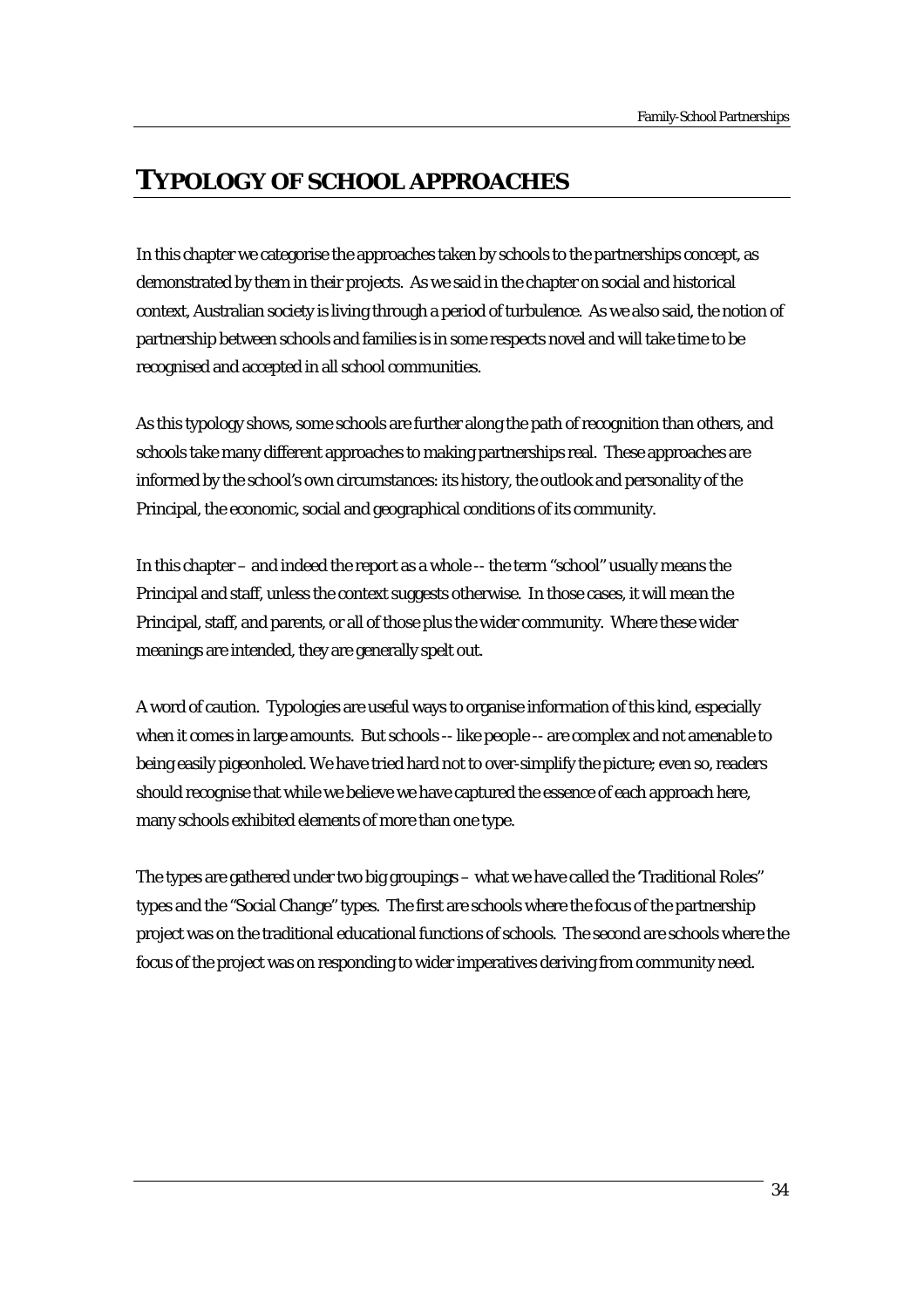# **1. "Traditional roles" types:**

# **A. THE FULLY FLEDGED PARTNERS Schools with an embedded culture of accepting parents as full partners in their children's education.**

Metropolitan government primary:

This was a genuine school-parent participation involving talking with individual students and setting individual goals. The main benefit is that the students were given individual attention. There was a real sense of partnership.

#### Metropolitan Catholic primary:

A well-established program in which teachers train parents in literacy and numeracy, using materials chosen by the school but with parental consultation. Parents are rostered as classroom assistants in lessons timetabled to maximise parental involvement. Based on a long history of parents being regarded as full partners in education.

#### Metropolitan government primary:

The project built on the strengths the school has developed in maths teaching by extending the special family maths program. This involves parents teaching parents how to help their children with maths, with professional support from teachers. A substantial commitment of three nights' preparation was required of parents who were to deliver the information to other parents.

#### Metropolitan Catholic secondary:

This was a major project to improve homework, involving focus groups and surveys, production of an issues paper, a website dedicated to homework solutions, and the development of an action plan. Seventy-two membrs of the school community were involved. A substantial piece of school-community partnership on a topic of direct relevance to students, parents and teachers.

#### **B. THE CULTURE-CHANGERS**

# **Schools that accept in principle the idea that parents are full partners in their children's education, but are having to undergo major cultural change to allow this to happen.**

Regional independent secondary:

The schools had embarked on a "restorative practice" behaviour program, only to find that this meant engaging parents on a scale never before contemplated. This led to a decision to embark on changing the school's culture so that parents would be recognised as real partners in their children's education.

#### Metropolitan government primary:

This school used a number of approaches –play groups for pre-school children and their parents, and quite comprehensive bi-lingual workshops to educate parents about bullying, road safety, parenting skills, and to equip them to participate in the classroom as helpers. It was specifically designed, among other things, to "empower" and "give a voice to" parents, an aspect with alarmed some staff. It was also designed to make parents feel comfortable at the school.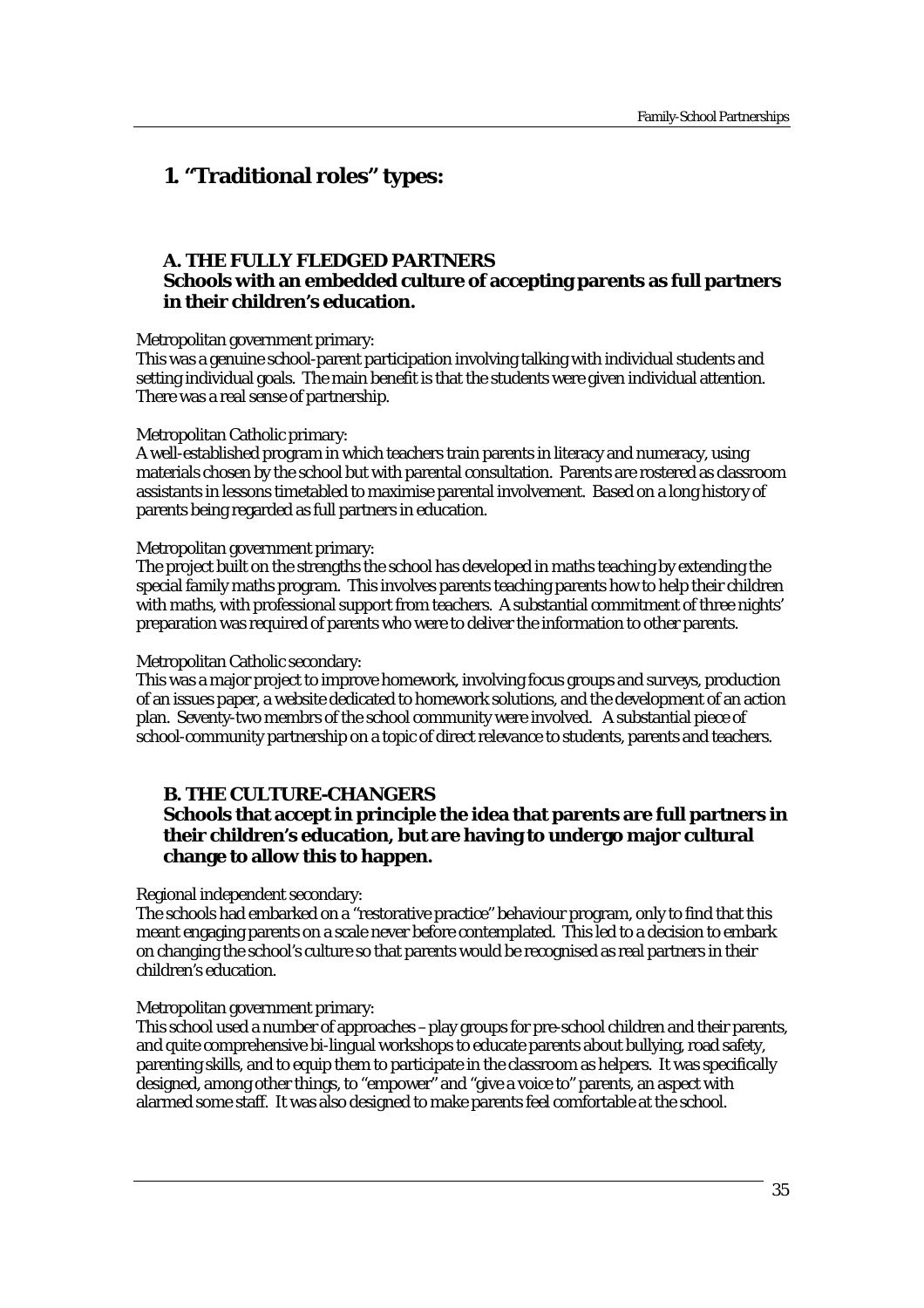Rural government primary:

The school used an off-the-shelf early-years literacy program to enhance students' learning, among other things by involving parents directly in the classroom and at home. This attracted considerable parent interest, with up to 60% of parents from the cohort involved and many more scheduled to be trained.

Remote rural government primary:

A collection of eight school-initiated activities, some off-the-shelf programs, some home-grown, designed to bring parents in as classroom helpers, improve communications between the school and parents and provide support to parents. Here the emphasis was on a cultural shift among parents more than the school.

#### **C. THE ENGAGERS**

# **Schools that recognise the need to engage parents, where the partnership concept is still evolving, and where this work is generally a precursor to making it real. More or less entirely school-driven.**

#### Remote government primary:

This was a small but determined attempt to re-engage a community of parents in especially isolated and difficult circumstances, where many of the parents themselves had had bad experiences at the school. The project involved the appointment of a parent liaison officer and the creation of an induction package to make parents more familiar with the school.

#### Metropolitan government primary:

The main activity of the project was a theatrical production involving students, parents and members of the community, which appeared to draw in many families who otherwise had not been involved in school activities. The project seemed to generate much enjoyment in the school community. The lesson is that something that captures the imagination can engage many people and enhance self-esteem and pride.

#### Outer metropolitan Catholic primary:

The project consisted of an induction program for parents of pre-school children about to start school.

#### Outer metropolitan government secondary:

The school developed an internet site for students' and parents' learning with a view to enhancing the capability of parents to be involved in their children's education. It is an enviroment in which more than 80% of students and their families are from non-Englishspeaking backgrounds.

#### Regional government primary and secondary:

A collaboration between schools with a range of initiatives for engaging parents, providing them with supportive programs such as Families Matter, improving student learning, attendance and behaviour, building teams of parents and staff, clarifying roles, improving communications between hoems and school, and finding out how community services can be more effectively integrated into the school.

#### Regional government primary:

The school introduced a "restorative practice" program as a tool to manage student behaviour, and implemented an initiative in which postcards were produced by the school as a vehicle for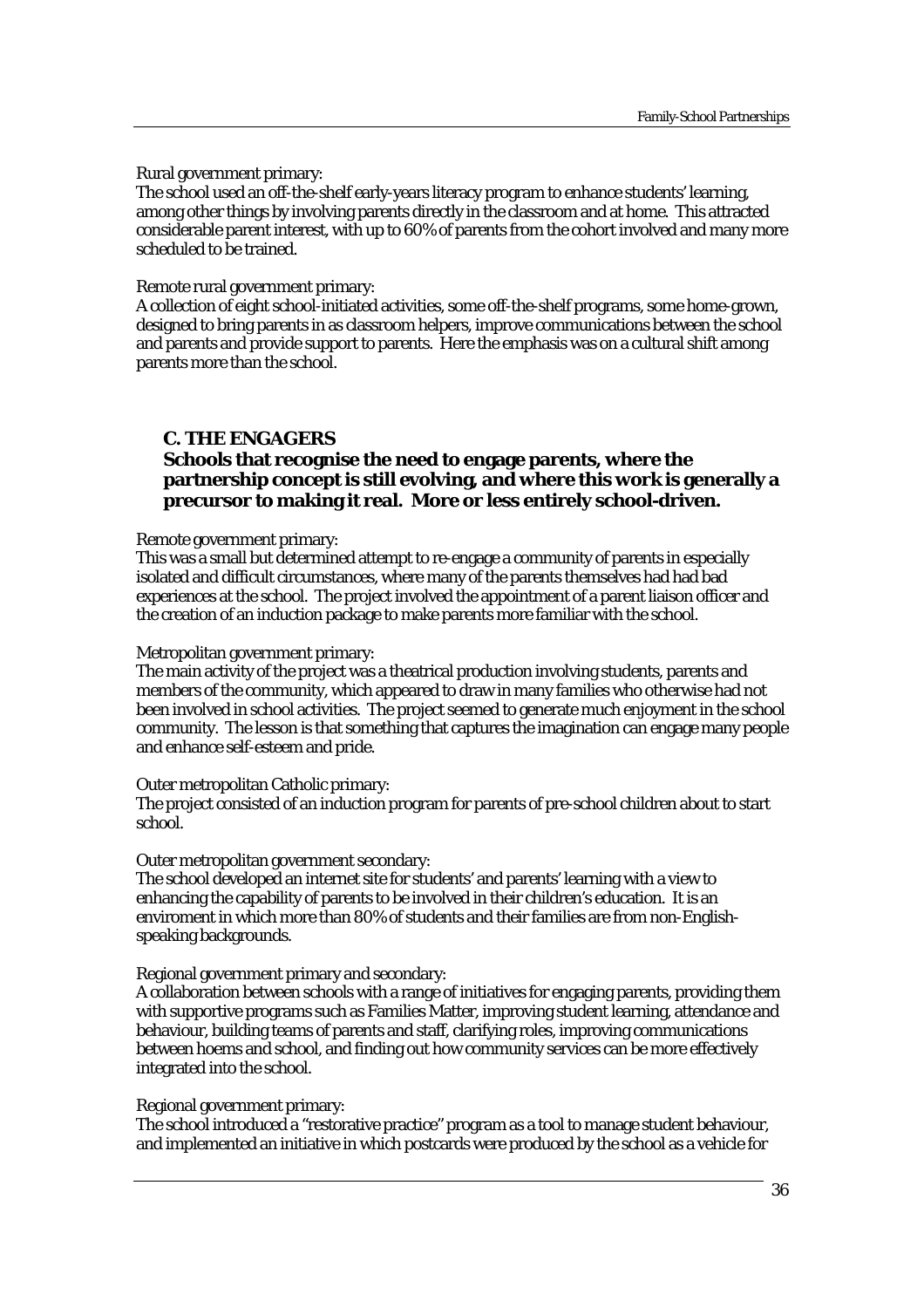communicating with parents and for promoting the school. The restorative practice program will involve parents, but was in its embryonic form.

# Metropolitan government secondary:

This school used an off-the-shelf program designed to bring schools and families together in helping adolescents to read better and study more effectively. It showed small but encouraging beginnings and demonstrated how existing resources can be harnessed for building partnerships.

#### Remote Catholic primary:

The program consisted of literacy workshops for parents conducted by two Indigenous school officers. Nine parents, on average, attended. This was considered a success in a very difficult environment where engagement with education is not a high priority. A more personalised approach to parents may have resulted in more attending. This was acknowledged by the school, and reinforces a discovery made by many schools that just sending home a newsletter is not sufficient to communicate effectively with parents if partnership is what you want.

#### Metropolitan Catholic primary:

The project consisted of a survey of parents to establish needs, and the creation of weekly meetings and multicultural morning teas as the first step in building greater connections between the school and the parent body. A new parent reference group was established with a wider role than the traditional P&C had had. This also broke down a parent clique which had controlled the P&C for generations .

#### Metropolitan government primary:

A comprehensive school-driven program to improve communications with families and induct new staff. Some useful survey work was done to hear what parents want. Many activities flowed from it: nutrition programs, conservation activities, establishment of a garden.

# Metropolitan government secondary:

An attempt to improve school-home communications using the intranet, but this ran into problems because of logistical problems such as passwords. A homework centre was started but failed, and a survey of parents attracted few responses. The intranet site seems to have been taken up by staff but there is no evidence that anyone else regards it as useful.

#### Remote regional government secondary:

Through the employment of a competent and well-connected part-time project officer, the school has engendered a spectacular increase in parent contact and participation, especially in parent-teacher interviews. The secret has been using personal contact and individual invitations.

# Remote regional secondary:

The school used DVDs to communicate to parents who have low or non-existent English language skills, so they can find out how their children are progressing. An innovative approach in an Outback setting. Visual representations are considered to be far more useful for this purpose than written reports.

# Remote regional secondary:

This project is an example of "choice theory" in which students are invited to negotiate with the teaching staff over what they want to learn and how, with the parents being involved in a threeway "chat". It is being tried in a largely Indigenous setting where it is hard to keep students at school and to get parents involved in education.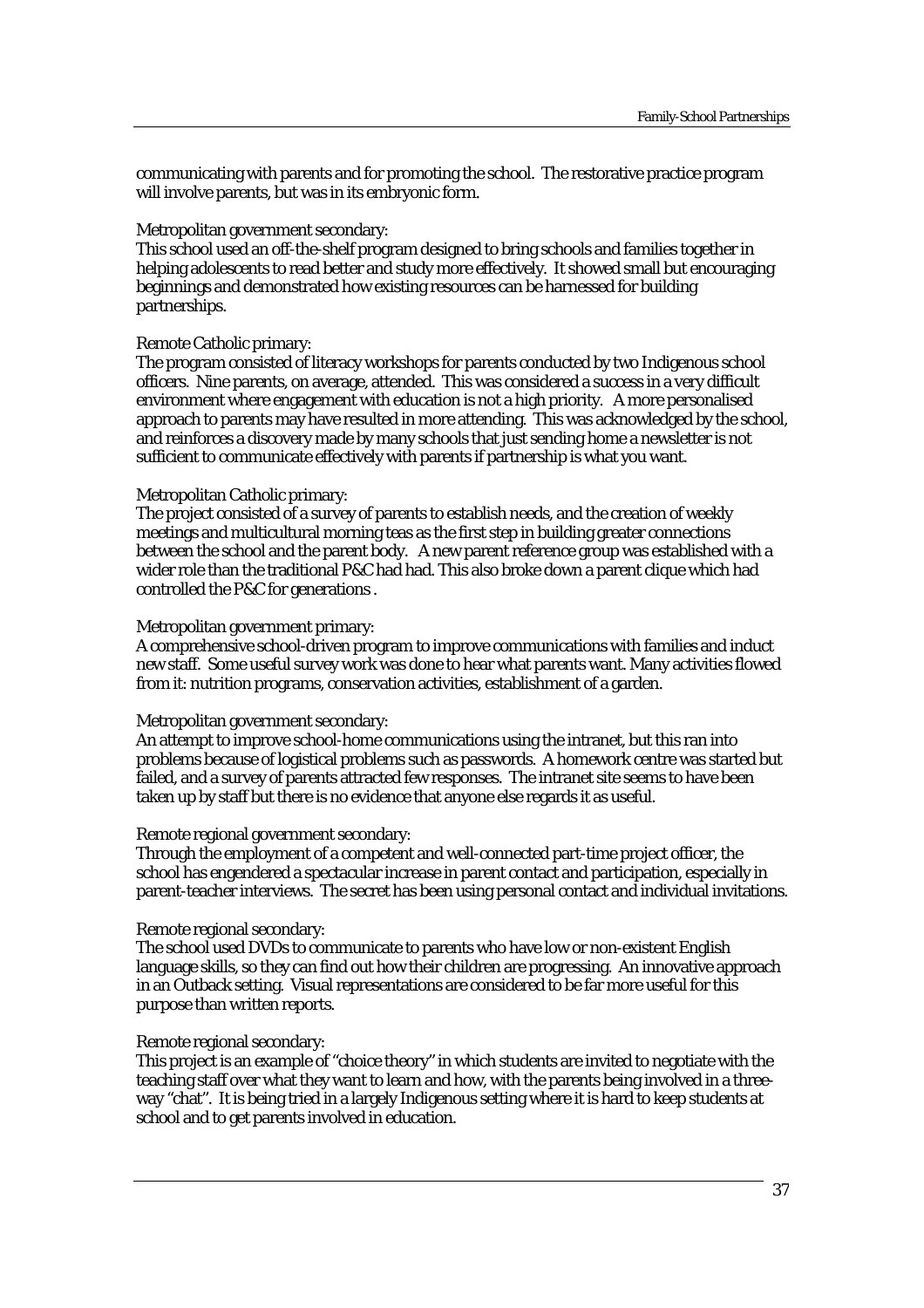Metropolitan Catholic secondary:

A school-initiated but parent-driven program involving the adoption of "choice theory" and the training of a core group of parents in how it works. Their role then is to educate other parents in the theory, which is designed to promote understanding of people's behaviour and selfresponsibility for actions.

Regional Catholic primary:

The project involved two programs, both introduced at the initiative of parents. One was an offthe-shelf program designed to improve children's self-reliance (You Can Do It); the other was a program to enhance IT skills among parents so they were better able to help the children with their schoolwork.

Metropolitan government secondary:

A two-phase project consisting of English-language classes for NESB parents, and a series of parents' workshops on issues affecting their children's literacy and numeracy. The project was a catalyst to get parents involved in the school's decision-making, as well as improving the parents' English. Its main purpose was to engage parents more in the life of the school.

# **D. THE SEEKERS**

# **Schools that are finding out what the needs of their parents are with a view to improving communications. Fulfillment of the partnership ideal lies somewhere beyond this preliminary work.**

Metropolitan Catholic primary:

The school employed a parent-school project officer to consult stakeholders, survey parents and report on ways of developing partnerships. This was foundational work from which a future partnership may grow.

Metropolitan government secondary:

This was simply a survey of parents devised by the school, with no partnership element. At least it may provide feedback on which to base future decisions, but the survey instrument might be too complicated.

Regional Catholic secondary:

A modest program of qualitative and quantitative research by the school among parents, and a social event to recognise parent contributions to the school. Parents contributed to the design of the survey.

Rural government primary:

An embryonic but wide-ranging program to find out what parents want and how to engage them in the school. A part-time Community Liaison Officer was appointed, a Family-School Action Team established, a survey done to find out the needs of parents, and a induction pack created.

# Metropolitan Catholic secondary:

This was not a piece of action research but a lot of talk about the current situation and about the concept of partnerships, based on qualitative and quantitative research carried out by external consultants. However, it provided the basis for some creative thinking about how a familyschool partnership might be constructed.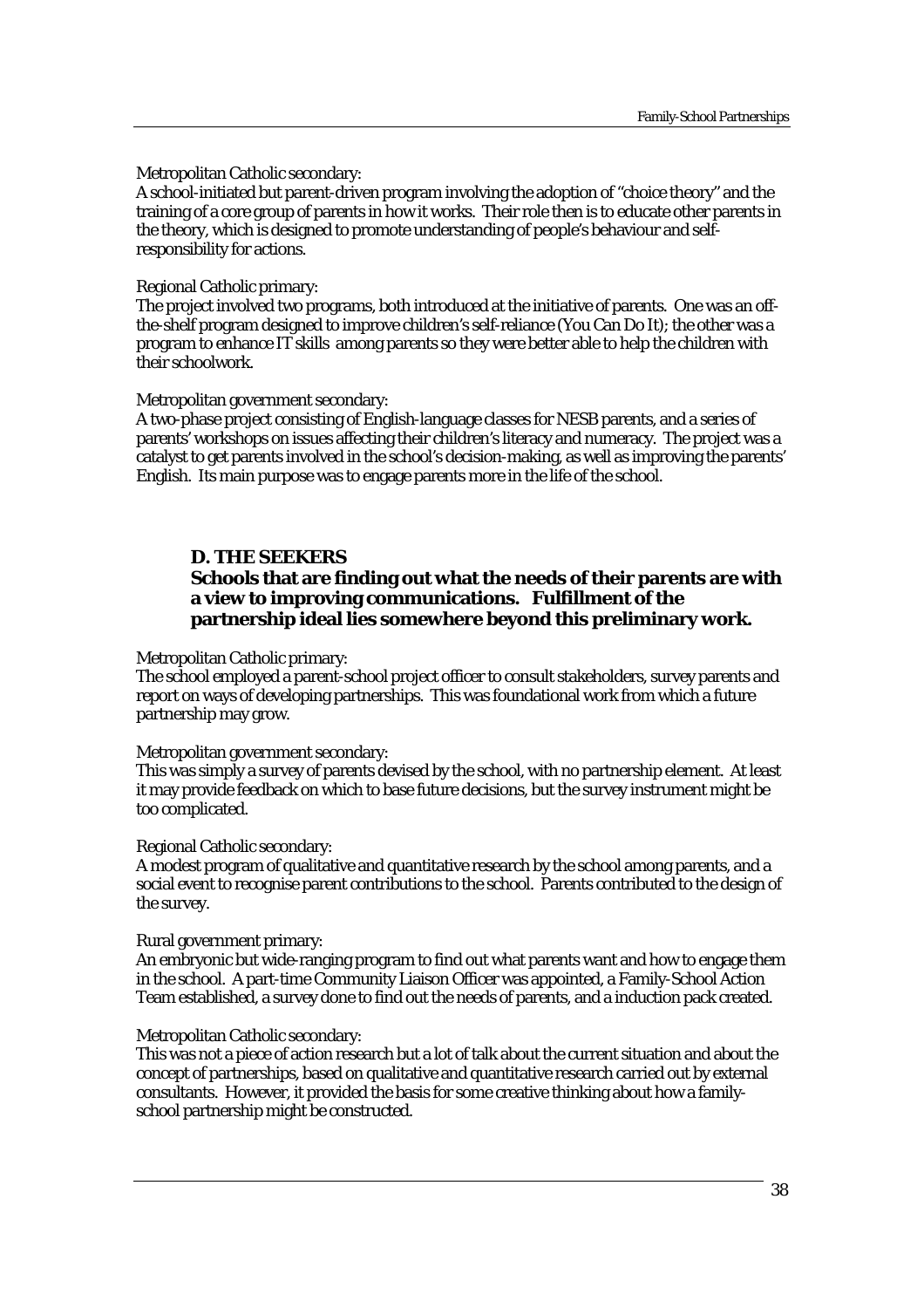Metropolitan government primary:

This was an attempt by the school to increase parent participation in school activities generally by use of newsletters, information nights and so on, with limited success. It was driven entirely by the school. Again this may turn out to be foundational.

#### Regional government secondary:

A limited project involving a proposed survey of parents and an audit of the existing quality of family-school partnership at the school. Final results were not available because of a shortage of time to finish them.

#### Metropolitan independent secondary:

This project consisted largely of qualitative and quantitative research and and administrative exercise designed to find new and more effective ways of connecting with parents. Like many of this type, it usefulness as the foundation for a genuine partnership will depend on how the school responds to what it finds.

Metropolitan government secondary:

The main vehicles for this project were the Families Matter program, and some literacy and numeracy programs. While there was clearly a partnership element in the Familes Matter program, there was none in the literacy and numeracy programs.

Regional government secondary:

An attempt has been made to communicate with the wider community, and to improve the school's communications with different sections of the community.

# **E. THE GOVERNANCE-ORIENTED**

# **Schools that recognise parents as partners but give effect to it through changes to governance structures which give parents a broader role in school decision-making.**

Metropolitan government primary:

The school carried out foundational survey work which found that the school had not been communicating with parents as well as it thought, and that there was some alienation from the P&F among the wider parent body. This provided the basis for a number of school-driven initatives, including a program of workshops and information sessions for parents, better reporting on student achievement using better software, and a review of the governance structures, especially as they touched on the P&F.

# Regional Catholic secondary:

This was an attempt to involve parents and students more in the decision-making of the school by replacing the school P&F with a new and more broadly based council. These appear to be first steps in changing a very conservative culture.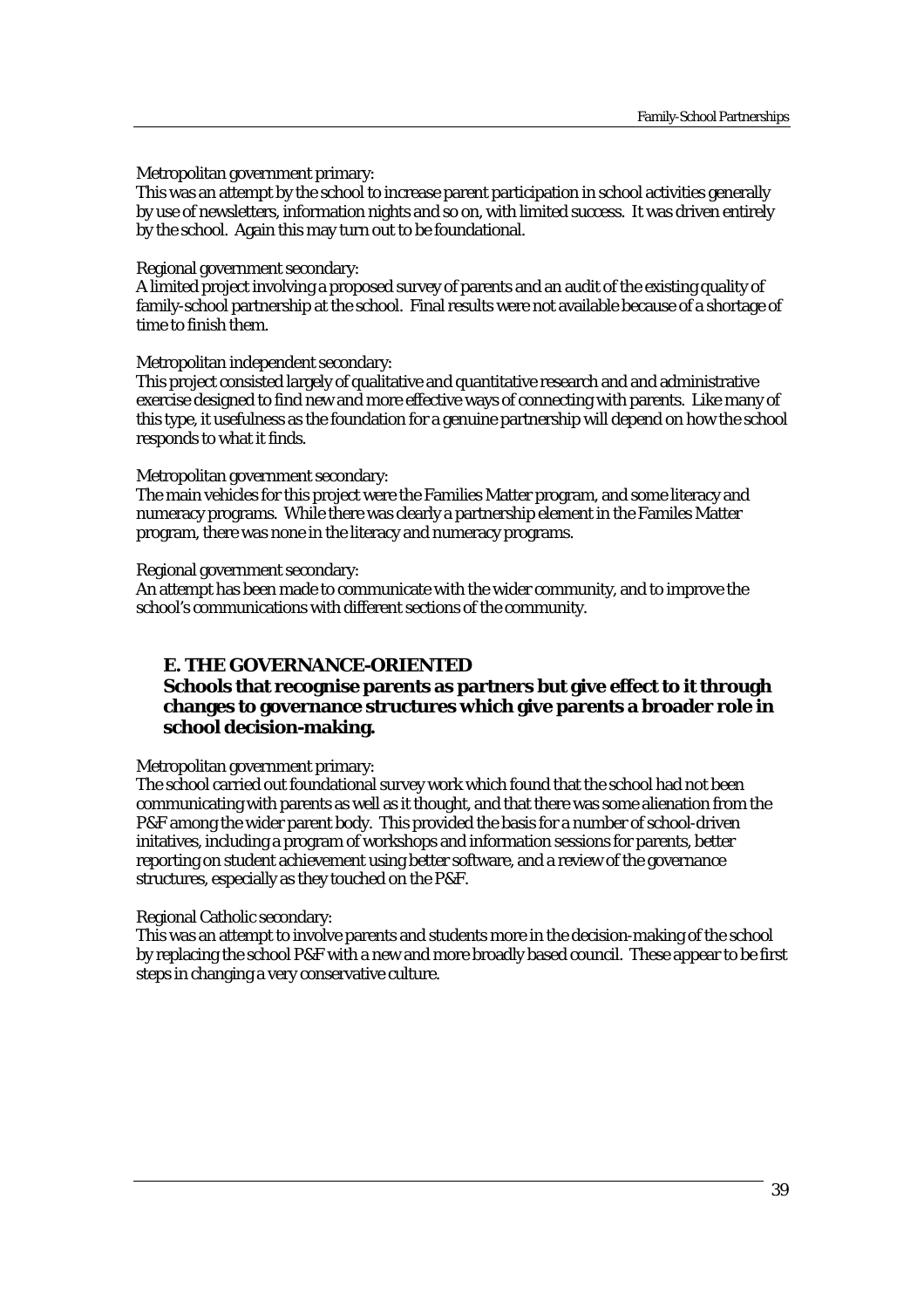# **2. "Social change" types**

# **A. THE SOCIAL CAPITAL BUILDERS Schools that reach out to the parent body and beyond to provide resources for the building of social capital in the community.**

#### Metropolitan government primary:

This was a two-part project: pre-school education for very young children  $(0 - 4)$  delivered by two teacher volunteers, and a community room where parents and members of the wider community could come for company and support, as well to enhance their IT skills. In an isolated and impoverished community, the response was extremely positive, with the parents taking control of the activities in the room. Data showed spectacular gains for the children who attended the pre-school program.

#### Remote regional government primary:

The school recognised the need to engage with three disengaged or disadvantaged target groups: Indigenous families, newly arrived migrants whose first language was not English, and fathers. This is a small but important step towards that objective. The employment of a parent as a community liaison officer indicated that the school saw a direct role for parents in communicating with other parents.

#### Regional government secondary:

Two school-initiated programs, one standard and one home-grown, were successful: Families Matter and an Indigenous parents' literacy program. These clearly succeeded in building capacity in the parent body and spilled over into benefiting students by providing new and positive role modelling by parents.

# Regional government primary:

The school used two well-established programs to help parents improve their parenting skills, especially in dealing with adolescents, and to give them an additional reason to connect with the school.

# Remote government primary:

This project consisted of a wide-ranging attempt by the school to find different ways of connecting with largely Indigenous parents. It included employing two parent-liaison officers, and conducting workshops for parents in literacy, mathematics, values education and middleyears schooling. It was consistent with the school's broad community-outreach philosophy.

#### Remote government primary:

A painstaking project to involve Indigenous parents in programs of mental health and resilience, showing clear signs of progress towards that objective, and with a consequent decline in violence in the school. There was other evidence of improved emotional resilience. A gentle, participatory program to build trust between school and the community, and to give the community ownership of it in a very troubled Indigenous setting, it appears to have had encouraging early results.

#### Metropolitan government secondary:

This project consisted of providing a room for use by parents and the wider community, and the delivery of a parenting skills program.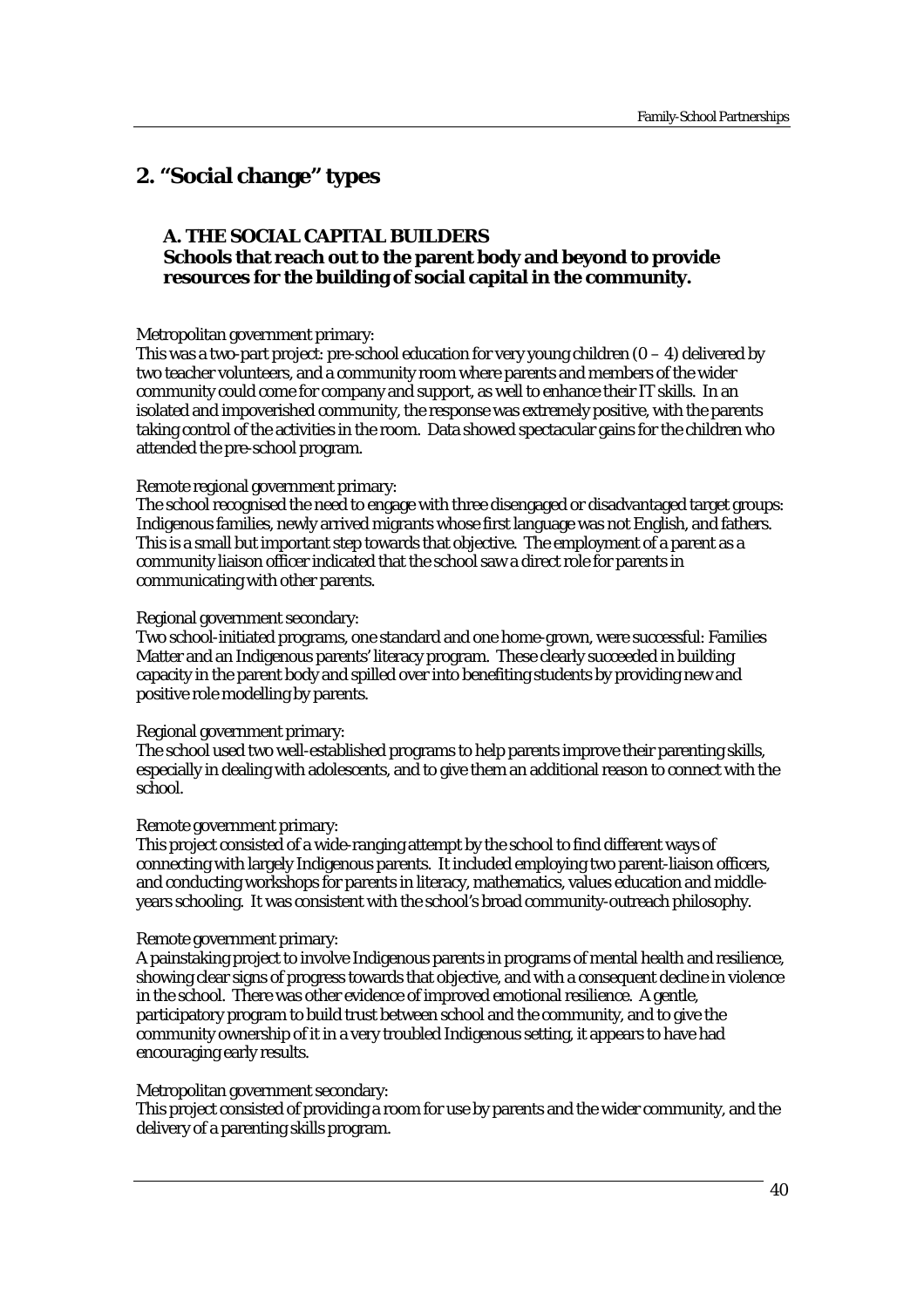# Metropolitan government primary:

A genuine partnership of schools and families in which the school set up a framework for "buddy families" to welcome new families from NESB, but with the actual work depending on the families and not the school. Once they had become "buddy families" their participation in the school's life increased. Also the school did a survey of teachers' needs and parents' skills.

#### Regional government primary:

This was a program of two conferences for parents on topics such as resilience, child development, parenting, learning and behaviour and the development of social skills. These were delivered by an outside guest speaker described as an expert in child development, learning and development. In between the two conferences there was a bridging session for parents conducted by the school.

#### Regional government primary:

This was a large program of four separate initiatives designed to bring parents and the wider community into the life of the school: the creation of a permaculture garden; the building of a sculpture; a volunteer system for helping children learn to read, and parent forums to improve communication at each year-level. All of this was co-ordinated by a Community Enhancement Officer. It seemed very original and energetic.

#### Metropolitan Catholic primary:

Many of the families at this school live in housing commission high-rises and do not speak English as a first language. The program was designed to reach out to these people and bring them into the social life of the school, as well as to help them understand what was going on by translating the newsletter for them at oral readings. There were outings and other social events, and the overall view was that it had succeeded in bringing some of these families closer to the school.

#### Metropolitan Catholic primary:

The project involving the establishment of a play group to provide a service needed by the community, and to help young children and their parents make the transition to school. It grew from an average attendance of 6 children to 14 per session during the period of the research.

#### Regional Catholic primary:

The focus of this project was community-building through the employment of a Family Liaison Officer to improve parent participation in school life, improve communication by the school to the home, allow the school to work more effectively with families in crisis and improve the community's knowledge of the support available at the school. It was made successful by the energy and visibility of the FLO, who got out among the community and let people know what was going on.

#### Regional Catholic primary:

This was a very gentle family-oriented program to integrate marginalised Sudanese families into the school and wider community. It as not a partnerships program exactly but provided a strong foundation on which a partnership could be built, and the school community has learnt a lot about what makes partnerships work.

#### Metropolitan Catholic primary:

This involved the creation of a room for parents to gather, during and after school, to break down isolation and provide a home-out-of-home for people from a wide range of ethnic backgrounds. A teacher is provided to attend once a week and listen to what the parents want to do, and then help them get it done. Obviously a force for the building of inter-ethnic understanding as well as providing a way for people to improve their language skills and giving them a rare social outlet.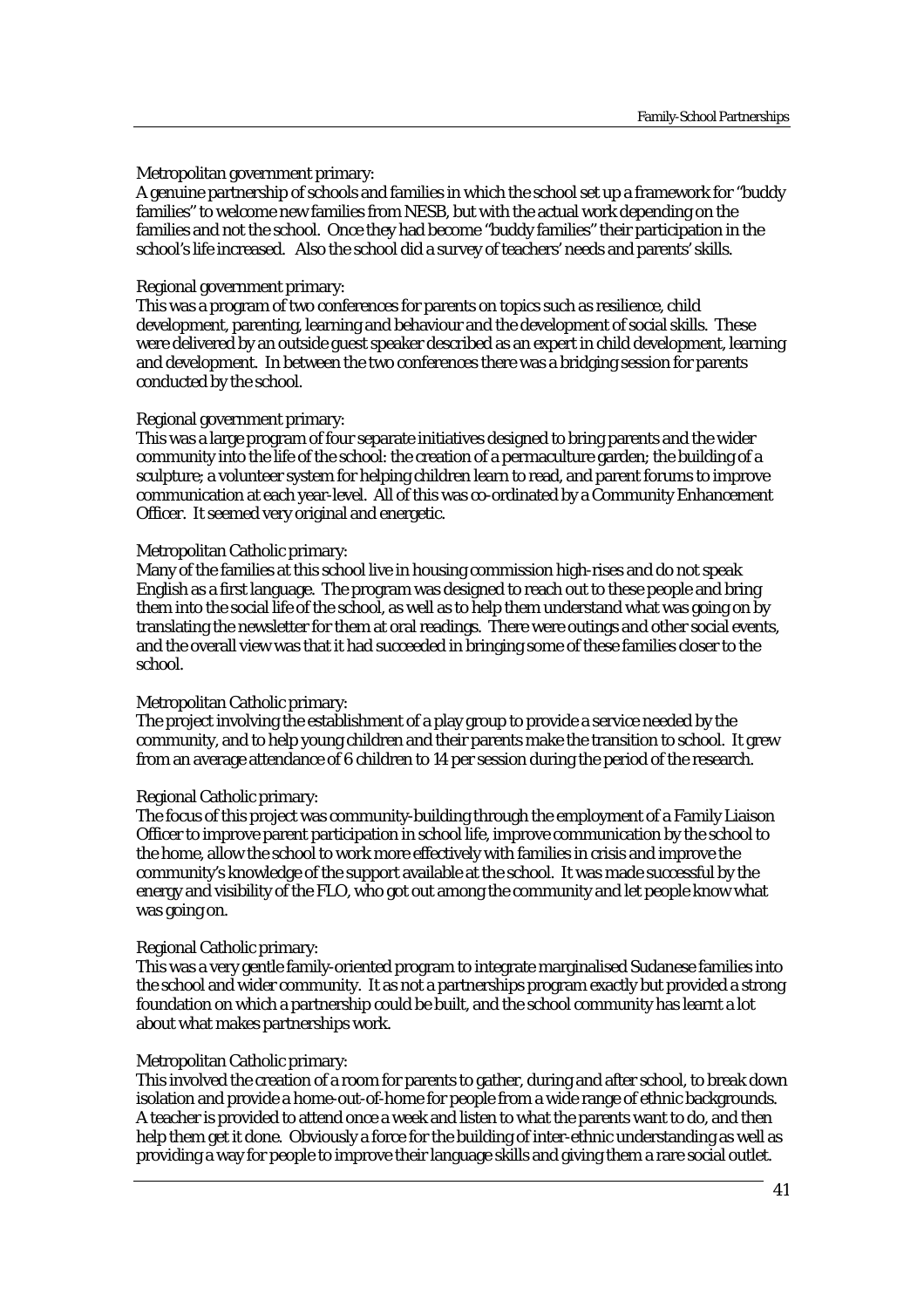# Regional Catholic secondary:

The school conducted a standard survey with limited success, but then initiated useful work among recently arrived refugee parents to listen to their problems and seek to integrate them into the school community and connect them to parents in the wider community. It was a good example of a genuine school-community partnership.

# Regional government secondary:

The first part of the project was the adoption of the Families Matter program; the second part was a survey to look at problems associated with students working long hours and so finding life difficult at school. The school took this up with the local chamber of commerce and guidelines are to be developed among employers. The results were not known at the time of writing.

# Metropolitan government secondary:

The most disadvantaged school in its state according to state education department indicators, this school's project consisted of a large and multi-faceted program to benefit parents as well as students. Parents were encouraged to set up their own forum, at which they made decisions about school nutrition policy, their own return to education, and ways in which they could help the school contribute to overcoming serious racial tension in the community. The forum and its associated programs received vital support from the school's leadership and specialist staff, such as the psychologist. It was an extraordinary program of community capacity-building.

# Metropolitan government primary:

This was a comprehensive outreach program to bring parents and elderly people into the school with a view to enriching the educational experiences of the students and to make the school more of a community centre. There was a special program for very young (zero to 4-year-old) children to prepare them for school, in the hope their parents will choose to come to this school.

# **B. THE RESILIENCE BUILDERS**

# **Schools that supply the main resource for parents in helping keep their children at school, avoid substance abuse and other dangers, so they may have a better chance in life.**

# Metropolitan government secondary:

This project consisted of a series of three programs -- two for Year 9 students deemed to be at risk, and one for parents – designed to break down the risk factors, improve parent skills, and strengthen the links between school and home. It integrated parents strongly into a genuine partnership approach to helping students who were on the brink of dropping out.

# Remote government secondary:

This was a multi-faceted program to keep a largely Indigenous population of students at school by teaching them relevant skills in which they were interested. It involved creating a schoolwithin-a-school to accommodate students with disruptive behaviour patterns. The program was developed by a forum of parents, school staff and local TAFE representatives. Parents had substantial input and provided volunteer support.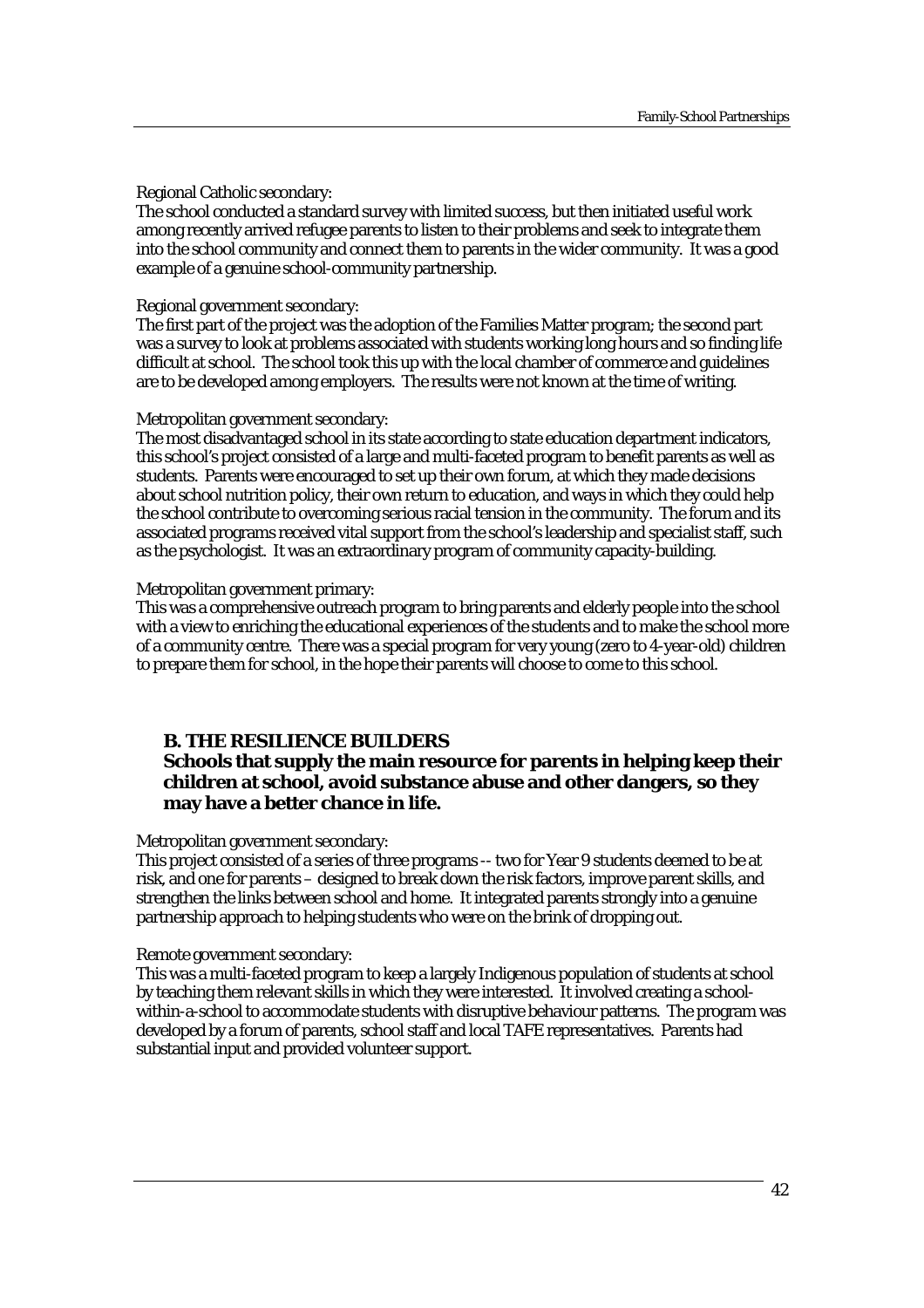Regional government secondary:

The school took the first steps towards the implementation of the Families Matter program.

Regional government secondary:

The school took the first steps towards the implementation of the Families Matter program.

Metropolitan upper government primary:

The main part of the project was a program (You Can Do It) designed to increase the self-reliance of students and to build their confidence, in a comfortable demographic where an active parent body had a tendency to be over-attentive to their children's needs, and the children tended to have a fear of failing to live up to expectations. A project to build a large external mural based on You Can Do It designs, galvanised fathers, mothers, teachers, and students and became a strong force for school community cohesion.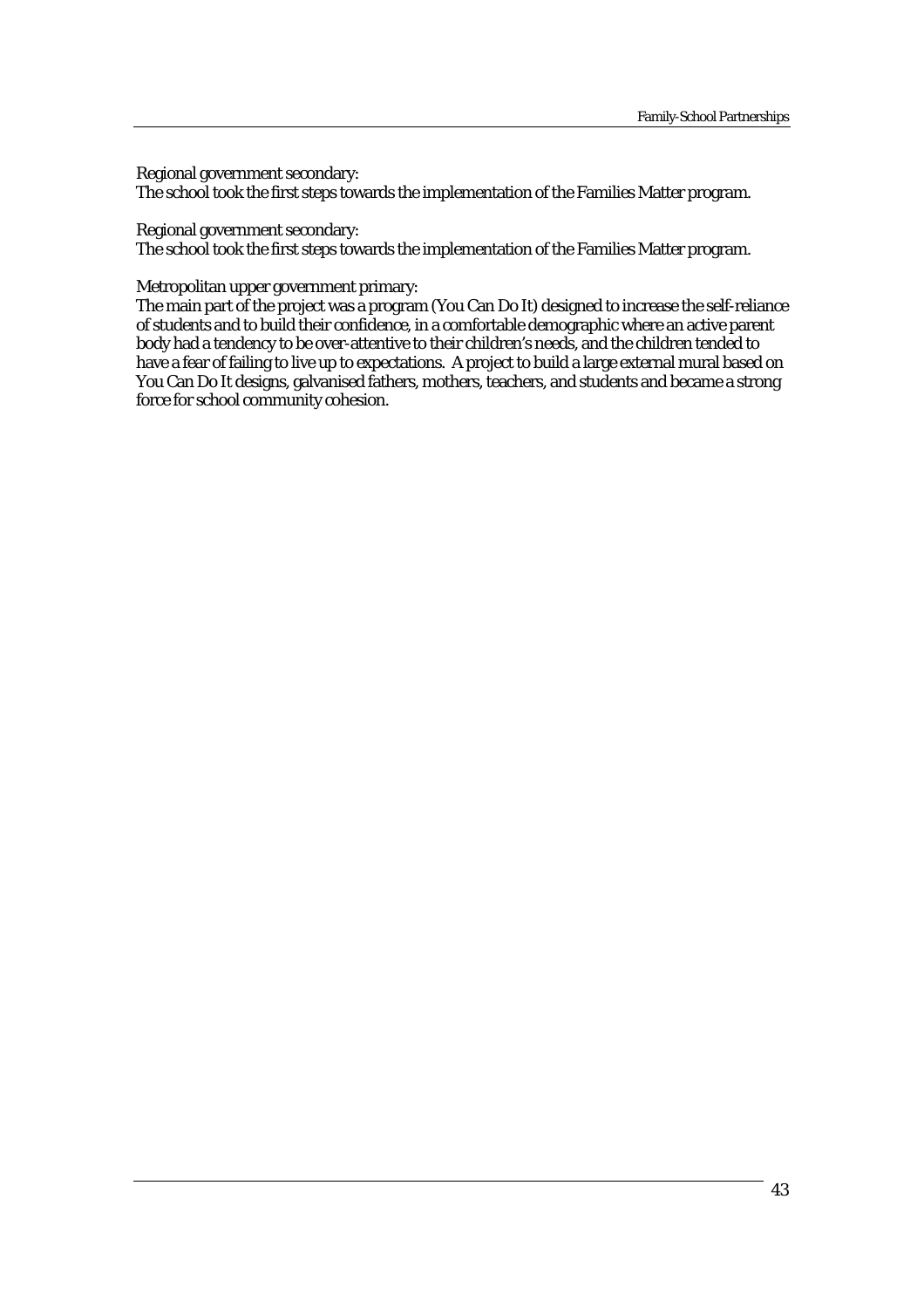# **BEST PRACTICE**

A main objective of this research was to find out what worked best in creating family-school partnerships.

Parents, principals, and people with carriage of the various projects were all asked specifically about this during the site visits by the researchers.

The researchers too were asked to make their observations of what seemed to work best.

Of course what works well in one place might not work as well in another. Therefore, this chapter of the report is presented in two parts.

**Part One** identifies all the elements of best practice that emerged from the research. The element is given in bold type, and a selection of quotations is then given to illustrate the point. These quotations come from parents, principals, people with carriage of the projects, and from the researchers.

**Part Two** consists of 12 case studies which demonstrate how these elements work in a variety of school settings. Obviously not every element is present in every case – and that is just the point: not all are needed in every place to get a good result. The idea is to show how they were successfully combined by different schools in different circumstances.

# **Part One: The elements of best practice**

These elements are not presented in a rank order of importance because their relative importance will depend on the circumstances of each school. Instead they have been arranged into broadly associated groupings.

These are addressed mainly to principals since they come from principals in response to the question: *If you were asked by a fellow Principal to advise on how to build a partnership with parents, what would you say?* However, they apply to the school leadership and staff as a whole.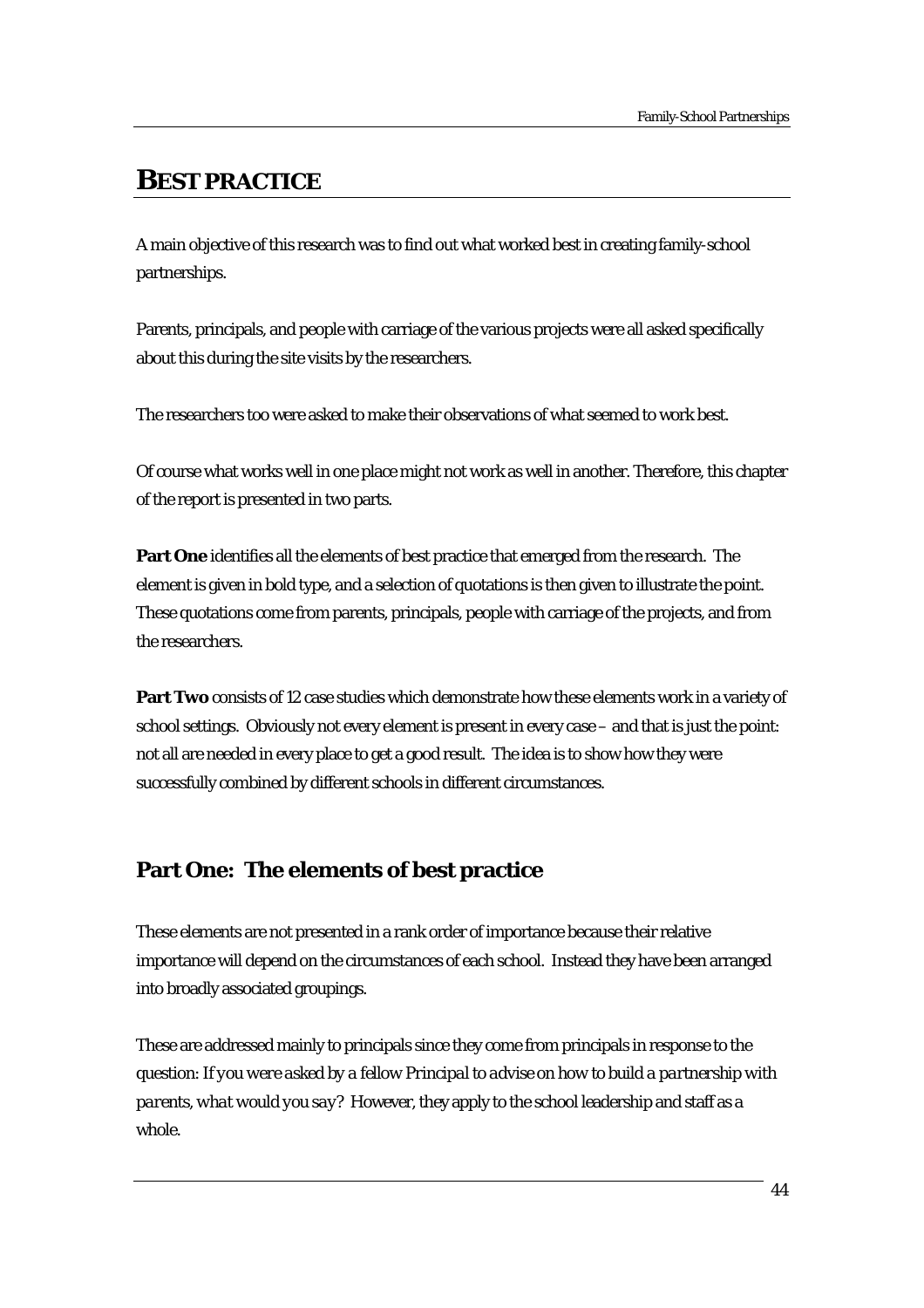# **1. Tap into the interests of parents .**

*They formed a walking group. It came up through the meetings (of the parents): people talking about losing a bit of weight or feeling inactive.* 

*We had a fun shop and we got volunteer parents coming in to tell us their experience of art and craft. We have a knitting class, a facial skin-care and make-up class. They love it.* 

*Focus on something that specifically involves them working with their child. Offer workshops to parents so that both parents and their children are actively involved.* 

*While the room is available every day for parents, it is "Activity Thursday" which has attracted the parents and brought them into the school community.* 

*Parents enjoyed the opportunity to engage in "hands-on" experiences of activities that their children are using in and out of their classroom.* 

*Making events fun, attractive and "easy" for parents is important. For example, with our conference, the combination of an excellent guest speaker, an attractive local venue, good food, individual folders with useful written material, cost free, all together made a "package".* 

#### **2. Break down the teacher/non-teacher barrier by allowing for activities that are not directly education-related.**

*There's a scrap-booking club. It means people are coming into the school a whole lot more often.* 

*We've started up the breakfast club, and a lot of staff come and can interact with the kids and get to know them on a different level outside the classroom. We've also had some of the parents from the more remote areas bringing in some of the kids.* 

*Try and have a morning session which the parents can organise for Father's Day or Mother's Day or Easter and have a morning tea.* 

#### **3. Use personal contact. It is the most effective form of communication.**

*Word spreads much better by word-of-mouth.* 

*If you wrote in the newsletter saying that if people had a concern about a particular matter they could ring me, nobody would come.* 

*One of the rules we have in contacting parents is that we do it verbally, so a lot of stuff on the phone, a lot of visits, because paperwork doesn't work for my community.* 

*Phoning parents seems to work and they are more likely to participate when this is done.*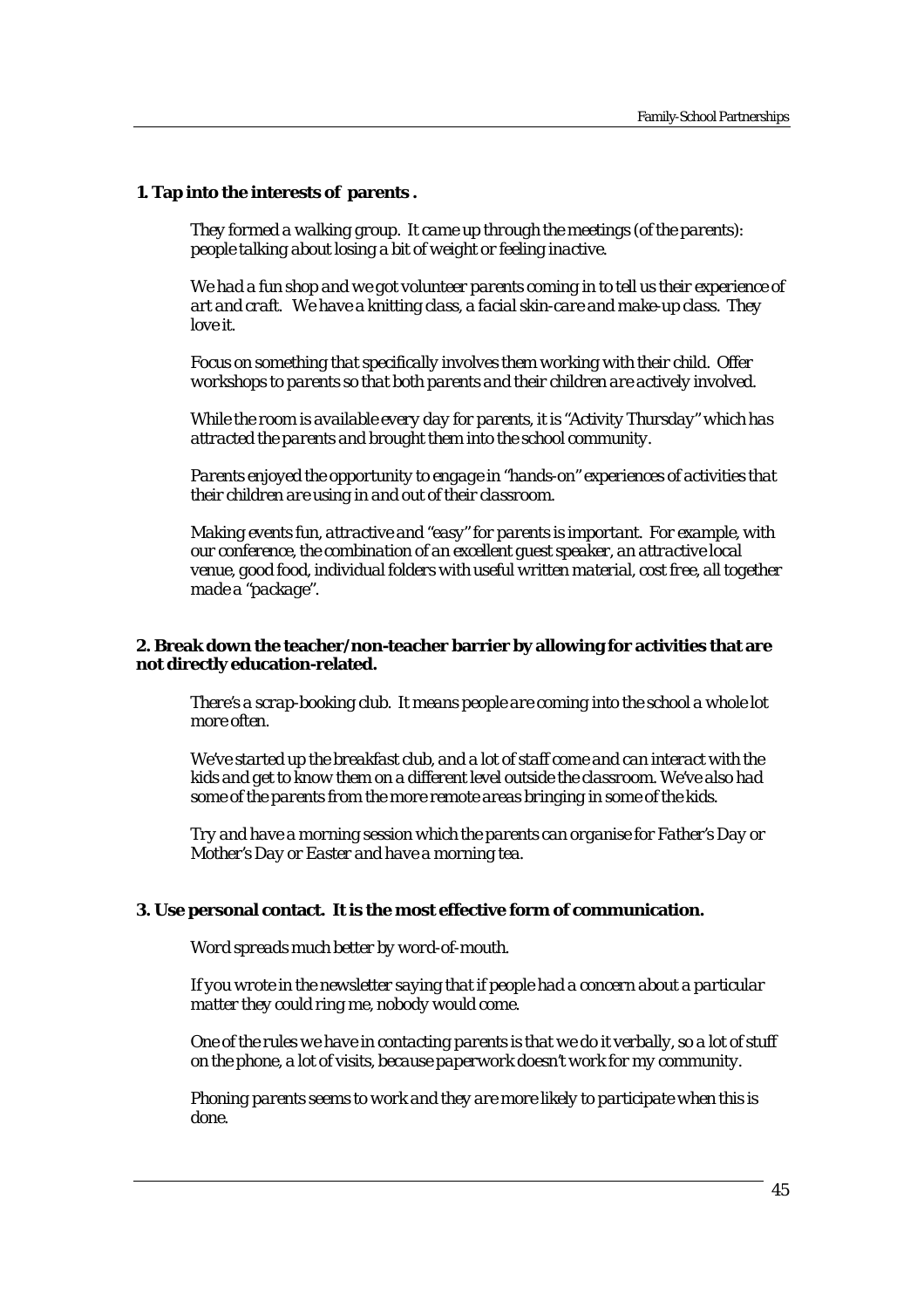*Personal invitation, one-to-one conversations, discussions with smaller groups are an essential addition to written material in the school newsletter or local paper. It makes individual parents feel valued, needed and recognised, reaches those who don't read all of the weekly newsletter and gives parents a better understanding of the event, what they may gain from it, gives them an opportunity to ask questions and builds a sense of belonging.* 

*Personal invitations for the parents to participate. The newsletter does not really work.* 

*The activities are advertised in various ways, on the large external noticeboard and in the newsletter, but the low literacy skills of many parents means that word-of-mouth about the enjoyable time is proving very effective.* 

*It's really become apparent that contacting individuals and overcoming language barriers on a one-to-one basis is vitally important in giving the school the knowledge of what its own community needs and so the families know that their needs are being taken into account.* 

# **4. Communicate, communicate, communicate.**

*Having multiple methods for communicating to parents about events is important.* 

*Involve parent representatives who can be advocates for the project.* 

*Publicise events via a number of means and include a draw card (e.g., dynamic presenter, children seeing their parents present an activity) and include follow up advertising of the initial night with quotes and photos.* 

#### **5. Be a venue for, and agent of, parental self-growth.**

*We've had one young woman enrol at TAFE to go back and do Years 11 and 12. She started having kids when she was at high school, and is academically really quite capable. This group has given her the strength to say I might have a bit of a crack.* 

*Empowering parents, especially those with poor education, by showing them the way then pulling back. Leaders emerge among parents and that gives it sustainability.* 

*One or two have gone off and got jobs, and two have started at TAFE.* 

*The group gives me confidence, self-esteem and (knowledge about) how to communicate with my son.* 

*A lot of our parents want some IT training. The Parent Power group was used to promote the idea. Seven or eight currently are coming to computing.* 

*TAFE are going to run a program for Indigenous mothers. They're not necessarily our parents, but they are part of our community, and that is consistent with the idea of community capacity-building.*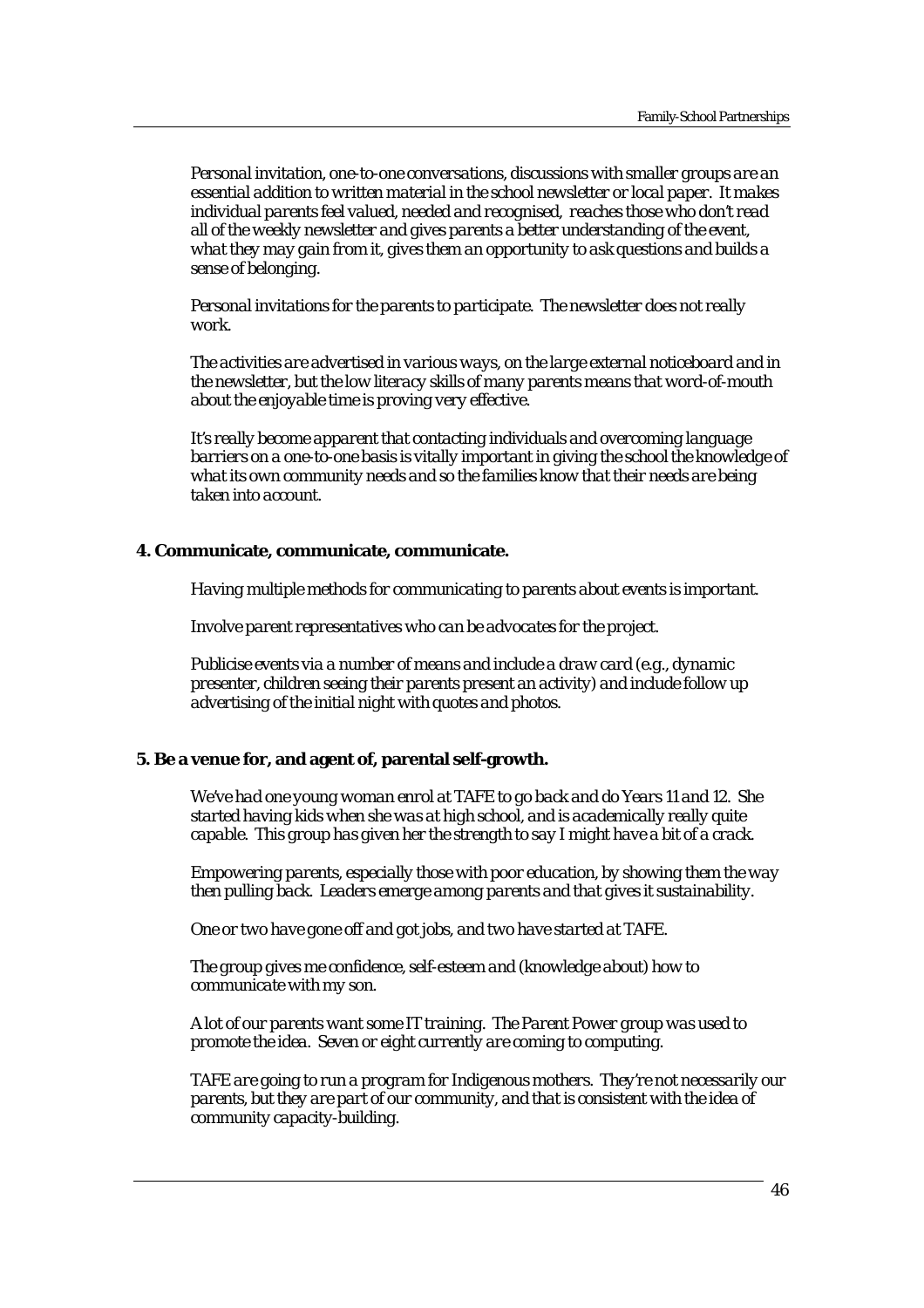*Parents will come to the school to gain information for their own needs as well as for their children. For example, organising a first aid course or computer class enhances their social skills.* 

*Our major success was the provision of a literacy tutor package for Aboriginal parents. Eight parents completed the course. Our moving the course off campus to start was very beneficial and [made it] less threatening. As parents' confidence developed they were at ease to come to the school to deliver literacy support for students. Having parents work with students has been great for our Aboriginal students and it has provided excellent role models for our students.* 

*Parents have been funded to attend outside sessions on "Parenting in the 21st Century" covering learning styles and helping your child succeed at school, and a session on understanding mathematics.* 

#### **6. Ask for, and value, the opinion of parents outside the formal school structures.**

*Involving them in decisions, taking things to them and saying, look, we would really like your input. Go beyond the school council and Parents and Friends. These people think of those groups as a bit high-falutin' for them, policy and that sort of stuff.* 

*We've changed the format a bit because it was getting a bit too formal, a bit P&F. So we got rid of the paperwork and decided to just give everybody a say.* 

*The establishment of structures alone does not always ensure that parents will engage with these structures whole-heartedly unless they have had some input into how these structures were established. No amount of formal structures can replace the human element.* 

#### **7. Create an environment that encourages parental autonomy.**

#### *It's always been in their hands where they go with it and I think that's very important.*

This response captures what many schools were doing in projects that involved providing parents with a room they could use for their own purposes. Typically the parents had assumed control of what went on in the room and of deciding the activities they wanted to start up. Very often these entailed excursions for parents or having speakers in to talk about topics of interest, or undertaking courses or improving skills such as the ability to use a computer. Sometimes the parents had needed help from the staff to get started because they lacked experience in organisation or leadership, but natural leaders soon emerged where they were given the scope to do so. This was not about creating a locus of power to rival the Principal. In these situations, parents' own confidence grew from exercising autonomy over their own form of involvement in the project, not from seeking to trespass on the Principal's prerogatives.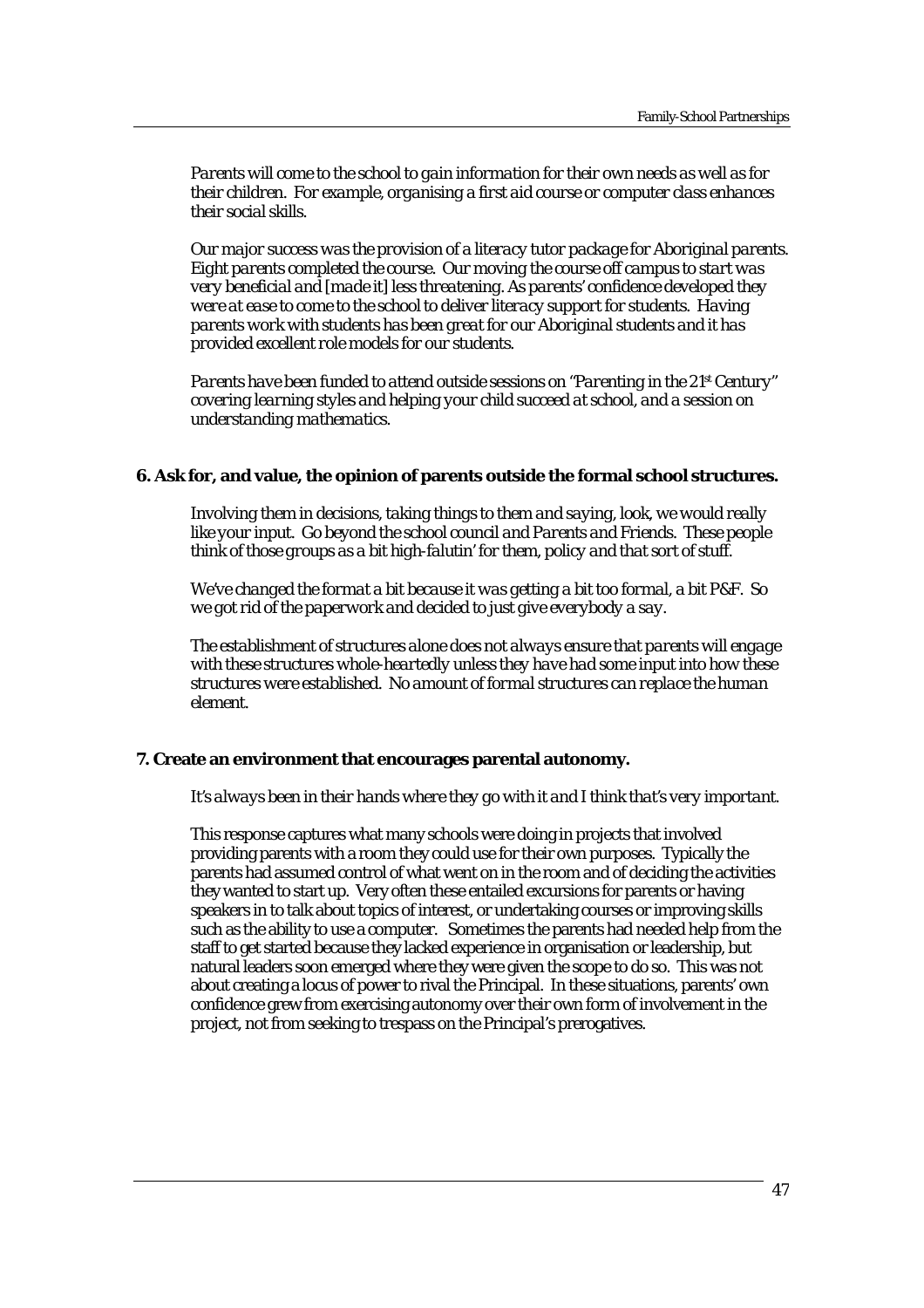#### **8. Emphasise the connection with the child's education.**

*Even the most reluctant person will say, what does that mean for my kid?* 

*The Principal noted that often the activities involved the children and their parents. This meant that the parents were working with their children, but not in the classroom. The school also was reminded about how proud the parents are of their original cultures.* 

*The data indicate that the parents appreciated the opportunity to gain up-to-date information and knowledge on how children best learn mathematics.* 

*The project confirmed that parents are more likely to become involved if the involvement is about their child and that they see that their input is valued.* 

#### **9. Go out of your way to make parents feel welcome and valued.**

*You need a culture that is welcoming and approachable. You could set them up in a five-star room, but if they don't feel welcome and comfortable they won't come.* 

*The teachers know me and they welcome me in. And I don't have to go through the front door and the office.* 

*Make the school a welcoming place. Organise a social gathering like a sundowner – an afternoon when the staff and the parents get together and have a drink. Or maybe a welcome barbecue. A whole lot of things like that.* 

*First and foremost, it is important to respect people and make them feel comfortable coming into the school.* 

*An environment needs to be developed in which parents feel valued, able to make suggestions, and know that these suggestions will be considered and followed up.* 

#### **10. Build bridges across cultural and language divides.**

So do you get parents from different cultural backgrounds coming? *Yes. We got Iraqis, Somalis, Thais, Italians.* 

*We organised a cultural awareness visit to the Buddhist temple. The next week we went to the Holocaust museum. The next one we are going to is an Aboriginal centre.* 

*Following some serious incidents involving different racial groups, we got together some interested and slightly pro-active Vietnamese kids and a similar group of Aboriginal kids, did some work with them separately, and said, "Now we're going to have lunch together". So we brought them together and no one hit each other, so that was encouraging. We then ran a couple of workshops with these kids. We invited the parents to participate as well.*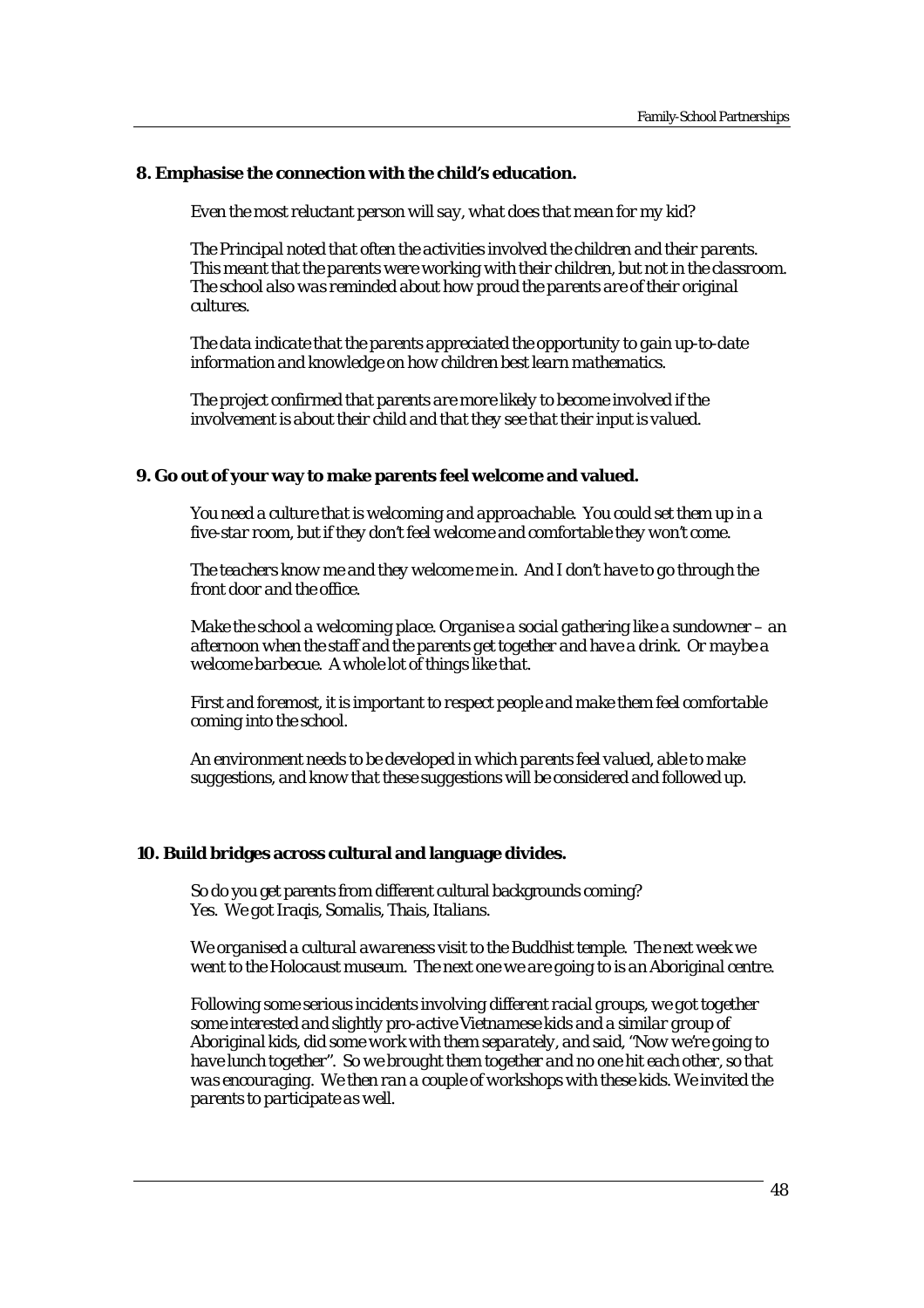#### **11. Be sensitive to parents' sensibilities.**

*We need to look more with Indigenous parents at not dragging them into an office and closing the door, but having a different setting, maybe our "welcome room" or somewhere outside where we can sit down and have a yarn.* 

*A lot of Indigenous parents had bad experiences at school – at this school, most of them. Some have had no education, so they feel threatened by coming.* 

*At Fitzroy we took the secondary staff and the kids' work out to the communities and put the kids' work up, put on some food, and people just came in and met the teachers and saw what their kids were doing at school.* 

*You need to shed some Western approaches when trying to engage traditional and remote Indigenous people. Having a reasonable time-scale to achieve relationships between non-Indigenous and Indigenous is essential. Documenting the essence of these interactions and processes is as beneficial for incoming Western staff, as it is for indigenous people.* 

# **12. Be prepared to engage in community capacity-building.**

*We've got the PALS program (Partnership Acceptance Learning Sharing). It's a way of getting school communities – and that means parents, different agencies like the town council and the police and students working together on a project that has cultural significance and brings together black and white, basically.* 

*If there's a blue at the weekend, it'll often get acted out in our yard at recess and lunchtime, and the reverse: if there's bullying in the school, it can become very ugly for parents.* 

# **13. Show leadership, be visible and available.**

*You have to set the example yourself about the relationship you want to have with the community. The role model as Principal is crucial.* 

*We never promise to do anything we couldn't and weren't prepared to do, and anything we said we would do we have done.* 

*Be visible. Even just coming out in the mornings and evenings and saying good morning or good afternoon. (Principal) is always out there and you don't feel any strain talking to him.* 

*The approachability thing is huge. People can ask any question and get an answer straight away. So issues get nipped in the bud.* 

*The driving force for this project came from the Principal.* 

# **14. Be realistic, patient, and a bit brave.**

*You can't just suddenly turn on this sort of stuff. It's fairly slow.*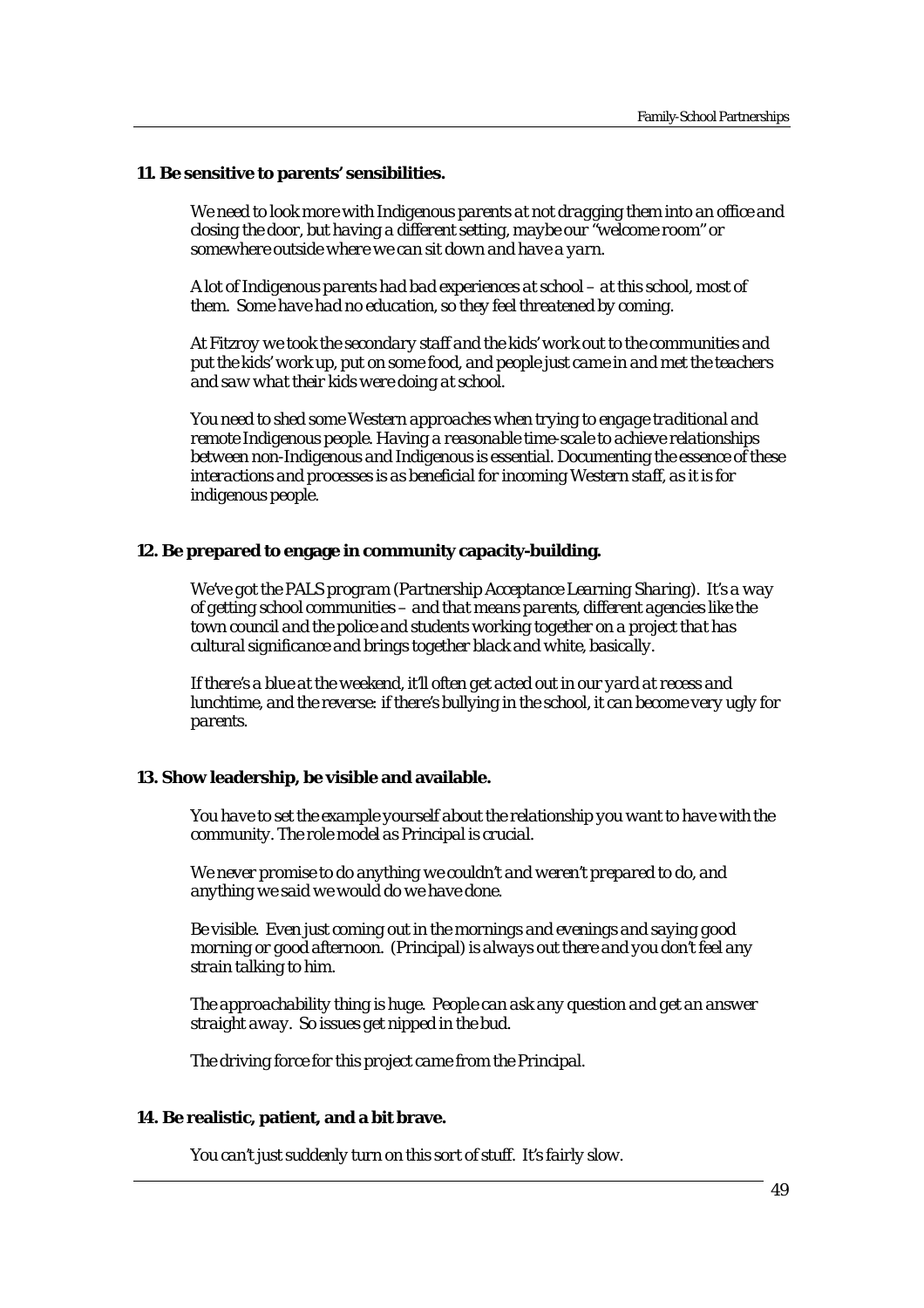*Start small. Dip your toe in. Have a crack. Be willing to take a bit of a punt. Back yourself that it will work and, if it doesn't, don't beat yourself up about it because there'll be a better idea later.* 

 *We need to move in millimetres, not even small steps.* 

*It isn't something that will happen overnight.* 

# **15. Make it clear you think of parents as genuine partners.**

*We're here for one purpose: to help your kids. We can only do that if we are partners with the parents. There has to be a very effective triangle: the home, the school and the child.* 

*Include them (parents) in the decision-making from the beginning.* 

*Allowing and encouraging collaboration between the school and parents in decision making processes – it has to be real collaboration and not superficial.* 

#### **16. Don't be frightened to ask parents to help solve big problems**

*We suspended sixteen kids mainly for being at school but not in class, wandering around all day. We had quite a big backlash from the parents: why are you suspending our kids all the time? The AIEOs (Aboriginal and Islander Education Officers) came up with the idea of getting the parents in and having a meeting, to see what we could do to address the issues. I was a bit worried. We thought we were going to get this whole pile of manure all over us. But we actually had some parents who stood up and some good points. One of the parents suggested a barbecue, and the parents and the kids came, as well as the teachers.* 

*The restorative justice stuff we do when the kids have been suspended: we ask the parents to come in for a re-entry interview with the kids. Sometimes it can be a threeminute conversation, and sometimes it can be quite a long process. But it gives the parents a chance to listen to the school's side of the story and see what the school is doing. The parents like to come in and do the re-entry interview. It's giving them some sort of control and they feel they've had a say and they have some ownership of what's happening.* 

#### **17. Open your mind to parents' needs and attitudes.**

*Get feedback on what you've done. Do a survey or something to find out what parents want.* 

*Establish key parent representatives in each class and canvass ways parents would like to be involved.* 

*The school needs to accept parents have lots to offer and it is good to listen to what they say.*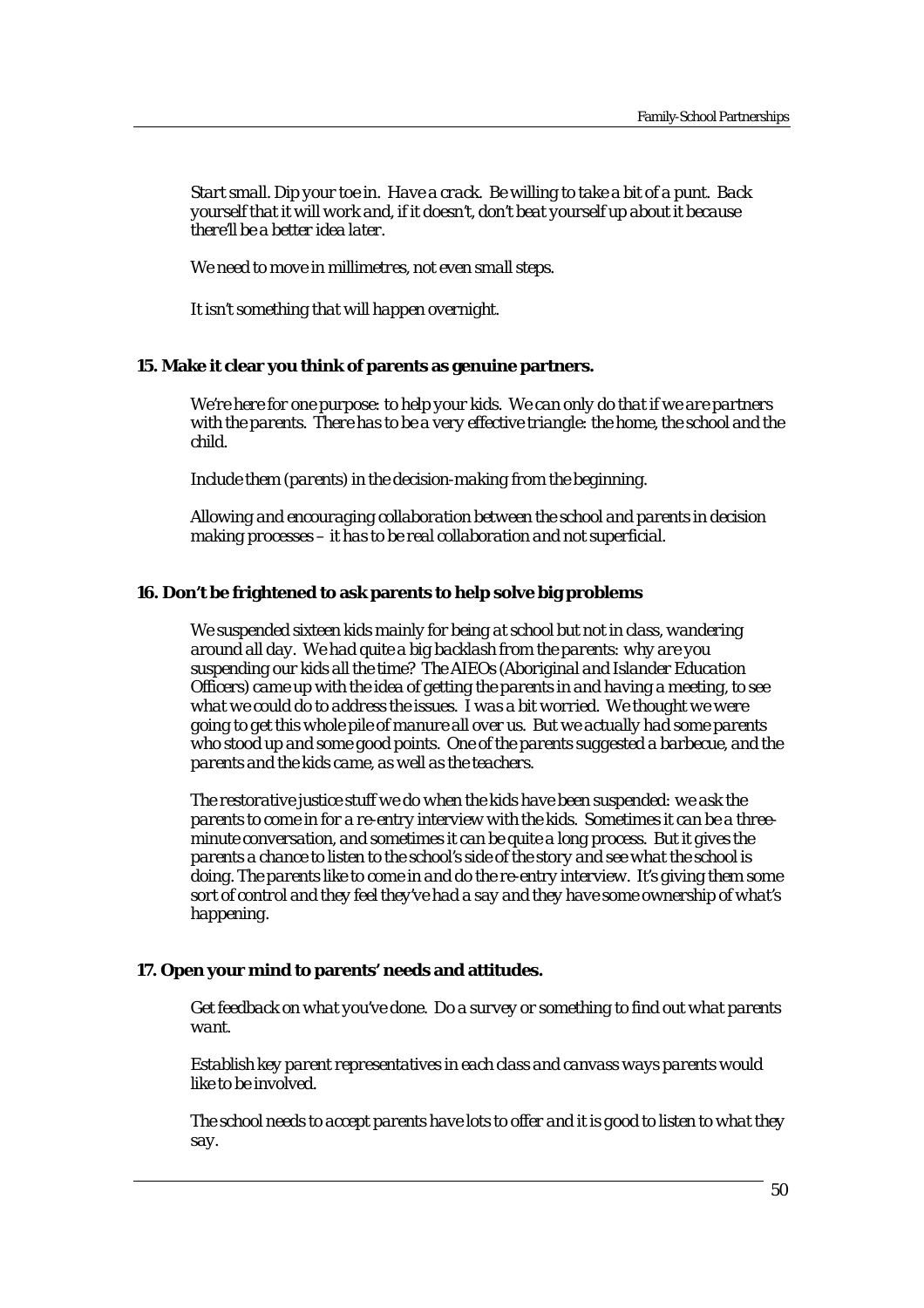*Parents want to be asked about what they want to happen. They value being given options for meetings and school involvement. They want their 'thinking' to be considered. They are very appreciative of the 'respect' the school has shown them though the survey.* 

*Ask parents what they they need to know, and act on it.* 

*Listening is important if you want to build partnerships. You have to find out what people think instead of starting with presumptions.* 

# **18. Appoint a parent/community liaison person to the staff.**

*A Community Liaison Officer, though not a paid position yet in the school seems an integral part of making projects with parents really work in an environment where staff are very busy.* 

*Have a key staff member who is a driving force and liases frequently with the parent co-ordinators.* 

*Have someone on the staff as a liaison person with time to do the role rather than just fitting it on as an extra.* 

*A staff co-ordinator and parent committee for organising events is important.* 

*A Sudanese parent had been appointed to the project role and was now undergoing support and training at the local Migrant Resource Centre.* 

*The allocation of a staff member to organise activities for parents was a masterstroke as it took the school's interest in the parents' welfare to a deeper level.* 

*The person working to enhance the reationship between home and school should be a person who cares about the welfare of parents.* 

#### **19. Create a place that parents can call their own.**

*This project worked! The setting up of the physical venue of the room, with all its accoutrements, indicated the school's considerable commitment to the parents.* 

*Give the parents some space where parents can come and collect information, talk to each other, maybe run some program for the parents.* 

*Giving the community ownership of a space where they feel comfortable encourages parents to come into the school in an informal way and overcomes some reluctance to come to the school.* 

# **20. Acknowledge and celebrate the parents' input.**

*Throw a party.* 

*Acknowledge and value the contribution of all volunteers.*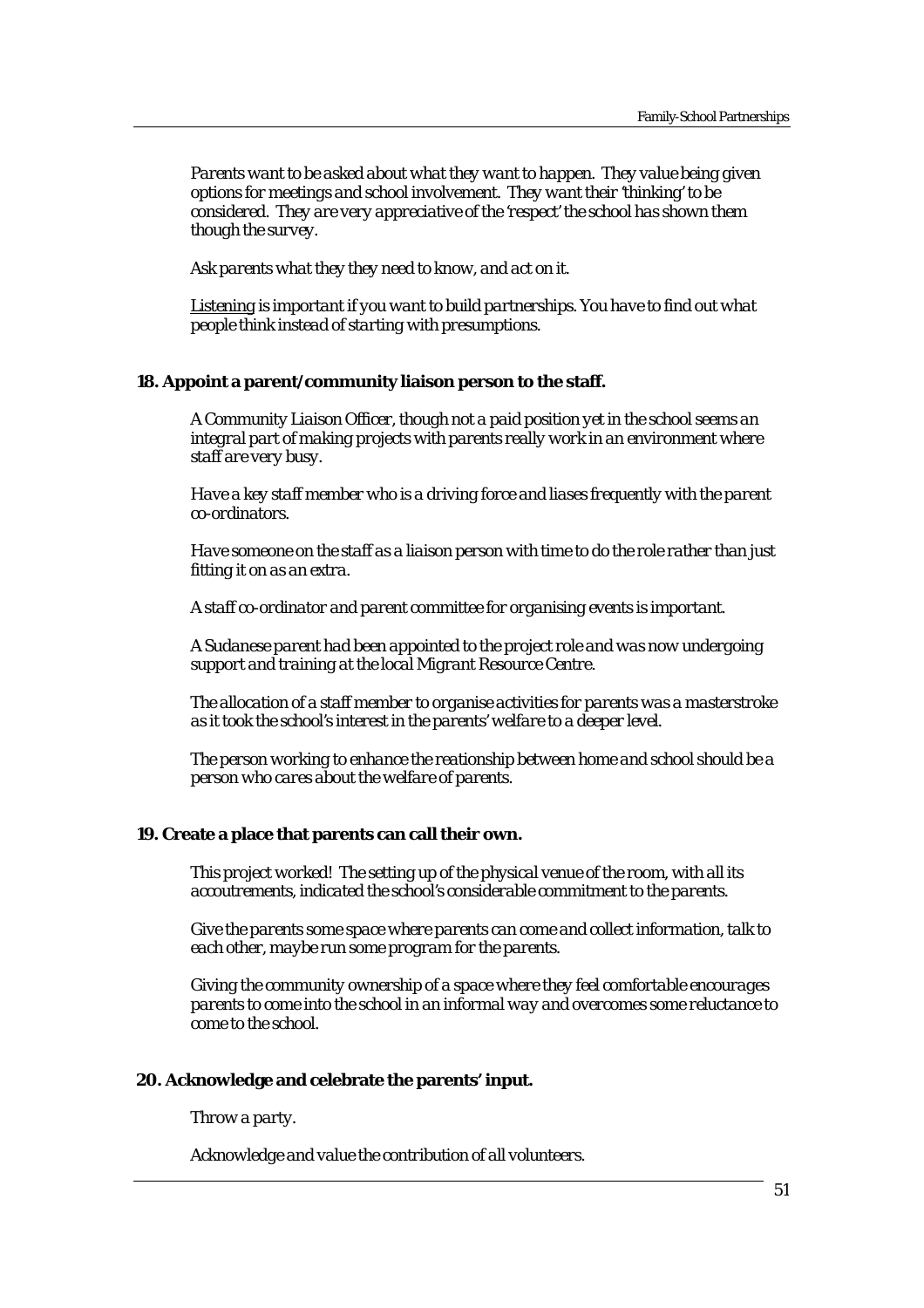# **Part Two – Case studies**

In this segment we present 12 case studies which we believe illustrate best practice in creating family-school partnerships.

Because we recognise that best practice in one place may not be best practice in another, we have selected the case studies from a broad range of settings: metropolitan, urban regional, rural, and remote.

We have also selected them because they offer a broad variety of projects:

- **n** engaging non-English-speaking families;
- $\blacksquare$  working with parents whose children are very alienated;
- $\blacksquare$  training parents to work alongside teachers in the classroom;
- **n** providing community-oriented services;
- finding creative ways to keep Indigenous students at school;
- $\blacksquare$  binding the school community together to cope with social transformation;
- $\blacksquare$  providing outreach to newly arrived families, including refugees;
- $\blacksquare$  responding to extreme disadvantage and inter-racial community violence;
- **P** providing parents with opportunities to improve their own skills; and
- $\blacksquare$  building resilience in families and students.

Nine are Government schools and three non-Government. They were chosen because they embodied what we came to regard as best practice in creating family-school partnerships by exhibiting the qualities essential to these partnerships that we identified in our findings. These were:

- 1. Willingness to consult and listen.
- 2. Willingness to be responsive.
- 3. Willingness to be welcoming.
- 4. Willingness to find out the real needs of parents rather than make assumptions.
- 5. Efforts to nurture an open, inclusive culture.

Many other schools in this research project were also doing excellent work. To present all of them, however, would be to swamp the reader. Instead we have collected the final reports of all the other schools in an appendix, so there is a complete record of the work done. This appendix is available electronically from the Department of Education, Science and Training.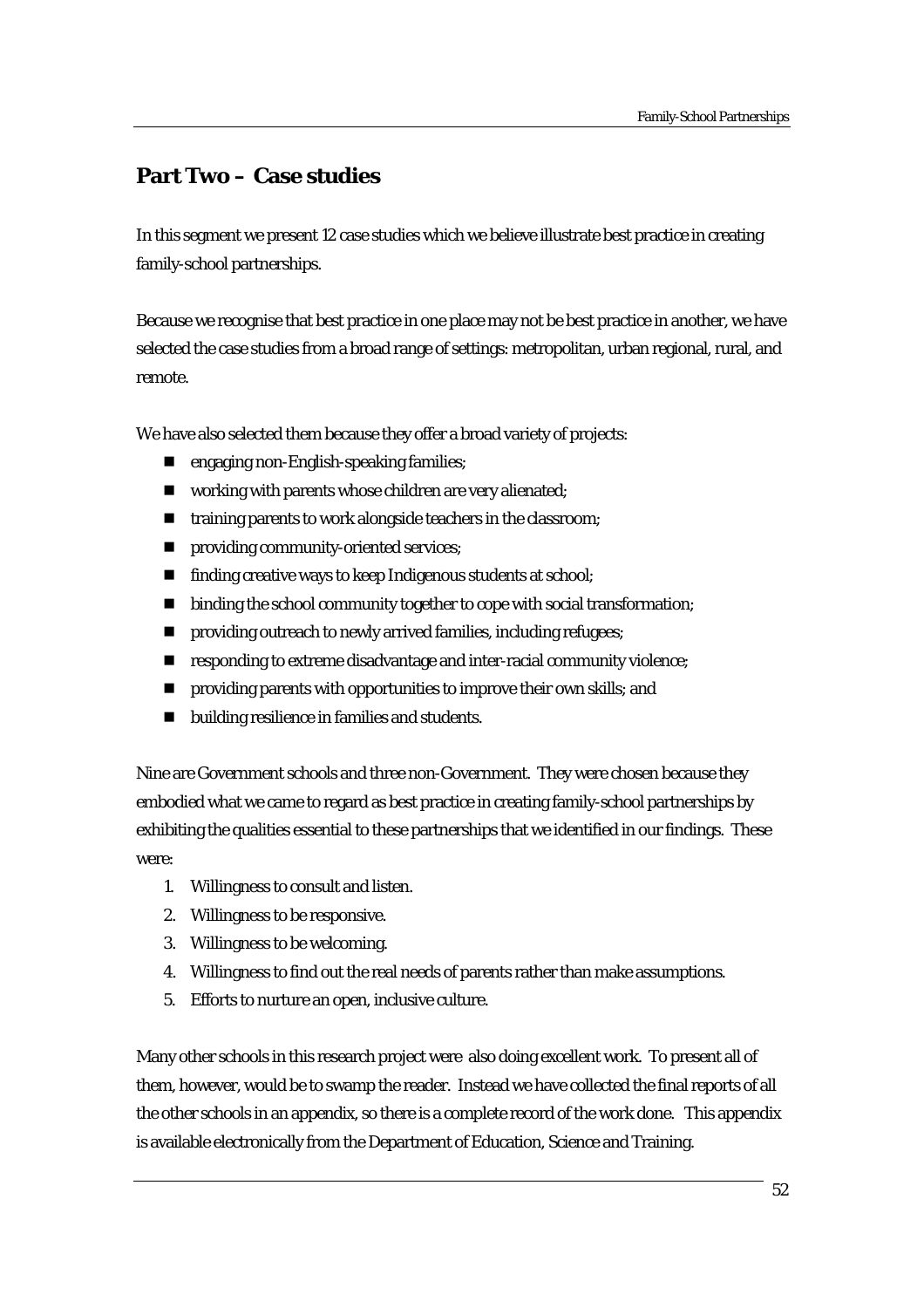The case study schools are not identified because they were promised at the start that they would not be, and that all interviews were unattributable. They are given a letter of the alphabet to distinguish them and to make sense of the cross-references in other parts of this report.

# **CASE A**

#### **Name and description of project**

#### *Early Learning Centre and Parent and Community Centre*

These are two separate but related initiatives.

The Early Learning Centre prepares children aged from birth to four years for school, and at the same time educates their parents in how to assist with the child's development.

The Parent and Community Centre is a social support centre for parents and anyone in the community who feels in need of it. The Centre consists of a converted classroom which the school has furnished in a homely manner with settees, easy chairs, dining table, and computer.

There is a weekly meeting there. Free child care is provided in an adjoining room. A small oneway window allows the parents to look in on their pre-schoolers while they are being cared for.

#### **Background**

This primary school of 280 students is located in a low socio-economic area where unemployment is high and family dysfunction common. About half the students are on the local equivalent of the Education Maintenance Allowance and there is a high percentage of single parents.

Six years ago, two senior teachers initiated the two elements of the project. At the time the school was looking for ways of arresting a long-term decline in enrolments and of staving off the possibility of being merged with another school or closed. The current Principal was new and almost one-third of the teaching staff had just been replaced. A cultural change was under way. Its main element was to re-connect the school with its community, from which it had become estranged.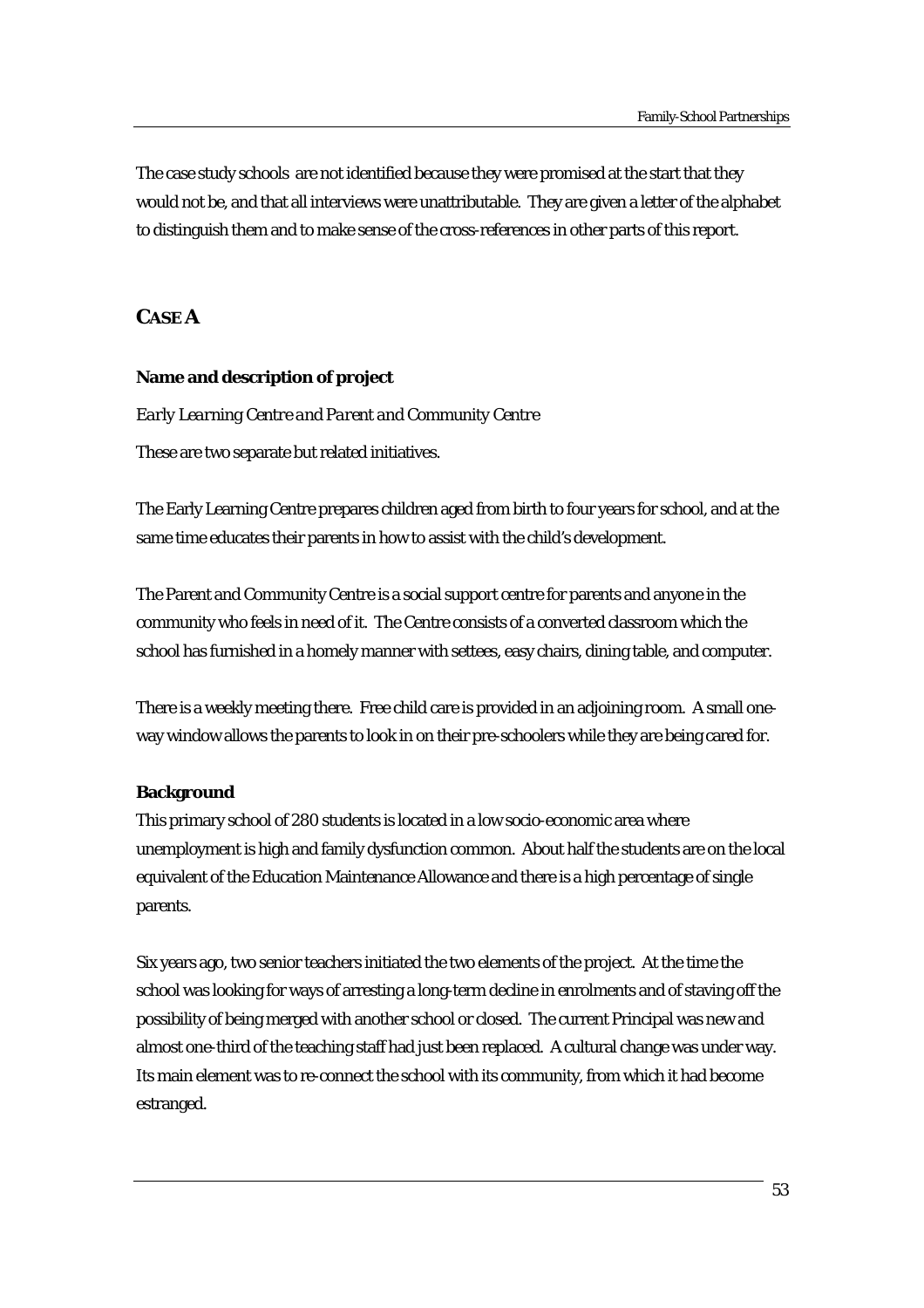When the two teachers proposed the idea of a parent centre, linked with the provision of preschool education, the Principal saw it as a means of giving effect to the cultural change he wished to bring about. The initiatives had – and continue to have – his full support, and the teachers concerned spoke most warmly of him.

An experienced kindergarten teacher was enlisted to assist in setting up the Early Learning Centre.

A parent who is highly active in school-related activities at a state and national level also happened to work as a teacher's assistant at the school. She harnessed her energy to the cause, and this clearly helped in maintaining momentum.

# **Engaging parents**

The teachers in the pre-Kinder program and in the early years of primary were sensitive to what parents were saying about wanting to bring their toddlers into the school, and creative in setting up a special program for them. They were also sensitive to what parents said about their social isolation, and proposed setting aside a room that could be used by parents as an informal meeting place.

The teachers obtained the support of the Principal, and at first provided leadership to the parents in setting up the community room. Gradually they relinquished this leadership role to the parents as the capacity grew in some of the parents to lead.

The school recognised that many of its parents had had bad experiences of school, so took pains to ensure they could come and go without passing through the "front office", which is an intimidating place for some parents.

In summary, the school listened, responded to real needs, and created a welcoming place which was easy for apprehensive parents to enter.

# **What the Principal said about the project**

*School wasn't a particularly pleasant place for a lot of our parents, so there is a reluctance to come into school. You come in when you're angry or something's gone wrong. As adults they often lack self-esteem or the confidence to be involved in programs.*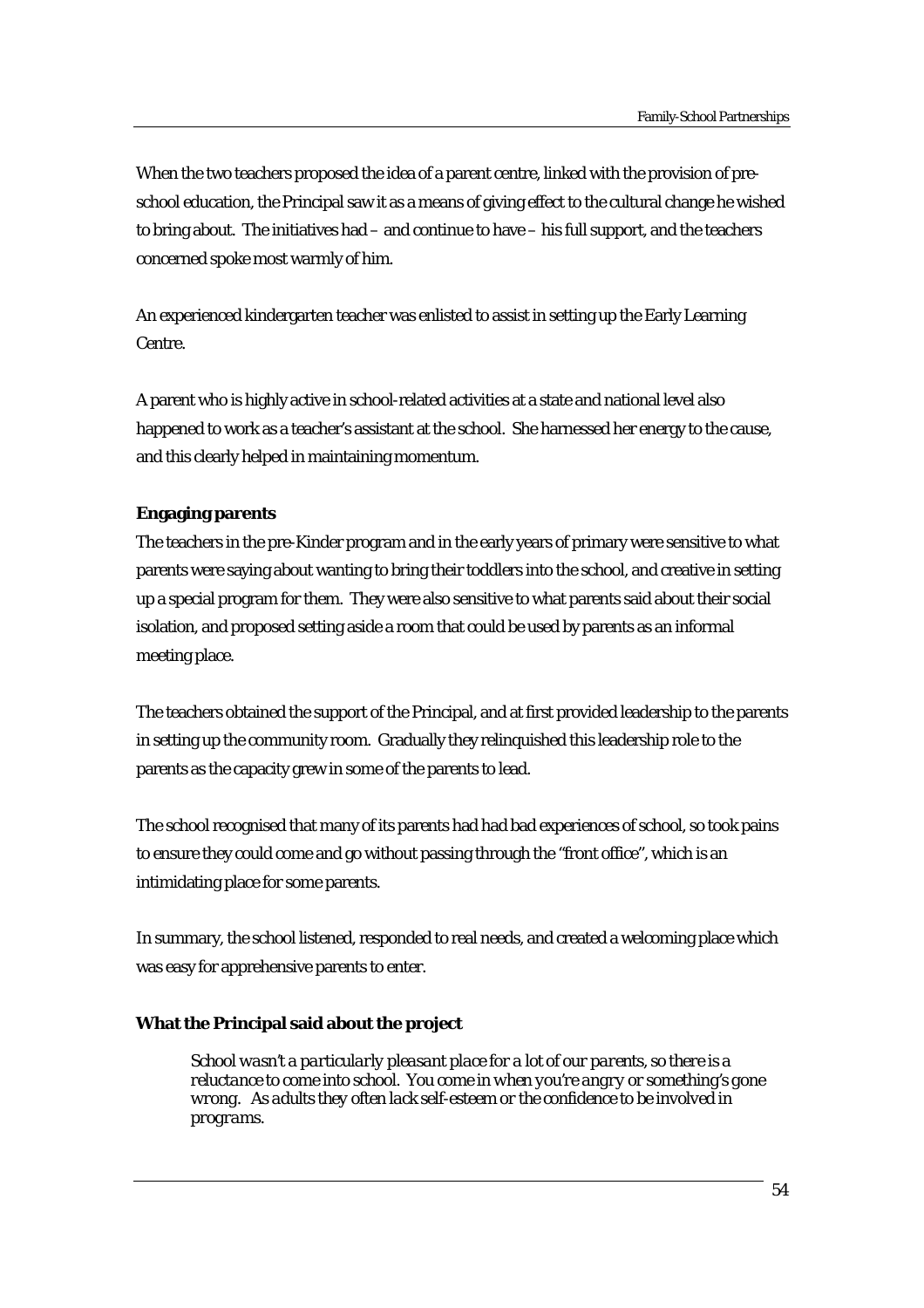*The group started off as a support group. The initial topics were behaviour management. But we couldn't have it as "come to the parenting group" because people had this thought that if I go there, they'll think I'm a bad parent. So it had to be couched in the terms of coffee and a chat.* 

*At first [the teachers] raised questions about whether they were having trouble with their children. The group now really set their own agenda. It's developing into a powerful group. Our challenge is to keep bringing new people in so it doesn't become so tight that others can't get in.* 

*We started off with six or seven. Now they regularly get 14 or 15 and up to 20 if there's a guest speaker people want to hear. Word-of-mouth is the strongest source of new members.* 

*At times some of the participants will disclose things which are fairly harrowing. One of the participants has gone back to school [to complete her secondary education] pretty much on the strength of what she heard at the meeting.* 

#### **What the teaching staff said about the project**

The Kindergarten teacher who conducts the Early Learning Centre:

*When I came here six years ago, there was a pre-Kinder playgroup for the kids who were going to be in Kindergarten next year. The first question lots of mums asked was, can my little one come too? That meant their toddler. Of course I said yes.* 

*Then talking to the mums we found this was the only centre for the mums and dads and the community to come in this area.* 

*We moved down to the bottom end [of the school buildings] where there was an empty wing and this really facilitated the growth of all these things because they could come in the bottom door, and they could make it their own.* 

*We've never wanted the feeling that they're the parents and this is the school and never the twain shall meet.* 

The teachers who facilitates the community centre:

*We could see a need from the people we spoke to. Sometimes they needed to know, what do I do? I can't get him to bed. He won't eat his tea. Doesn't want to come to school. It has built up really strong empathic connections between the whole group. When people feel you care about them, you can be a good communicator, you can develop that connectedness, it doesn't take very long for a parent to start to have a trust in you and in others in the group. And sometimes there hasn't been a dry eye in the house, when some parent has felt safe enough to divulge something really important that's happening at home that's impacting on their children and that we need to know about at school. I find that the most rewarding.* 

#### **What the parents said about the project**

*We've got good word out in the community. Out and about in the supermarket I'll hear parents say they want to bring their children up to [this school]. They've heard about*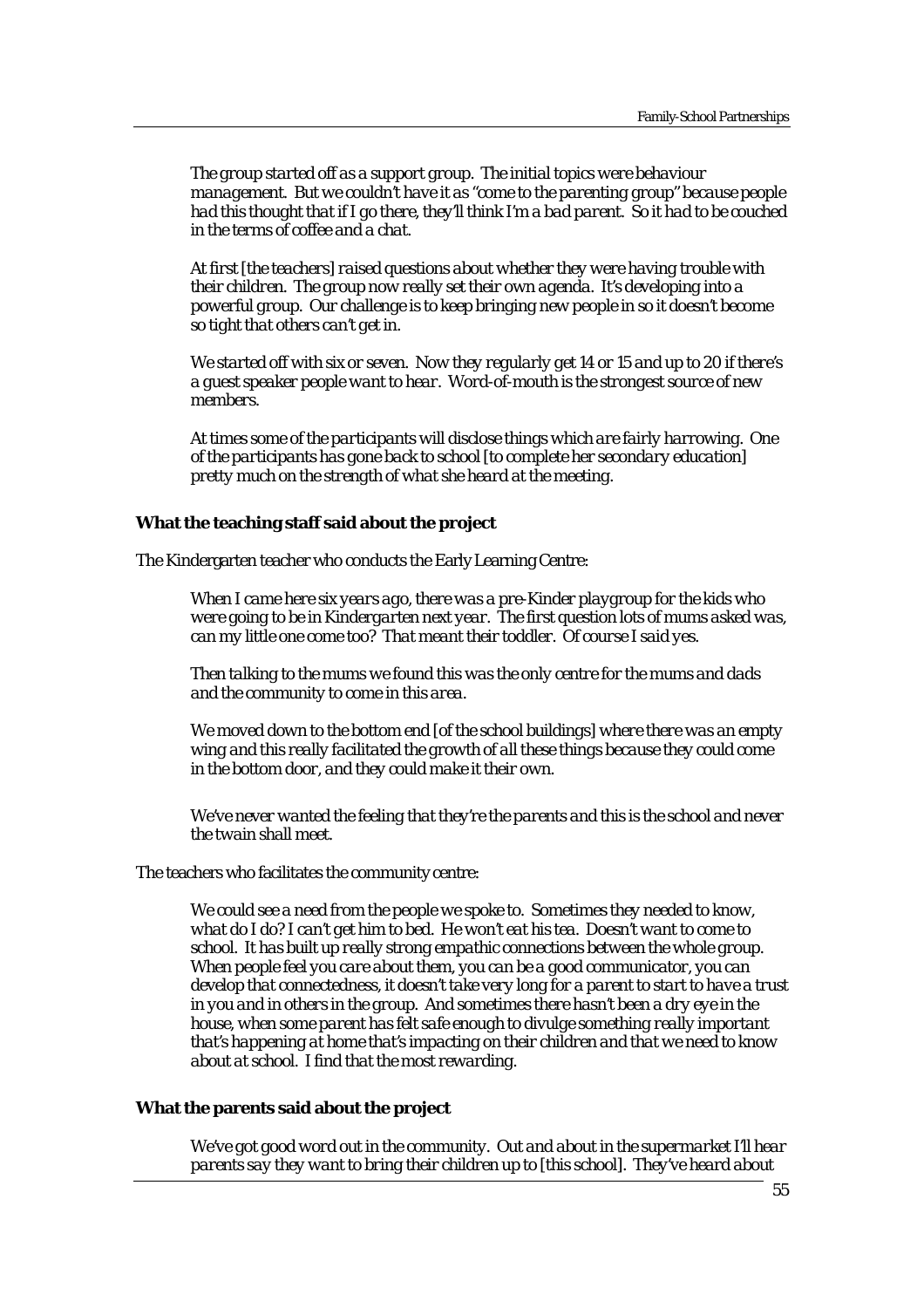*the good things that are going on. So the message is getting out there that this is a nice school to come to.* 

*They mean it's nice to walk into, it has a friendly atmosphere, the positive good vibes that the school gives off. They see things like the Community Centre.* 

*It's a home away from home.* 

*What's said in this room doesn't go out of the room. So you can talk about problems.* 

*I've been to counsellors and they judge you. And here you talk to other mums and it's not like that.* 

*I can go on and talk to the kids' teachers and get them involved. It's not just our problem any more. It's a shared problem.* 

*And they're on your level, not like some Supreme Being.* 

#### **Researcher's observations**

The project appears to have acquired legitimacy among parents because it is responsive to their needs and because the school staff have allowed the parents to take control as their confidence and capabilities have grown.

Responsiveness to needs has been crucial, and the needs have been many. These parents needed somewhere to turn for advice about parenting and for "downloading" their emotional burdens among people who respected their confidences and did not judge them.

Friendships have been forged, and networks created that have gone beyond the confines of the school community, breaking down isolation, building up self-confidence, and allowing people to learn how to cope.

The benefits to the children's education appeared to be that the parents were more in touch with what was happening at school, felt integrated into the education of their children, felt empowered to communicate on an equal footing with teachers, and were fortified in being able to deal at home with the social circumstances that had a disruptive effect on the children.

Data on the effects of the community centre are largely anecdotal and qualitative. However, membership data indicate that the number of people coming to the community centre has grown from about six to about twenty, and they are beginning to include people from the wider community. Considering the history of disengagement between the parents and the school, and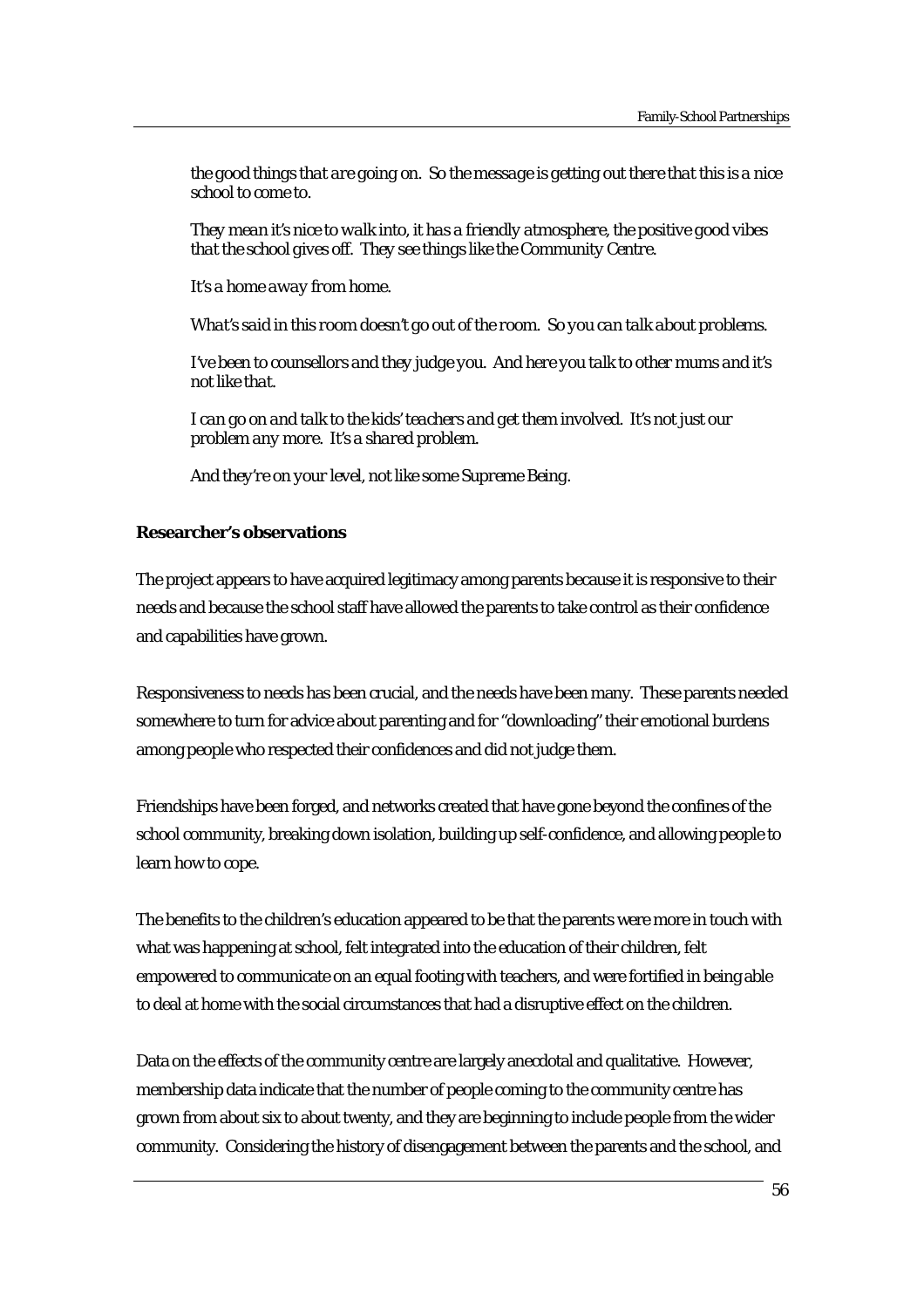the significant level of disadvantage in the parent community, this is remarkable progress in a couple of years. It again illustrates that these are long-term projects.

The effects on the children's education was described by one teacher thus:

*I guess it's the homeliness: the home feel and connection. These kids can feel really comfortable here. And some of these children have very difficult home times. This is an extension of the safety we provide.* 

The Principal:

*The kids are seeing how to model conflict-resolution, rather than coming in and bellowing at someone and threatening to thump them. Which is what happens quite often in our community.* 

Data on the Early Learning Centre are startling. The figures in the tables below were provided by the school after an at-risk assessment had been made in 2005 of the 36 children in that year's kindergarten cohort.

# **Impact of Early Learning Centre attendance on student-at-risk factors**

|             | Attended Centre $(n = 20)$ | Did not attend $(n = 16)$ |
|-------------|----------------------------|---------------------------|
| Not at risk |                            |                           |
| At risk     |                            |                           |

It can be seen that of the 20 children who had attended the Early Learning Centre, only one was assessed as being at risk. By contrast, of the 16 in the cohort who had not attended the Centre, 10 were assessed as being at risk.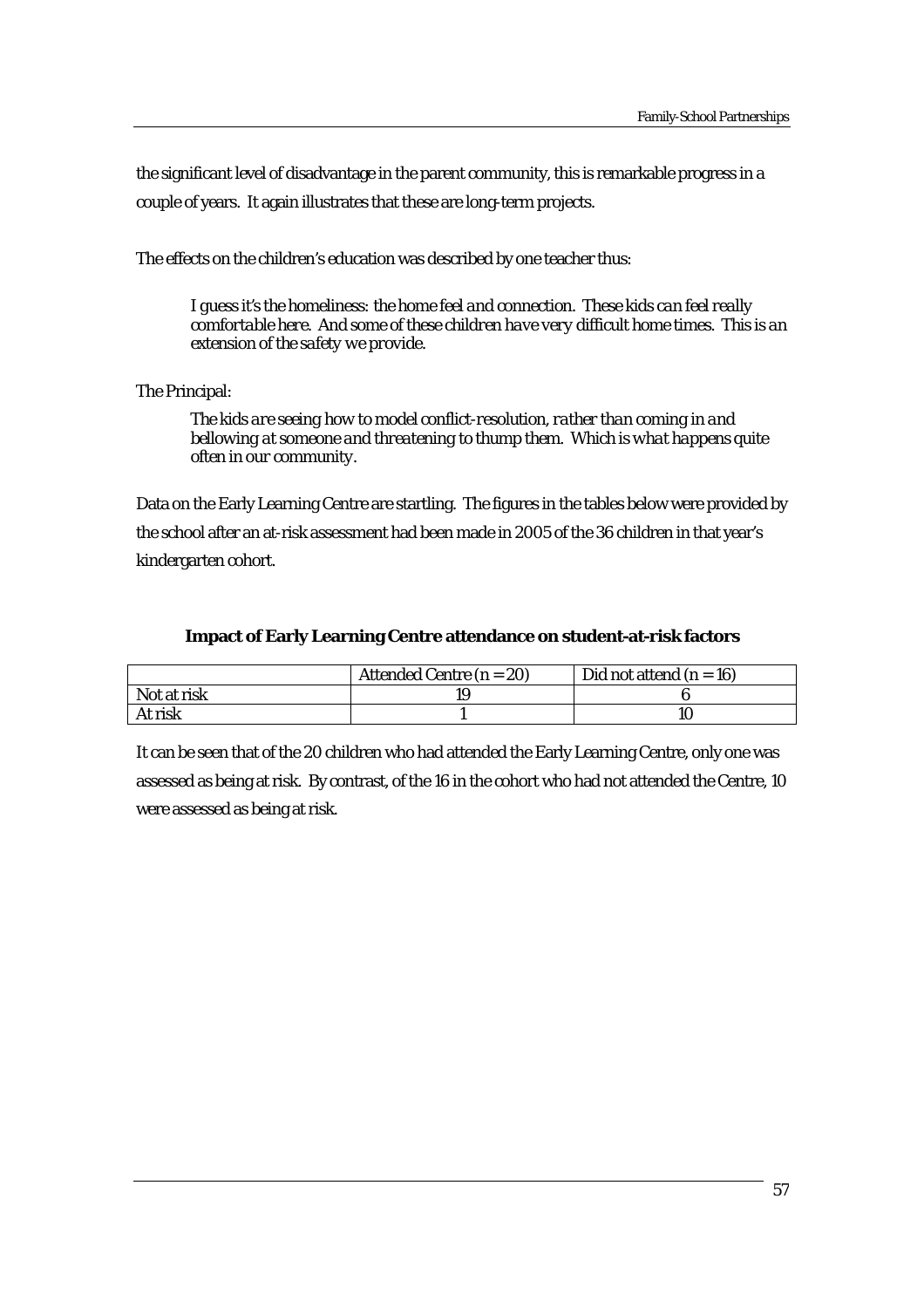# **CASE B**

# **Name and description of the project**

*Multicultural learning community* 

There were several aims to this project to build a stronger community between the school, with 90% of its students from non-English speaking backgrounds, and the parent community. These aims were to:

- Establish and maintain a play group for pre-school children and mothers for children who will be entering the school in Kindergarten;
- Initiate a more comprehensive transition program than in previous years, beginning in Term 3 with Kindergarten Orientation, continuing in Term 4 2005 for children who will enter Kindergarten in 2006;
- Conduct a series of eight bilingual workshops for parents with topics requested by parents, e.g. parenting skills, road-safety, anti-bullying, bilingualism; and
- Conduct a parent excursion so that parents experience the educational learnings that children gain through such an event.

# **Background**

This primary school of 205 students serves a concentrated area of social disadvantage in a highdensity suburb of south-western Sydney. The 90% of families from non-English-speaking backgrounds speak 16 different languages and come from Europe, the Middle East, Asia and the **Pacific** 

The school has a considerable commitment to supporting these families, providing community language teachers, translating and interpreting services, and an English as a Second Language (ESL) team.

In 2004 it set out to re-form its parents' association, going out of its way to include Asian and Middle Eastern parents by holding weekly parent meetings in Vietnamese and Arabic.

Initially some staff had resisted the project, expressing concern about giving parents "a voice" and empowering them to take on guided leadership roles. It was a priority of the Principal to change this culture.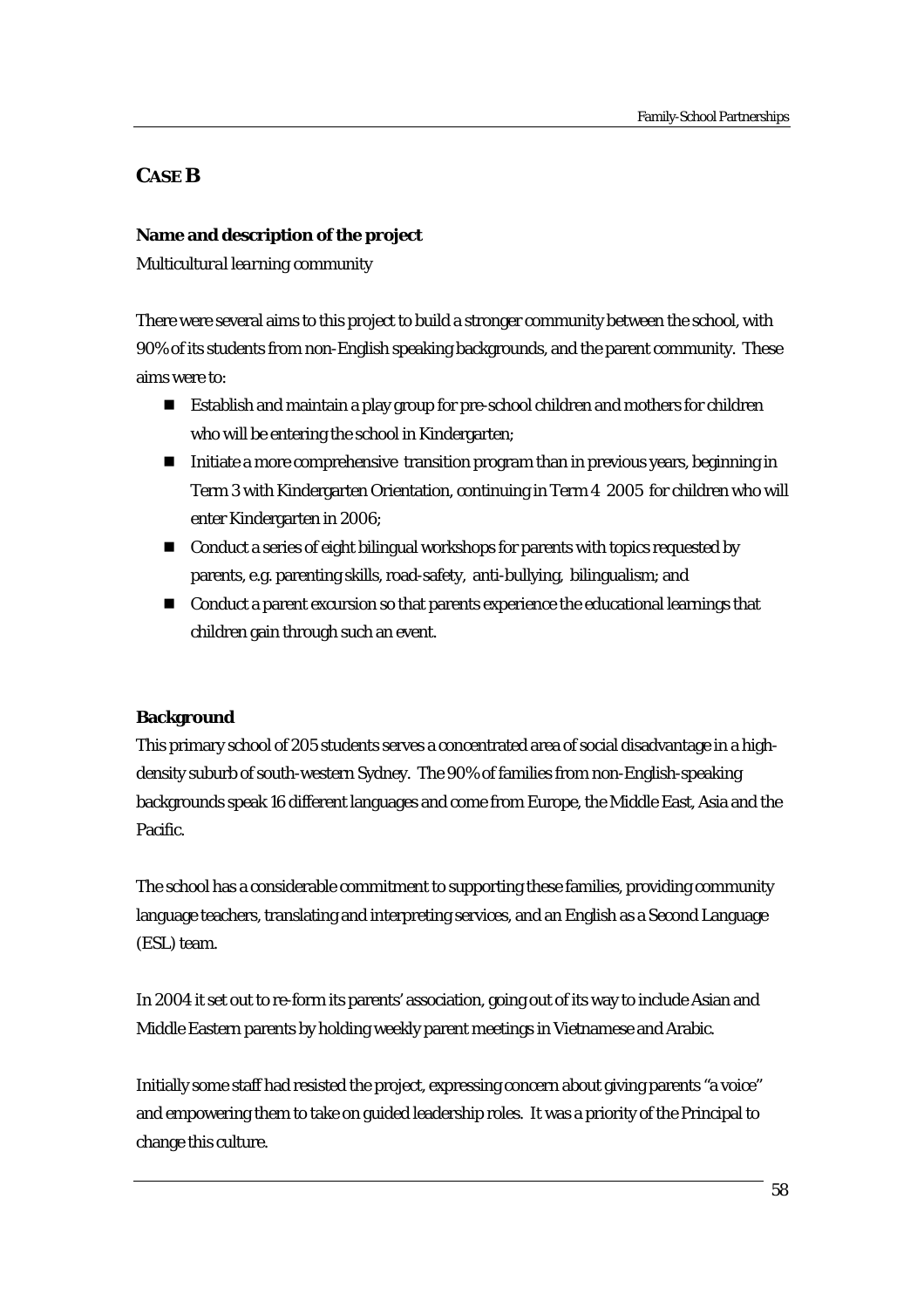#### **Engaging parents**

This project was driven by the Principal's conviction that the school had a mission to reach out and involve parents who, because of language and cultural barriers, were not engaged with the school. First she had to overcome doubt and resistance by some staff to the idea of empowering parents. Then it was a matter first of listening closely to what parents said their needs were.

The imaginative responses – English language assistance, parent excursions to interesting places – and the consequent creation of social networks among parents from different cultural backgrounds resulted in parents being provided with something they enjoyed, and could feel themselves benefiting from.

This "enjoyment" factor was important in engaging these parents and helping them overcome their shyness. This was achieved not only by the activities already mentioned but by creating a place where parents could come together to knit, sew, or garden.

#### **What the Principal said about the project**

The Principal said that the fundamental aim of the project had been to develop the involvement of parents in the school and that this was being achieved gradually. As a result of the project there were more parents coming to the school through the play group, the parent excursions and the workshops. More were coming to social and major school events and more had become involved in different activities, such as gardening, craft activities and in sewing children's costumes. More listened to the messages at assembly and this had been a crucial change for the parents with little English.

The next stage would be to gradually involve parents in classroom activities. Cultural differences made this difficult as the Vietnamese parents saw the classroom as the domain of the teachers while many of the Arabic parents did not have self-confidence or enough English. An underlying aim had been for the project to achieve professional learning for the teachers, many of whom had dismissed hope of parents being involved. The Principal hoped that the teachers would see that parents can be willing if the right type of communication develops with them. The Principal commented that the teachers needed to see that "education" extended outside the walls of the classroom.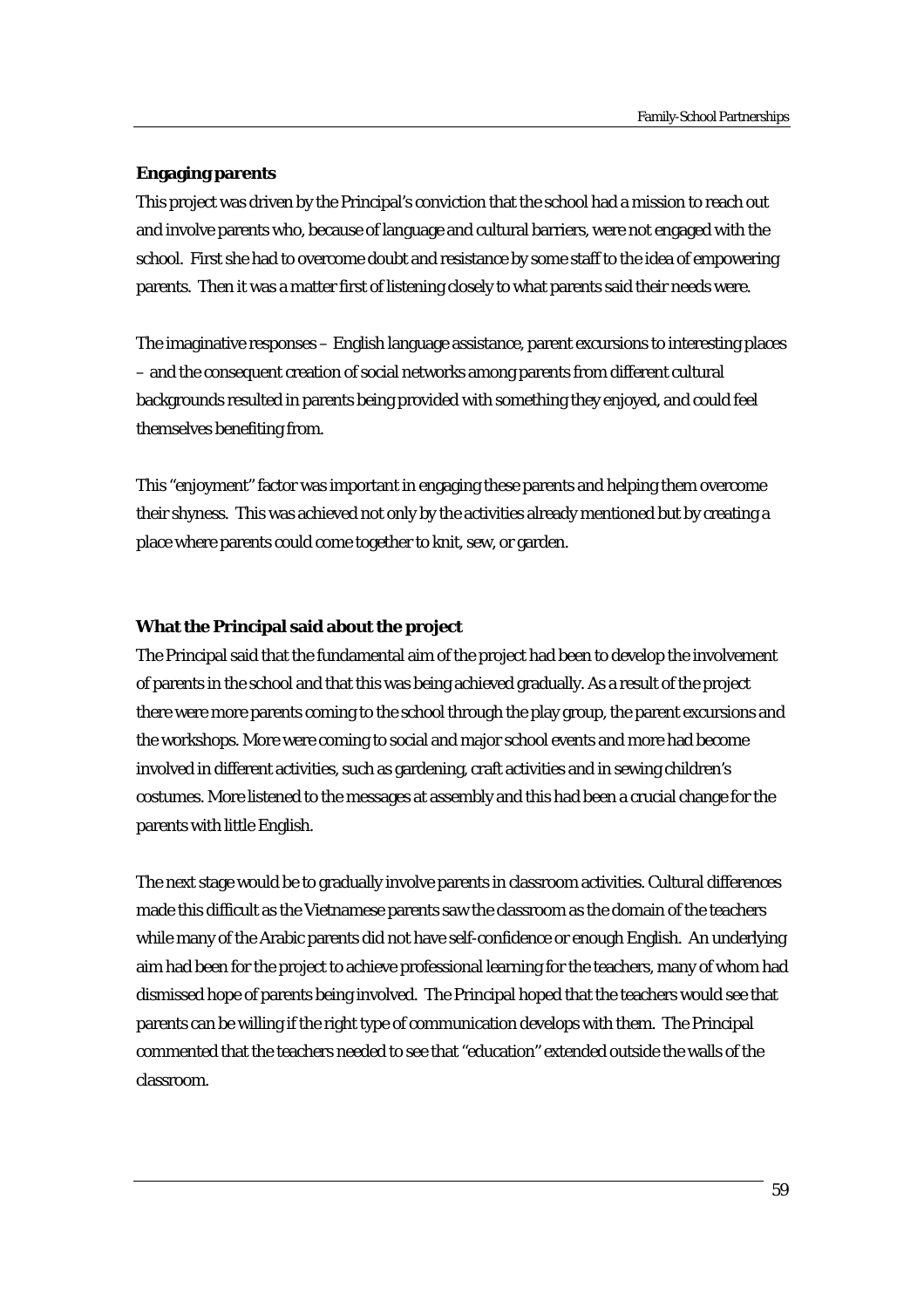The Principal commented that she thought parents could be gradually involved in classrooms through the use of bilingual big books for literacy sessions. If these books were not available for purchase it could be possible to have some developed. It was also hoped that some could be involved in helping small groups of children in art and craft lessons or mathematics but this would only happen gradually and parents were mentored. She also saw it important to have the parents making decisions about their involvement so they felt valued and not just "told" what they should do by the Principal or teachers. Therefore to change this focus, from 2006 the name "parent workshop" would be changed to "parent information session".

# **What the person with carriage of the project said about it**

The deputy Principal was responsible for organising and maintaining the playgroup and the transition program. The playgroup has proven to be a significant success with more mothers attending through the year and more people outside the immediate vicinity of the school hearing about it. She has learnt that the Islamic Council recommends it.

The transition program went for eight weeks with mothers and children attending two hours a week for the first four weeks then leaving the children for the second four weeks.

The second excursion to the Powerhouse Museum had attracted more mothers and made them very enthusiastic about having more such outings.

# **What other staff said about it**

Staff commented that there had been a significant change in the involvement of parents. One of the teachers commented:

*We've found that parents learnt a lot from the workshops and that they are now communicating more with each other. They like to see each other and they were very excited on the excursions and these helped them learn what their children learn.* 

Teachers felt that more parents were helping in other areas, such as making costumes for the school concert. Teachers were pleased with the "parent excursions" as teachers had had difficulty convincing parents of the value of such events for children. Teachers commented that more parents had attended Book Week in 2005 than previously and asked advice about various books for their children.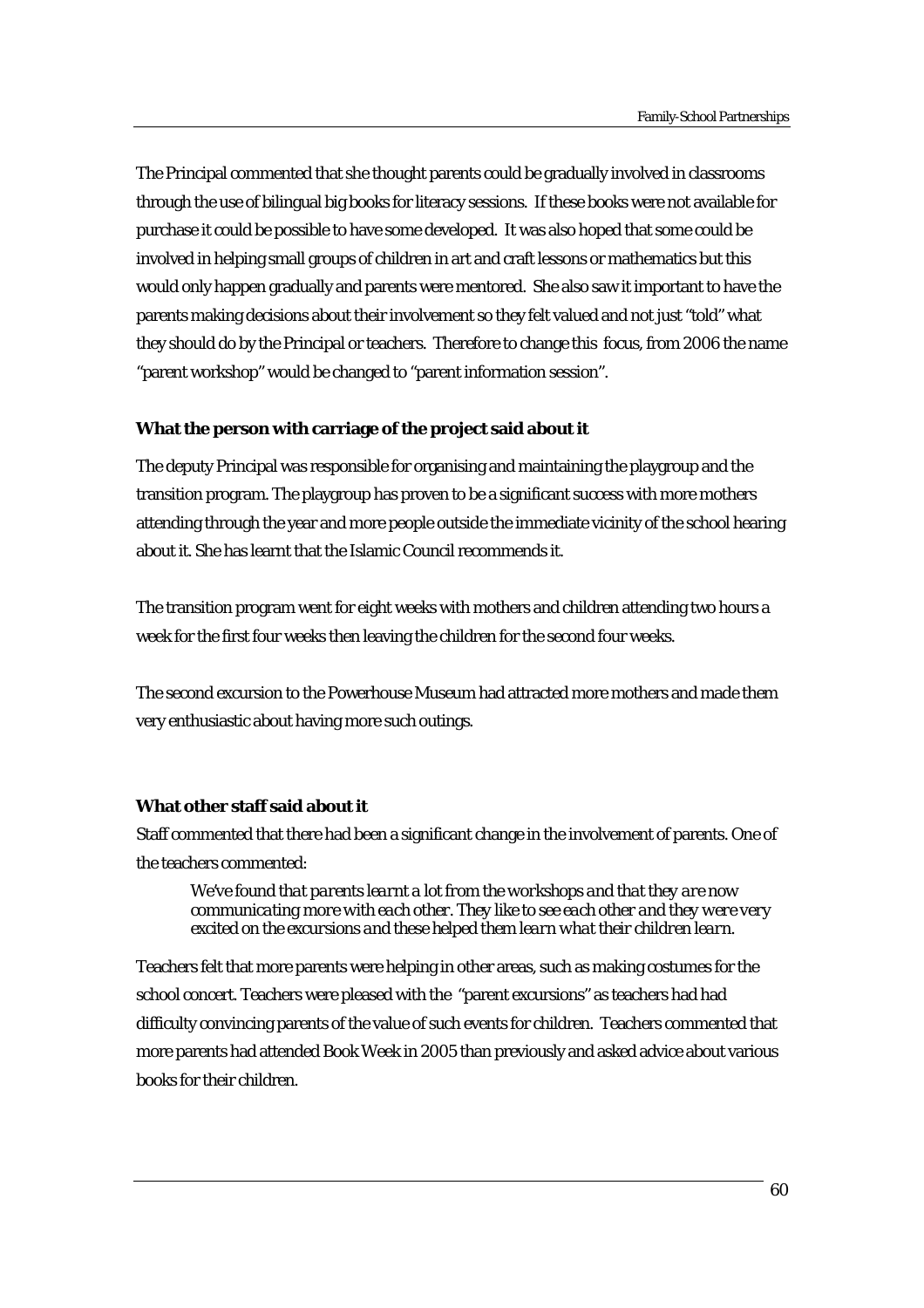#### **What the parents said about it**

*The workshops are good because we're all from different cultures and different backgrounds but every single Mum is going though the same thing. You know, you realise that as a parent it doesn't matter whether you're Greek, Australian, Arabic, you have the same issues.* 

We feel like we know more about what's happening in the school now. We understand *more about how the school is teaching our children. We enjoy each other's company and the relationship we have with other parents and the teachers.* 

*The workshops have done this. Encouraging people to come along and participate. You think, what information are they going to provide? You go along and it's a lovely social atmosphere and it encourages you to go again to the next one, then the next one. You learn something from each workshop.* 

*No one had heard of this school before. With the letter drops about the playgroup and more mothers bringing their children, it has now raised awareness about the school.*

# **Researcher's observations**

The parent excursions had had a significant effect and the parents had been on a second excursion to the Powerhouse Museum. They were proud as they recounted that they were the largest adult group to go there. They strongly requested that the school organise more of these next year. They commented that more mothers had attended the second excursion.

The playgroup, linked with an extensive transition program, had helped both children and mothers be more confident about starting school, as the children were more familiar with the school itself and comfortable with the other children.

This project has used best educational practice in that it started where it could pick up the parents at a point of common understanding and gradually build. The "hands on" approach ran through the workshops, excursions and the play group. The improvement in the confidence of parents, particularly the Arabic mothers, was obvious between the first and second forum. It was delightful to see the bonds of friendship that had developed. It was particularly heartening to see their pride in commenting that they were a true multicultural community*.* 

This project confirms that 'best practice' can only develop from identifying the specific needs of the particular school and parent community. There is no single formula. There needs to be consultation and communication in a non-threatening way between all sections of the school community: Principal, parents, teachers, students. This project demonstrated that more than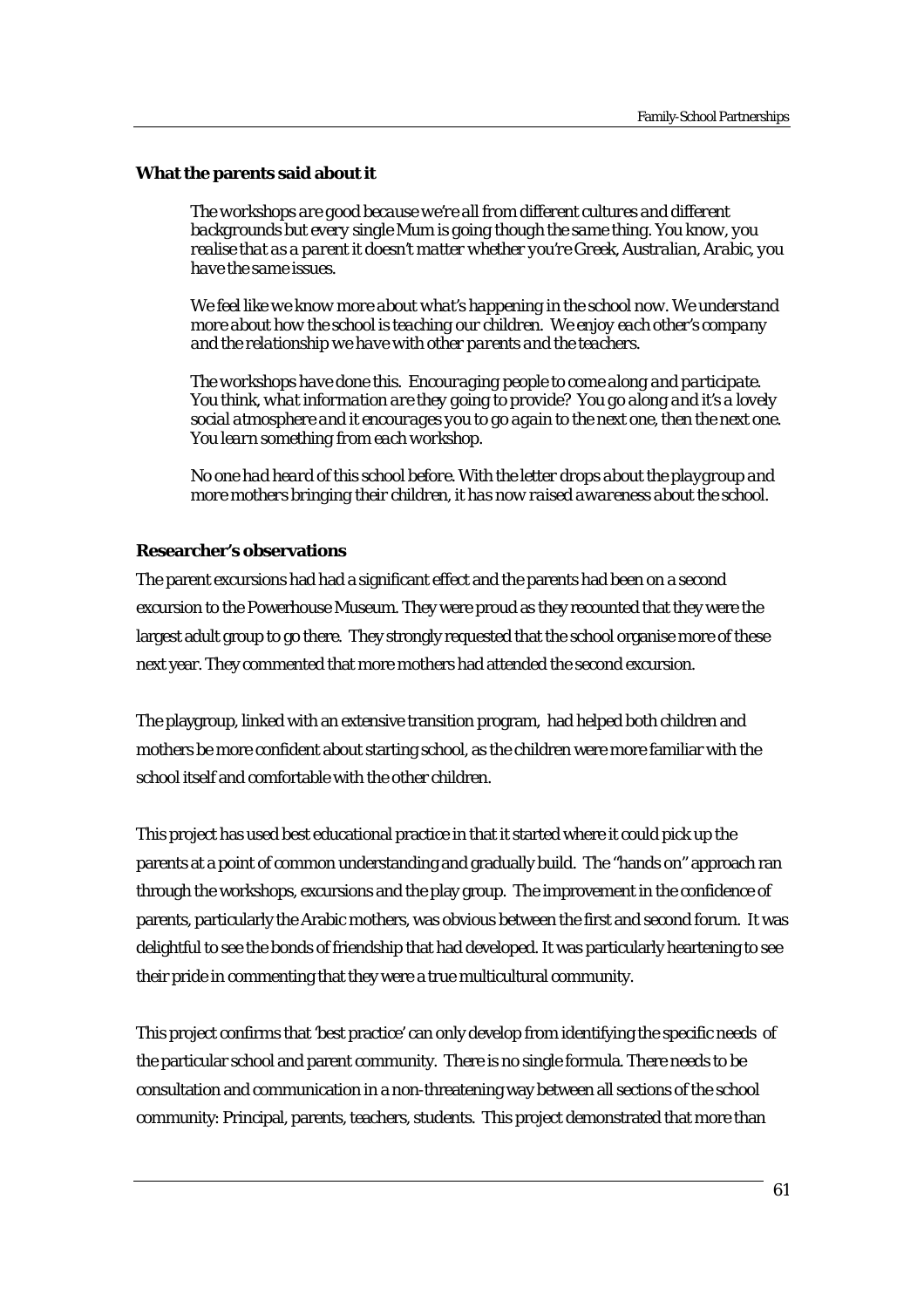one approach can be successful. The Principal initially referred to the several arms of the project and these have been a significant feature of this project's success.

# **Summary of findings from data collected by the school:**

Evidence of changes effected through each initiative to improve communication between the school and families was observable in the parent interviews as discussed above and is available in several documents that the school produced:

- Increased numbers of parents and children attending playgroup;
- Increased numbers of parents participating in parent workshops;
- Increased numbers of parents participating in both Arabic and Vietnamese support groups;
- Increased numbers of parents participating in  $P \& C$ ;
- Increased numbers of student being enrolled for Kindergarten for 2006 compared with previous years;
- Increase in parents attending second parent excursion;
- **Positive comments from parents to researcher in parent forum;**
- Letters of appreciation from parents;
- Evaluation of parent workshops;
- **Photographs that demonstrate parent participation in more activities;**
- Request from parents for continued workshops in 2006 and more parent 'excursions'; and
- Observations from teachers about the positive changes that have occurred. For example, teachers said that more parents were helping in other areas, such as making costumes for school concert. Teachers were pleased with the 'parent excursions' as teachers have had difficulty convincing parents of the value of such events for children. Teachers commented that more parents had attended Book Week in 2005 than previously and asked advice about various books for their children.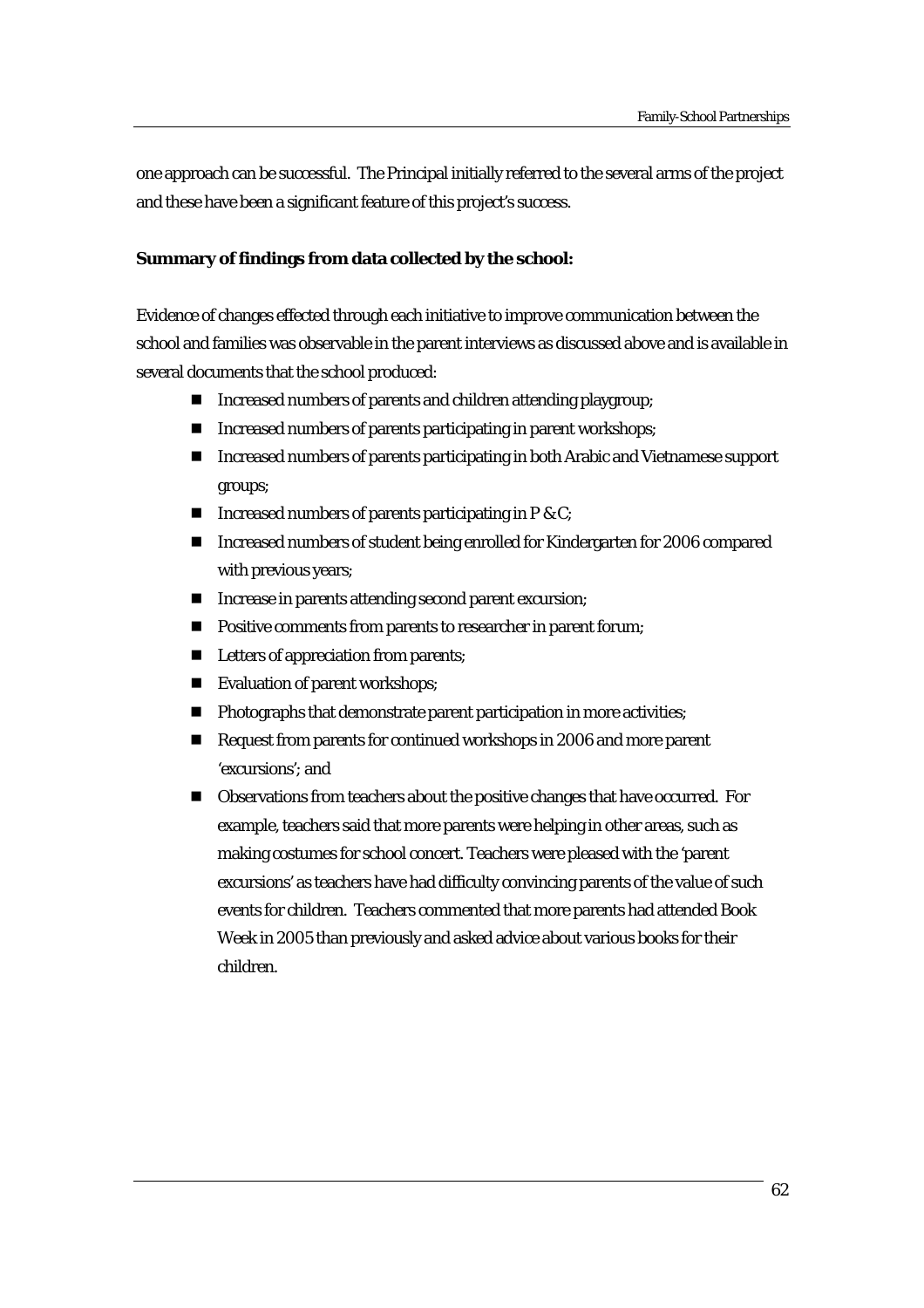# **CASE C**

# **Name and description of project**

*Effective Partnerships in Action: Family Maths for Years 5 and 6* 

The school has had a strong commitment to home-school partnerships in mathematics for a number of years with the running of the Family Maths Program in Prep, Year 2 and Year 4. The teachers and School Council agreed that this program, which has been so successful and well supported by the parent community, be extended to Years 5 and 6.

However, it was agreed that the present format of the program - one off 'theme' nights run by the teachers, with some parent involvement in administration and organization -- was not adequate as it did not address the key objectives of the project:

For parents:

- Become informed about the teaching and learning of mathematics in Years 5 and 6;
- Have an opportunity to engage in ' hands on' activities that their children are doing in the classroom;
- Gain an insight into how children best learn mathematics, from recent research; and
- Be informed as to the transition from Year 6 to Year 7, in relation to mathematics education.

For students:

- $\blacksquare$  Have an opportunity to work with their parents in t he types of mathematics activities they undertake at school;
- **Provide them with assistance in Mathematics through knowledgeable and supportive** parents; and
- **Provide them with positive role models as they see adults using and exploring** mathematics.

For teachers:

- Build on the important links already established between home and school;
- See improved student engagement and confidence in learning mathematics; and
- Gain further professional development.

It was decided to revamp the Family Mathematics Program by conducting four sessions over four nights, three of which would be information nights for parents and the final night would be a family maths night that would involve parents in the presentation of the activities.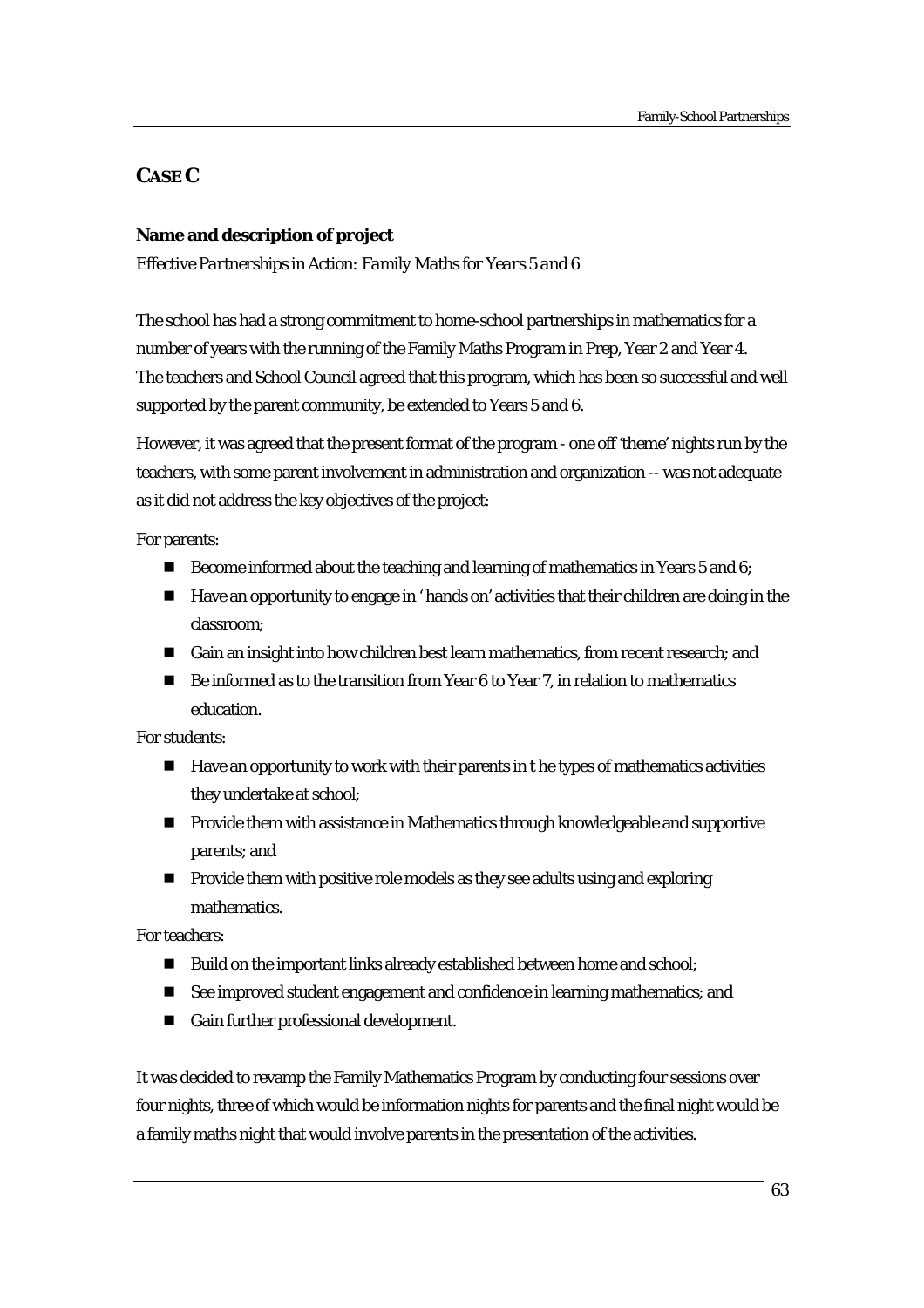The first night would be introductory session with someone to talk to the parents about how the emphasis is on mathematical thinking and problem solving.

The second night would have an external 'expert' presenter exploring problem solving in fractions, decimals, processes, chance and data.

The third night would include teacher and parent presenters, giving parents an opportunity to present in preparation for the family maths night.

The last night would be a traditional family maths night with the parents presenting the activities and teachers supporting them.

# **Background**

This primary school of 395 students is located in a comfortable middle-class enclave in one of Melbourne's most desirable eastern suburbs. It is an area of high socio-economic families, with minimal numbers of people from non-English-speaking backgrounds, and low proportions of Educational Maintenance Allowance recipients. The school had a small number of international students for the first time in 2005.

Student achievement in all areas of the curriculum is very high as indicated by the fact that the school consistently performs above like-school and statewide benchmarks in numeracy, literacy and the arts (visual and music). Family expectations for student achievement are high and more than half the students go to independent schools after Year 6.

The challenge has been to engage parents and families, many from professional backgrounds, who have competing demands on their time.

The Family Maths program over the past 15 years has attracted 95 % attendance by families but it was felt it needed reviewing and extending for the reasons already mentioned.

# **Engaging parents**

Knowing that many of its parents were professionals with heavy commitments elsewhere, but also with a strong commitment to their children's education, the school devised a means by which it could make the most of the parents' skills and reward them at the same time by giving them a more direct role in their children's education.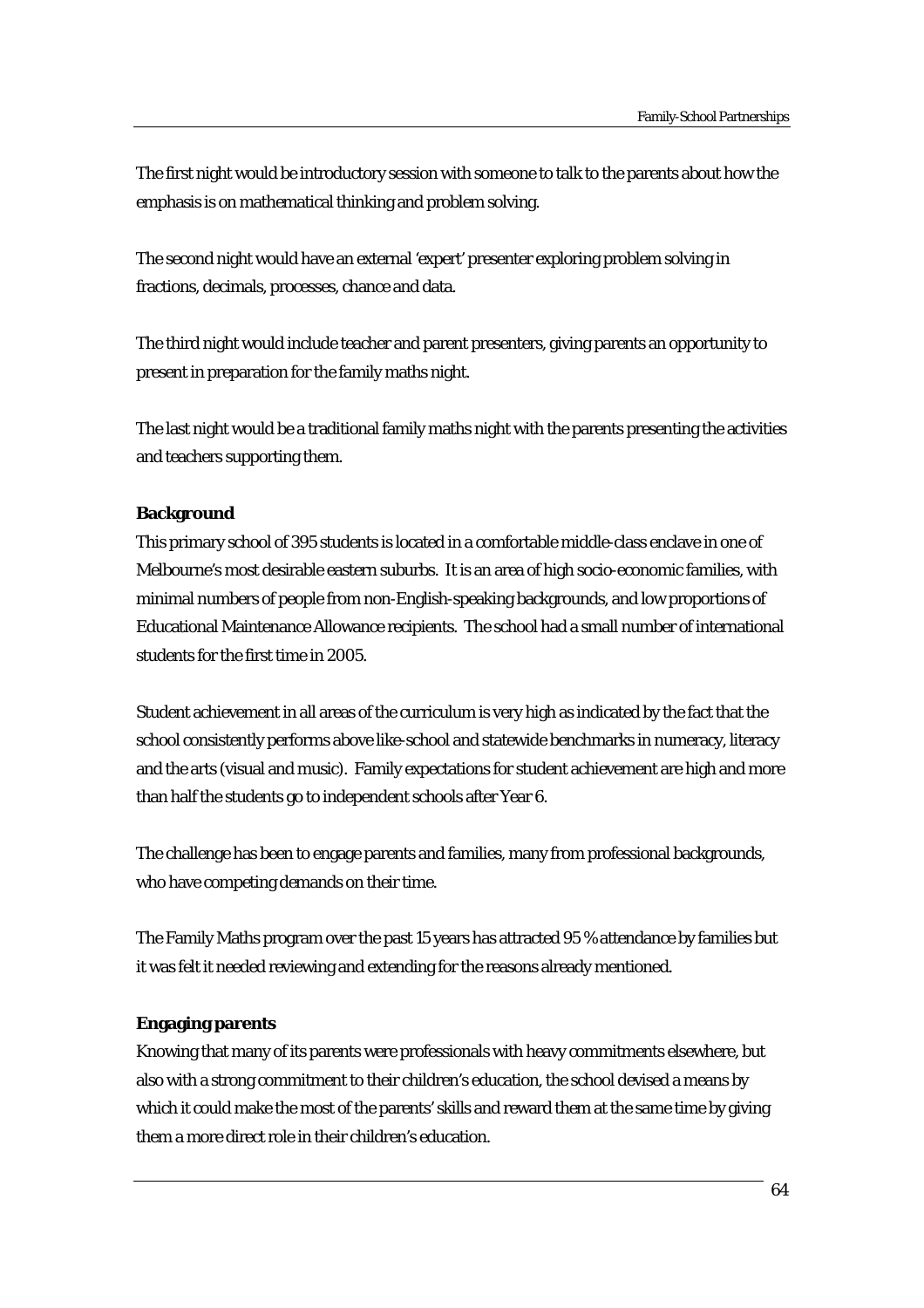This was the basis for a longstanding program of parent involvement, underpinned by a culture of openness to parents.

By skilling up the parents in the way maths is taught these days, coupled with encouraging parents to teach their children in ways they themselves had learnt maths, the school presented parents with an enticing mixture of respect for their own learning and a chance to learn something new, while at the same time fulfilling their desire to give their children the best start in life.

In summary, it was about understanding how to switch their parents on, being open to the idea of parents as teachers, and providing them with the reward of knowing it was all about their children's education.

# **What the Principal said about the project**

*Because the family maths program works so well in those [early] years we thought it would be a logical extension to bring it into the middles years. We thought we could develop a link between Yrs. 5 & 6 and transition into Yr 7 as well.* 

*It fits into the [partnerships] framework because in this community parents have high expectations of the children doing well at school and they want the best for their children. This project will develop those links between family and home and acknowledge the importance of parental assistance as part of the education project.* 

*I would hope the parents develop a better understanding of how mathematics is taught in Years 5 and 6 at our school, develop some skills in assisting their children at home and maybe gain some knowledge about that transition to secondary school as well.* 

*Judging from the discussion, attendance and engagement on the nights I'd say it was a very positive experience for parents, students and teachers.* 

*The parent feedback endorsed the new structure and suggested it be used for the junior and middle school.* 

If another school asked for your advice about establishing a family-school partnership, what would be the main advice you would give?

*Include it in your school charter and program budget (if an activity such as Family Mathematics).* 

*Survey parents regarding ways they would like to be involved in their children's learning (provide a range of examples).* 

*Use this to develop a vision as to what type of family-school partnership you want to establish.*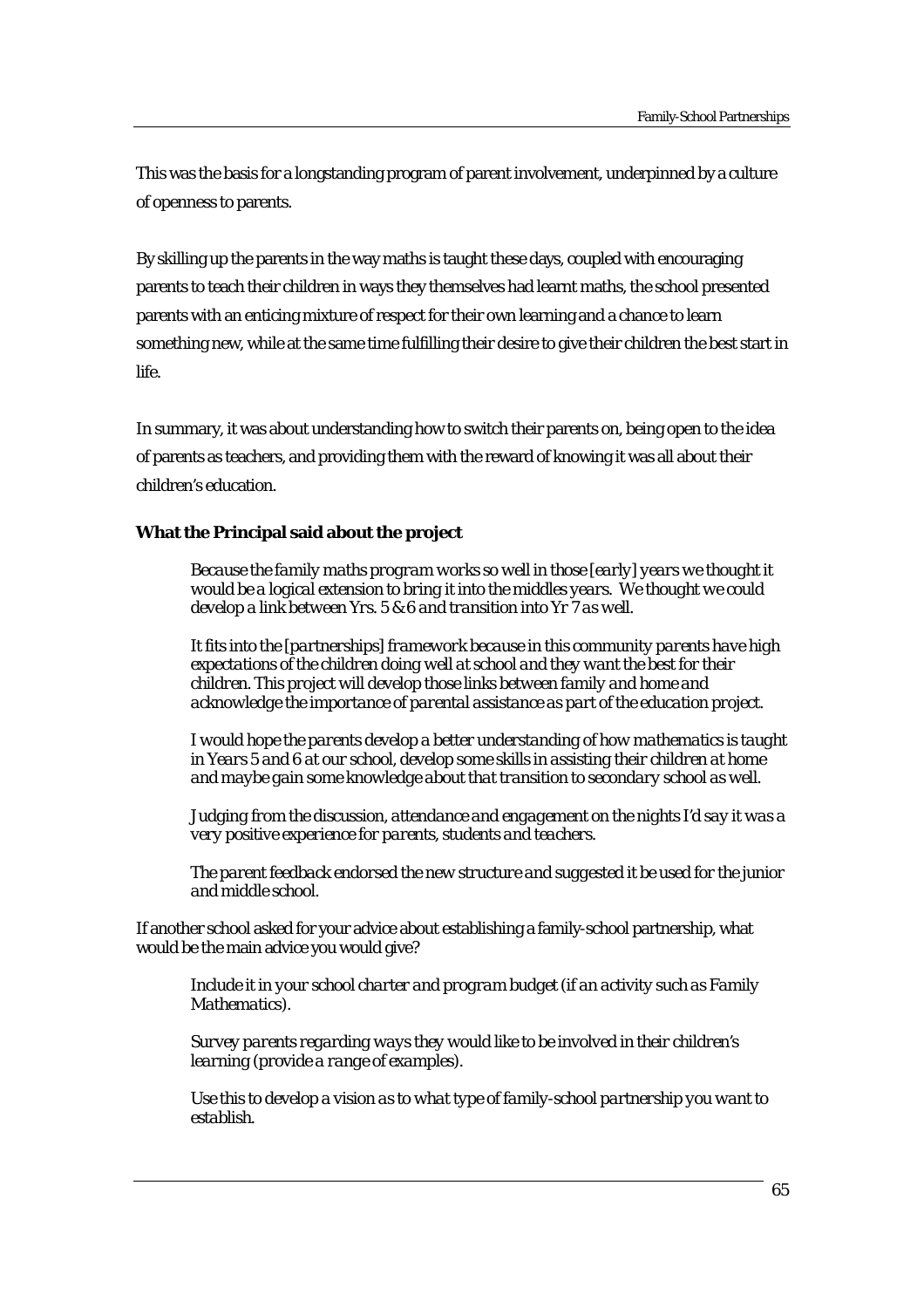*Establish class parent representatives and meet with them to establish their role and possible action.* 

*A key is to have a member of staff, preferably non-teaching (Deputy Principal) who is the main driver and focal point of liaising with parents.* 

#### **What the teaching staff said about the project**

The two key teachers from the upper school who were involved in the project were interviewed.

*It was terrific. Parents went away feeling they had some practical ways they could assist their children at home and an appreciation of the importance of talking to their children about how they are working problems out, rather than just getting the right answer.* 

*A highlight was finding parents with hidden talents who wanted to "have a go" at presenting mathematics activities to their peers.* 

*The feedback from parents on each night was very positive and on the last night more than 16 parents indicated they would like to be involved in some capacity in the future. Given the time of the year the attendance of 46 families (total of 96 parents and children) of a possible of 98 was very encouraging.* 

#### **What other staff said about it**

The Years 5/6 staff said it was particularly affirming for the children to see their parents having fun doing maths like they do in the classroom. Also the opportunity for parents to ask the teachers questions while they were modelling what happens in the classroom helped clarify how key concepts are developed, and cleared up any misconceptions parents might have had. There was a noticeable difference with the children's homework and the discussion of it at home with their parents.

#### **What the parents said about the project**

*Generally maths is one part of the curriculum children need help with and I find quite often I know what the correct answer is but not the correct process to use and it can be very confusing for your child if you're telling them one thing and they're learning something different at school.* 

*The methods have changed so much since we went to school. As the children go through various levels the methods are quite different. Some of my children catch on quickly but it's challenging for those who don't.* 

*Important too as everyone tells you that maths is not difficult and it isn't if you have the tools. So if you have got the tools we can open it to our children and make it enjoyable for them.*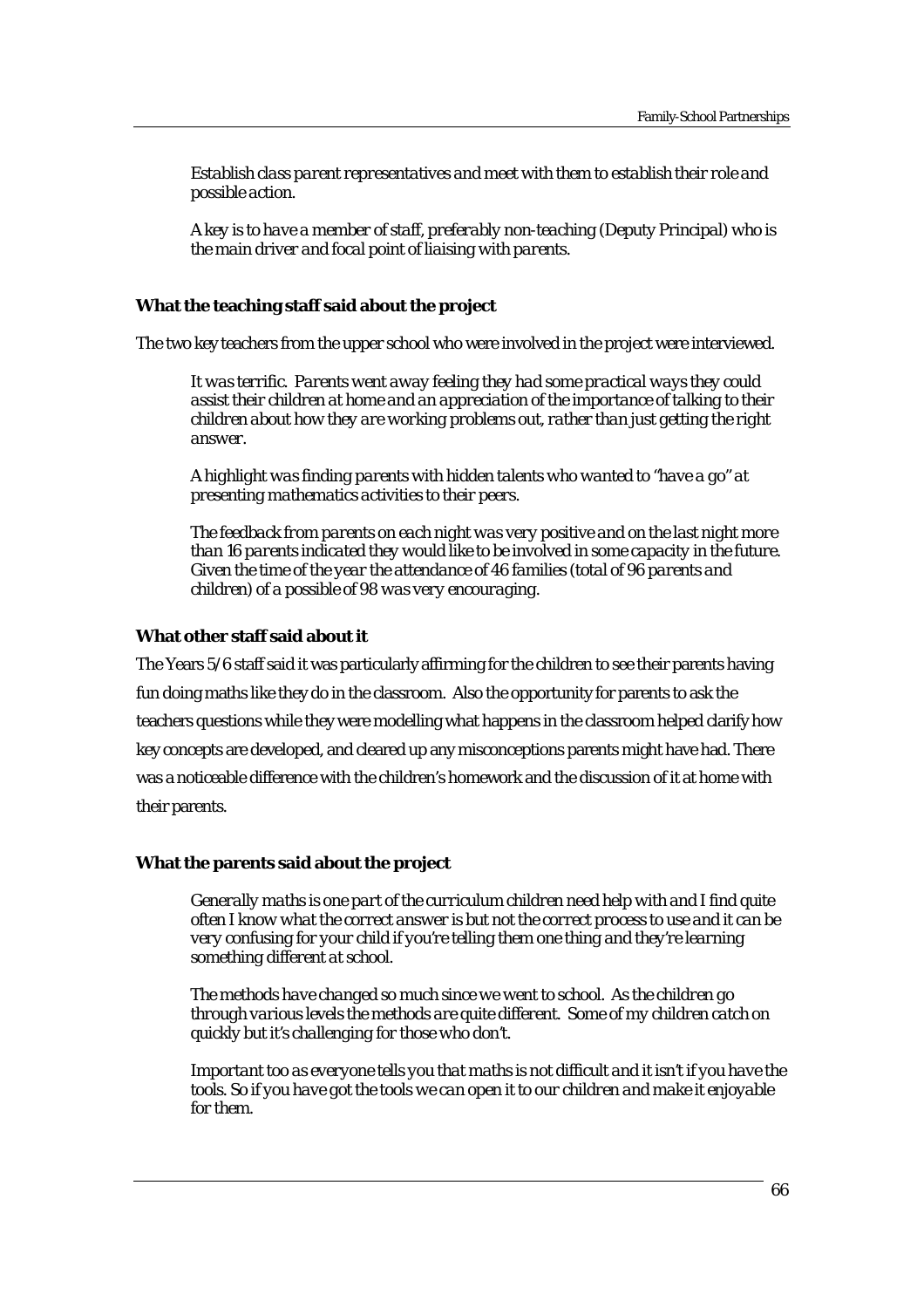# What were the best things to come out of it?

*Gaining a lot more confidence to discuss maths in things we do at home or shopping such as the other day when shopping Caitlin said how much is 30% off, I said you can work that out and we talked strategies in the shop!* 

*Parents having the confidence to present mathematics activities to their peers and children.* 

*A new way of interacting with the children and knowing how ask specific questions to get the children to explain their thinking.* 

*Realising that games can be a powerful way to engage children in mathematics.* 

# **Researcher's observations**

Quite clearly the new Principal and the deputy Principal were the key motivators and drivers of this project. There is a sense that the application was written with little consultation with the wider school community apart from a brief presentation to School Council and the School Leadership Team.

The Principal was eager to meet with the researcher to develop up the program and set a structure in place for canvassing parents to become involved.

The parents were extremely supportive of the project and agreed that the present Family Maths nights, while providing a wonderful opportunity for parents and children to engage in maths activities together, did not inform them as to how maths is taught, or provide them with ways they could assist their children at home.

There was a strong commitment to be involved but the timing, late in the year, was a hindrance.

The fact that there was a strong commitment to Family Maths nights already well established in the Junior School with 93-99% attendance was a strong endorsement. Similarly the concerns expressed by parents that they want to know how they can assist their children with maths at home without confusing them by showing them they way they were taught at school was a positive endorsement for the project.

Parents play a very active and supportive role in the school and have done so for many years. It is very much part of the culture of the school. This was evident in the discussion with the Principal and deputy and also at the parent forums. There was a relaxed and friendly ambience and parents felt comfortable to openly express their views and concerns.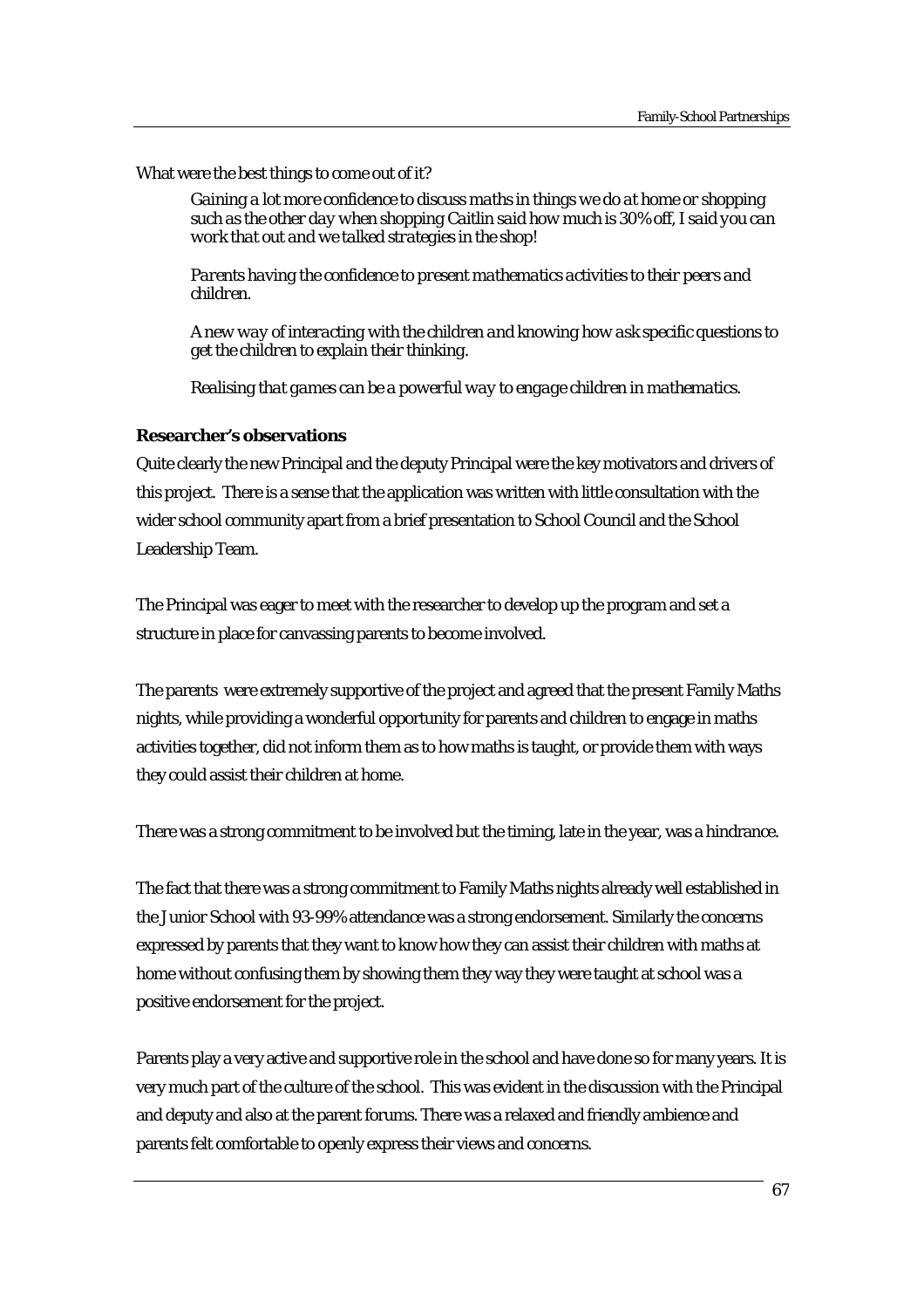The school was especially fortunate in having a highly committed deputy Principal who is passionate about parent involvement and parent-run Family Maths nights based on the original model, and an enthusiastic parent community who like to socialise together and support the school in whatever way they can.

# **CASE D**

# **Name and description of project**

#### *Guiding and supporting teens: Taking a triple focus, girls, boys and parents*

The project had three prongs that targeted certain twelve Year 9 girls, nine Year 9 boys and their parents. The students were assessed by their teachers as being at risk of disengaging more from school. They were experiencing social problems or isolation or they demonstrated challenging behaviour problems. While the project built on two existing programs for parents and girls, this was the first time the school had had the opportunity of offering a boys program and a simultaneous parenting program that targeted the parents of selected students.

*Girls Going Great* – a seven-week program of 2.5 hours each week held during school time and consisting of craft, companionship and learning behaviour strategies to improve connecting and communicating with others. The female chaplain and School Guidance Officer facilitated the program.

*Boys Bouncing Back* – a seven-week program of two hours each week held during school time where boys participated in school sessions and other active pursuits e.g. playing pool, laser force a pursuit game. The program included assisting the boys to develop resilience, improve their communication, set goals and practise anger management. A Head of Department and a deputy Principal facilitated the program.

*Teen Triple P* (Ralph & Sanders, 2002) – a four-week program of two hours per session held once a fortnight for parents of the selected young people. The Positive Parenting Program aimed to manage common developmental issues and teenager behaviour problems such as disobedience, aggression, peer relationship problems, school-based difficulties, family conflict and other everyday difficulties experienced by parents and teenagers. The school chaplain and guidance officer facilitated the program.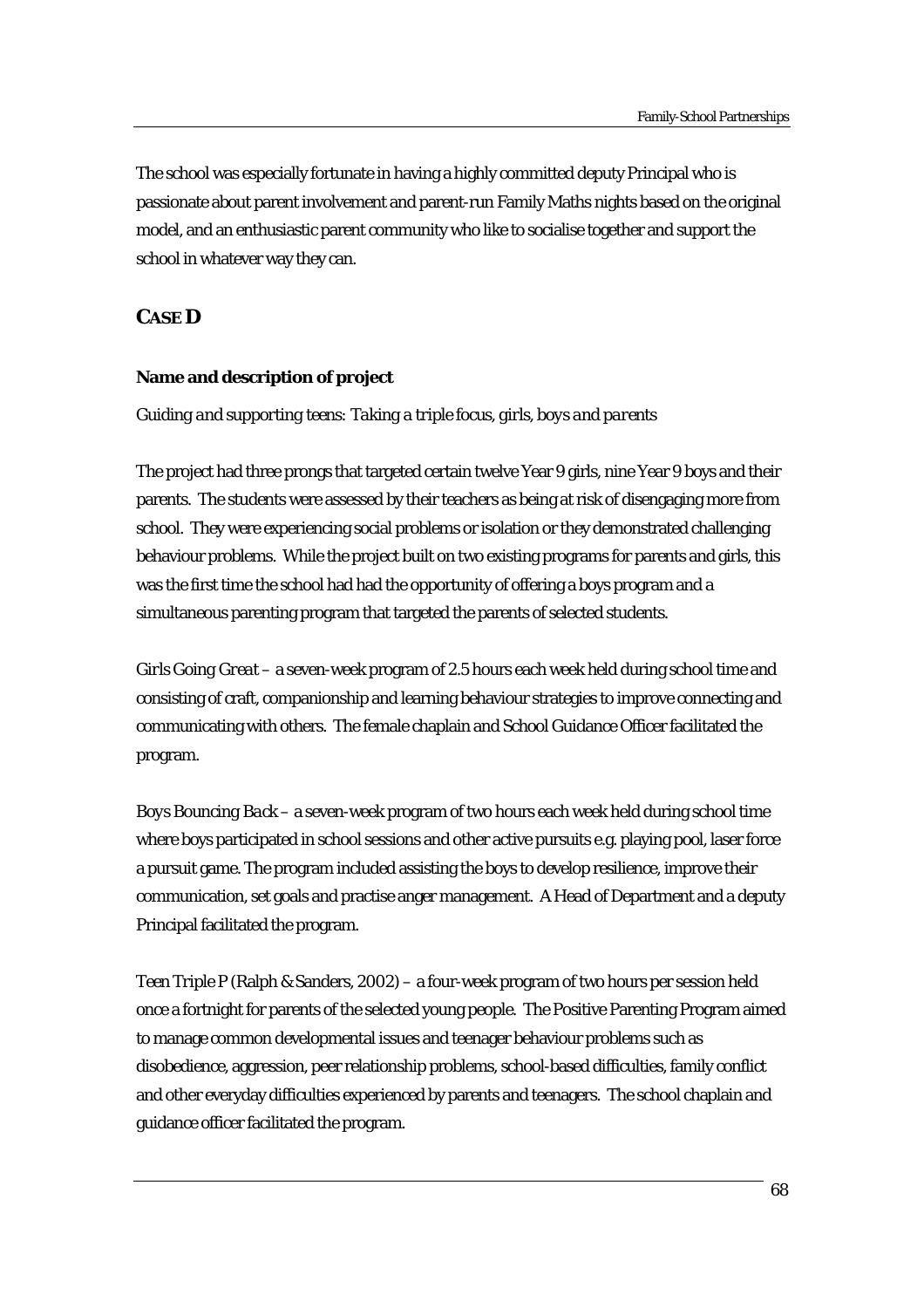# **Background**

This secondary school in Queensland has 950 students who come from families with a lower/middle to middle socio-economic background. A large number of parents experience financial hardship and find it difficult to meet costs associated with their child's education. About half of the students live in single-parent or blended families. The school has a reputation for supporting students who have challenging behaviours and as such it often attracts students who have had difficulty in other schools. Approximately 20% of students have English as a second language and the school has a reputation for high levels of tolerance and inclusive practices. Young people with physical and intellectual disabilities are integrated into the school, and staff work with families to ensure positive outcomes.

# **Engaging parents**

Personal contact was the key here. Many of the parents were disaffected by schooling and needed direct personal encouragement from the school staff to become involved. The school also provided programs which supported what parents were trying to do in sometimes very difficult circumstances.

The program resonated with parents: it met their needs in this area. It was not so much a case of finding out what the needs were – this much was fairly obvious – but of persuading parents that the school could help them and was willing to do so.

It took the work of five dedicated staff to do this. A big lesson from this project is that in some situations the commitment of time has to be almost open-ended.

The celebration at the end of the program seemed to cement the partnership.

# **What the Principal said about the project**

*The project has been a great success and we will continue it next year as much as we can. We don't normally have the money to be able to do some of those things. The selfesteem that came with being able to take parents and the students to the celebration dinner and guarantee they would turn up was wonderful. I think the celebration graduation dinner was fantastic and parents were so proud of their kids. The way the students presented themselves on that night -- their decorum – these kids don't get that very often and that is what made it so special.* 

 *I would say that because of this program parents are now much more willing to come to school but you can't break down the barriers in such a short time.*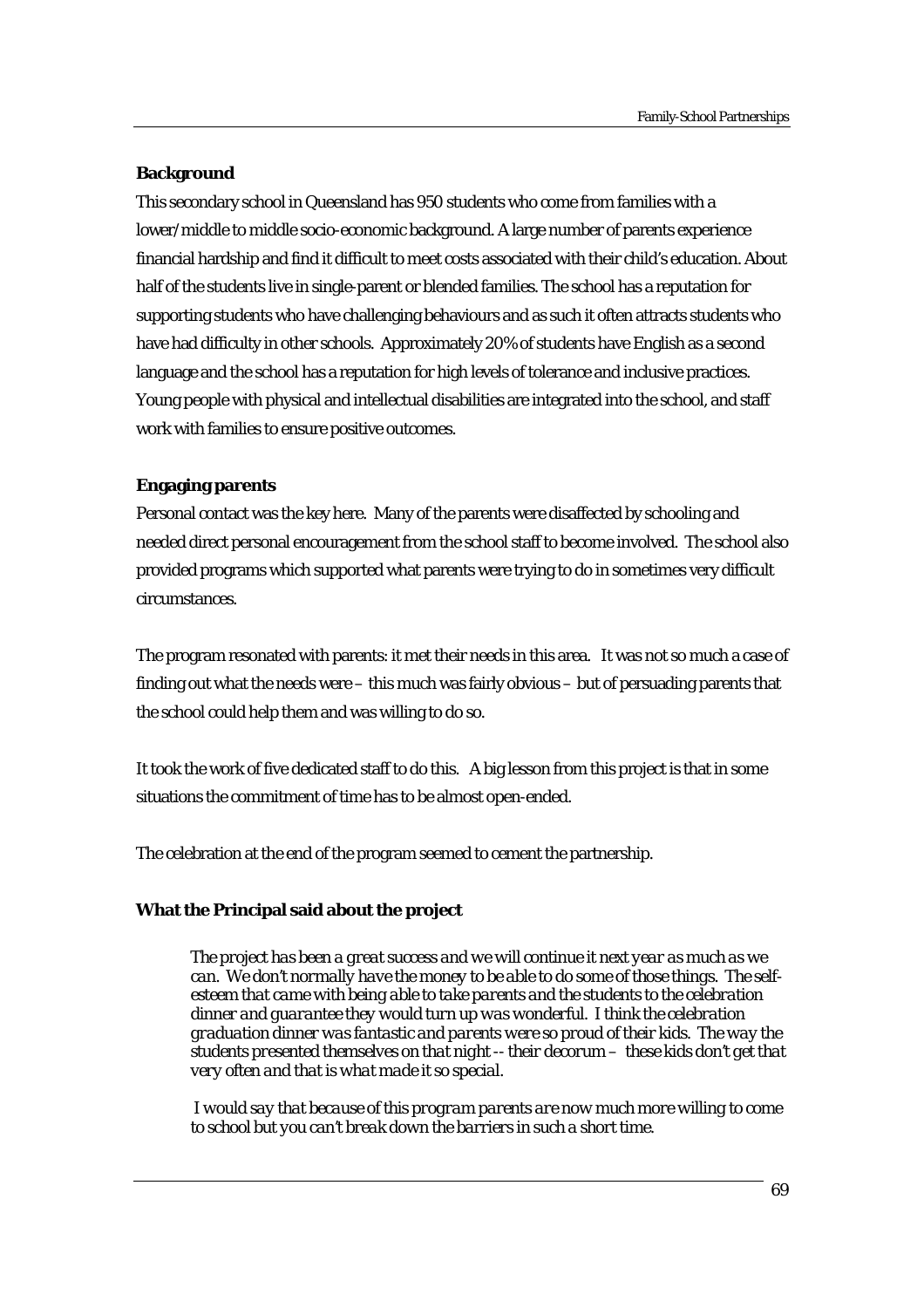What about different ways you encouraged parents to come.

*In the past we have had the good parents come along and we failed to encourage the ones we wanted to come. We recognise that people like [guidance officer] and her efforts to phone each one with an invitation that made it all happen. The parents gained so much from each other.* 

*One of the girls who still continued to have difficulties was able to sit down with me and she suggested she should go on a report sheet - that is where we monitor their behaviour very closely -- and in the end her sheet was marvellous. But she made the suggestion herself. I believe this program has helped these kids see things in a different light. And at home too parents are working to get along with their teenagers and it is working.* 

# **What the person with carriage of the project said about it [Guidance Officer]**

*[Parent leader] and I felt so elated after each session and we felt we were really accomplishing something. With the girls when we took them out on an excursion, we felt it was really worth it. They often said, "Thank you, we really enjoyed that", and then if things started to go wrong for them that came to us to talk about it. Similarly, the parents . . . even the one girl who left the program, her mother kept coming and said she gained so much from it. She even attended the celebration dinner.* 

*The students can now say I respect the person even if I do not like their decision.* 

*Teachers have said some of the girls no longer backchat and they are starting to see changes.* 

*We would like to try using these kids next year as mentors and see how that goes.* 

*Certainly we will run more parenting programs. We will open it to all, but we will still target particular parents.* 

# **What other staff said about it [School Chaplain]**

*I think it was really successful. It would be good to get more parent participation but we are dealing with low socio-economic families and that is always going to be the hardest thing to get to happen.* 

Have you and other staff discussed new ways of inviting parents to come along? I know you used personal phone calls to parents but have you discussed other ways you could try in the future.

*This time it was very school-focused and perhaps we could use other community groups as well: for example, church groups, RSL, and ask these groups to help us to facilitate parts of the program.* 

What feedback have you sought?

*All the parents have been very positive. Many of these parents have had negative relations with schools but now they feel more positive. We used surveys with parents.*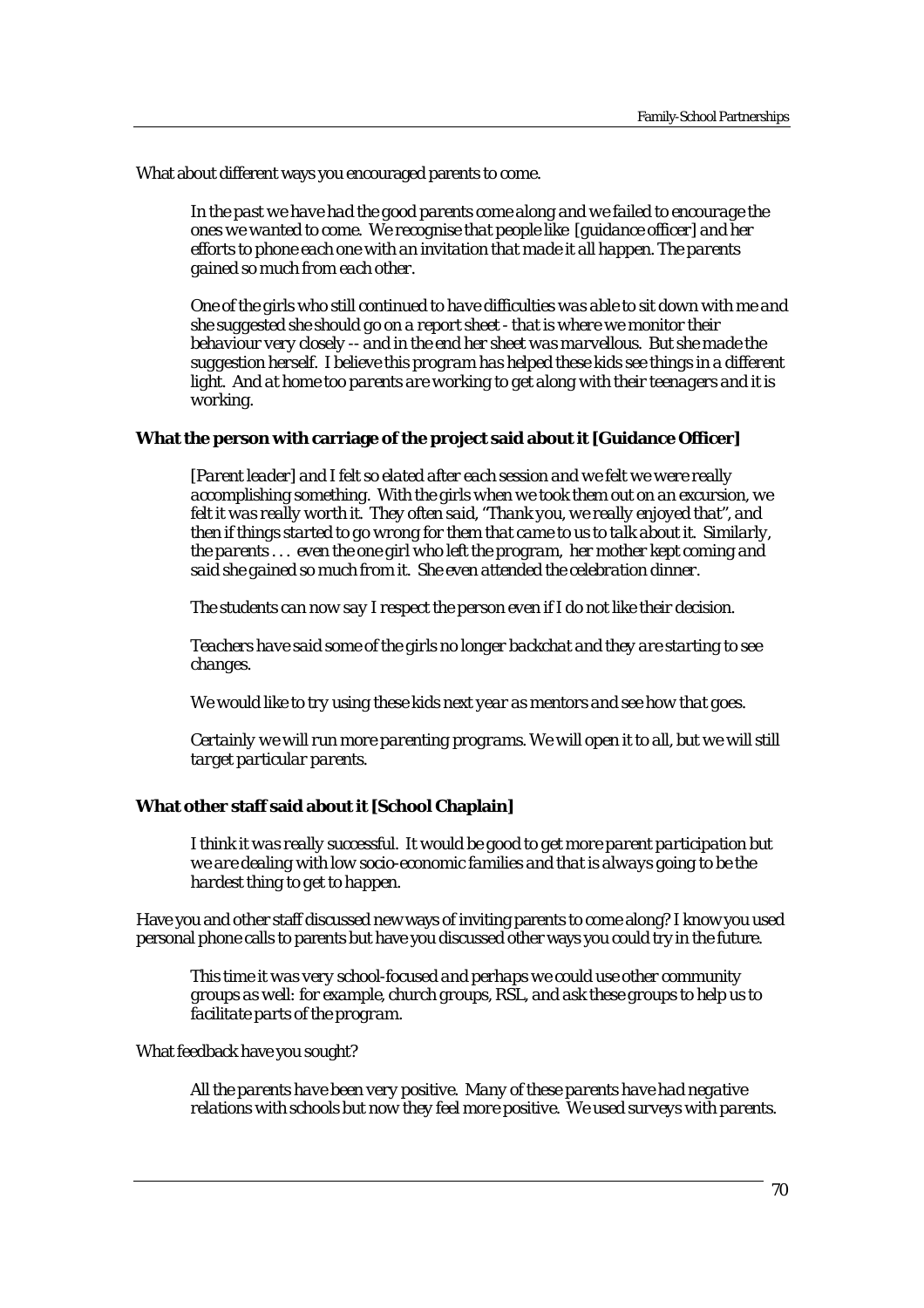What about staff?

*At first some staff thought we were rewarding students for being difficult but they soon saw the turn-around with so many of these students and they were grateful for the program.* 

# **Researcher's observations**

The project achieved it goals. There were five dedicated staff who took a keen interest in the program's succeeding and they supported the students to the highest degree, always believing they were capable young people who could do well if given the opportunity. Each time I visited the school I felt welcome and each member of staff showed the highest level of support for the project. As a team they had worked out ways of budgeting the funds so that the Year 9 boys and girls and their parents all benefited. This project proved to be a way of connecting disaffected parents who were not regular participants at the school. The celebration breakfast and dinner brought these families together and some connections were made with parents planning to meet for dinner together at a later date. For some single parents this was particularly welcomed. Making a personal telephone call to parents and inviting them to participate in the parent program was a very good strategy.

# **CASE E**

# **Name and description of the project**

*Family and Community Capacity-Building* 

The project consisted of a mosaic of no fewer than 20 initiatives encompassing programs on mental health, resilience, stress, learning habits, bullying, cross-cultural tolerance, self-esteem, parenting skills, and academic performance.

The chief elements for the purposes of this research were called Parent Power Plus, and Forming Friendships. Both of these elements involved parents as partners in decision-making and in implementation.

Parent Power Plus was an initiative of the school's psychologist and grew out of a program she had devised to engage Year 8 students in their schooling. It consists of a weekly meeting at the school where parents can discuss issues relating to their children and raise any matters they wish about what is happening in the school. It is convened and chaired by a parent, with the Principal, school psychologist and chaplain in attendance.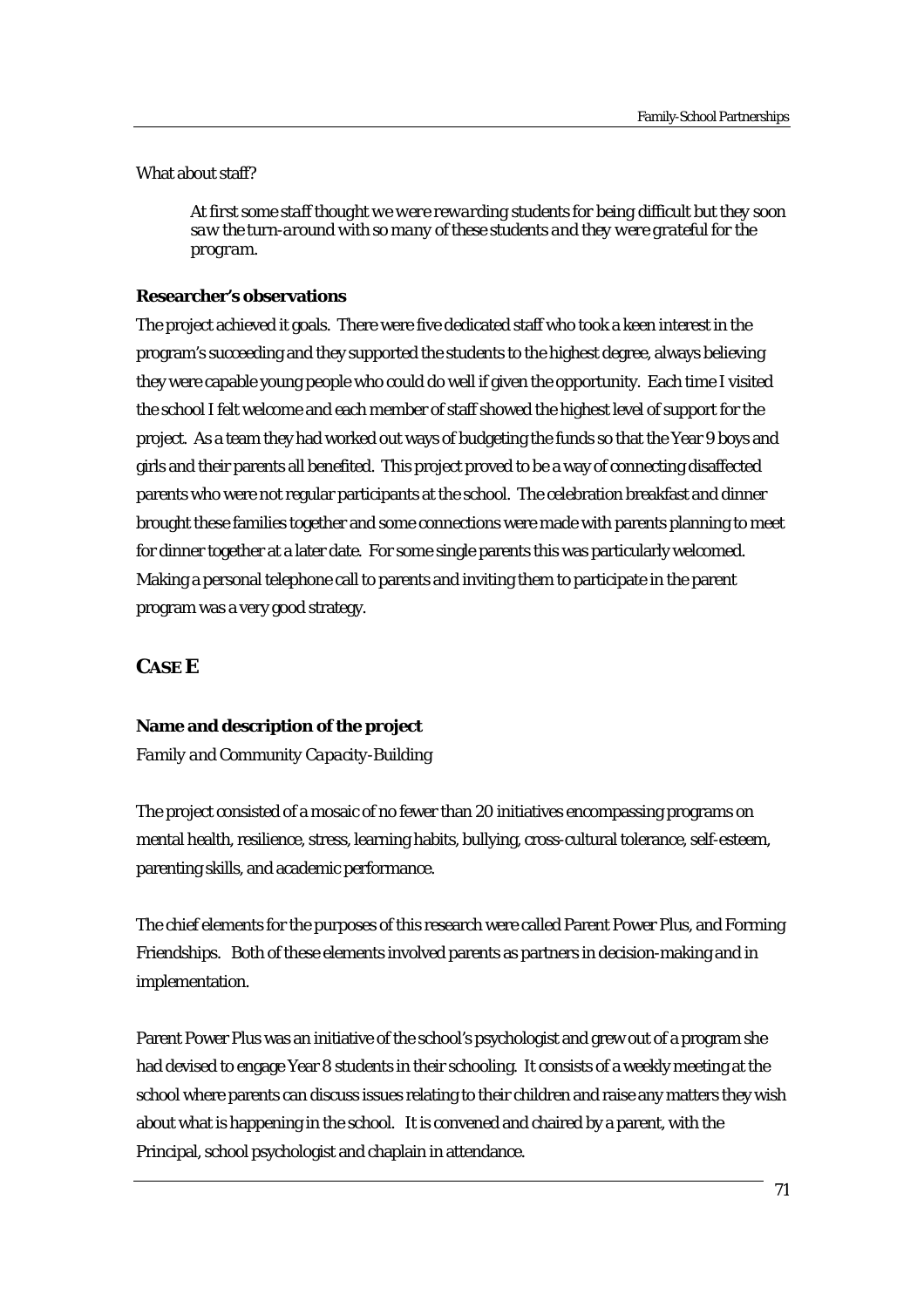Forming Friendships consisted of breakfasts for members of the various ethnic groups, and a series of excursions to cultural sites such as places of worship.

# **Background**

This secondary school of 594 students serves one of Perth's most economically and socially deprived areas, as measured by Western Australia's SEI index. It is located in a housing estate with high incidences of single parents, teenage pregnancies, low income, unemployment and welfare dependency. Its student body is drawn from some 50 nationalities. More than one-third of the parents were born overseas, and 27 languages other than English are spoken at home.

The estate has also been the locus of serious cross-cultural violence between two large ethnic groups, the Aboriginal community and the Vietnamese community, stemming from the death of an elderly Vietnamese woman after a raid on her home by a group of Aboriginal youths.

About five years ago this violence spilt over into the school community. At this point, the school began a concerted effort to improve race relations. This led to the creation in the school of the Forming Friendships program. It is run by a Vietnamese woman who has been engaged by the schools to liaise with the Vietnamese community, with help and support from an Aboriginal and Islander Education Officer and the school's parent community generally.

Forming Friendships runs periodic breakfasts at which traditional foods are served, giving those who attend a small taste of the other cultures with whom they share the neighbourhood. It also promotes cross-cultural friendships and seeks to reduce bullying and isolation among students. As part of the current project, there are plans to conduct further cross-cultural activities.

Parent Power Plus has also become an important point of social connection generally for some of the parents, who live in isolated and needy circumstances.

In addition to providing a bridge between parents and the school, it has evolved into a source of educational advancement for parents. For example, some of the parents expressed a wish to renew their own schooling and the Principal arranged, with the concurrence of the Parent Power group, for a visitor from the local TAFE to come and speak to them about how they might do this.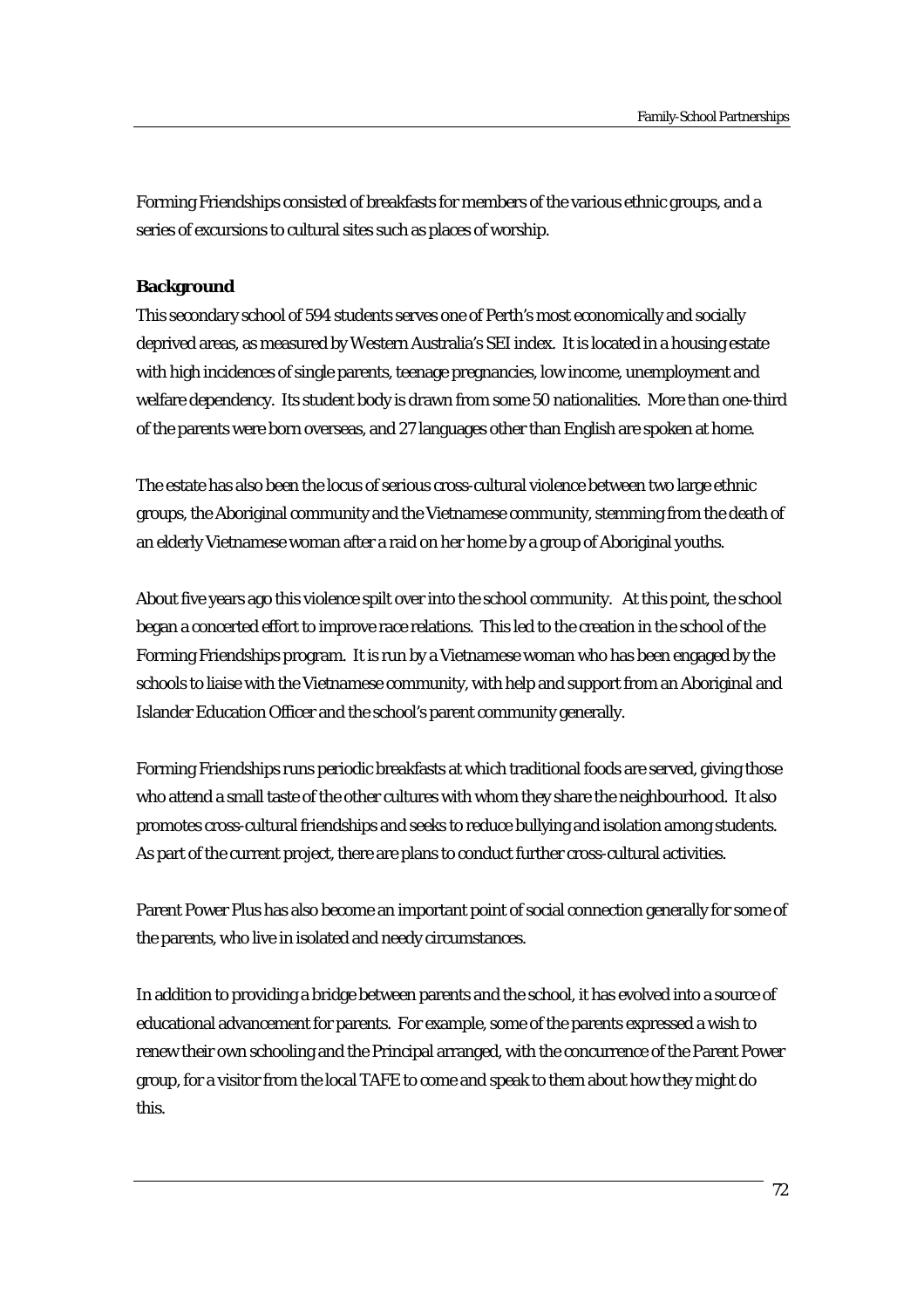The Principal, who had been in the school for six years, had a clearly articulated vision for the school and for enhancing the role of parents in it. The essence of this vision was captured in a phrase, "Engaged in Learning" and the first step in this was community capacity-building.

# **Engaging parents**

The school psychologist was in touch with a number of Year 8 parents over a wide range of issues affecting their children's schooling, and saw how remote they felt from the school system, how marginalised and disempowered they felt generally, and how socially isolated they were.

The school provided a room off to one side of the grounds where parents could meet without having the come through the front office – again. Initially the psychologist and chaplain helped the parents to come together by personal contact and encouragement, and moderated their initial dscussions about their needs. The Principal sat in to listen, to answer questions and provide explanations where required.

This was a case where personal contact with parents, listening to their needs, responding in a way that overcame their shyness and disengagements from schooling, and then responding by finding ways to meet their aspirations for resuming their education all played a part.

It then allowed the school to involve the parents in tackling some of the major issues confronting the school community, mainly racial intolerance, but also diet and the fare sold at the tuck shop.

# **What the Principal said about the project**

*It's a bit like putting together a jigsaw and it's coming together quite nicely. The TAFE stuff is a big plus: the opportunity to get adults back into education is something we've really been able to use successfully this year. That's going to grow quite dramatically and that's because we had the Parent Power group.* 

# What drove that?

*We discovered by accident that the TAFE were going to run some adult education programs, and said they wanted to do it here. And we said, "We've probably got some people who would want to join you." A NOW [New Opportunities for Women] program was one of the things we talked about.* 

*So we have seven or eight parents in one of our rooms every Monday learning how to turn on a PC and find something on the Net. It's really quite useful and it sets an example for their kids and other parents.* 

*The intention of Forming Friendships is to make it inclusive of all the cultural groups in the school, of which there are in excess of 50. So we're trying to broaden the base, but*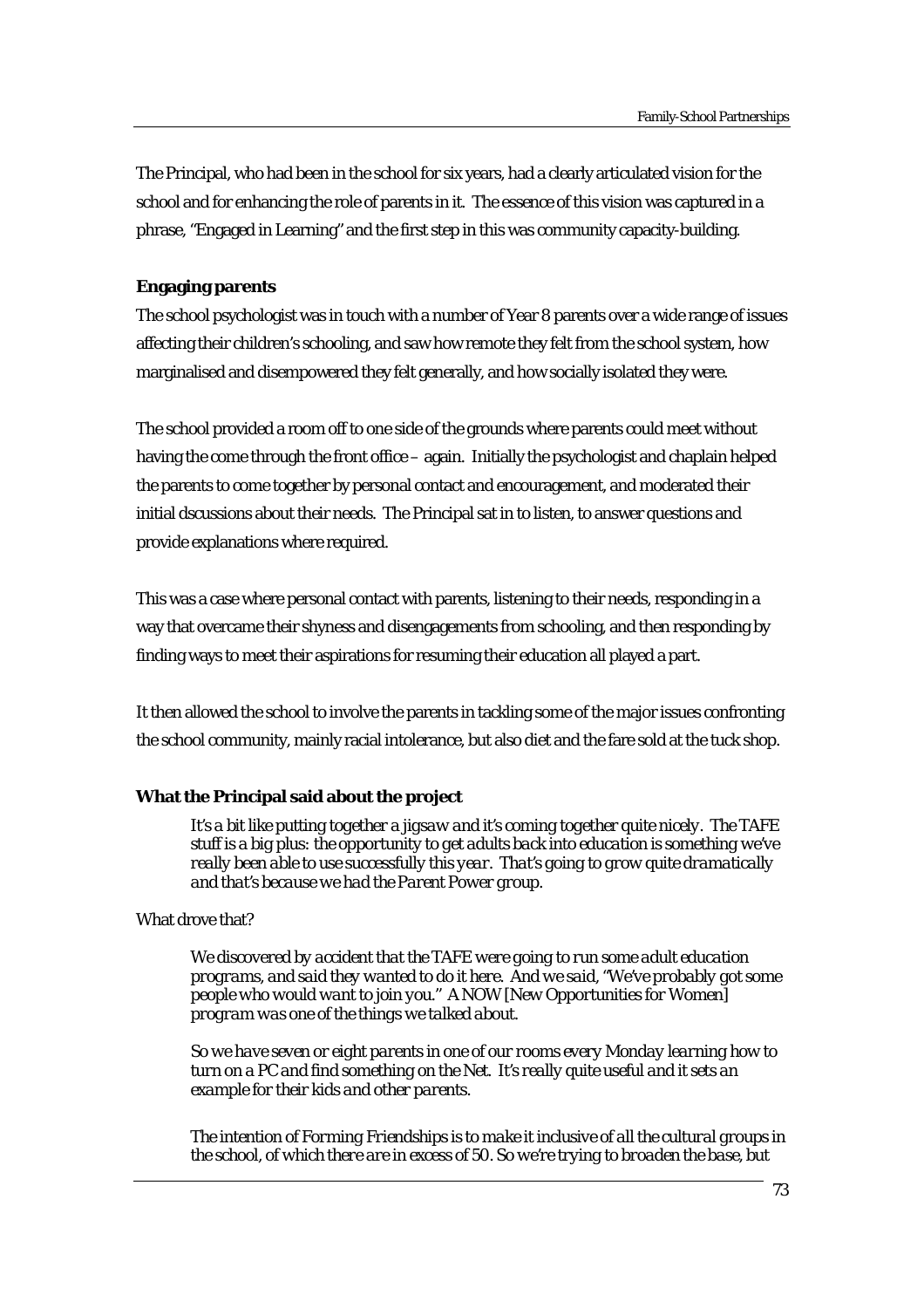*not just in a way that gets everyone together en masse. Like all these things, it's got to grow according to its own capacity.* 

*So [co-ordinator] takes groups of kids on various excursions [including to the Buddhist temple].* 

How were the kids chosen for the excursion?

*We just got the kids to ask their mates. We said, "Don't ask one of your own. Think outside your own square. Ask a mate from a different culture group." That's much more powerful.* 

Any sense that the level of racial tension has fallen off?

*Difficult to answer. You never know when it's working. What you do know is when it's not working. And I can say at the moment that there are no obvious signs of any racial tension in the school. In that sense, it is significantly different from what it was four years ago. The school is, by every measure, a harmonious place.* 

*I don't know what those measures are, but when you haven't got them, Jeez you know.* 

*The most significant adult group in the school are, of course, the staff. If you can begin to demonstrate to them that there are cultural changes in the school that are going to make their jobs easier because the kids are going to be more connected with learning, and the staff begin to get a bit of a buzz out of that, it changes their perceptions about their work.* 

Is that happening?

*Oh yes. That's a very important aspect and it's something all of us have a responsibility to sustain and to celebrate. We're not suddenly some enlightened group of people but we are at least in tune with the community, and know that our core business is to do the best we can for these kids – but in an environment where we get support from parents.* 

Do they have a sense that the parents are partners in the education of their kids?

*Yes, much more so now. When I first came here there was a view that parents were not supportive of the school. Now there is no view at all that they are not supportive. There's been a turn-around.* 

*And there's no more in-your-face [confrontation]. Parents come in and say, "I've got an issue. I want you to help me sort it out." They come to me or the staff and sort it out. It's a very powerful process.* 

*For a lot of our parents, their own experience of school wasn't that flash. So why should they trust us?* 

*There are probably four or five kids a year in our school who don't come to school because their parents can't afford to send them -- the shoes, the clothing, the lunch. They say to me it's cheaper for my kids to watch television than go to school.*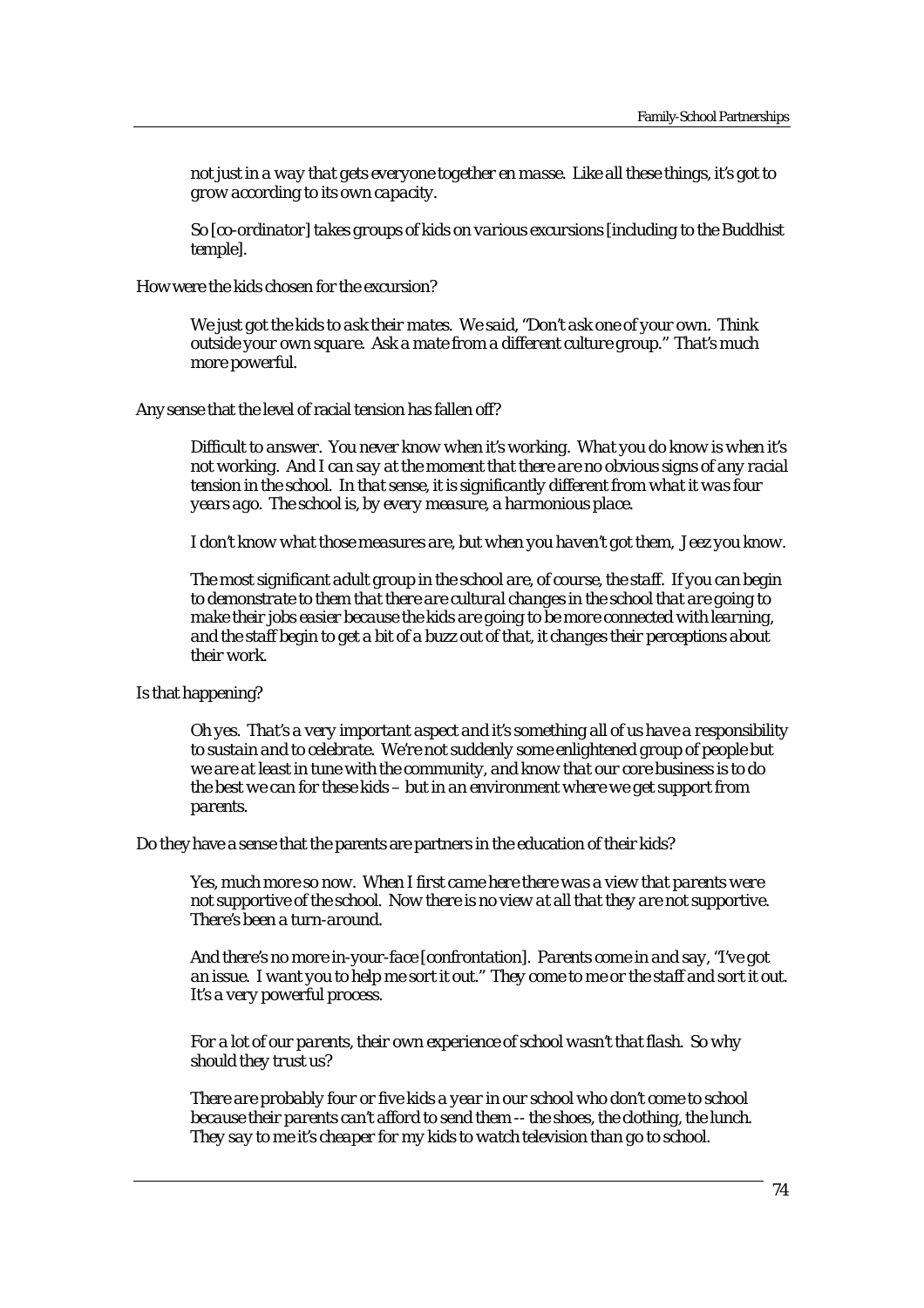*I go into a fair number of homes, meet the parents on their territory. And the circumstances in which they live is both sad and humbling. They are so resilient. There's a richness in the family. Every parent of every child in our school wants the best for their child. So I say to my teachers, give them your best. And they do.* 

### **What the key staff said about the project [School psychologist]**

# Parent Power

*We're getting five to eight regularly at those parent meetings. It takes a lot of constant effort. And the tenacity has paid off. It's okay to have Parent Power with a few.* 

*And one of the things I will have to do next year is to do a whole lot more to inform teachers about the benefits of having parent involvement. Because we (the leadership and the parent leaders) just take that as a given.* 

*The good teachers, when the exams are due in, will see that a child who is going through hell because she's depressed gets a doctor's certificate and will work with the parents. The others will not. They'll say the marks are due in, and that's that.* 

*I don't know how some of these kids are upright and vertical, knowing what they go through at home. So I have to go to the boss and get him to intervene.* 

Have these initiatives shown enough promise to be worth persevering with?

*Oh yes. All of them are sustainable. This project has made Forming Friendships work because it has paid for the breakfasts.* 

*It hasn't been so easy to involve the Aboriginal community because, to them, talk is cheap. But in fact there is a cultural thing there: Aboriginal people don't like to eat in front of others.* 

*We've got a long way to go, but Forming Friendships has created a link (between cultures). The more we can empower the parents to have a life of their own, the more powerful will be their impact on the rest of the school. It's not a project driven by Student Services: it's a project driven by the parents.* 

### Has the racial tension improved?

*I think it's improved because the level of tension in the community outside is higher but it hasn't been translated into the school because those children that are out there in those feuding families are coming to school. Normally they wouldn't be here. Not only that: their parents are letting them come to school.* 

#### **What the parents said about the project**

Parent Power

Why is it called Parent Power?

*Because the parents run it. It was [the school psychologist's] baby and I came on board because I had issues with the canteen and what-have-you. You can meet new people,*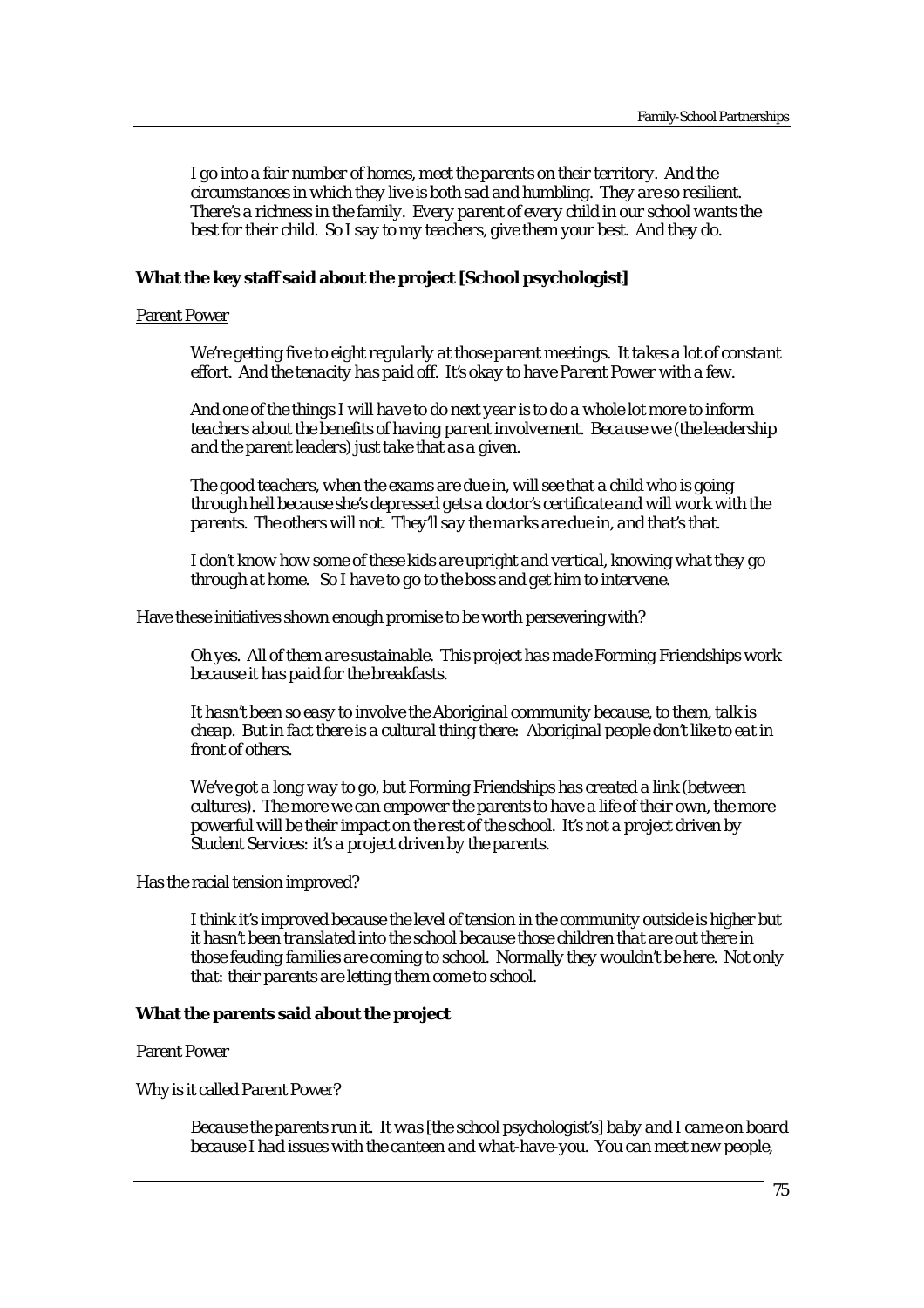*have your say; if you don't want to have your say, have a coffee. [The Principal] always comes to the meeting and anything can be discussed.* 

*It was really bad here a few years ago with the Aborigines and the Vietnamese. You speak to people and you hear, oh [the school] was bad. And I say, yes, well that was then, but since [Principal] has been on, I just don't hear anything [like that]. Everyone I've spoken to speaks very highly of him. You feel so welcome with him. It's like speaking to another parent, never mind a Principal.* 

*They do everything to get parents on board, let them know what's happening in the school, come and have a look.* 

# The weekly breakfast

*Someone told me one of the kids in the breakfast program had said he thought Thursday (the breakfast day) was Christmas or some feast day because he got to eat some food on a Thursday morning.* 

### **Researcher's observations**

This was a most remarkable school. The programs and activities covered by the Partnerships project represented only a fraction of the total school effort to build a sense of community, overcome inter-ethnic tensions, support parents and help children break out of the cycle of disadvantage which many of them would otherwise be consigned to, probably for life.

The Principal was widely credited with having achieved an extraordinary cultural change during his time at the school, and he allowed his staff and parent body a wide field of discretion within which to work, always towards the goal of having parents as well as students "engaged in learning".

The school psychologist was a key figure in reaching out to the parents. She had become a friend and confidante to some of the parents.

The school building where the Parent Power meetings were held had become a focal point for the parent community. This was where issues of genuine concern to parents were discussed. It appeared as if this forum would take over from the P&C as the main parent forum in the school.

The Parent Power initiative provided a way to bring parents into the school's decision-making processes in many other ways, and to provide a means by which parents could themselves resume their schooling through the school's connections with TAFE.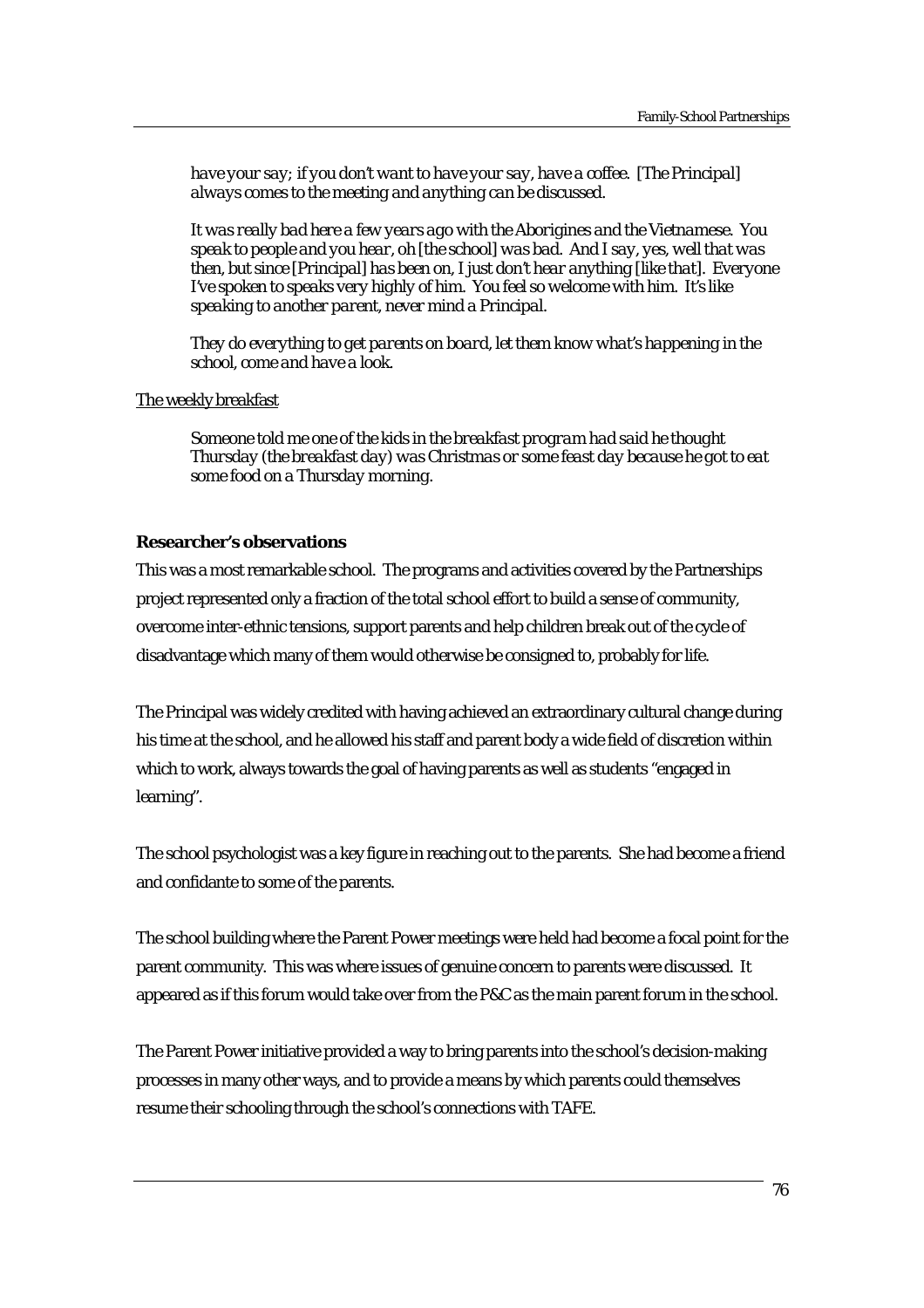There were no quantitative data from this school: the projects, of their nature, were not amenable to number-crunching. As can be seen, however, there was persuasive qualitative evidence that the project was working.

# **CASE F**

# **Name and description of the project**

*Retention and Participation Program Engagement and Enrichment through the Arts and Sport Re-engagement Centre* 

These three separate but inter-related programs make up a comprehensive suite of programs designed to:

- overcome in younger students a reluctance to attend school;
- $\blacksquare$  remedy anti-social behaviour in a small but disruptive minority of students; and
- keep students constructively engaged at school by providing them with alternative studies tailored to their interests and designed to enhance their employment prospects.

Each program is in turn made up of a variety of elements.

The Retention and Participation Program consists of a Come To School Bus run, a morning nutrition program, a Welcome Room for parents, a student mentor system and a volunteer reading scheme.

The Engagement and Enrichment program consists of music and sport initiatives, and the creation of a reconciliation garden.

The Re-engagement Centre is a kind of school-within-a-school where at-risk students will be located in two houses adjacent to the main campus where they will have intensive lessons in very small groups, where their conduct will be monitored by community elders, and employmentrelated opportunities created. It is intended to work with the TAFE to offer practical courses in such fields as mechanical engineering and cattle mustering. Students will be selected into the centre on the basis of their risk profile. It is not to be an easy option for students who simply misbehave.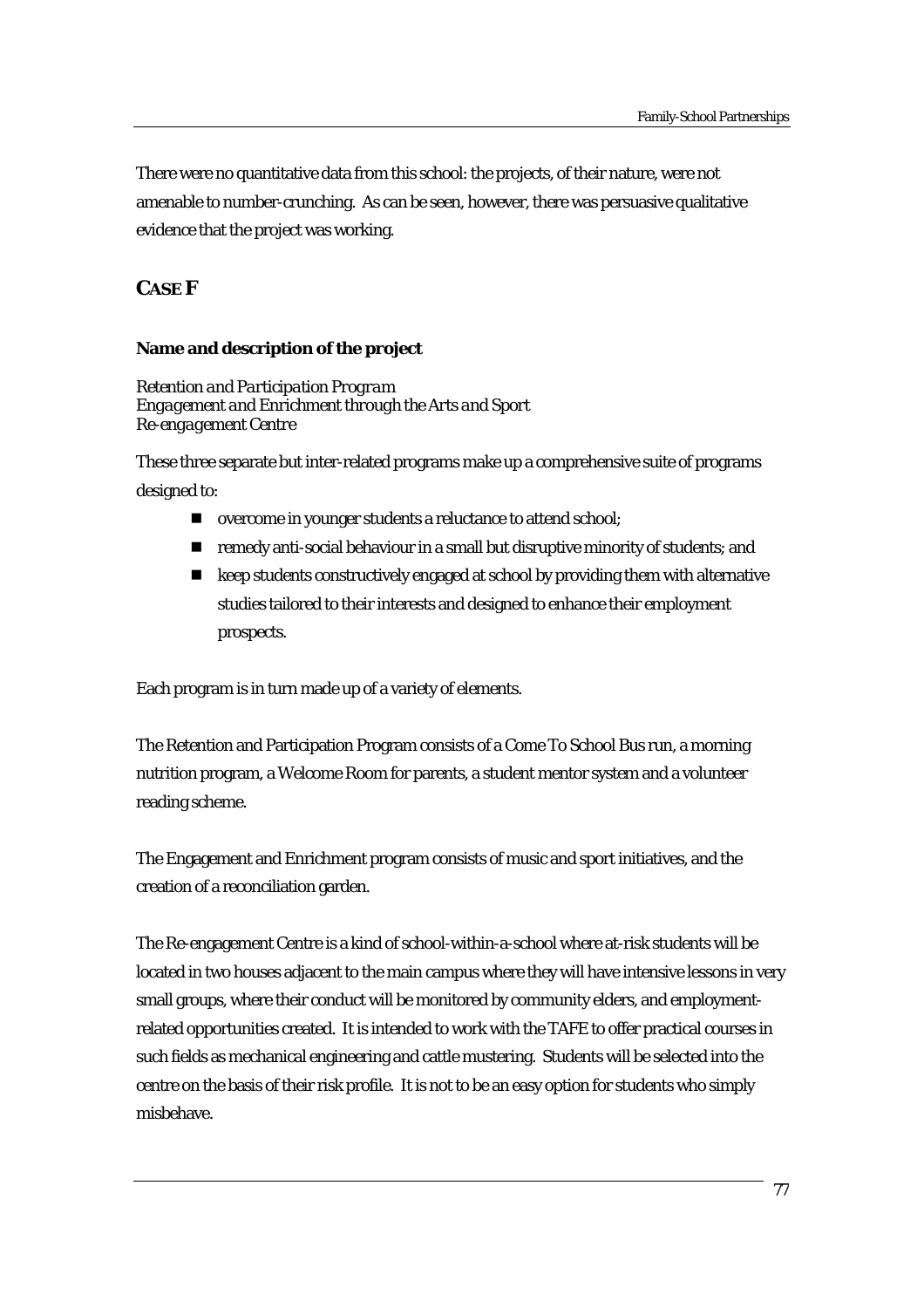# **Background**

This secondary school with an enrolment of 738 students, serves an isolated community, draws students from a broad range of ethnic and cultural backgrounds, most of whom come from bluecollar households at best. The professional and managerial families in the town tend to send their children away to school.

Forty per cent of students come from Indigenous families, and another ten per cent from Muslim families. There are also significant minorities of students from Middle European backgrounds, and for many students English is a second language.

The cyclical nature of the mining industry, the isolation of the town and the harshness of the climate combine to create a transient population among both students and teachers. This has had something of a debilitating effect on school morale and on the image of the school. The present Principal has declared that she is committed to the school for a minimum of five years and this in itself appears to have had a positive impact.

The combination of economic disadvantage, ethnic diversity, and transience has led to troubling levels of student disengagement and, among a small minority, seriously disruptive behaviour. This in turn discourages even keen students.

The three elements of the project are directed specifically at overcoming these negatives and creating positive incentives for all students.

Much depends on the availability of government funding. Some initiatives, although adopted in principle, have not been implemented for want of funding.

The school has attracted considerable financial and in-kind support from local businesses, and benefits from a substantial investment in local education by a large multi-national mining company. The school's linkages in these areas are strong.

Between our first and second visits, the school had had a major behavioural incident as a result of which 16 students had been suspended. The school convened a meeting of parents and about 50 turned up to discuss the issues. What the staff feared would turn into an unpleasant confrontation in fact turned out to be a most constructive discussion, leading to the holding of a barbecue which many of the suspended students attended. Their behaviour seemed to improve thereafter.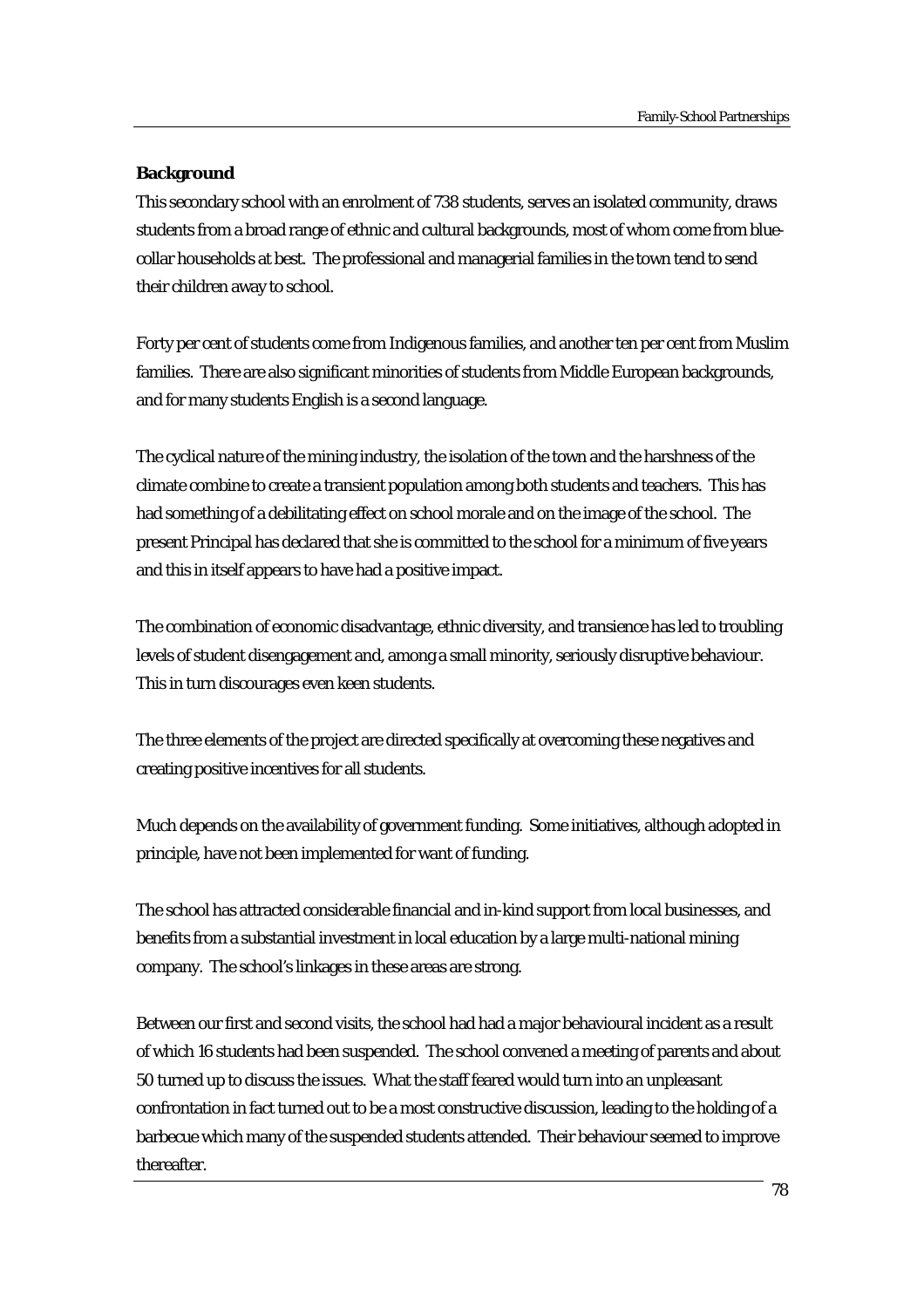# **Engaging parents**

Many ways were used to reach out to the parents: a breakfast program; taking teachers out to Indigenous communities to show parents what their children had done in school (rather than the conventional parent-teacher meetings in the school); using personal contact to bring parents in to forums to discuss specific ideas such as the Re-engagement Centre, and when a crisis arose responding openly by inviting aggrieved parents in to talk about the suspension of their children.

The school also employed a number of Aboriginal and Islander Education Officers whose main responsibilities included staying in touch with Indigenous parents.

Again personal contact, an open culture from the Principal down, an obvious willingness to be sensitive to parents' needs, and a preparedness to put an effort into finding creative solutions for students at risk all contributed to the engagement of parents in this very demanding setting.

### **What the Principal said about the project**

*I'm very pleased that we've made lots of positive steps forward. With the reengagement centre we had to get approval from the district and from the local council which, hooray, we got last night. It will be running in term 1 2006.* 

*The more important thing is that the project has given us a strategy and way of approaching things we needed dealt with and the opportunity to reflect on how we're going and to make sure that as we move forward, we engage parents.* 

*We have approval for the re-engagement centre to operate out of two residential properties that have now been re-zoned. Only five minutes' walk from the school, it has a staff of three people, a teacher, one AIEO and a half-time chaplain. His role is not so much about curriculum but about pastoral care and the relationships with the Aboriginal community.* 

I just heard you talking about the profiling of the kids you are going to select into it.

*Yes. We have spent a lot of energy training [the teacher for the centre]. That includes making sure we've got the right child. It's no good putting in a re-engagement program kids who should be in mainstream school.* 

*So we're really targeting the kids who would get lost, to re-engage them in education or training or online learning or employment.* 

And you said your profiling will be around things like attendance, attitude, academic performance and basically kids who, because of these factors, are at risk of dropping out?

*Yes, and those major mental or physical health issues that put kids firmly in the at-risk category.* 

 *And the re-engagement centre is a full-service model that give parents more of a onestop shop in addressing the educational needs of their child.*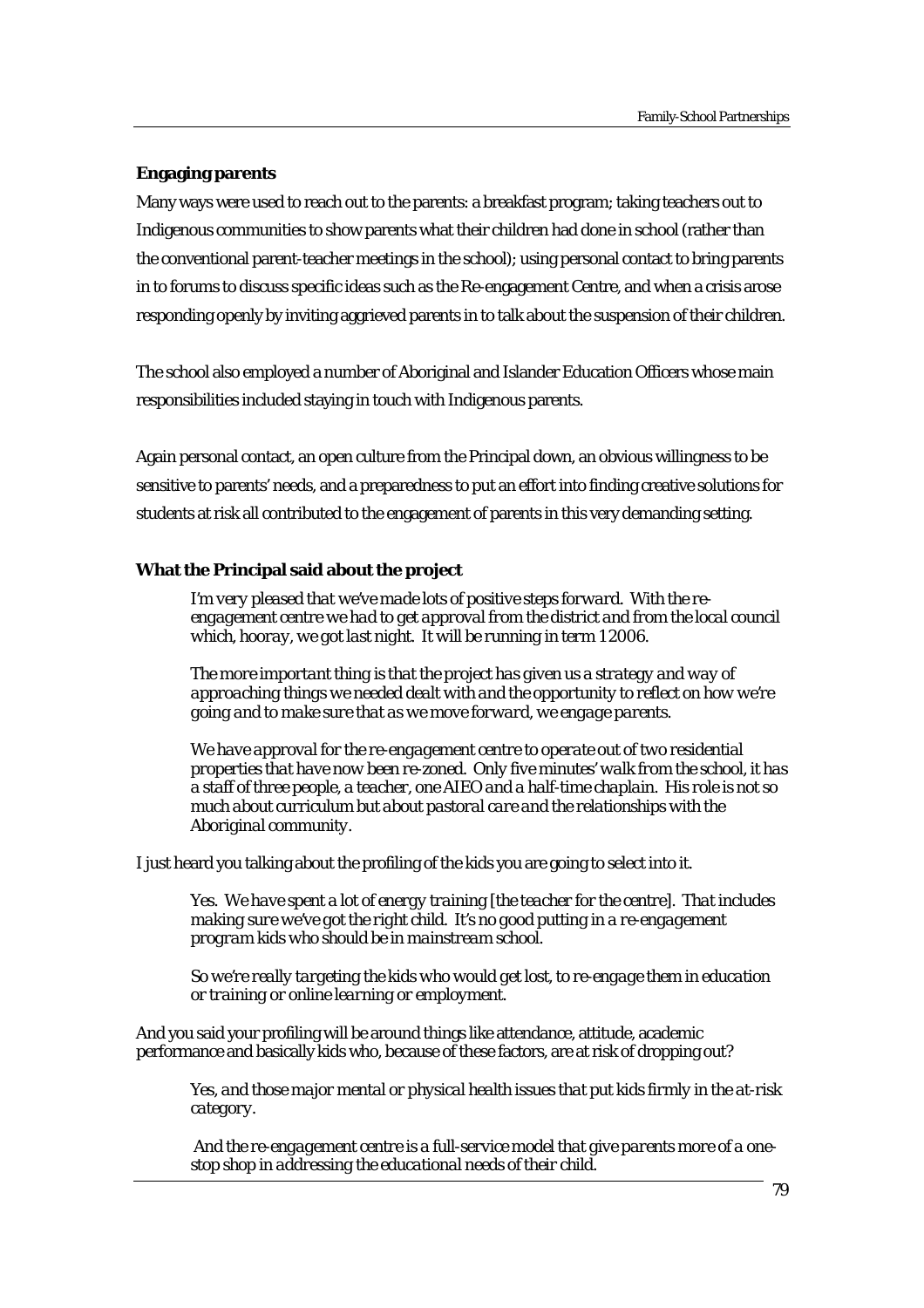*And experts will come in and talk about things like how to dismantle a car engine, plant a garden, create an irrigation system.* 

And the governance of the centre?

*Key stakeholders, parents, community representatives. That would include TAFE and [a large company which has invested substantially in the school], maybe the town council. And we're going to have a "Closer to Parents" operational committee.* 

*The Come-to-School bus we have had running for only one day because we can't get a driver.* 

*The breakfast program has been up and running since August. Where we've had most success is over the past six weeks when we've been running it around the pool. It started with a Tuesday and it's now Tuesdays and Thursdays.* 

*And we've got the PALS program (Partnership Acceptance Learning Sharing). It's a way of getting school communities – and that means parents, different agencies like the town council an the police and students -- working together on a project that has cultural significance and brings together black and white, basically.* 

 *The biggest part of our partnerships project was to start talking more specifically with our disengaged parents. The Partnerships funding enabled us to target specific groups and get them to come in and sit and talk with us about what they thought the issues were in the schools and for us to sit and listen very carefully to what they were saying. And we asked them for solutions and the most important thing we did was to feed back to them the contents of our meeting and our commitment to what we said we were going to do.* 

*This is all controlled through [Deputy Principal]. I try to delegate and stay out of the way.* 

*The Welcome Room was something we started last year and is being used quite well by parents. The volunteer reader program has seven adult volunteers and that is absolutely brilliant. Some are parents. Another is the mayor.* 

*We've got our little [Reconciliation] garden out the front and that program is going beautifully. We've got a 300-seat theatre which is a shared facility with the local council. The students go out there with wheelbarrows and [the police officer] was out there one day helping them shovel manure. It was hugely successful. And again there was a little bit of seed money from [a large multi-national mining company].* 

What would be the main advice you would give another school?

*You need to be open and transparent and willing to listen, to not be defensive about any aspect of your school and to go in with a clear idea of what you're already doing for the kids. You don't know until you truly listen to parents what they are saying. And only promise to do what you rally intend to do. Be honest about what doesn't work.*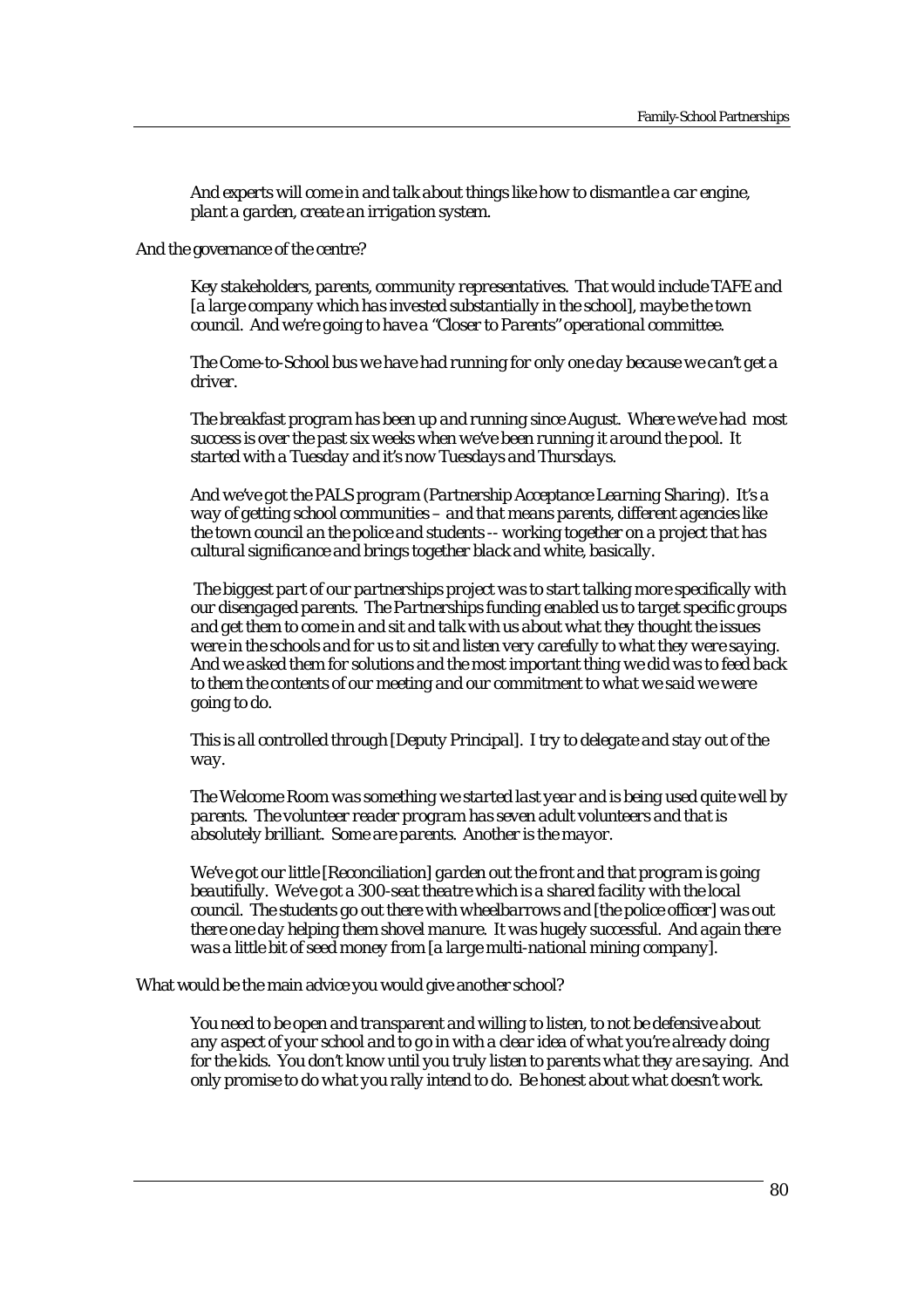# **What the people with carriage of the project said [Deputy Principal] and Aboriginal and Islander Education Officers [AIEOs]**

### The breakfast program

Deputy Principal: *We identified 35 kids who continually come up to the AIEOs asking for lunch. We targeted those students.* 

*We've also had some of the parents from the more remote areas bringing in some of the kids.* 

*We're looking at opening it up to parents, but there are only three or four staff involved at the moment, and we need more for safety around the pool.* 

*We started that a couple of weeks into term three. At one stage we had about 22 students and this morning we had eight, average about nine or ten.* 

#### What causes the fluctuations?

*One factor is the weather. Lately it has cooled down a little bit so some of the kids aren't coming as much. It's more comfortable to stay at home when it's cooler. When the weather hots up we tend to get a lot more kids coming in for the air conditioning. And it's free food as well.* 

*But we have a core group of kids who come consistently at least once a week. And that's about 15, majority boys and majority Indigenous, although it is open to everyone, and quite a few from out of town.* 

*The kids are now a lot more receptive when we ask them to do something. They listen more. They understand we're going out of our way for them and they're really good. They clean up, they pack it all up themselves, put in requests for breakfasts next week.* 

What do the parents feel about these things? Do they feel they have any role?

*A lot of them are very grateful for it. Other than that they don't have much to do with it.* 

# Re-engagement centre

Any ideas for getting Indigenous and non-Indigenous parents involved, and whether they need different strategies?

*The strategies aren't different for actually getting parents into school, but what you do with the parents once you get them to school is very different.* 

*The only strategy for getting them in is to keep inviting them in, keep in contact with them, so when I ring up and say hi, this is (name) from the high school, and they go, Oh God, what's he done now? you still keep the relationship going.* 

*But we need to look more with Indigenous parents at not dragging them into an office and closing the door, but having a different setting, maybe our "welcome room" or somewhere outside where we can sit down and have a yarn.*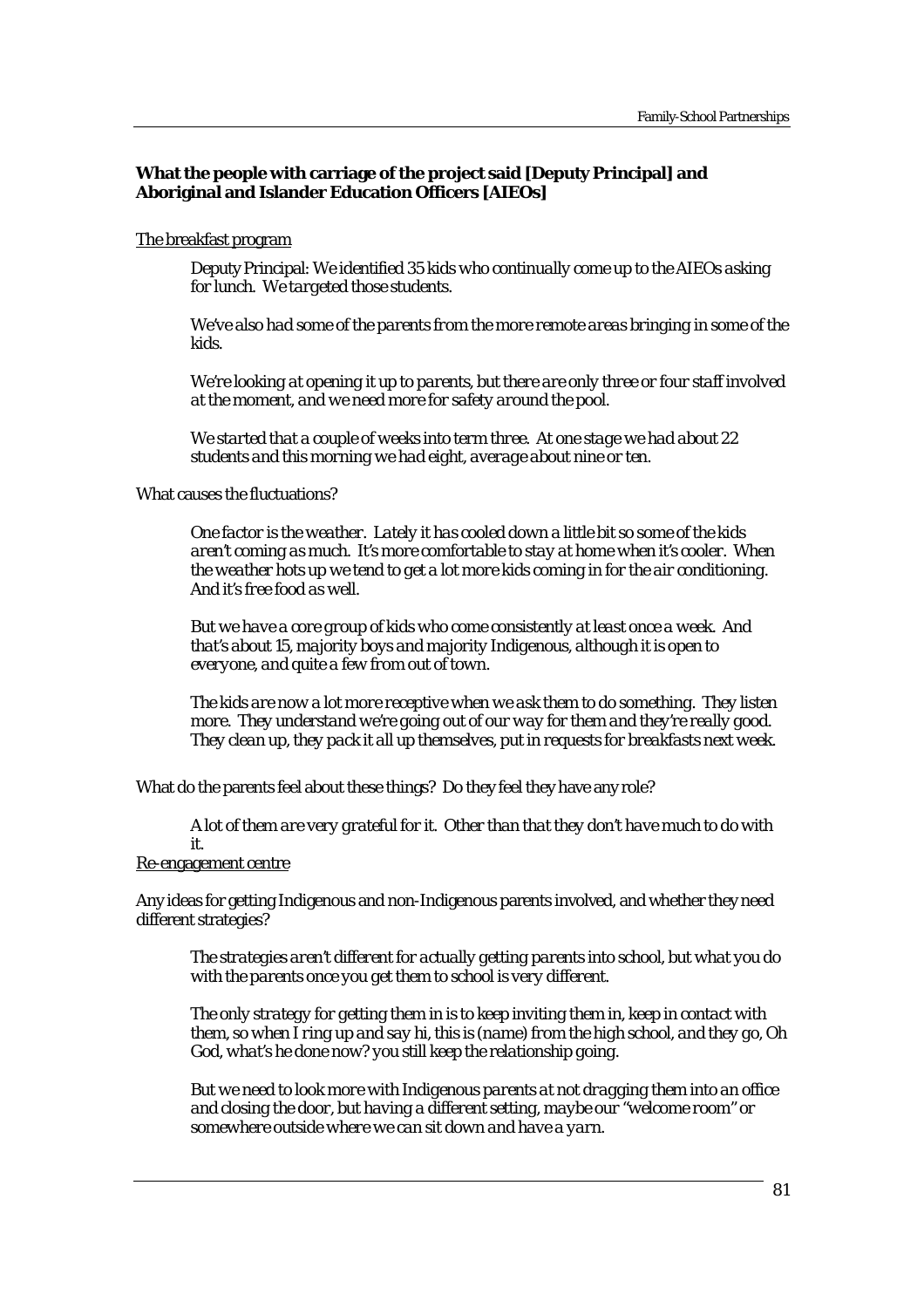AIEO: *We always make them feel welcome. And we always say, if you have any problems, give us a ring.* 

And do you have any sense of how they actually feel? Do they actually feel welcome?

*Some do.* 

Deputy Principal: *I think the fact that the parents ring if they're concerned about something, that when they come in really cross and are able to sit down and discuss what's been going on, means they are comfortable when they're here, I think.* 

### **What Indigenous parents say**

The engagement of Indigenous parents is a complex matter. History and the survival -- even vestigially -- of paternalistic attitudes continue to create difficulties. Indigenous parents, even those closely familiar with the school, pointed to occasions when they had felt slighted.

This is not to derogate from the extraordinary progress attained by the school in creating partnerships with its parents, Indigenous as well as others. But a fair rendering of the overall picture needs to include what Indigenous parents say on this subject.

What follows is taken from a forum of Indigenous parents as well as some individual interviews.

The first exchange concerned the setting of the Re-engagement centre.

Parent 1

*This sounds fantastic, but how about the children who totally lack parental support? Are they to be included?* 

#### Principal

*We know some of our children have care-givers who change. They really are the target group here. We're working very closely with Juvenile Justice and DCD because they are the people who are caring for these kids.* 

*It's probably about 10 per cent of kids out of our 700. This small group will get picked up by all of the programs. But kids from good families will also get picked up, because it's not as if Mum and Dad don't care, it's just the child just doesn't like the way traditional education works. So it's quite a broad group of children but they all exhibit the same type of behaviours.* 

#### Parent 2

*There are students in the community who are not attending school. We need to make something attractive for students to come to school.* 

#### Principal

*It's about relevant curriculum. For some of these kids sitting in the classroom getting ready to sit the next test is not what they want to do.*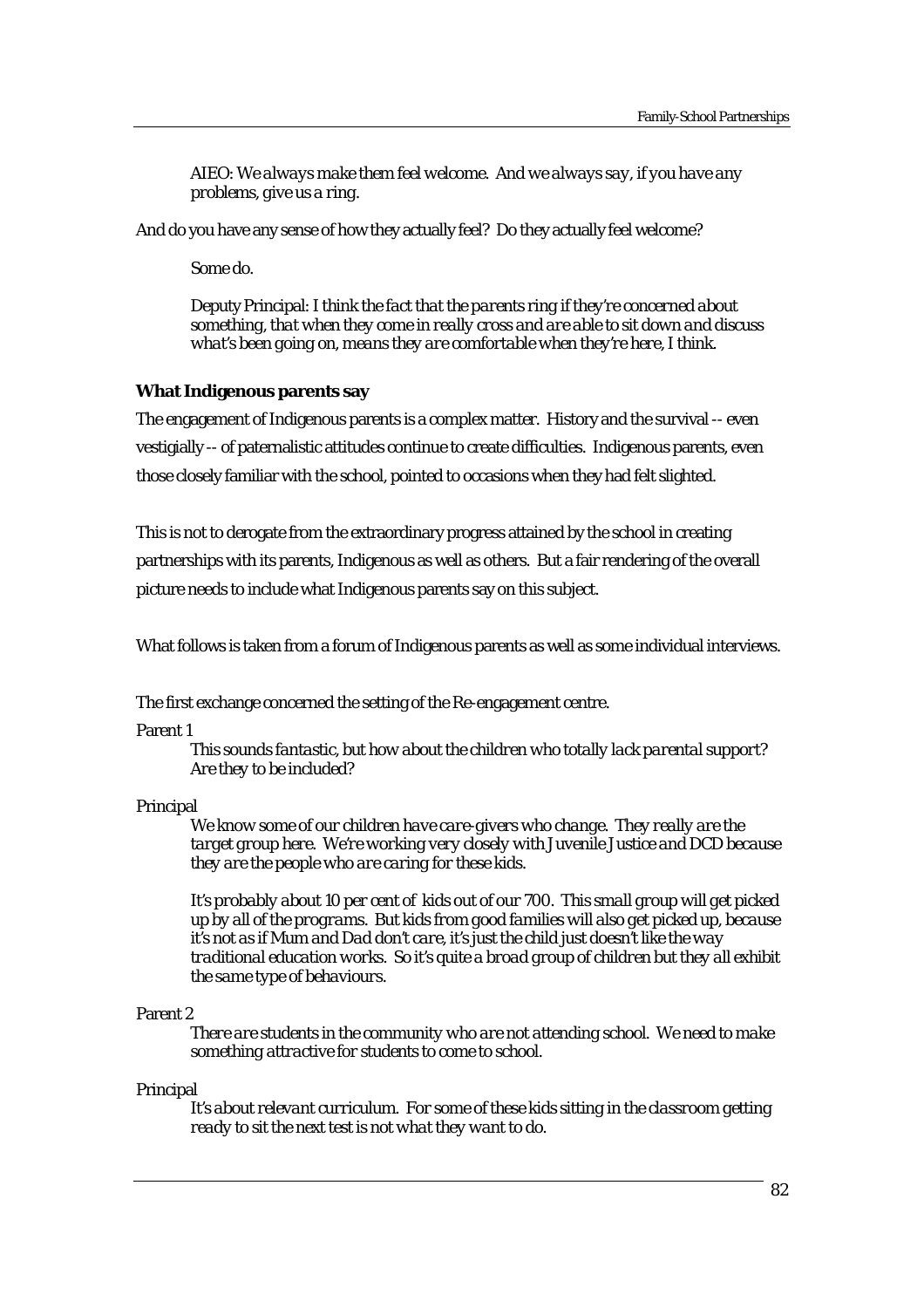#### Parent 3

*Until it's tried we don't know if it will be successful, but it's a fantastic start.* 

#### Deputy Principal

*At the meeting this morning there was some concern that these programs would be seen as a reward for doing the wrong thing.* 

#### Parent 3

*There's always that chance, but if these kids are causing disruption in the room and preventing other kids from learning, you have to do something. If you can do something positive rather than send the kid to detention . . .* 

#### Parent 4

*And a lot of them will work at that until they get the suspension.* 

What are some of the recipes for good parent-school partnerships?

#### Parents

*Educating the parents.* 

*Writing things in understandable English.* 

*Things that take away that shame factor.* 

*Cultural understanding and tolerance.* 

Separately from the forum, individual parents were asked: To what extent do you feel you are partners in your children's schooling here?

*I do in some aspects, and in some I don't. When they misbehave, you know you're involved then! When they've done good things, you don't.* 

*Sometimes if something happens and you do come in as a parent, you get shot down.* 

Can you talk to [the Principal] about that?

*Yeah, we've talked to her about it and she's good.* 

*Yes, we always approach her on that.* 

So it's not her knocking you down?

*No, it's not her, it's others.* 

What about other Indigenous parents? Do they feel welcomed here?

*Some do and some don't. Some because they had bad experiences at school, and others who don't have much involvement don't know anybody, so there's a bit of an uncomfortable feeling when you come in.*

*The teacher often hears what they want to hear, and not what you want to tell them.*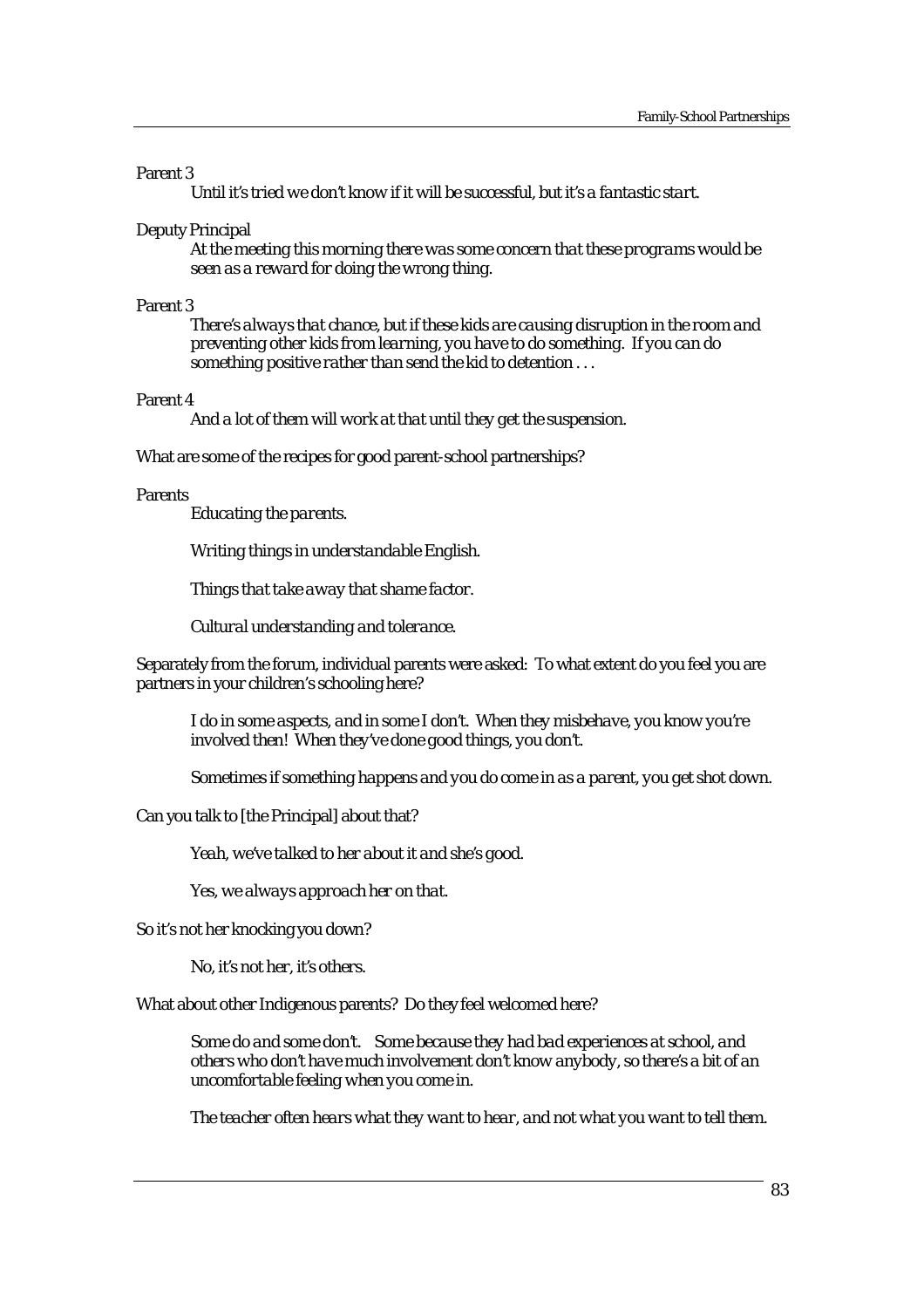*If they suspend your kid and you come in and ask why, they always want to tell you what's best for you.* 

What about this re-engagement centre: is there going to be a real partnership element to it, or will it just be the school running it?

*It'll start off with the school running it until they really get the parents involved. You've got to really push the community to get anything done. The whole community.* 

*And you've got to keep reminding them.* 

*But they have barbecues that get the parents in.* 

What's the secret to get the parents involved?

*A lot of phone calls.* 

*A lot of home visits.* 

*A lot of follow-up.* 

*Persistence.* 

*And give them some training. Life skills.* 

*And you've got to let them tell you what they want, not you telling them what you want.* 

*Which was good at the two meetings of parents [after the suspensions]. The parents did get up and say what they wanted and what they saw as problems.* 

And they had a sense of being listened to?

*Yes, I think so.* 

### **Researcher's observations**

As with so many of the disadvantaged schools observed in this study, this secondary school appears to have struck it lucky with a Principal who is passionately and energetically committed to giving students the best possible chance to break out of the cycle of economic and social deprivation.

Her appointment nearly two years ago led to changes of personnel among the school leadership, most of whom are now women, and they appear to form a cohesive and determined team. As it happens, it is women who also provide most of the leadership among the parent body and in the Indigenous community. This somewhat matriarchal network has a readily shared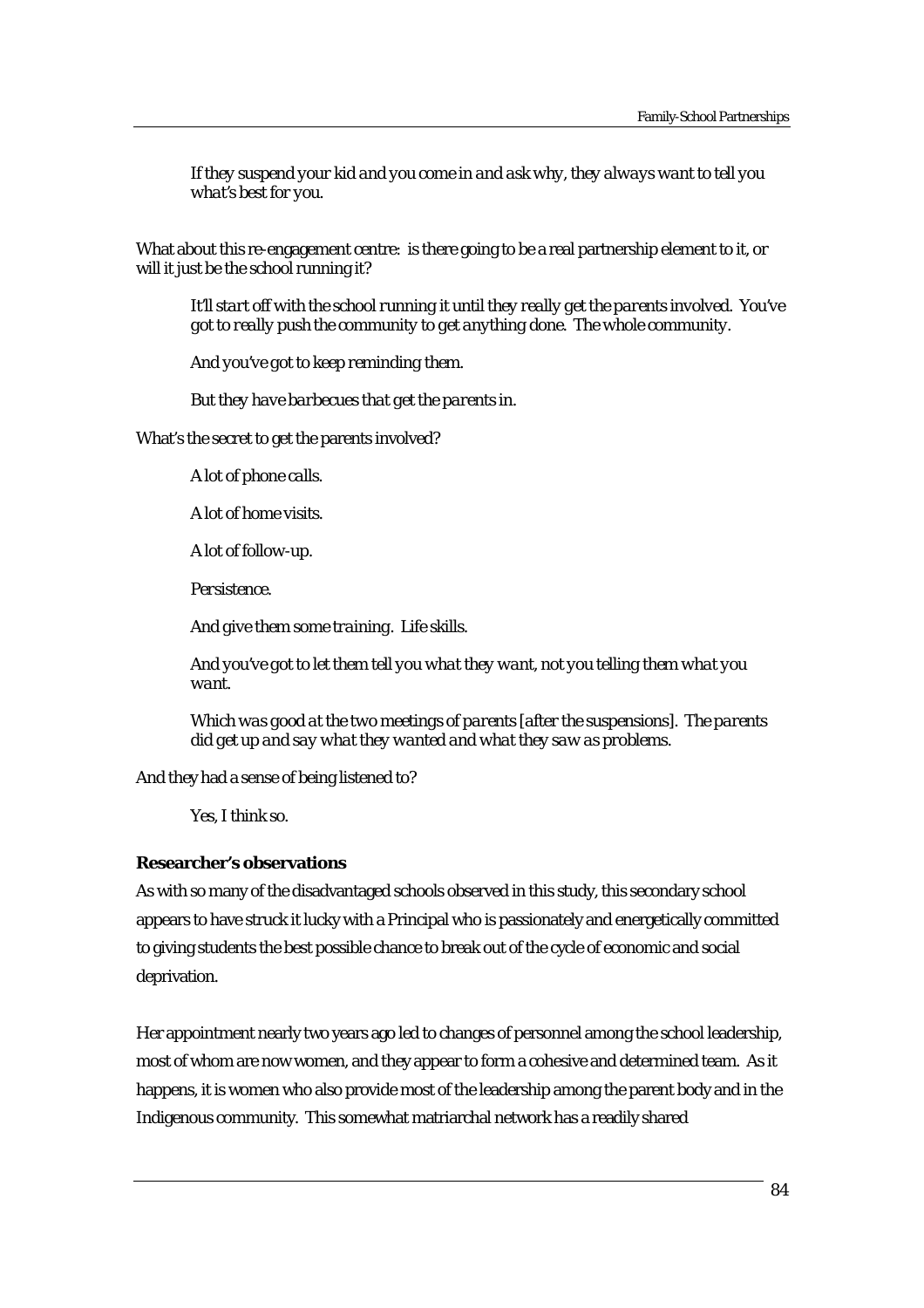understanding of the causes and consequences of the issues, and of what is needed to tackle them.

The school is also closely networked into the other relevant services – police, juvenile justice, state welfare, the TAFE, and health providers.

A police officer is attached to the school as part of a pilot project by the WA Police Service to assist with early intervention among young people. He was an active participant in an hour-long meeting to discuss the implementation of the re-engagement centre. A youngish and friendly man, he had none of the authoritarian bearing stereotypically associated with police. He had an easy relationship with the Principal, feeling quite at liberty to wander in and out of her office, rifling in the desk drawers for confiscated mobile phones and keeping her up to date as he went about an investigation into a rash of mobile thefts.

The meeting to discuss the implementation of the re-engagement program was chaired by an Aboriginal and Islander Education Officer and attended by various agencies and six parents, one of whom was the father of a couple of tearaways who freely admitted his boys were a problem, and explained their troubled family background. The parents had significant input into the discussions.

There had been very significant progress towards the establishment of the Re-engagement Centre, the breakfast program was well under way and the other elements of this multi-faceted project all seemed to have moved along. Again it was not a setting conducive to gathering quantitative data, but the qualitative evidence of progress was strong. Parents of the 16 suspended students had participated in a constructive forum to discuss behavioural issues; parents ran a car pool to help each other attend the breakfast program; a substantial body of parents formed part of the committee set up to establish the Re-engagement Centre and decide on what should be offered there.

# **CASE G**

# **Name and description of the project**

# *Welcome new arrivals*

This project was focused primarily on strategies to engage families with the school, and in particular to find innovative ways to support "new arrivals".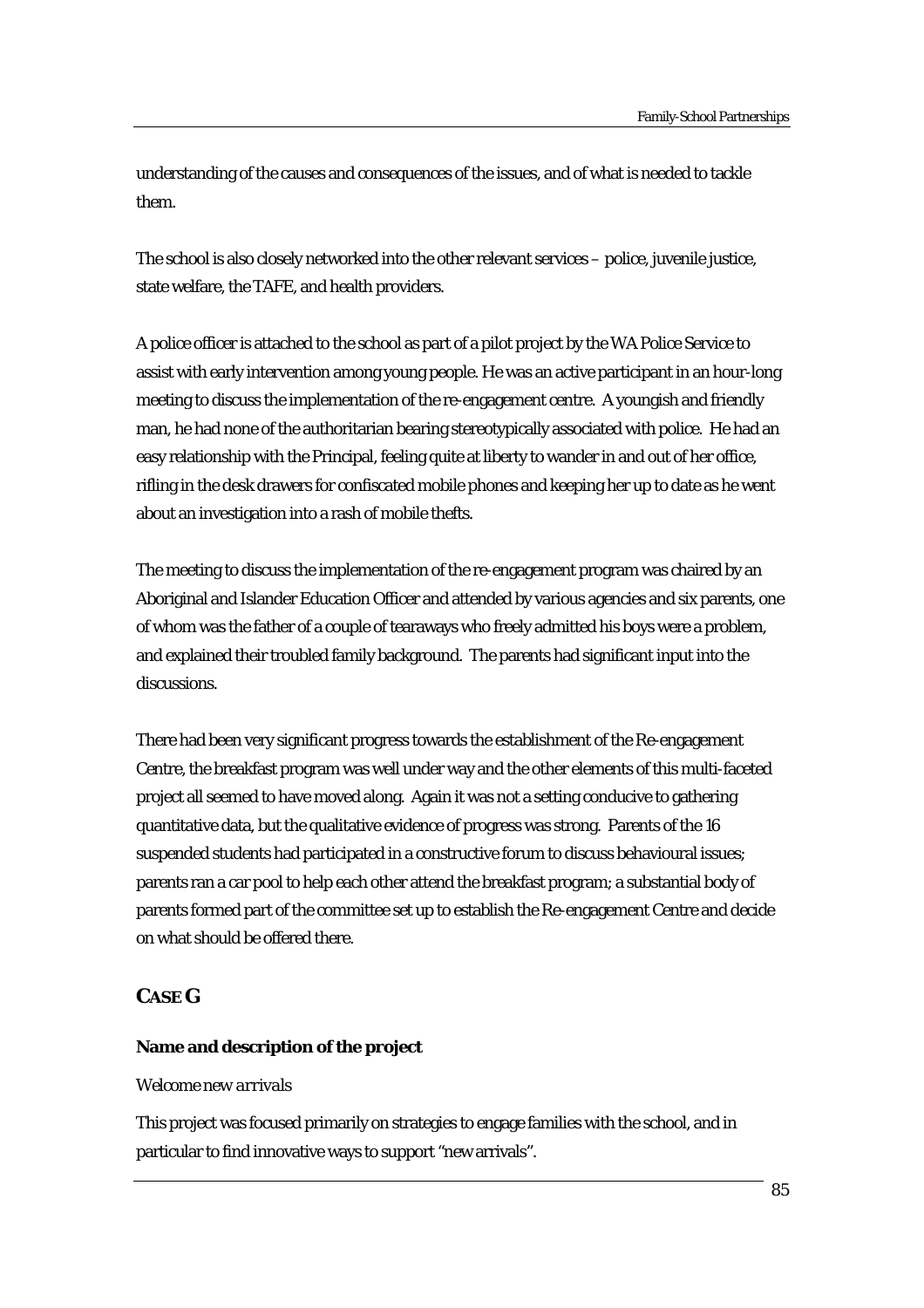The project group was primarily focused on active strategies to make the transition to school for new parents/ families as smooth as possible.

A number of activities were implemented over the two to three months of the research, including:

- **Appointment of project co-ordinator;**
- **Establishment of a two-tier buddy scheme;**
- Teacher/staff skill register;
- Commencement of multilingual website;
- Cook/ talk/ share programs where different cultural groups hosted culinary events for families; and
- Parent morning coffee meetings (run just prior to school assembly, so families could combine the two events).

# **Background**

This primary school is a multi-campus 500-student primary school in the suburbs of Adelaide, with a significant multicultural population. Its catchment includes substantial areas classified as low socio-economically, although there are some areas of high SES. About one-fifth of students receive government support.

The school is located on the fringes of Adelaide and attracts students from the surrounding rural area as well as the suburbs.

It is one of the most ethnically diverse schools in South Australia with 45% of its students coming from non-English-speaking backgrounds. More than 50 nationalities are represented in the student body, including 1% Indigenous.

Few of the NESB families had traditionally become involved in school activities and the main focus of this project was to engage them more effectively.

# **Engaging parents**

This was an example of how a school was able to use its own position in the community to create social networks among parents. Its Buddy system connected families who would otherwise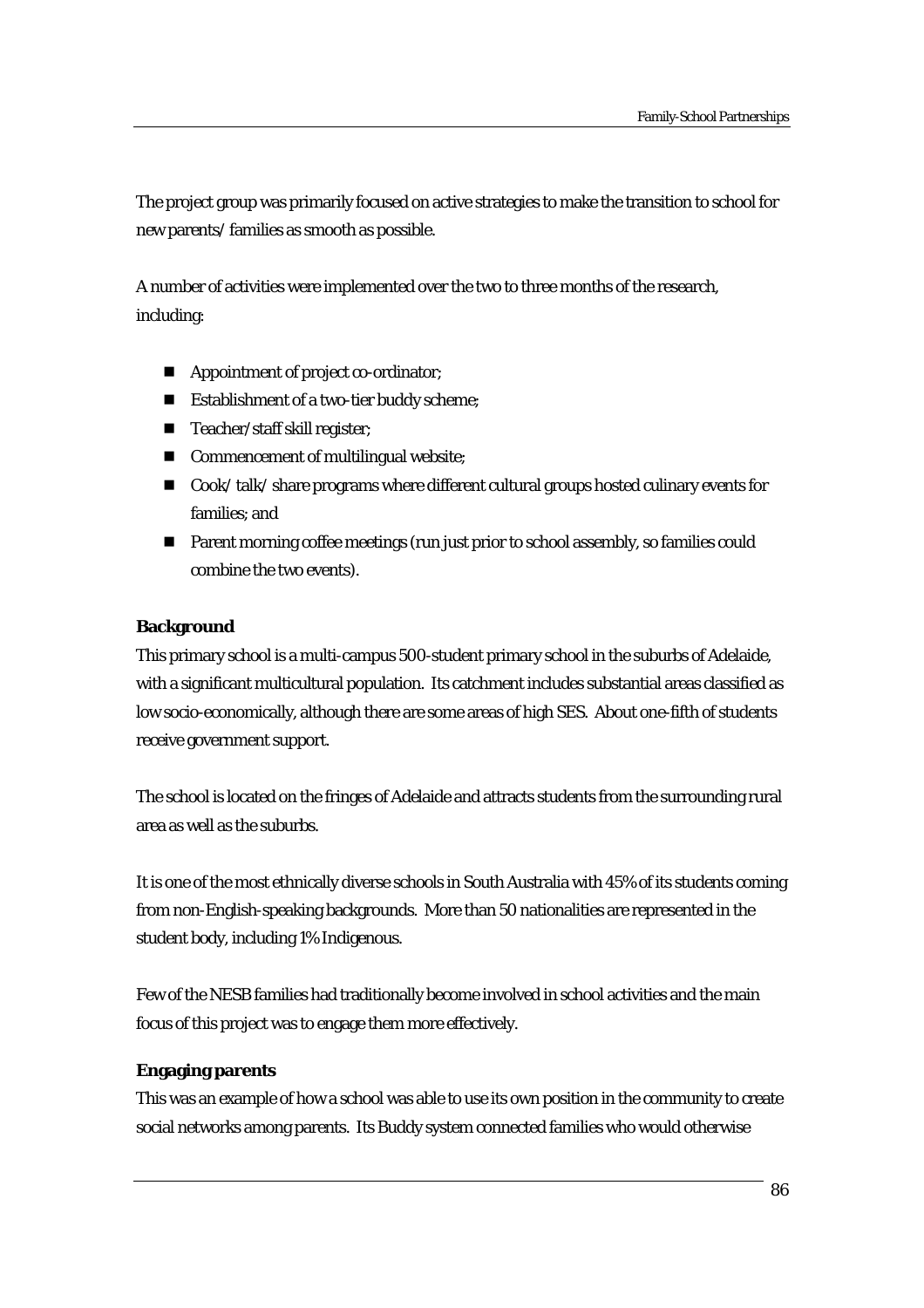probably not have become connected, overcoming barriers of culture and language, and creating a welcoming atmosphere for new arrivals.

Personal contact with parents by the project co-ordinator – a parent appointed by parents – was critical, as was the preparedness by the school to empower the parent body in this way.

Also the "Cook, Talk, Share" activities were not overtly educational, nor did they require any particular expertise. However, they provided an enjoyable social occasion, so once again the "enjoyment" factor was important.

# **What the Principal and project group said about the project**

Preliminary feedback suggested that family attendance had dramatically increased during this time.

Interestingly, the parent who had been selected to take on the co-ordinator's role for the project was picked by other parents, including the chair of the P&F and chair of the school council as well as the Principal.

The project group was active and had met regularly with a clear understanding of the aims of the draft framework.

Three of the core parents group, including the project leader (funded by this project) were passionate and enthusiastic about the project. All were committed to taking the project into the new year.

The parents felt that the project was positive and had made good progress. They stated that their aim was to link every new family into the school community, and to achieve this via a two-tiered system. For those parents who wished to engage in the intensive "buddy" program – to assist with induction for new arrivals and to meet/ greet and have ongoing contact as required.

For those less able to give time, a second tier of support – telephone based, was proposed. New families and their "buddy" families would be matched on the basis of language, year level and gender.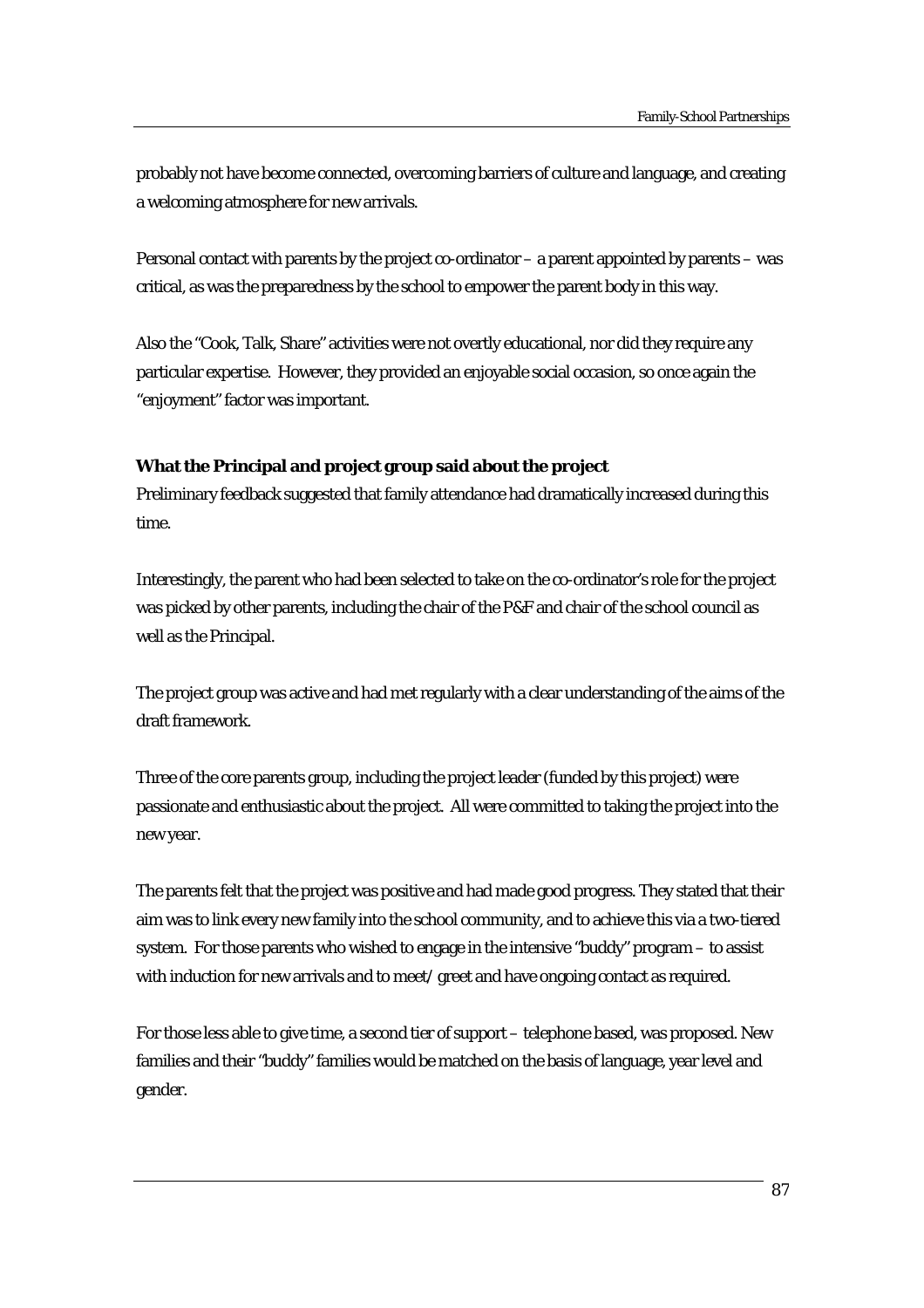The parents saw this aspect of language and communication as central to successfully building sustainable partnerships.

The parents commented that the program to date had "created a friendlier atmosphere" and that  *"…people seemed more confident in their communication with the school".* 

One parent commented that involving parents and students in the "cook/ talk/ share" program was

 *"… whole lot better than going to McDonalds!"* 

*Gaining 25 Buddy families already has shown the willingness in our school community to help other families at a level not normally offered within the school. It has definitely become an area to work on and hopefully the number of Buddy families will increase over time and the benefits of allocating a Buddy Family to families who are new to the school will be appreciated.* 

*Employing a Parent Partnership Coordinator to offer a personal contact has definitely been a good way forward. Personal contact is very important especially when dealing with people from a different language background.* 

*It isn't something that will happen overnight and it's an ongoing project which may need amending to suit the relevant family backgrounds and numbers.* 

*It's also becoming apparent that if we contact families early on in their time at the school they are more willing to look at areas to help in. We have one parent, whose child starts next term, who has already asked to be involved in Governing Council.* 

# **Researcher's observations**

The project appears to be truly driven by parents for the school community. The results to date are promising, and the feedback thus far suggests that the partnership project initiatives are sustainable, with a high level of parent involvement.

This school has unique language and communication issues – with a significant number of families from non-English speaking backgrounds. Over 100 families come from Chinese arrivals; and more than 30 each of Korean and African origin.

The project has turned into this rich multicultural environment to create effective linkages that appear to be relevant and stimulating higher levels of participation.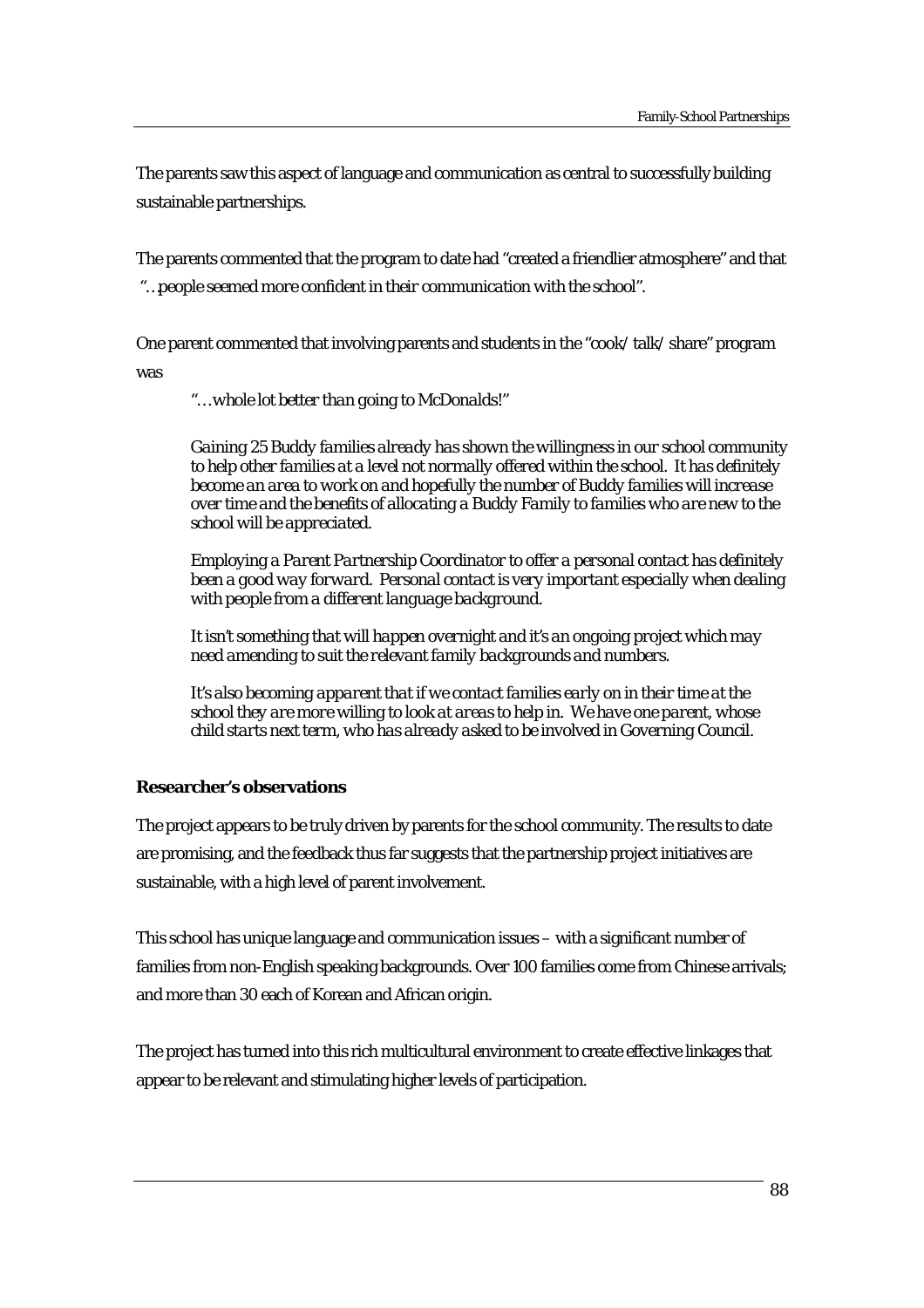There is some debate as to how effective or well utilised the web site may be. The school is aware of this and will monitor hits into the 2006 year. The energy and creativity of the group was apparent, and my sense is that the project has sufficient impetus to proceed into the New Year.

# **Data**

Comparing the number of people attending social events such as the Parents & Friends Coffee Mornings & also the Cook, Talk, Share sessions showed Cook, Talk, Share had 5 at its first session this term & 12 at its second. Already there were six willing cooks lined up for 2006. Twenty-five families had signed up to be buddies.

# **CASE H**

# **Name and description of project**

*Personality, Resilience and Learning Styles – Understanding Our Children and Ourselves* 

The school held a conference for parents in this regional Victorian town and surrounding areas around the topic of "Personality, Resilience and Learning Styles – understanding our children and ourselves". The conference consisted of two sessions, each lasting for four hours and held at a comfortable venue in the town, with lunch provided.

The guest speaker was Dr Loretta Giorcelli, who is a consultant in the fields of child development, special education and learning and behaviour in children and adolescents. She covered a variety of topics relating to stages of child development, parenting issues, understanding children's temperament and learning styles, building emotional resilience in children, learning and behaviour, and social skills in children. The material also looked at family-school relationship and ways parents can support their children in their learning and school life.

A shorter bridging session was held between the two main presentations for several interested parents, by the parent group's president who was the project co-ordinator. This session provided an opportunity to discuss issues and ideas gained from session 1 and practical applications for these in family and school life.

The major initiators of the project were the Principal of the school and the project co-ordinator.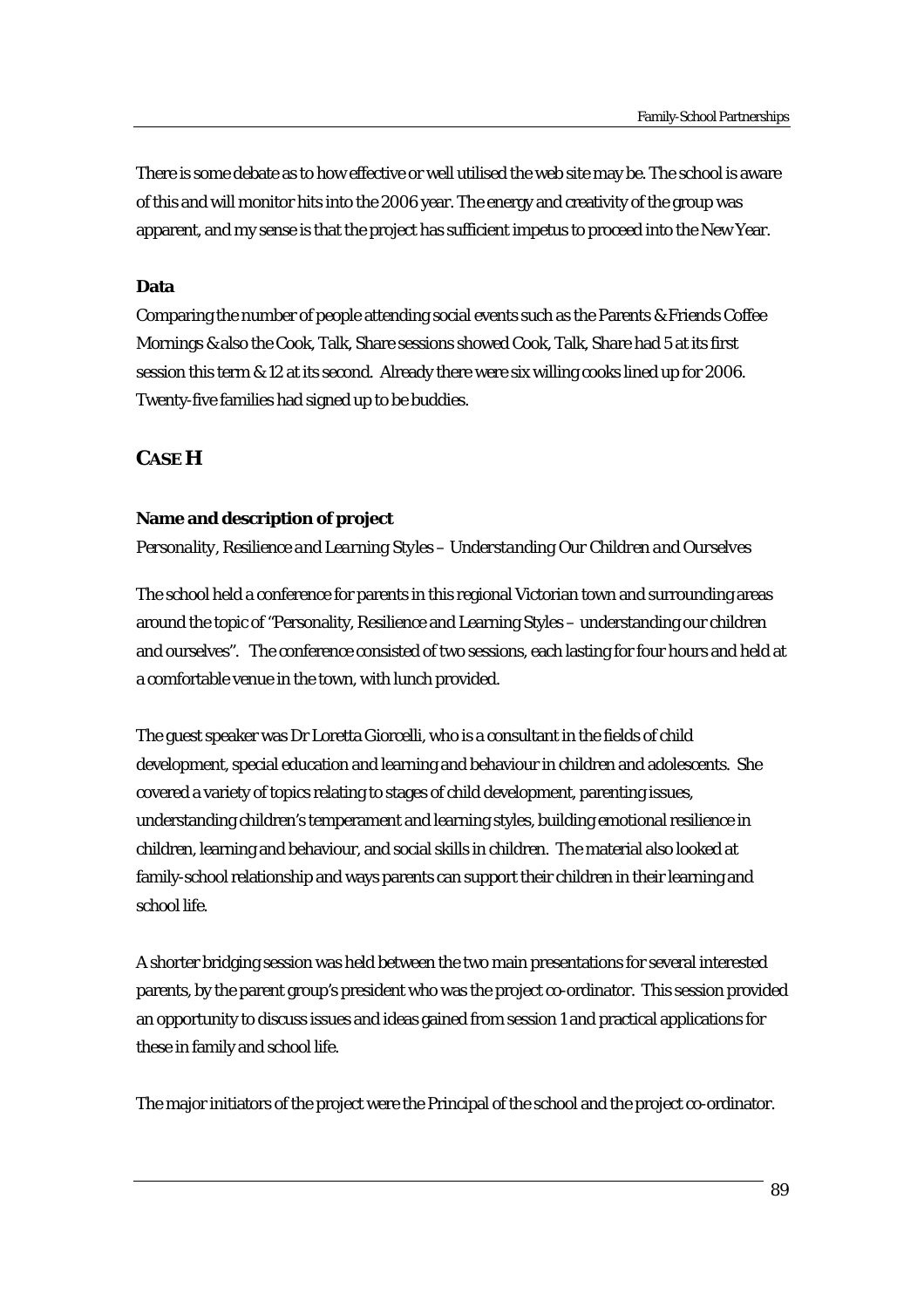They worked closely with parents, teachers and children in the development of a family-school partnership that focused on:

- $\blacksquare$  How to cope with different personalities within the same family;
- Buoyancy and resilience;
- Developing advocacy and leadership skills (as parents and in the children);
- Dealing with meeting the children's emotional needs whilst dealing with stress in one's own personal relationships;
- **Sibling rivalry, competition and quarrelling;**
- Self-esteem for the children and for parents;
- $\blacksquare$  Peer pressure and the ways that children can deal with it;
- How to break recurring patterns of poor child and parent reactions to given situations
- Father-child relationship; and
- Step-parenting and the issues that may come from this in regard to discipline at home and in school behaviour.

# **Background**

This is a primary school of 300 students in the Victorian goldfields, a rural area which is also an important tourist destination. It serves a monocultural community of low to medium socioeconomic status, and the challenge was to broaden the community's valuing of difference.

The school was involved in the National Safe Schools Project, which focused on community connectedness and on strengthening relationships at school. Two Principal issues emerged from its work in that project:

- Parent education; and
- **Learning styles.**

The school saw the present project as a way of extending and developing work that had already begun in these areas.

# **Engaging parents**

Here was a case where the appointment of a vibrant and energetic parent to make the project happen was of great importance. Personal contact with parents by this person and a core team of parent helpers was also most important.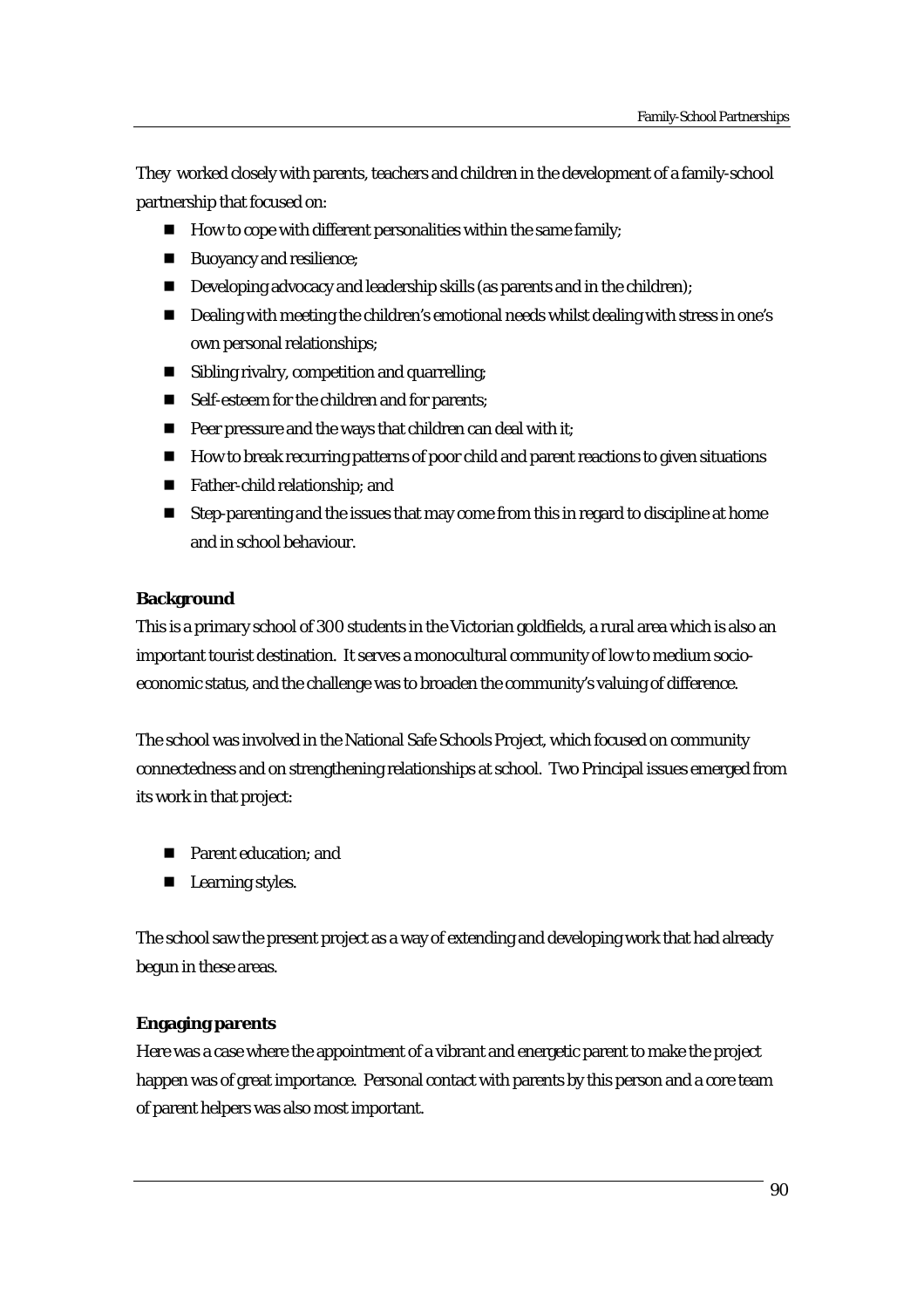This really did seem to be a joint enterprise of the Principal and the parent co-ordinator where decision-making was genuinely shared.

The activities were tailored to what parents had said would interest them, so again listening to parents' needs was important, as was the provision of an enjoyable venue, a good meal and an interesting speaker.

### **What the Principal said about the project**

*We felt that our involvement in the National Safe Schools' Project provided us with a direction for the future development of our work with parents, the school and community. This present project seemed an ideal way to put into effect some of the ideas we had as a result of our work in the previous project.* 

*There has definitely been a change in school culture, though it would be difficult to quantify this. For example, in the transition meeting with the pre-schoolers, I was listing all the things that [project co-ordinator] has done, and I found there was a common language I was using that was appearing in our documents, in the forums and conferences, and in our own staff meetings.* 

*We are sharing ideas about children and their welfare. It has provided us with an opening, a permission, to talk about children in a very open way. I was interested in the way some parents were disclosing things in front of a big group at the conference. I thought it was interesting there was so much trust, which is quite significant. This is a measure of people's growing understanding and willingness to share their ideas about learning with each other, and with the teachers.* 

*If you want to support at-risk children, you have to get parents engaged so they are learning alongside everyone else how to be competent parents who don't necessarily know all the answers. This notion of sharing is really significant.* 

# **What the teaching staff said about the project**

*We have been pleased at the way parents have been continuing to come into the classroom, particularly as they are not just coming into the junior grades as is the usual way to help out with the literacy block. We do have a core group of parents who are very involved with the school, but they are a pretty enthusiastic group, and we've gradually seen more and more parents showing interest in greater involvement.* 

#### **What parent representatives said about the project**

We've, that is the core group of parents, have been working to extend parent *involvement in the school for a while now, particularly after our experiences in the National Safe Schools' Project. I think the idea of having guest speakers to talk on things that concern all of us, for example, resilience, bullying, different ways of learning, will be of great benefit to our own understandings, and to what happens in the classroom. It's also a great way to join with parents from other schools and communities, and to see how much in common we share. All of this really makes the school a strong*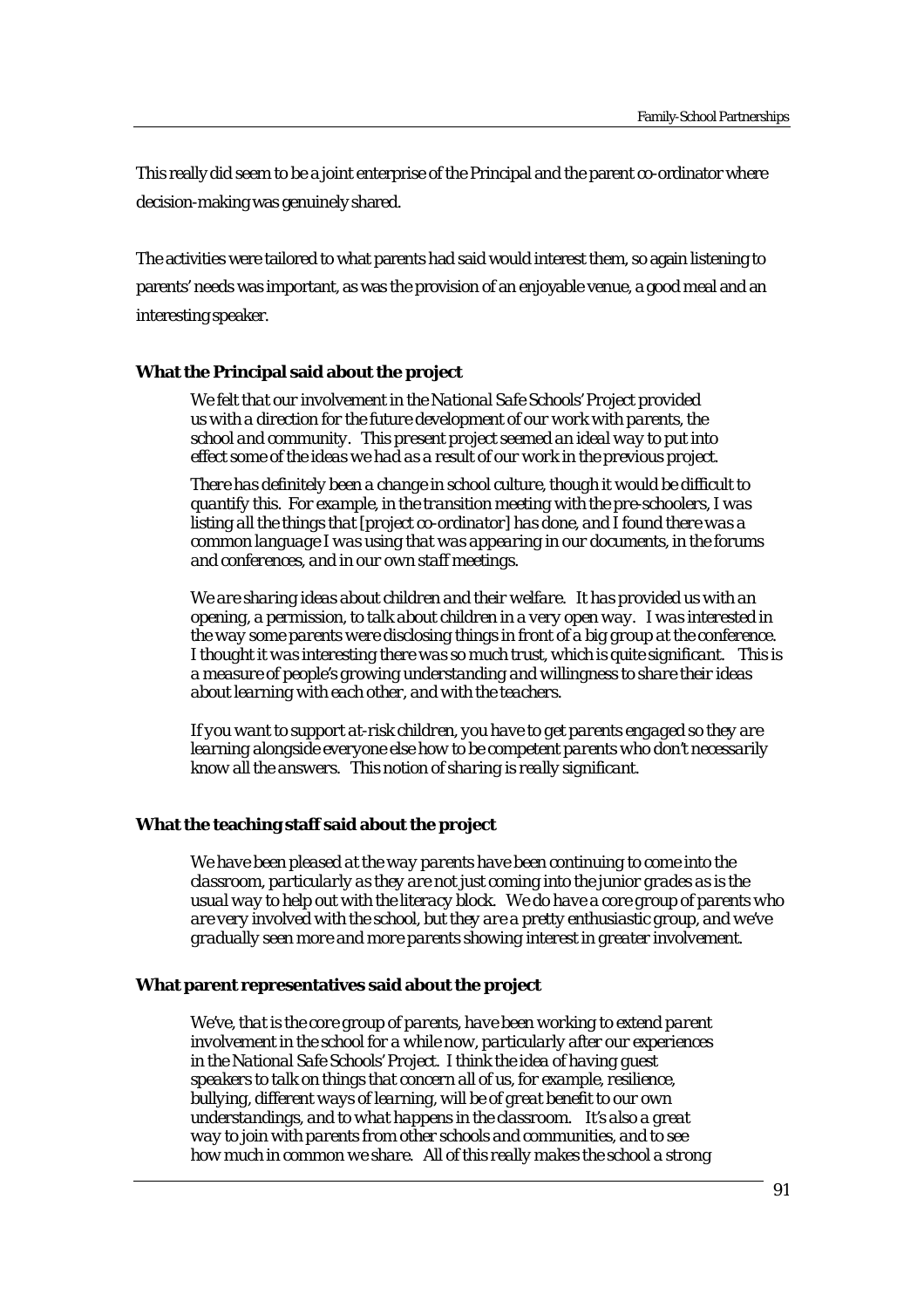*place for the children, as they can see how parents and teachers are working on the same issues.* 

*While this was a reasonably expensive exercise, with the travel and accommodation costs, the benefits that came from having such a good speaker, and such a professional conference/forum in an attractive venue more than compensated for the possibility that we may have gone over budget. A major difficulty, however, was child-care, which will need to be followed up if we do the same next year.* 

# **Researcher's observations**

The major driver for this project was the president of the parent club who worked closely with the Principal and with a core group of four or five parents. The project co-ordinator is a social worker, and was able to bring in some of those skills into her work with the parents, and in organising a number of activities that involve parents and the school.

The Principal fully supported the initiatives that the core group of parents took. She also noted that the other staff members were fully supportive of the project. The forum where the guest speaker addressed the parents seemed an outstanding success. Issues that were addressed were those that the project co-ordinator and the Principal had spoken of earlier as being of concern in their particular school and community. Of particular interest was the way that these two women worked with a group of 10 or 12 parents for between-forum activities. This follows a successful PD practice of trialling strategies in the home and classroom, and then reporting back to the next session for discussion, evaluation and further development.

The school seems to have met all the objectives it set for itself in this project and is now looking for ways to take them further. The conferences/forums were an excellent idea, and they were very well supported by parents not just from the town but some of the surrounding areas and schools. Each conference attracted 50-plus people. The conferences/forums were very professional, with the venue being attractive and the catering excellent. Many books were ordered, at the speaker's suggestion, for the parent library.

A major reason for the number of parents attending and remaining involved was the one-to-one invitation and talking to individuals that the project co-ordinator, in particular, and the core group of four parents, undertook: personal invitations to parents,;encouraging them to attend; and highlighting particular aspects of the forum/conference that the parent might find interesting. It was very time-consuming, but it was also effective. They are trying to gradually extend relationships by using their core group of parents to work in the wider school community.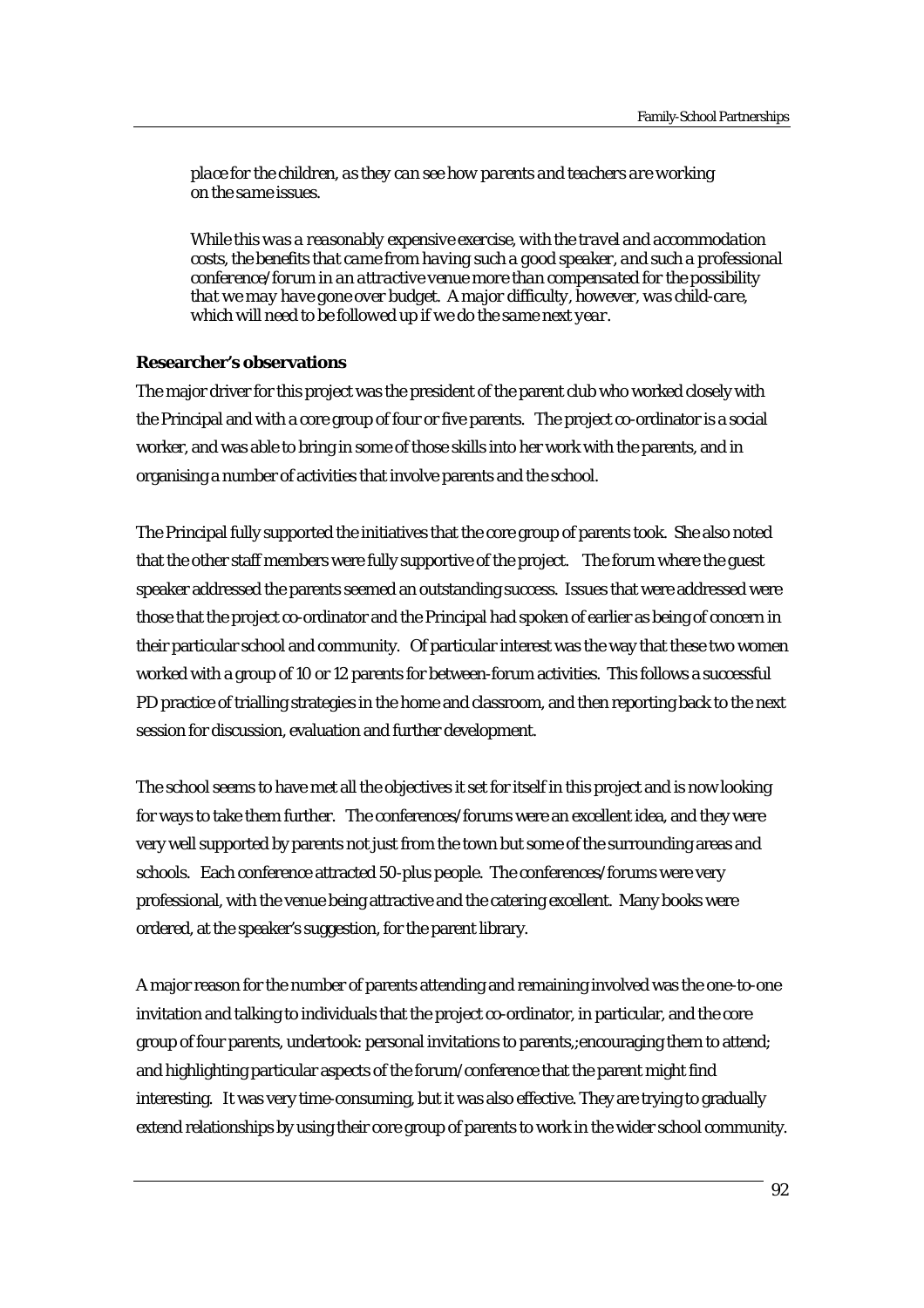# **CASE I**

# **Name and description of the project**

*Extending school and family partnerships through school-based projects* 

The project initiatives were essentially a continuation of existing projects:

- 1. The fountain project: A local artist has designed a water sculpture that represents the school values and beliefs. The parents and children are working together to complete the mosaic tiling around the fountain.
- 2. Parent forum: Each year level has a parent representative. These representatives encourage communication and school involvement among parents within that classroom. The parent representatives meet on a regular basis to achieve common goals for the school.
- 3. Minor initiatives: Recruitment and maintenance of Support-A-Reader Volunteers; permaculture garden; healthy eating plan for the school canteen menu.

### **Background**

This primary school in regional Queensland has 411 students, and is situated in a semi-rural community with a population of approximately 1500 people. It is a low-medium socio-economic area where approximately half of the students come from a single-parent family. The school values and encourages parental involvement and believes the co-operation produces positive outcomes for their students.

The Principal has recently retired. When he first came to the school he inherited a school that was somewhat fractured and apart from its community. He spent much of his energy developing strong school-community relationships. A parent was employed as a community enhancement officer to improve communication between parents and the school.

The importance of this has been increased by the pressures of a large new housing development, which is turning this semi-rural village into a town. In the face of this social transformation, the school is anxious to bed down strong community ties to help preserve the unity that has been developed in recent years.

The school's community enhancement officer plays a vital role in strengthening parent-school relationships. She is instrumental in providing opportunities for interaction between parents, school and the wider community.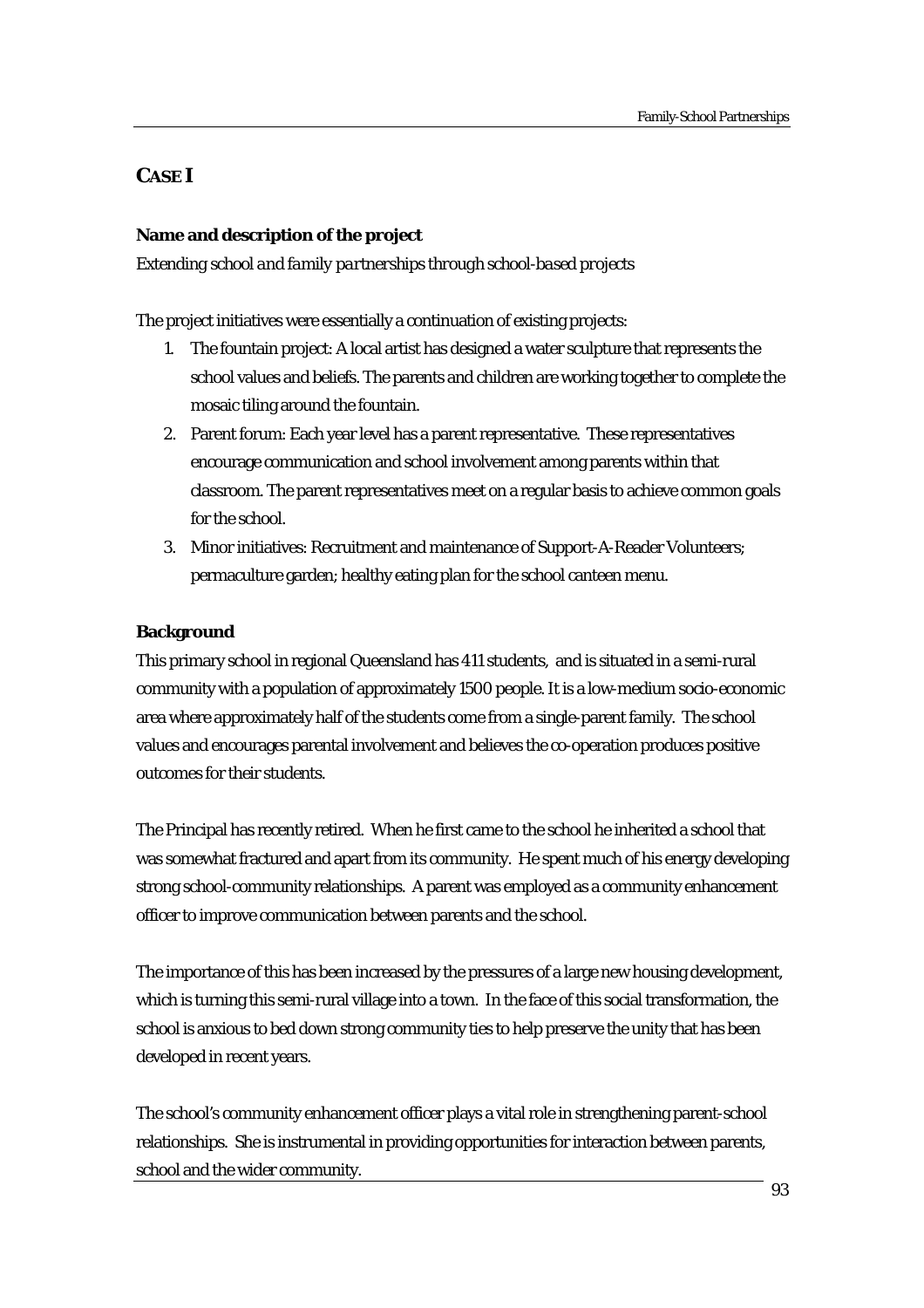A number of school-community projects have already been done as a result of the school's vision of "learning and growing together".

The acting Principal has been at the school for a number of years. She has continued to foster the positive parent-school relationships.

# **Engaging parents**

The appointment of a community enhancement officer was of critical importance here. The school was alive to the concerns in the community about the consequences of the incipient housing development which was going to transform their village, and was prepared to be the venue of community capacity-building, using a range of initiatives aimed at attacting the involvement of many people with different talents and interests.

It was similar in some ways to another school where a mural had been built. Fathers became engaged when they were able to see it as a "building" project, not an "arts" project. Here, people became involved because they were approched personally, the school showed it understood their needs, and the various elements of the project provided activities than a wide range of people could enjoy.

# **What the Acting Principal said about the project**

*We have spent a considerable proportion of the school budget over the past three years in a small weekly wage for one of our parents to act as Community Enhancement Officer. This grew from a need to enhance parent involvement and provide impetus and support for a number of projects.* 

*The Community Enhancement Officer has worked closely with the Principal and Deputy to:* 

- *give a voice to parents through organisation of appropriate communication channels;*
- *encourage parent involvement in projects and develop strong partnerships with our school and the greater community;*
- *recruit and train a "pod" of volunteers from the community to improve students' reading; and*
- *develop and maintain the Parent Representative Group which has responsibilities of communication between administration and classroom, fundraising and supporting curriculum initiatives.*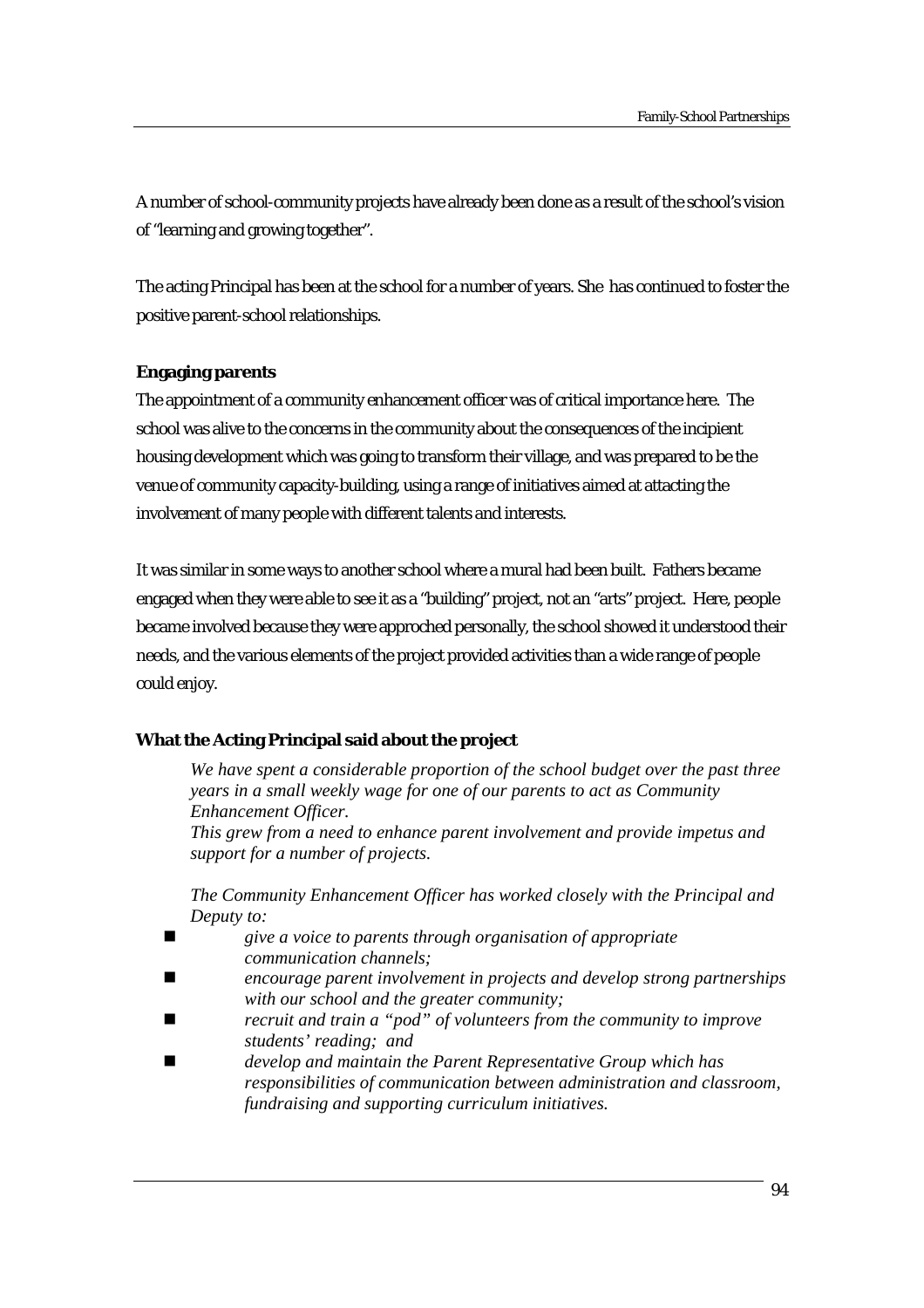The acting Principal was very supportive of, and extremely pleased with the outcomes of the

Partnerships project:

*We achieved one of our goals for the year embedding our philosophy/foundations in our school identity. We connected more families, shared experiences, and students are moreaware of our philosophy and our school identity. We have been very successful in fulfilling our objectives for the project.* 

*Having a community enhancement officer has been the secret to our success. Every school needs a [School Community Enhancement Officer]. She has been pivotal in harnessing parents. She has communicated profusely through newsletters, supervised activities children want to be involved in that link to the curriculum.* 

*Anything visual works. Has to be tangible. Not visual – doesn't work. Face-to-face is best.* 

*Parents need a space of their own to meet. Our room downstairs has been very successful in welcoming parents, allowing them to meet and have a coffee and chat. Its their own space and they feel part of the school community.*

# **What the person with carriage of the project (CEO) said about it**

*Parent forum is important. The class reps are there to give verbal support and friendships to the parents in the class. They pass messages on and listen to what the parents have to say.* 

*The parent forum gives parents a voice. It's a face to face opportunity to share and say what they want to.* 

*Parent forum has huge potential. Lowest number in attendance 6. Highest 25. Parents perceive the parent forum as their own -- they can say what they want. The P&C is not seen in such a positive light: more about jobs you have to do.* 

*Parent forum is now looking at whole-school nutrition. Policy decisions about the tuckshop will be linked to curriculum. Parents are really enjoying this. But there is a small group of negative parents.* 

*It has been very time consuming – communicating all the time.* 

*I would like to see others owning the process so that it is more community driven. It is a great job for a parent.* 

#### **What the teaching staff said about the project**

*The school has been fractured in the past. We really needed a different vision, one that included the community and effort. Our school logo and motto "learning and growing together" is a great example of working together.* 

*This area used to have a village feel to it. The children were raised by the village, the whole village, not just the parents. We want to maintain this. With the big housing development coming in, we really needed to consider how we could publicly live our motto.*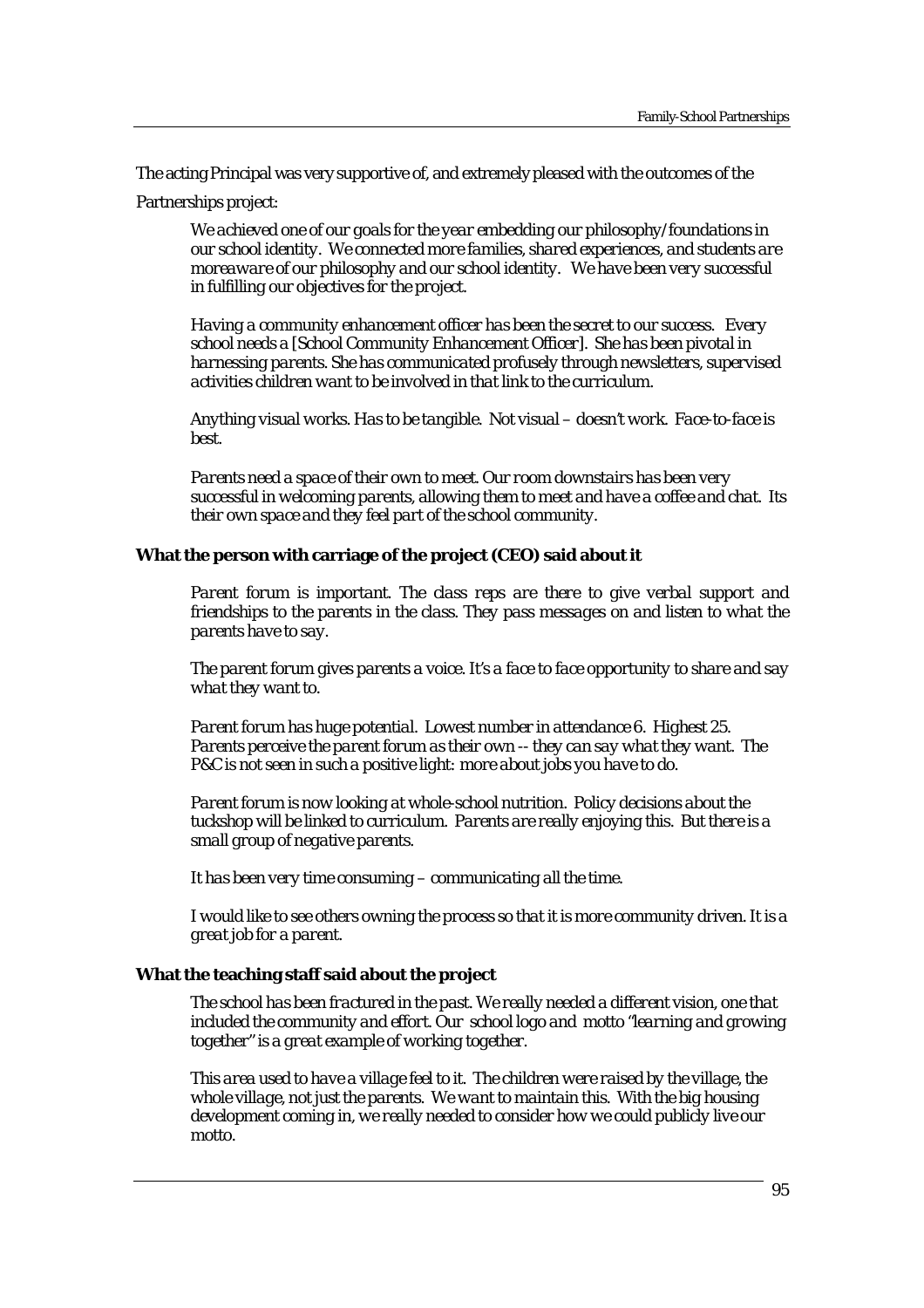*A local artist was engaged for the fountain project that has the motto around it. It will represent safety, respect and learning. After school workshops have been very successful in making the tiles and now placing the tiles around the fountain.* 

*Parent forum has been very positive. Key parent reps for each class have encouraged greater participation. The little projects have added to their participation.*

*Having a school community enhancement officer has been very successful. Parents know they can go to her with anything.* 

*Giving the parents a voice and a space has been vital to the success of this project.* 

### **What the parent representative said about the project**

*The school has a wonderful community spirit. When I came here I felt welcomed. You become part of the community immediately.* 

*I'm involved in the fountain project at the moment and the after school workshops.* 

*The fountain project looks fabulous and the tuckshop healthy lunch day has been a huge success. Great to see what we can accomplish.* 

*Have got some more parents interested, but still the same people doing things. Most belong to both P&C and Parent Forum.* 

*I like the way [School Community Enhancement Officer] is there to encourage us and keep the communication going. It's been an eye-opener how much she does. I'm not sure how it would go if we didn't have a person like her.* 

*It's been terrific. Everybody loves the fountain and how it looks as they come into the school. Teachers are working with us to improve the tuck shop meals and what they are teaching the kids about healthy foods.* 

### **Researcher's observations**

This school has a vision of school community partnerships. They have already set things in motion by employing a school community enhancement officer to foster strong communicative links and active community participation.

This together with the formation of a parent forum (in addition to the P&C) gives parents and community members a voice have empowered this school community.

It is a very welcoming school community. Much is already in place to facilitate strong parentschool relationships. A number of projects are already underway. The fountain project was to be completed by the end of 2005.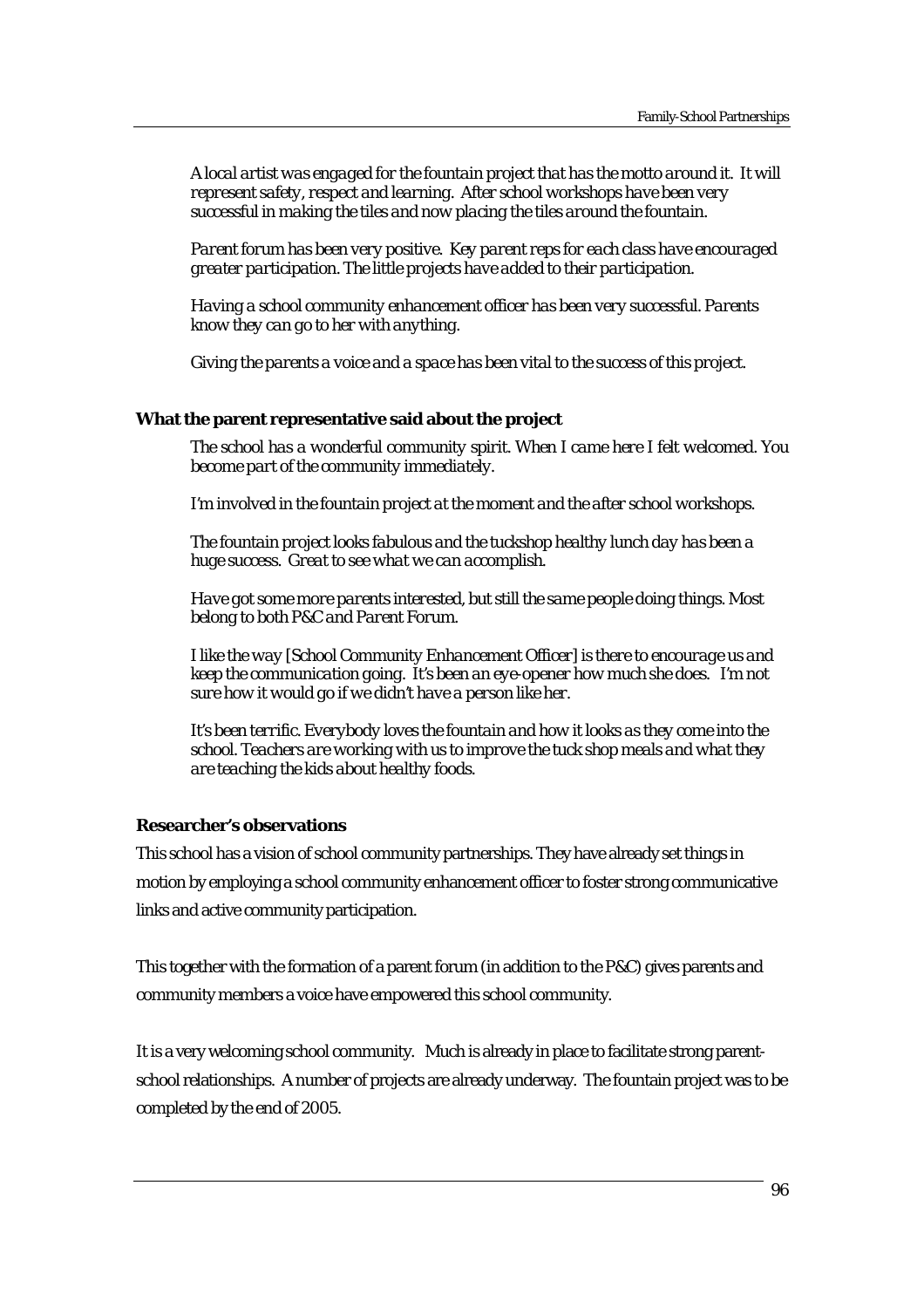There is a room available for parents and visitors. The school has limited space so it is shared with the music teacher. The sign outside the door says, "Parents' and visitors' meeting room. Please feel welcome to use this room for Information Exchange, Discussions, Learning Workshops, Lunch breaks and Social Activities". Tea and coffee are readily available. This is suggestive of the extent that the school is willing to go to foster happy and positive parent relationships, and to encourage the parents to stay at the school and interact with each other.

The School Community Enhancement Officer plays a vital role in forging a strong bond between school and community. She seeks out opportunities that may add to the learning and participation of parents and the wider community in school initiatives.

The focus is on trying to capture the interest and the active participation of parents who are not readily available or are not as active in school initiatives as the current group .

All these factors, in addition to the enthusiasm and forward thinking of the Principal, suggest that the school could be an exemplar for schools wishing to a engage in successful and effective family-school partnerships.

# **CASE J**

# **Name and description of project**

*RAISe – Raising Achievement in Schools (e)* 

The project consists of training volunteer parents in basic classroom skills and in special literacy and numeracy programs, then rostering them into classrooms where they work alongside teachers in block teaching of these core subjects.

# **Background**

This Catholic primary school of 408 students in an old inner suburb of Perth serves an area that is being rejuvenated by a steady influx of young professional and middle-class families. The school has a highly stable population, 80 per cent of which are considered to identify themselves clearly as Catholic. Only about 7 per cent of households qualify for a health card.

The school is growing steadily as it progressively introduces a second stream of students. This will take the enrolments from 400 to about 600.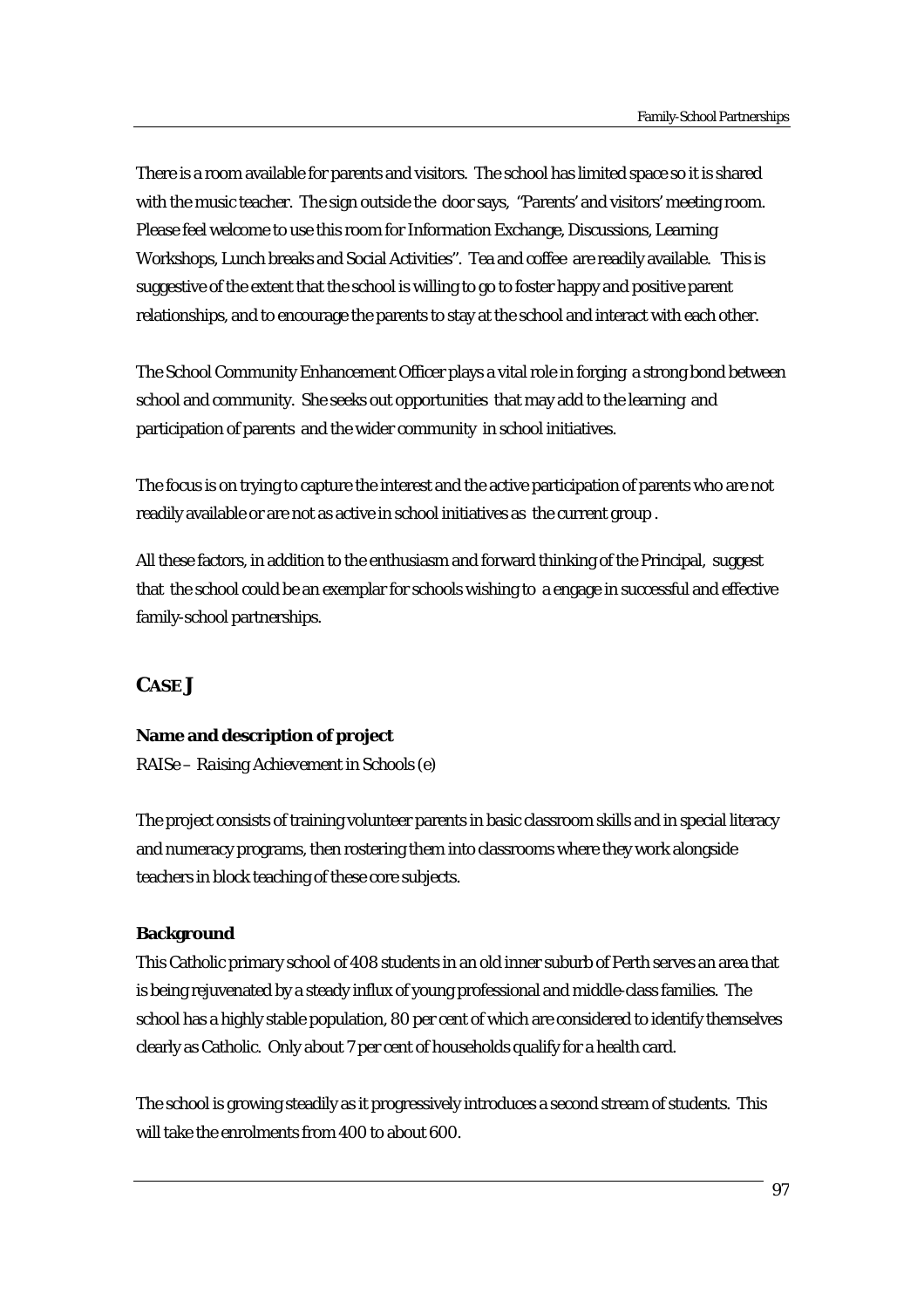Over at least the past decade, the school had developed a culture in which parents had been actively encouraged to participate in the delivery of education in partnership with the teachers. There was a positive intention to try to bring parents into the classroom, as part of this.

About four years ago, a teacher of a year 1 class was approached by a number of parents wanting to assist in the classroom. She ran a workshop for as many of her parents as wanted to come, and from those who attended she drew volunteers to assist her as required. This is essentially the model that is now being expanded across the schools in the specific curriculum areas of literacy and numeracy. The former Year 1 teacher is now an Assistant Principal.

At the request of the teaching staff, the P&F resolved to provide additional resources in the specific areas of literacy and numeracy. When the new resources had been purchased, the teaching staff gave demonstrations to the P&F to show them what had been bought and how it would be used.

The school now wanted to take this one step further and provide workshops to show parents how to use these resources at home. The objective was to have consistency between the teaching techniques used at home and those used at the school in literacy and numeracy.

The present Principal inherited this culture of parent partnerships and, according to the teaching staff and to the parent leadership group, has been responsible for both placing sensible boundaries around it and deepening it. His message to parents is, "This is your school".

# **Engaging parents**

This school had been engaging its parents for a decade or more. The culture of openness to parents was well-established. The parents had been specifically invited by the two key teachers in this project to come and talk about curriculum materials for use in the classroom.

This well-educated parent community, accustomed to being part of the decision-making in the school, responded enthusiastically and were then asked if they would like to learn to use the materials themselves with a view to helping out in the classroom.

There was great appeal in this because it gave them a concrete way of helping their children learn.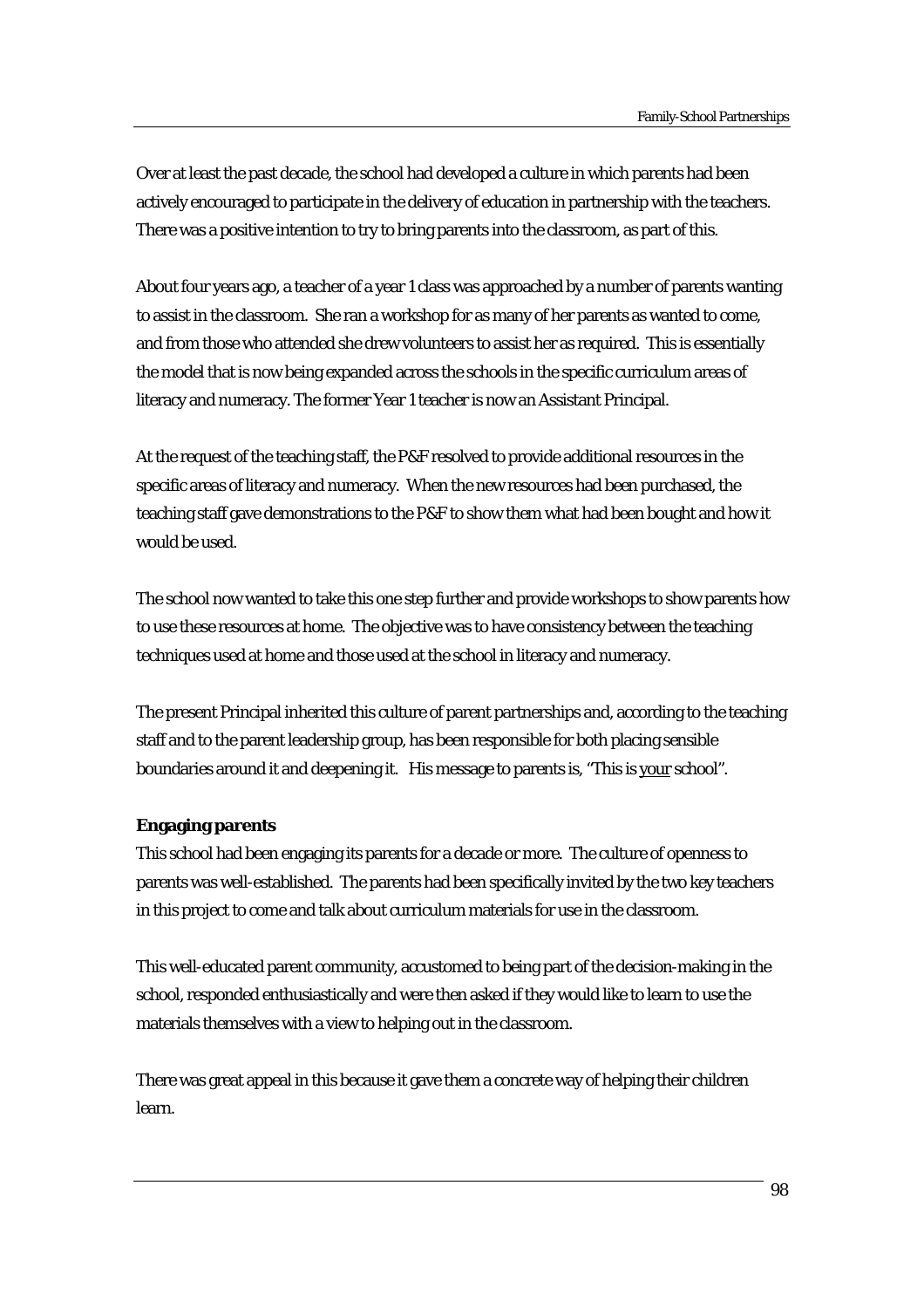### **What the Principal said about the project**

*With the numeracy, of the 30 parents who came to the workshop, something like 20 are currently working in classrooms, but they're saying there are looking forward to the other three workshops. We've planned four, one each different aspect of numeracy. We've done the numeracy on number, and next year we'll do measurement, space, and chance and data.* 

*We got about 30-odd to all our literacy workshops as well.* 

*They loved it. All the materials the staff had asked the P&F to purchase were there and they formed into groups and they had a great time handling the materials and putting things together.* 

Much overlap between parents who participated in the literacy and numeracy workshops?

*Some, but we had more fathers in the literacy workshops and none in the numeracy workshops.* 

*Ninety per cent of the parents who came to the workshops flowed on to classroom support.* 

*Most our children are above the State benchmarks in literacy and numeracy, but how much is attributable to this project is difficult to say.* 

How did you draw the parents in, who don't usually participate?

*Once the decision was made to double-stream the school, the school was never going to be the same again. We said to the P&F we're going to need support from the parents. Once you've got two classes of one year-level, we want to make sure both are doing the same things. And parents were already helping anyway. So if we could get parents working in the double stream, we could get additional parents involved.* 

*We want to encourage parents to work in classrooms and do it in a manner that is the way the teachers do it. If you don't train the parents, they won't know what to do. They'll do it their way. And parents want to know, they like to know that when they come into class, they get direction. By getting a bit of direction, they get more confident and feel good about it. Doing it properly and with consistency.* 

In some schools the teachers might be most uncomfortable having parents that closely involved.

*It's not a problem.* 

How do you develop that culture?

*When I enrol a family I talk about three things, and the rest of it flows from there.* 

*Number one, we work hard here to develop an environment that is safe, friendly, caring, loving and collaborative. We want to connect the school to the child. Once the child is connected, the parents will just automatically feel connected. That's the foundation.*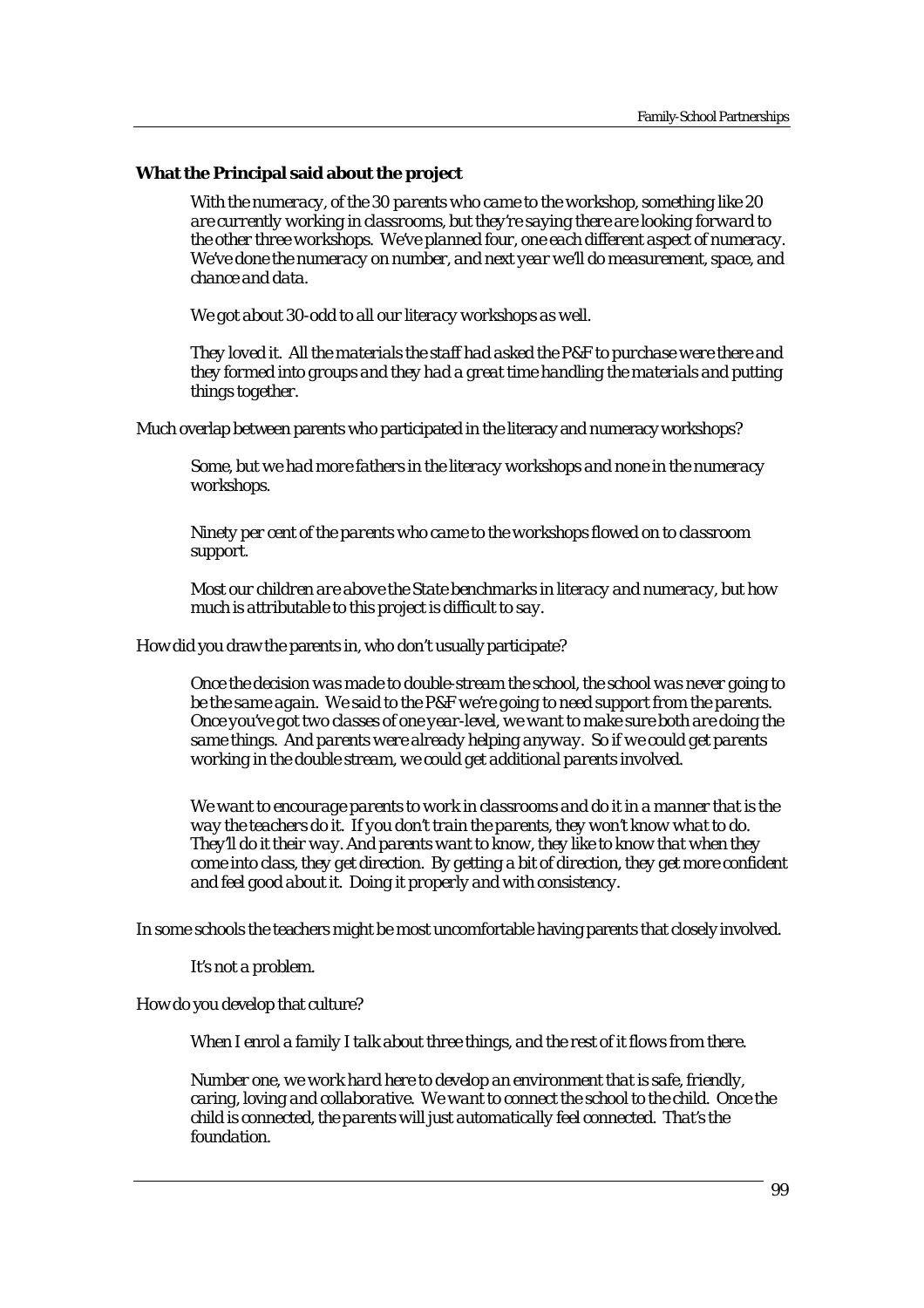*Then once the parents feel connected to the school, we work on that partnership. I go to some lengths to explain the importance of the partnership, of having parents supporting the school. They more they support the school, the more they support the child.* 

*There'll be issues along the way, but if the relationship between the parents and the school is strong and there's trust, we'll overcome these little things.* 

*And we tell them, this is your school. You are welcome to come here. How can you develop relationships with parents if they don't come here, don't feel welcome?* 

*Each morning fifteen minutes before school starts, we open the doors, there's music playing and parents come in.* 

*There are times when parents can have another impact on the school and we've experienced that here. We have to overcome these fears or issues because if we concentrated on that, then you'll never have parents in the school. So we continually work on that.* 

*We need to model behaviour that we expect in return. I try to treat everyone here the way I'd like to be treated myself. You have to work at it. If you allow children's behaviour to get out of line and don't do certain things about it, don't support your teachers and don't let the parents know, then it will get worse. If you allow parents to come in and bully or talk to staff and don't do something about it, it'll happen again. You have to address things when they happen. Not three days later. You have to have a standard. We refer to it all the time. You create an expectation.* 

So when you're hiring staff, you're listening for signs that they are going to be open to having parents in their classroom in a collaborative way?

*Yes, and generally we ask referees how the teacher deals with parents. What is the teacher's relationship with parents like? How does the teacher deal with conflict? Always our teachers are open to having parents ask.* 

# **What teachers with carriage of the project said**

*As the year progressed, in Year 2, for example, there has been less parent participation than at the start of the year. I don't why. The teachers would like them to be there every day. It's not lack of teacher enthusiasm.* 

*Some teachers are saying to the parents, come when you're available, rather than rostering them every Tuesday. Some parent prefer the flexibility.* 

What do you hear back from the teachers about this sense of partnership?

*For the parents who are in the classroom, definitely they feel they are onside with them.* 

*The younger the kids, the more parent involvement. By Years 5, 6, 7, the parents feel the nurturing phase is over, and they back right away. There's also an element of the kids not wanting them there in the older grades.*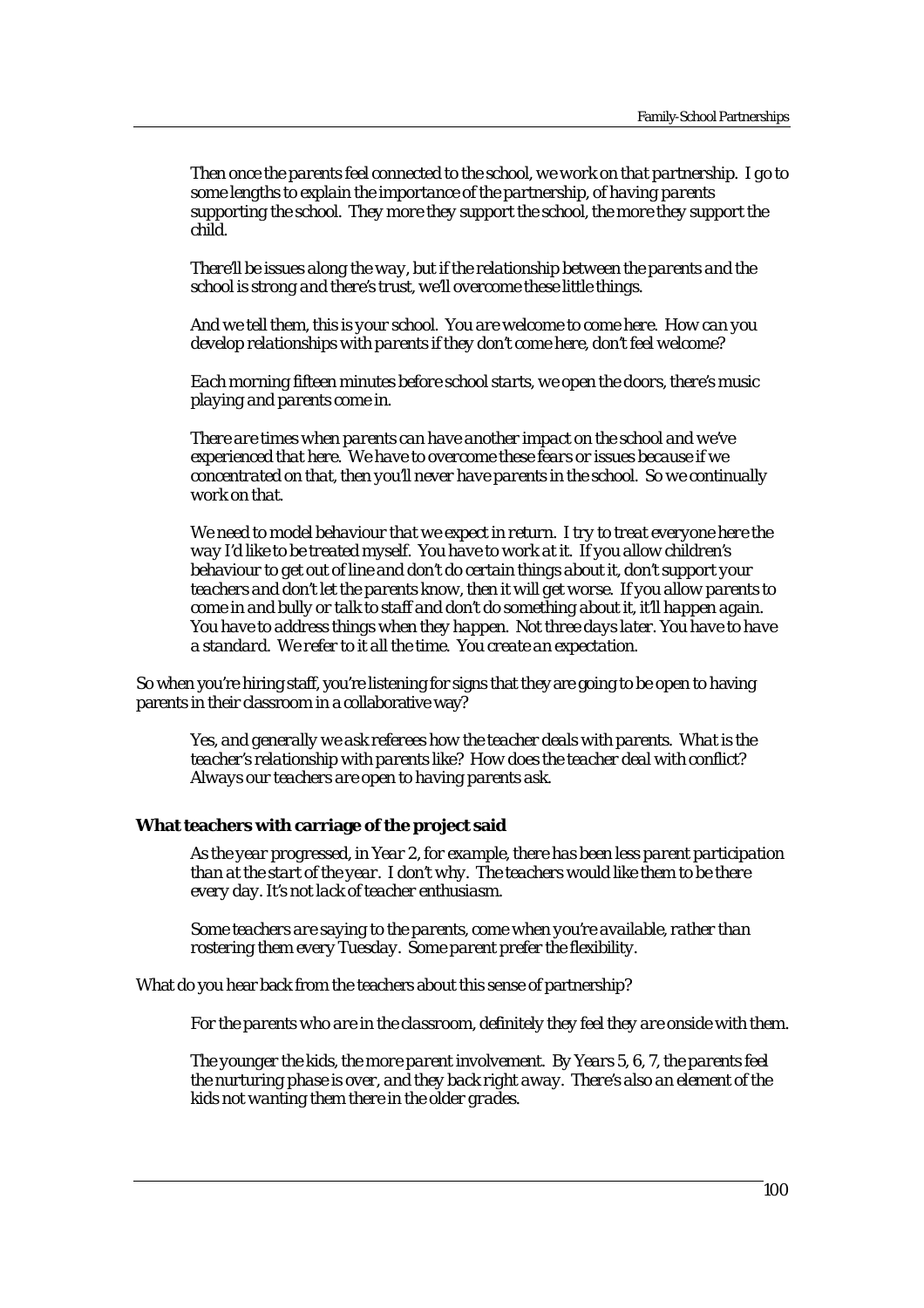But the training equips them for all grades?

*Yes. I had a range of parents from K to 7.* 

*A lot of parents in maths said they don't want to help their kid (at home) because they think they're contradicting the teacher. Whereas we say, the more ways a child can learn to solve a problem, the better. So we say, show them your way because it might work for them.* 

*But when a child's learning to read, we've found some parents were covering up the pictures, sounding out the words, and it was going against how they were being taught. And that's how the workshops grew. We needed to educate the parents. The kids need to see the pictures: that's a big part of learning to read. Covering them up is really not helping them.* 

# **What parents said about the project**

What did you think of the workshops?

*Fantastic, absolutely fantastic.* 

*When you're in a classroom you've got more tools. It gives you the ability to elicit the answer from children without giving it away.* 

*I loved the maths, the numeracy one. And the literacy one was great. It was fun and hands-on and we were playing games.* 

Did it do anything for your ability to help your child at home?

*I suppose it showed me the way my children are being taught, because when you add up there are all sorts of different ways.* 

*And it taught me it's not the final product that matters so much as the process. That was really important.* 

(All had been in the classrooms as well.)

Does it it have effect on your sense of being a partner in your children's education?

*I think it has to. It enhances communication and that two-channel is open, and if you feel more confident in the classroom, you're going to feel more comfortable being there. Sometimes it can be quite threatening if a kid asks you a question you can't answer.* 

*Absolutely, yes. One of my children has had a few learning difficulties, and when I get the opportunity I can reinforce what the teacher has gone through. And it's reeducation for me, because the older you get, the more you've forgotten. So you can learn all the basics again. A lot of parents have forgotten the basics.* 

*My child has had learning difficulties too, and I've learnt about the way he's being taught to spell. That helps me tremendously to help him.*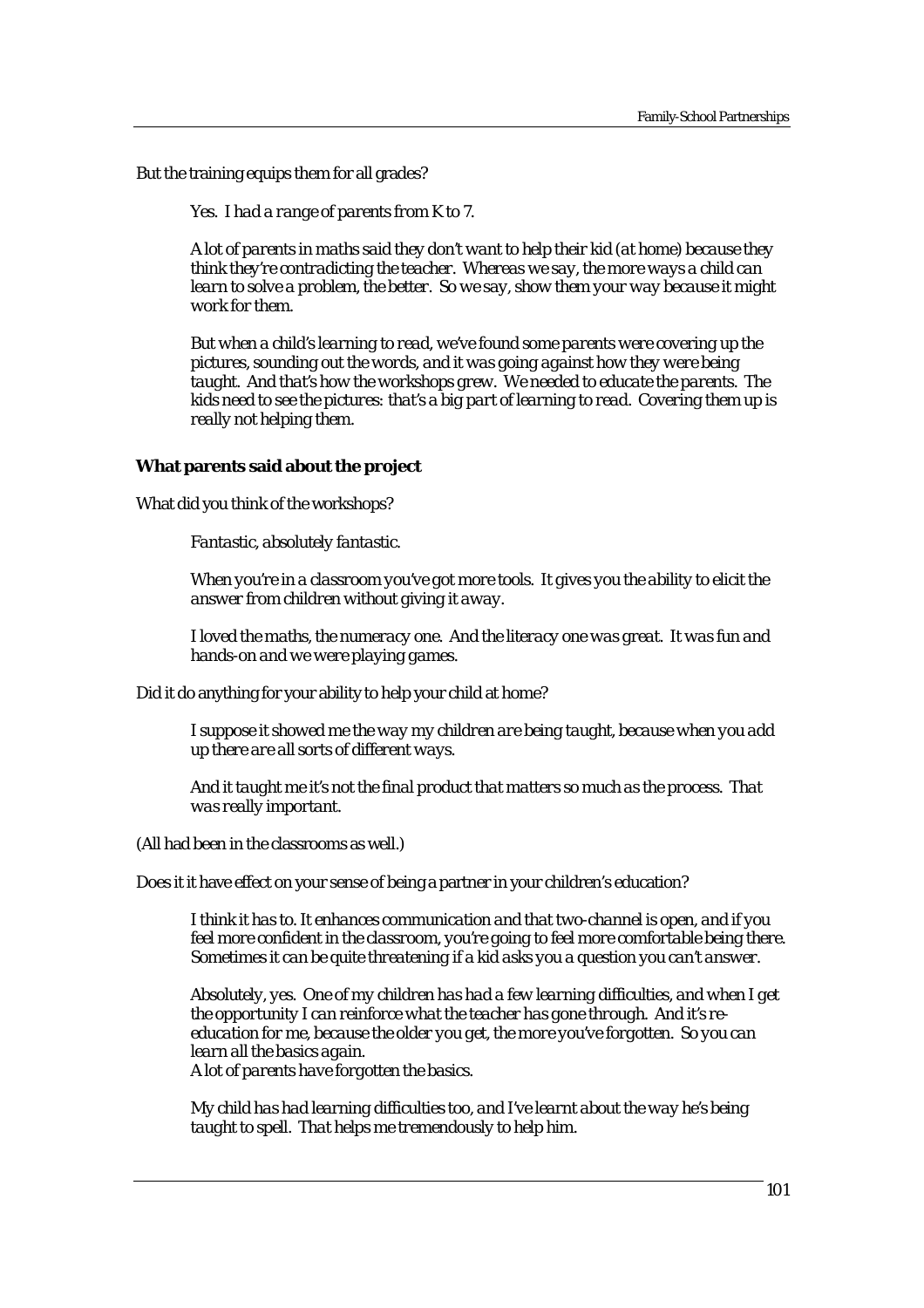Do parents in general have a sense of being welcomed into the school?

*I think so. We don't really talk about it, but it's a fantastic community at this school. It's quite tangible. Everybody is happy to help everybody, and that has to be a by-product of the partnerships.* 

How widely known do you think this workshops project is?

*I found doing your survey, and they were parents who weren't involved in the school, that 98 per cent of parents knew about it, and knew the school valued it. The newsletter was one of the major influences in their getting the information, that and talking to other parents.* 

So this partnerships project is just another way of making the partnerships that already exist work?

*Yes. I've been at the school four years now and under the current Principal and staff I have to agree with that. Right from kindy, I've been encouraged to come into the classroom.* 

# **Researcher's observations**

This school had a "feel" about it: as soon as you walked into the place you had a sense that it was an unusually positive environment. The Principal came straight out of his office as soon as he heard my voice at the reception desk, shook my hand, took me in directly to his office and began to talk rapidly and enthusiastically about the school, the program and the day he had mapped out for me. This included a staff morning tea at which there were birthday cakes and singing for staff whose birthday fell on or about the day.

The assistant principals, who had carriage of the project, spoke with great warmth of the Principal's leadership and his willingness to build on the work of an admired predecessor, as well as of his openness and humaneness in his dealings with students, staff and parents. These were themes I heard repeatedly, from staff, parent representatives and the parents who came to a forum in the evening.

The existence and promotion of clear and common values was a feature. The values espoused by the school were framed in a visually bold document hanging in the foyer directly opposite the front door. Values were referred to frequently, as was the importance of consistency between the values of the home and of the school.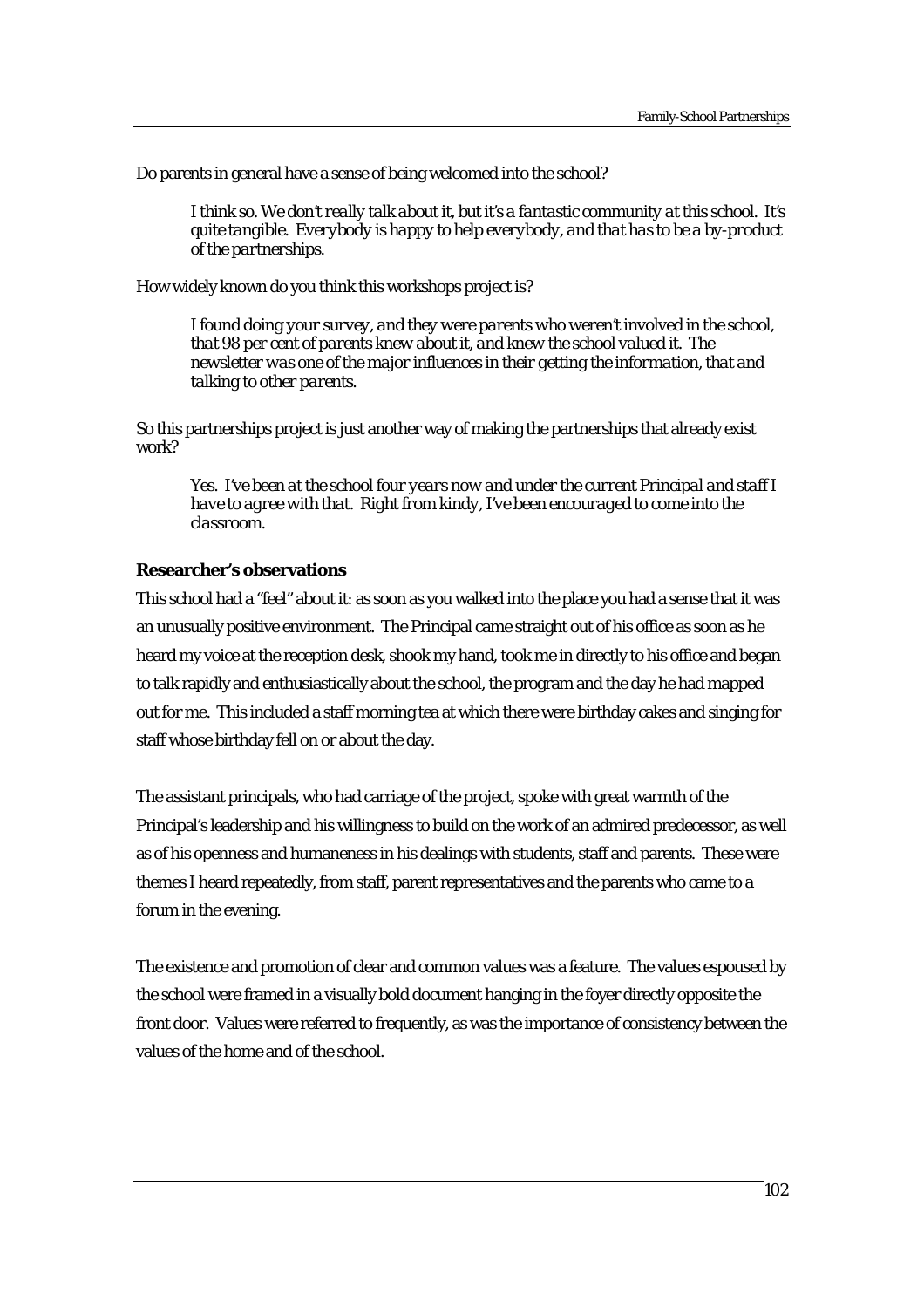# **Case K**

# **Name or description of project**

*The Parent Reference Group* 

The project consisted of establishing and maintaining a parent group within the school community that is not bound by traditional structures or traditional relationships between the school and parents. Its functions are to promote multiculturalism in the community, increase participation by parents in the life of the school, improve communication between the school and families, and reduce social differences.

The group holds regular informal Wednesday morning meetings which parents are encouraged to attend and meet with a community liaison worker. The group also organises multicultural morning teas where a range of ethnic foods are sampled and people from different ethnic groups in the community are brought together.

A parent centre in the new library is being set up, providing books, magazines and electronic materials on parenting and primary education.

An advertising campaign using posters and a column in the school newsletter has begun to inform the community of the existence and function of the parent group.

# **Background**

The school is situated in a suburb of lower socio-economic standing in outer western Sydney. There is a diverse range of languages and cultures in the local community. Sixty per cent of the children are from an NESB background and the figure for Kindergarten in 2006 will rise to 70%, reflecting increased migration into the area. A community liaison worker has been employed five hours a week for a number of years, undertaking pastoral work and occasional home visits.

The new school leadership proposed a project involving a body that would reach out to parents and help them in their integration into the local culture and school community and welcome their participation in school life.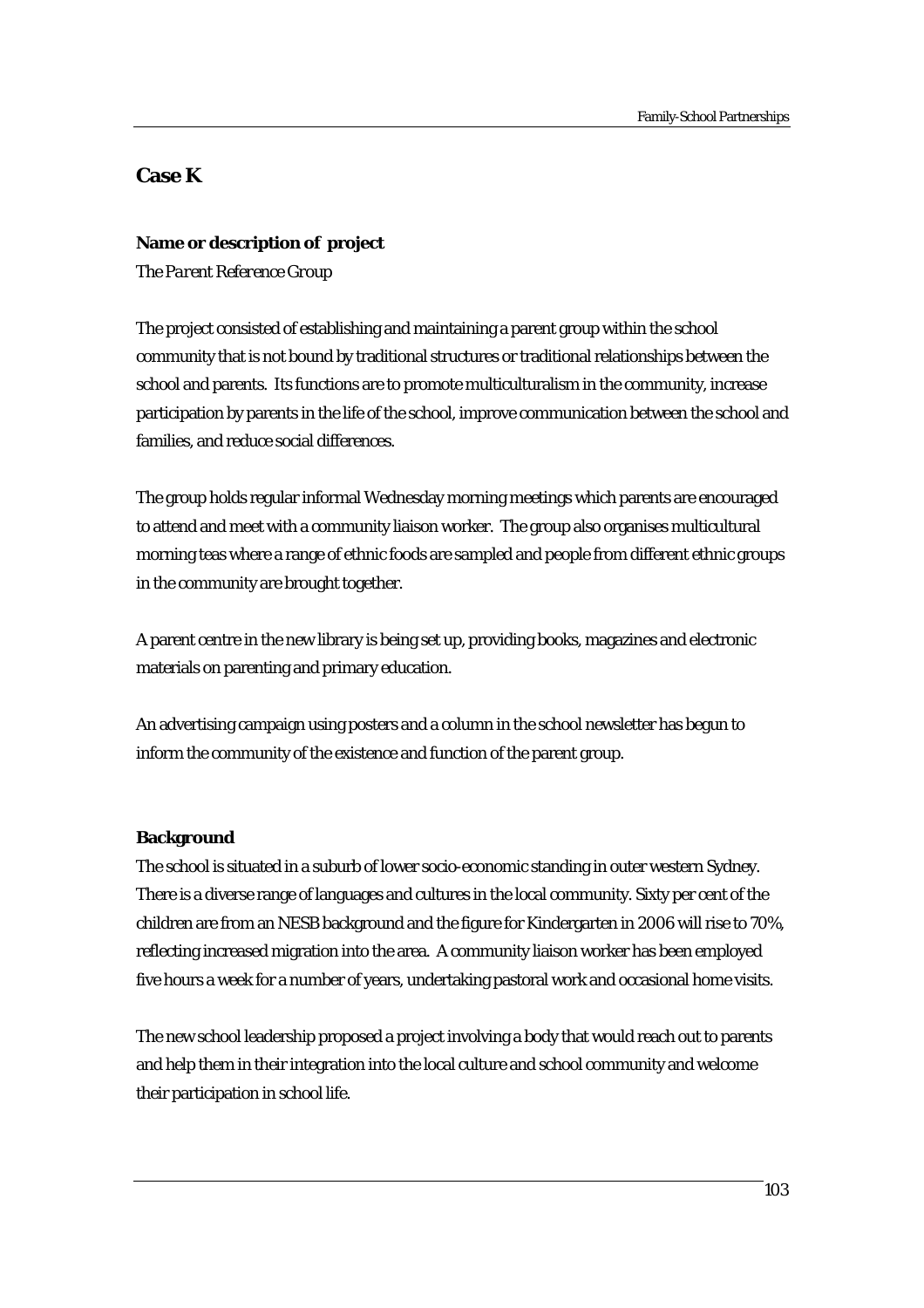A feeling was expressed that, while the school had traditional parent structures such as a mothers' club and a fathers' club, anxieties and tensions had diminished their effectiveness. Power had been exercised in these bodies by a limited few over a number of generations. It was felt these parent groups merely served the school's interests as fundraising bodies and that a new group was needed that could operate outside traditional structures and whose ownership would lie in the hands of many parents. In addition, traditional parent body structures in the school had not embraced the multicultural aspects of the school community. A new parent group networking with the community liaison worker would act as voice for parents in passing on information to the school community.

### **Engaging parents**

It was the pastoral role of the community liaison worker which was seen as a bridge into the partnerships. This person had been employed in this role for 20 years, and had established good links with the various groups in the parent body. This demonstrates the need to invest time in initiatives like this. Newsletters, advertisements and other such devices were used as back-up but not as the primary vehicles of communication. The parents had also become engaged because the new group had none of the old power structures, and was invited to play a role far wider than the conventional one of fund-raising.

# **What the Principal said about the project**

The Principal is relatively new to the school and indicated a need for the school to embrace the wider parent community. He was aware that while schools often speak of parent partnership they often don't have the systems or structures set up where they can meaningfully reach out to parents. He indicated that in his view there was a need to reach out and take advantage of the richness and the ideas that come from parents in the broader community.

*If people are given a voice and are invited to be part of a community it certainly gives a greater ownership and where the school and the parent committee work hand in hand it raises the number of ideas and amount of communication that goes back and forth…what I hope is to see the impact of that on our children.* 

It was also important to the Principal that parents are always made welcome. He indicated a need for teachers at the school to be open and welcoming at all levels, being aware of the need for care and safety of the children but also being available to parents as they drop off their children in the morning or collect them in the afternoon at the assembly and prayer.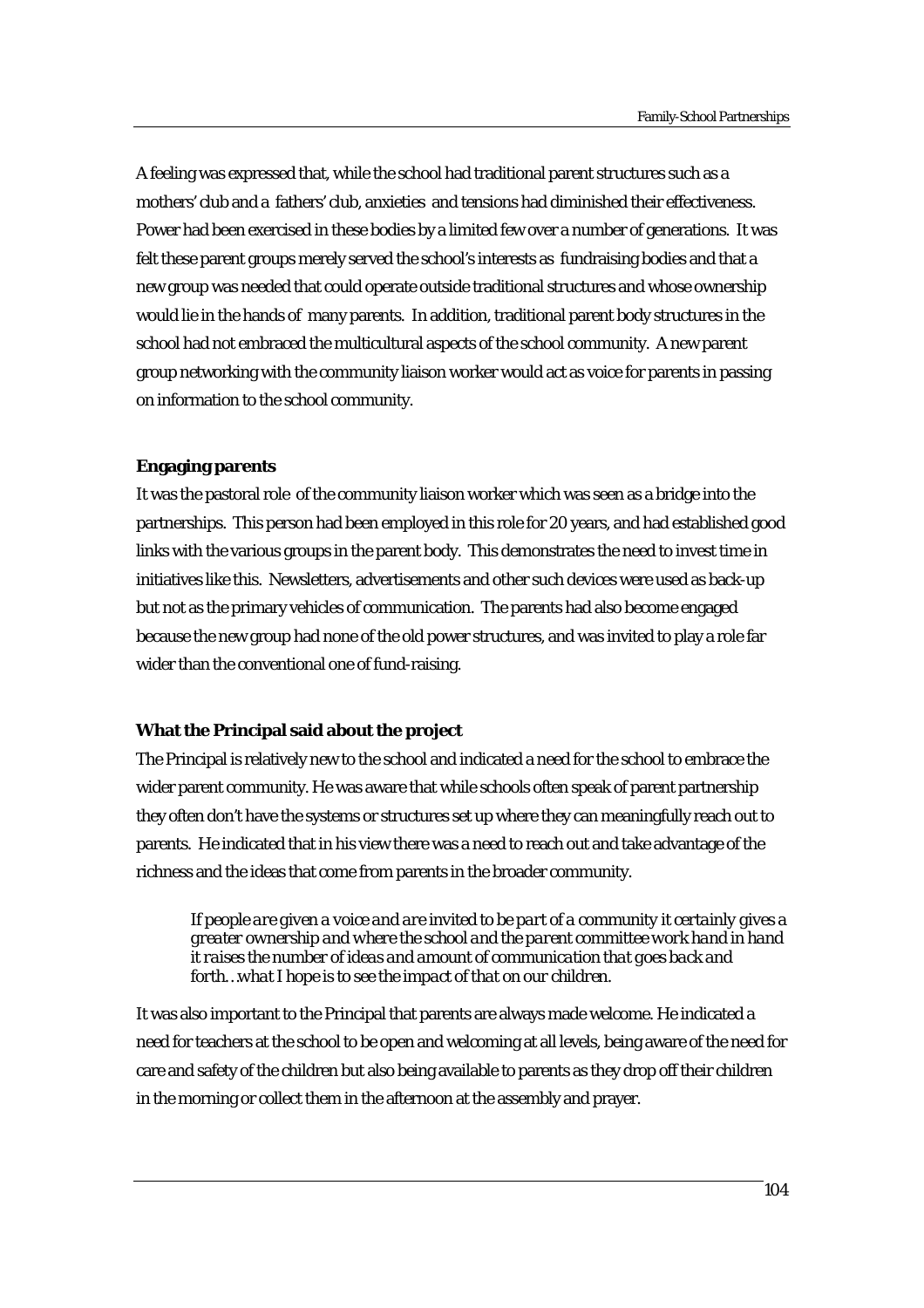*Parents who don't often feel they have something to contribute are welcome. This is especially important in a school with such a large number of NESB parents. They don't knock on doors – we need to invite them and then incorporate the richness of their culture and their ability to contribute to the community.* 

The Principal saw the appointment of the community liaison worker as epitomising the value of family within the school. He praised the work and outlined the qualities of the incumbent as:

- having a sense of vision;
- being a lateral thinker;
- encouraging parents to use their own skills and creative insights;
- being qualified in the area e.g. counselling;
- having good interpersonal skills; and
- having a knowledge of children, parents and teachers.

The Principal indicated that in his view the project was a "huge success" as indicated by the way people had been brought together, had communicated well and deal t with some difficult situations and challenges. He attributed much of the success to the dedication, experience and availability of the community liaison worker who was described as " a dynamic and communityspirited person".

The outcomes of the project in the Principal's view were seeing the parent reference group meeting on regular occasions, the dialoguing on education that was taking place and the development of community spirit which was evident. The Principal said he felt that the objectives of the project had been achieved in that the parent group had acted as a catalyst for change and redefinition of parent roles in the school. The school had long wished to reform all of the existing parent structures and now this process of change had begun. It was too early to measure the effects of this change on the students yet there was the feeling that they would be influenced ultimately by their parents.

The Principal also said he felt that the success of the parent group was due to the informality which had been fostered and which allowed people to open up and express their personalities, even people who had poorly developed English skills. He regarded the personal contact as what had worked with the project.

*There was a feeling of whenever we walked over to the meeting room when*  [community liaison worker] *was there with a group of parents as being a very welcoming atmosphere, with the pre-school children playing and all of the parents talking…*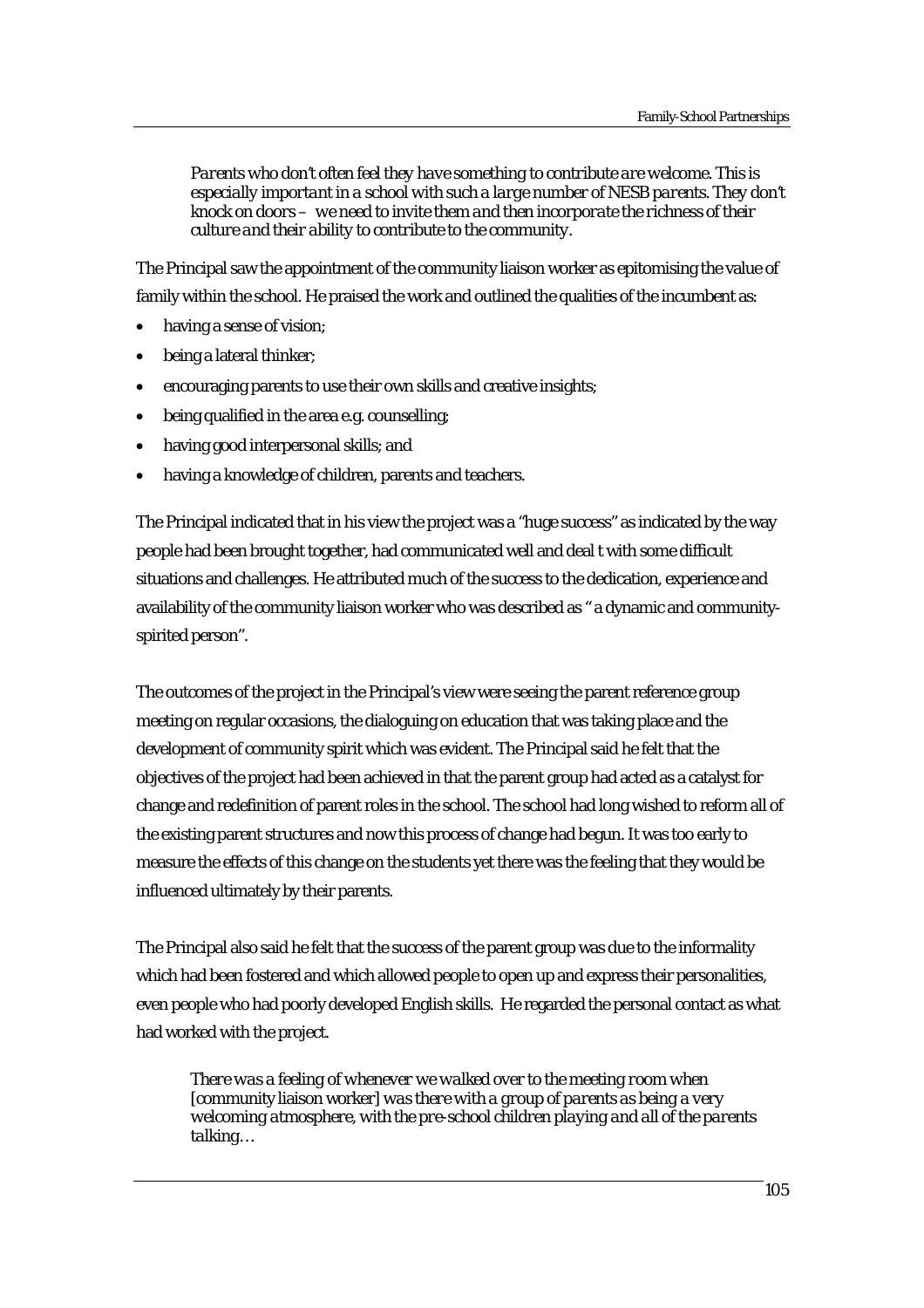The parents in turn were happy to see the executive present as they felt they could freely express their ideas and opinions.

The Principal indicated that it was also important for the school leadership to keep the teaching staff informed and "on board" with the project. It was also important to reinforce to parents the idea that education was a joint project of home and school:

*We are reminding parents that they are here with us. It's not we're the teachers and we start at 9 and finish at 3 and they take over. It's about being together.* 

At the same time the Principal spoke of a constraint to this ideal.

*One of the things that really impacted on me is the trust which parents have in teachers in this school. That's a wonderful thing but it's also a concern say when they did not demand answers when asbestos was found in the school playground or when a teacher went on protracted leave. These are cultural mores – the belief that the teacher knows everything so things are out of our hands. This kind of attitude makes partnerships much more difficult.* 

# **What the person with carriage of the project said about it**

*I have worked in this* [role] *for 20 years so it's very familiar ground for me…* 

The community liaison worker stated that she felt that the major objectives of the program had been achieved. The parent reference group was meeting regularly, communicating well and providing a participative and inclusive effect on the school culture. The school executive was impressed and supportive of the efforts of the multicultural liaison worker. Most teachers were onside. The culmination of her work this year was the multicultural morning tea which served to build community spirit and orientate families of new students to the school. There was a "tremendous response" to this day with over 200 people drawn to it " who stayed and wouldn't go home".

# *We had food from people we had never even seen here before.*

*An outcome of the multicultural morning tea was a sense of curiosity which has been established about the school. A new family expressed that they were very impressed and were looking forward to coming to the school in 2006. A sense that the school community appreciates where people come from and that they can have a voice has been expressed. In the past parents felt that because their language skills were lacking they could not attend meetings but now they feel they can contribute.*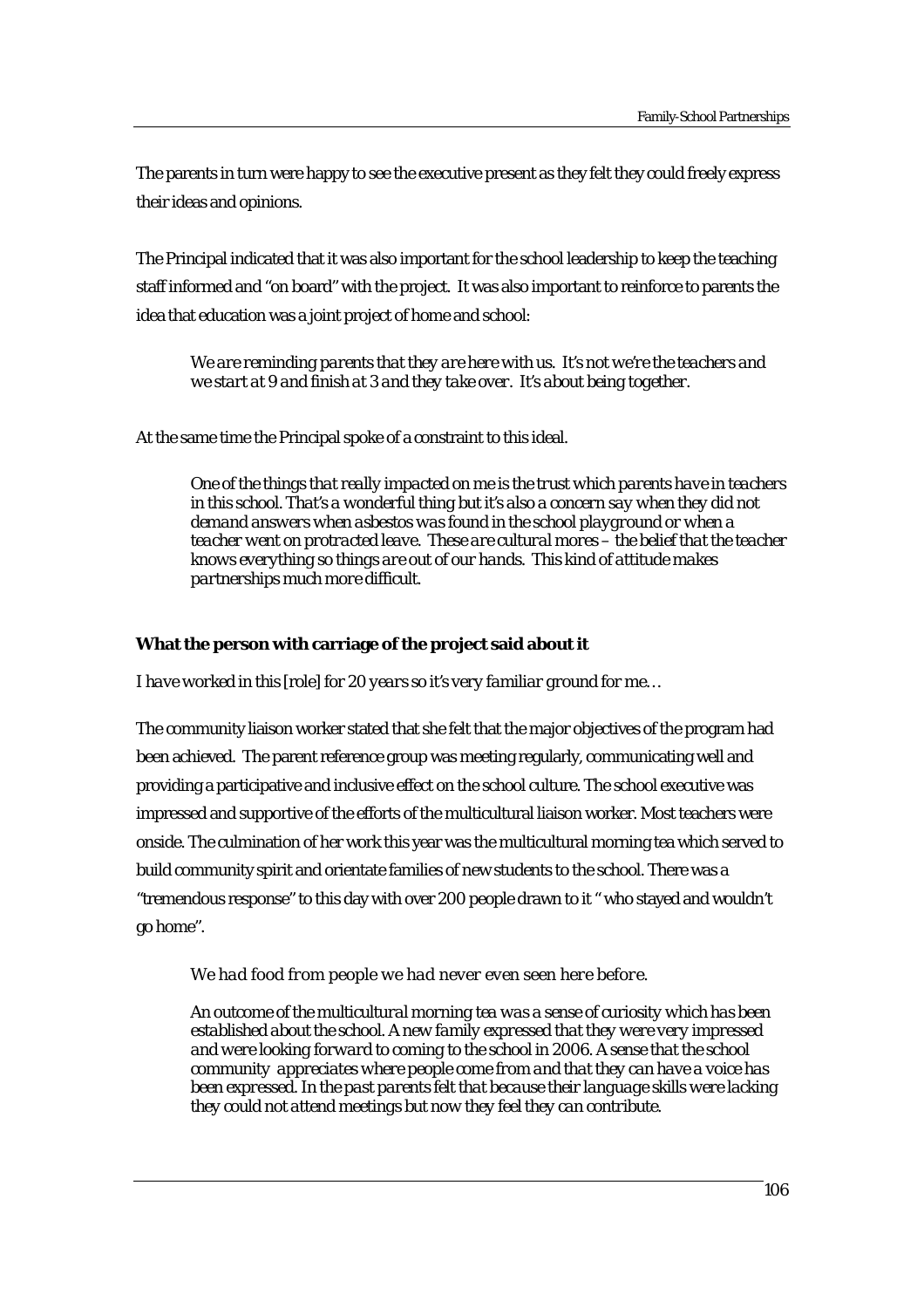# **What the parents said about it**

*It was really like a think tank. It was very open. We had people who came in, moved out, came back and we had no pressure.* 

*There were fresh ideas all the time.* 

*We felt comfortable, very comfortable.* 

*[Liaison worker] tried hard to make it as open and as seemingly open as possible.* 

# **Researcher's observations**

*I feel there is an enormous tension between the school and the parents' needs and rights.* 

This statement by the community liaison worker indicates one of the motivations driving a sea change currently underway in the school. There has been an acknowledgment that in the past the school has not addressed its multicultural aspect with its projects. The actions of the school executive and the community liaison worker combined with new elections for parent clubs have provided the opportunity to establish a new parent body more in keeping with the multicultural nature of the school.

The school is seeking to overcome past failures and limitations in school-community relationships and to put aside a "them and us" mentality. It wishes to be seen in future as a truly multicultural school where the community is genuinely and fully involved.

The process of establishing a new parent body is necessarily a careful and patient one and the group is working steadily on a number of fronts. It needs to be carefully nurtured otherwise it will collapse easily. The project is being guided successfully through its early phases by confident, energetic and committed staff with much hope for the future.

# **Case L**

# **Name and description of project**

*Connecting with our new arrivals* 

The project plan involved:

 finding effective ways to consult with and engage the new migrant groups- primarily Africans or Sudanese origin;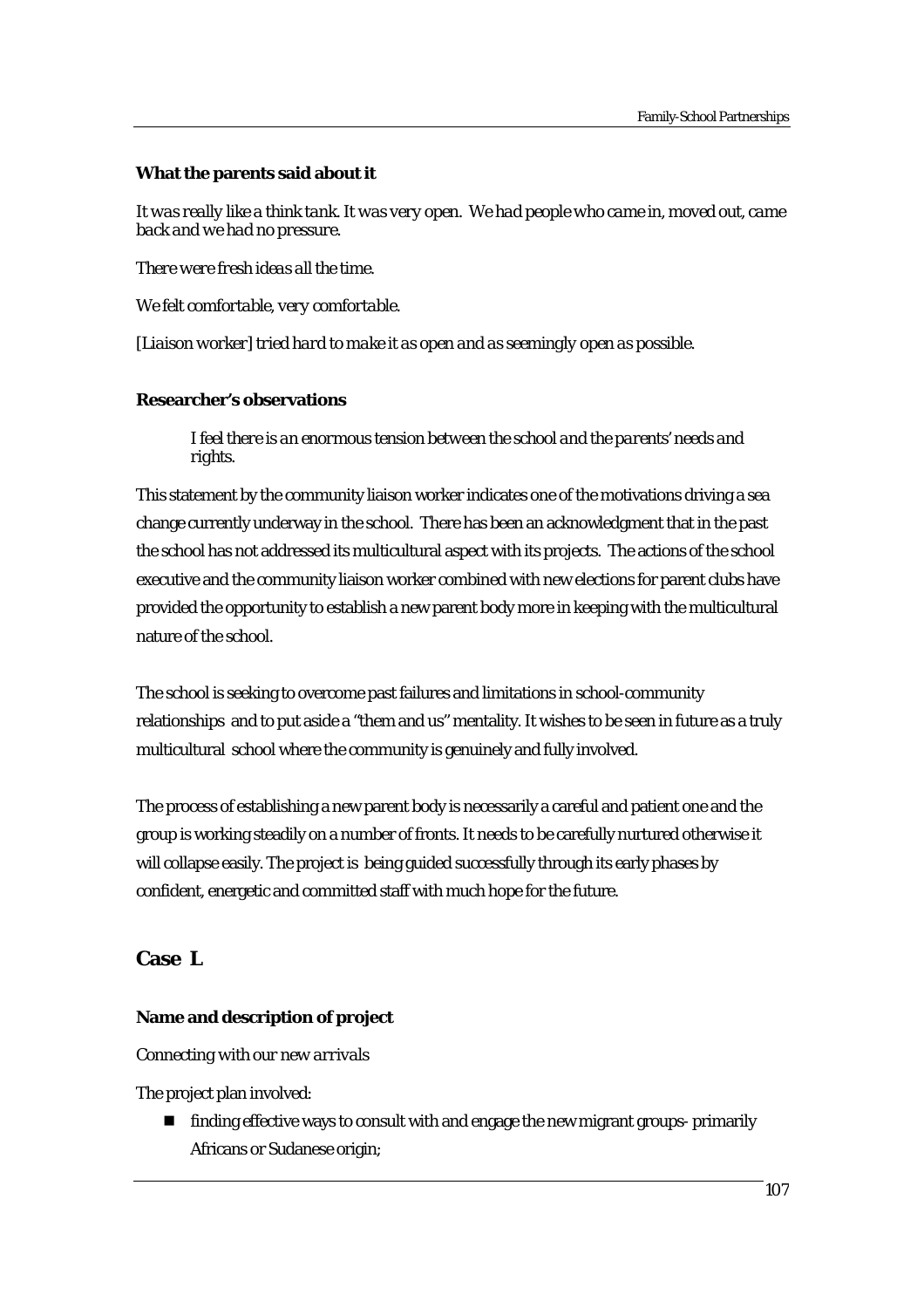- **Increasing the level of involvement of the local Migrant Resource Centre in the work of** the school;
- employing and training a Sudanese family member as an aide to assist in the project deliverables; and
- running some relevant activities to test effective engagement actions for the Sudanese families.

# **Background**

This is a 200-student Catholic primary school in Tasmania serving a generally lower SES demographic. Traditionally it has not had a high level of involvement by parents and families. Like a number of the other schools in Tasmania, it has had a recent influx of migrants of African background, mainly Sudanese. This has presented an enormous challenge for the school. However, by contrast with the existing population, many members of the Sudanese community are tertiary educated and come from professional backgrounds in Africa.

At the start of this project, the school had made some progress on its project. However, for such a tiny school it was an ambitious undertaking, and the Principal was finding the resourcing of the project a "stretch". The grant money enabled the school to employ and train a Sudanese parent in a liaison role.

By the end of the research period, a number of milestones had been completed. A Sudanese parent had been appointed to the project role and was undergoing support and training at the local Migrant Resource Centre.

By the end of the research period, this parent had already run some in-school activities. Some had focused on information exchange and others were craft or food-based. She had also coordinated the first parent-teacher interviews for some of the Sudanese families, which have already led to some changes in strategy for some students and their families.

The project is very focused on improving the learning outcomes for the students, and anecdotally this is already providing some positive outcomes.

A total of six 'gatherings' had been run or were planned before the end of 2005, and the school's ESL co-ordinator was attending so she could make positive connections with the families.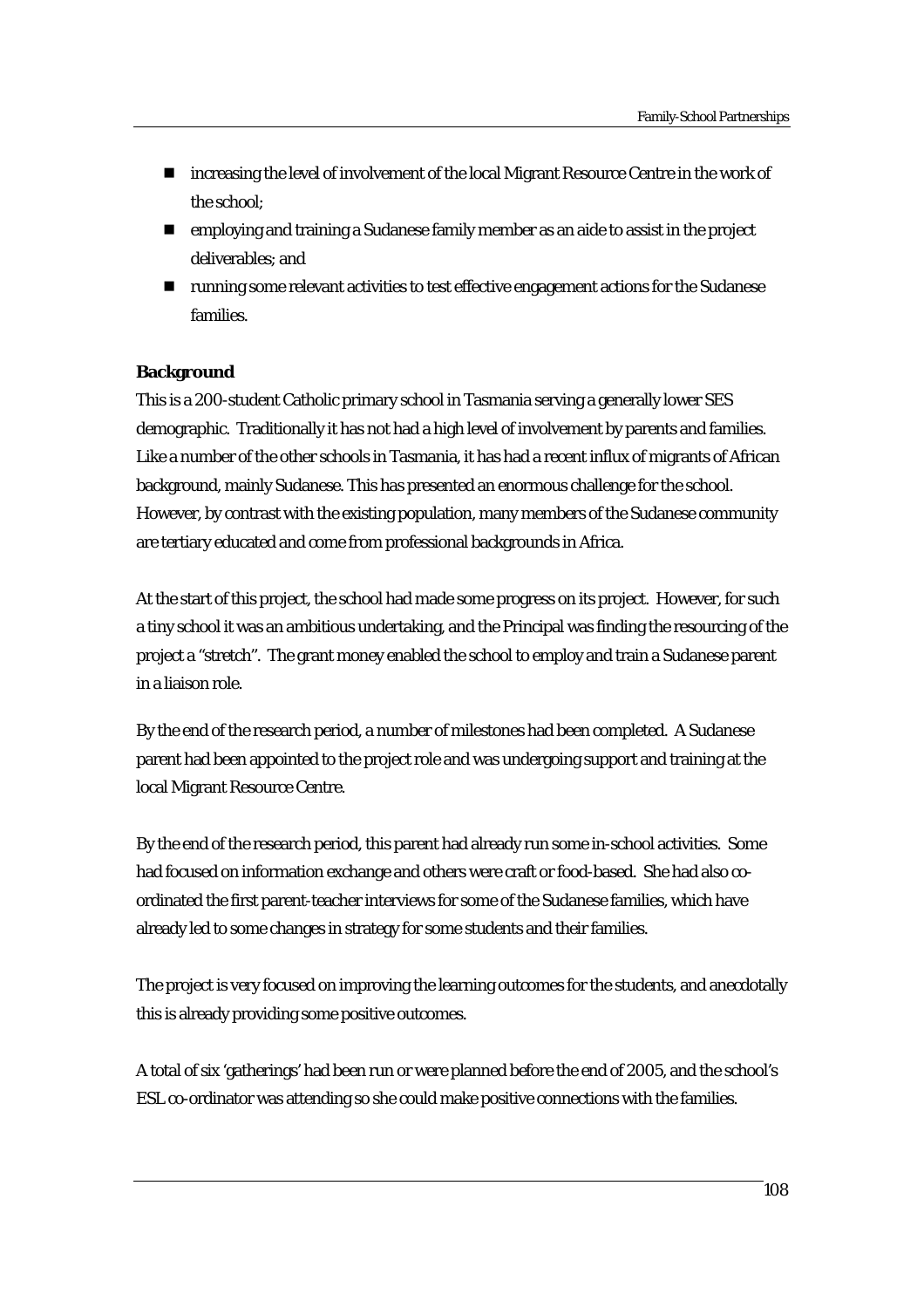#### **What the person with the carriage of the project said about it**

Over the course of the project, I have been in regular contact with the Principal. The impact of the project on him has been profound. He described the school's growing insight into the challenges facing the Sudanese families as "deeply humbling and moving."

He has described the learnings so far as particularly valuable in terms of improving the possibilities for the young Sudanese students.

It has also spurred the school to promote intensive language courses for new arrivals with the local Migrant Resource Centre, as well as improving the relationship with the local secondary college as the primary school has tried to stimulate sharing of resources and promote continuity for students as they move from primary to secondary school.

## **Engaging parents**

First, this school made a leap of imagination that many individuals and institutions find difficult: it put itself in the shoes of the newly arrived migrants and reflected on what they might need. The school then looked around for ways of meeting those needs. Its own thin resources forced it to look outside. It identified English-language tuition as critical and set about finding ways to meet that need. It also appreciated the qualities within the Sudanese community and the appointment of a Sudanese woman to co-ordinate the project not only reflected this level of appreciation, but created an immediate bridge into the community. Once again the appointment of a parent in a liaison role has proved pivotal.

#### **Researcher's observations**

Due to the nature of the project, and difficulties getting the families into the school (as well as the obvious language issues) I have not been able to meet with any of the Sudanese families.

In hindsight, this was an ambitious project which has nonetheless so far had a very profound and positive impact. Despite the modest project objectives, the learnings so far appear to be significant.

It would seem that the Principal has little support in a resource sense – although the project is obviously well supported in a conceptual way by his team.

The appointment of one of the Sudanese parents as an aide and coordinator is significant and the Principal is adamant that this will continue into 2006.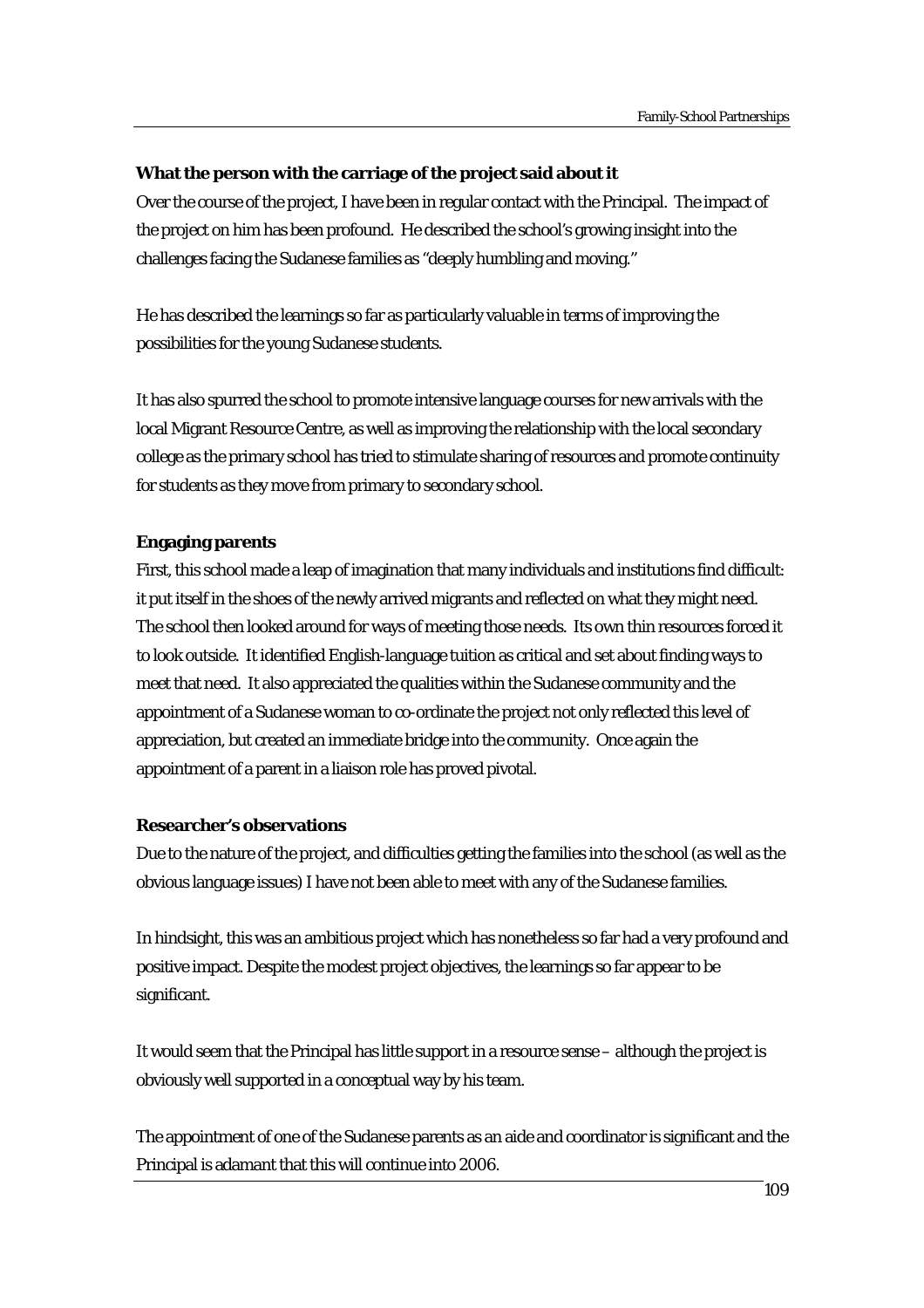In terms of the Draft framework, this project is all about stimulating basic communication to fundamentally improve learning outcomes. Given the history of the school, and the previous lack of connections with the new migrant group, the project has been successful – albeit in a modest way.

Outcomes have been very concrete and basic – but important. The Principal commented that the:

*"provision of correct uniforms and a tailored payment schedule",* 

and

*"having the first effective parent-teacher interviews (in some cases, the first time the Sudanese parents had met their child's teacher)",* 

were in themselves significant outcomes.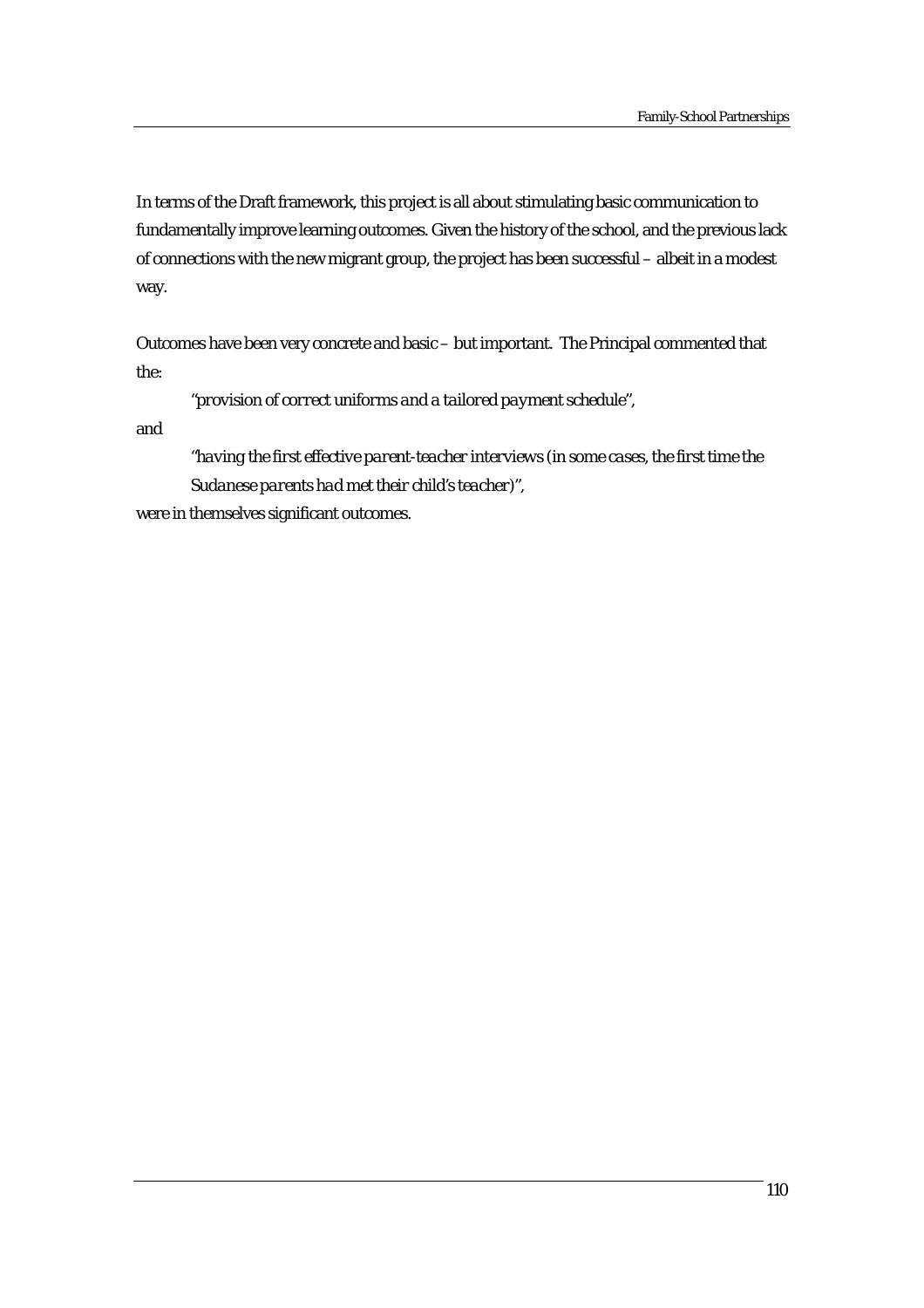# **SURVEY OF PARENTS**

Parents at all 61 schools were invited to participate in a two-round survey on their awareness of their school's project and their intentions about becoming involved. There were also questions about their own school days and their level of satisfaction with their children's present school. The purpose of the survey was not only to test levels of awareness and attitude to the project but to test whether barriers existed to their participation.

We obtained 903 responses to the pre-test survey and 263 matched responses to the post-test survey. While these are respectable numbers, the comparatively low response rate for the post-test can probably be put down to the fact that it was conducted at the end of the school year, and the usual distractions of the pre-Christmas period militated against people's involvement. Even so, we believe the data reported here give a good indication of parents' levels of awareness and engagement, and tell us something about barriers to participation.

We had no ultimate control over the sample, but we have no reason to think the parent representatives who went to the trouble of assisting us would have not done their best to include as wide a range of respondents from the parent community as practicable. On the assumption, then, that the sample was random, the matched-sample size of 263 yields a sampling variance of about plus or minus 6.5% at the 95% confidence level. The sample of 903 yields a sampling variance of about plus or minus 3.2%. The overall response rate is not calculable since the questionnaire was distributed on a "best endeavours" basis by volunteer parents in each school and we do not know how many were actually distributed. The average response rate per school for round one of the survey was 65% and for round two 31%.

The main finding is that competing demands on parents' time was the most common barrier to parental involvement in the project. Disaffection arising from unhappy schooldays or dissatisfaction with the existing school was rare. However, the fact that parents placed a higher priority on other activities than those involving the school suggests that schools face a challenge to persuade parents of the benefits of according school activities a higher priority. This is a communications challenge.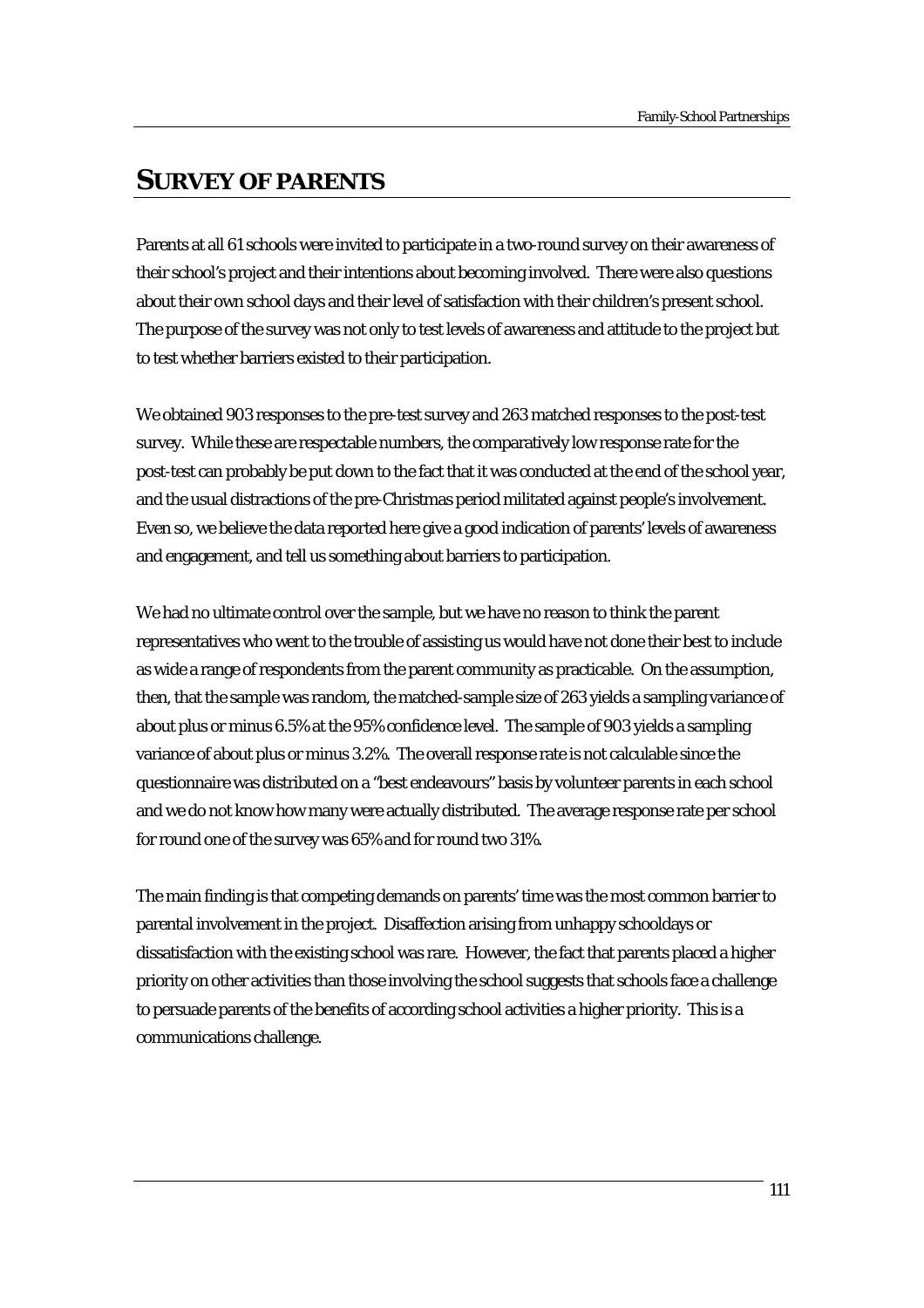# **Round 1**

**Question 1**. Have you heard of a new project in the school to get parents more involved in the work of the school?

|                | <b>Total</b> | Gender |        | First language |       | Occupation |           |          |
|----------------|--------------|--------|--------|----------------|-------|------------|-----------|----------|
|                |              | Male   |        |                | Other | Prof/      | Clerical/ | Semi/un  |
|                |              |        | Female | English        |       | Mgr        | Trade     | -skilled |
| Base           | 903          | 133    | 765    | 740            | 161   | 263        | 173       | 79       |
|                | %            | %      | %      | %              | %     | %          | %         | %        |
| Yes            |              | 71     | 78     | 76             | 78    | 81         | 76        | 75       |
| N <sub>0</sub> | 22           | 28     | 21     | 23             | 17    | 19         | 23        | 25       |
| Don't know     |              |        |        |                |       | $\star$    |           | --       |

**TABLE 1: AWARENESS OF PARTNERSHIPS PROJECT** 

Given that efforts were made to reach as wide a cross-section of parents as possible, it is encouraging to note that 77% of the parents surveyed knew about the partnerships project.

Knowledge tended to be higher among females rather than males.

**Question 2.** (Asked of respondents who had said they knew of the project): Are you, or will you be, involved in the project?

## **TABLE 2: INTENTION TO BE INVOLVED IN PARTNERSHIPS PROJECT AMONG THOSE WHO KNEW ABOUT IT**

|            | Total   | Gender |        | First language   |     | Occupation |           |         |
|------------|---------|--------|--------|------------------|-----|------------|-----------|---------|
|            |         | Male   |        |                  |     | Prof/      | Clerical/ | Semi/un |
|            |         |        | Female | Other<br>English | Mar | Trade      | -skilled  |         |
| Base       | 691     | 94     | 593    | 565              | 126 | 212        | 131       | 59      |
|            | %       | %      | %      | %                | %   | %          | %         | %       |
| Yes        | 69      |        | 68     | 66               | 81  | 70         | 56        | 68      |
| No         | 30      | 23     | 32     | 33               | 19  | 29         | 43        | 32      |
| Don't know | $\star$ | --     |        |                  | --  | $\star$    |           |         |

Of those people who said they did know about the projects, 69% said that they intended to be involved.

Given the need to promote parent involvement in schools, this is an encouraging figure. It is further encouraging to note that 77% of men said they intended to be involved, and that 81% of people whose first language was not English said they intended to be involved.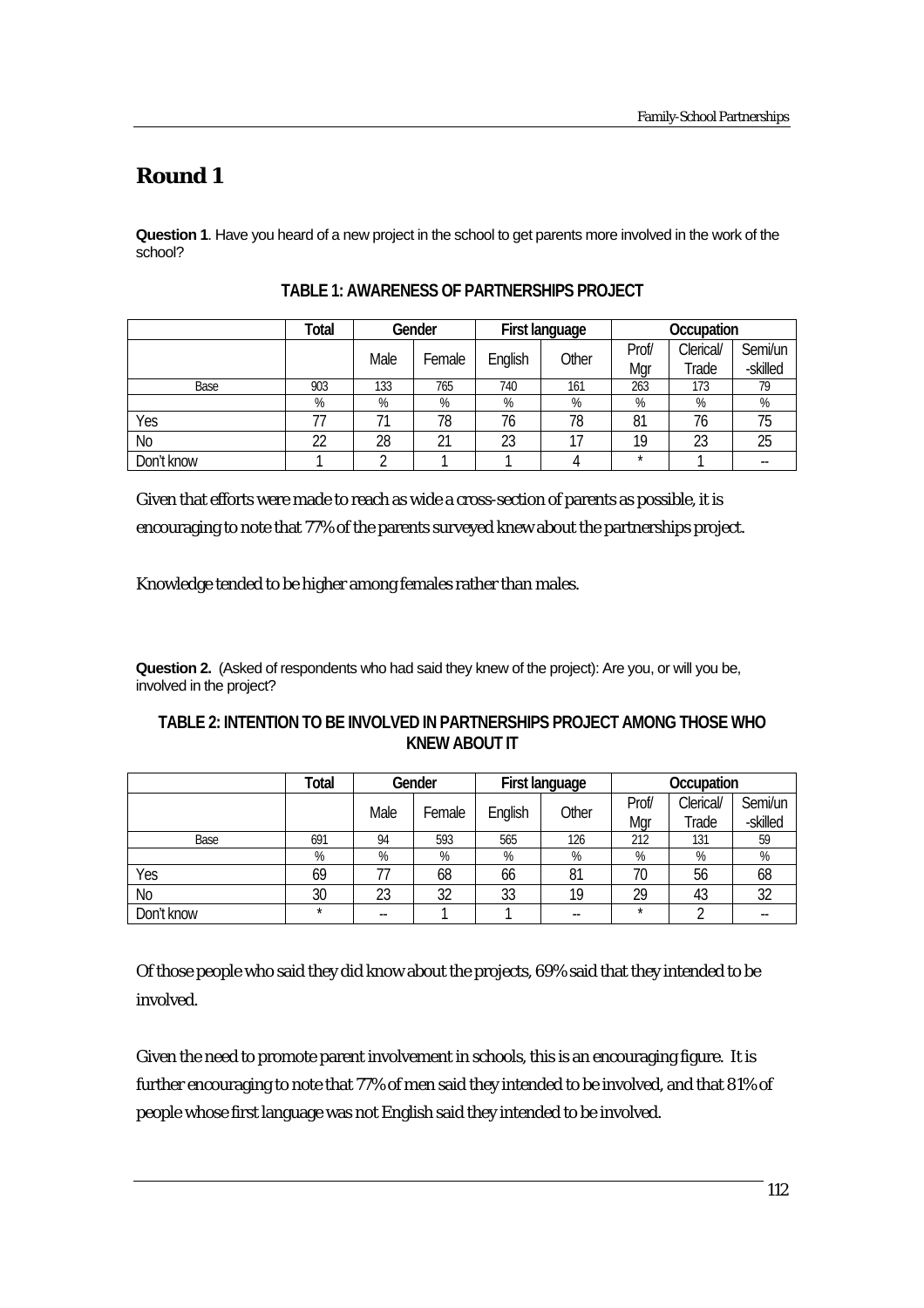**Question 3.** (Asked of those who knew of the project but had said they would not be involved): Would you like to be involved in the project?

|                | Total   | Gender |        | First language |       | Occupation |           |          |
|----------------|---------|--------|--------|----------------|-------|------------|-----------|----------|
|                |         | Male   | Female |                | Other | Prof/      | Clerical/ | Semi/un  |
|                |         |        |        | English        |       | Mar        | Trade     | -skilled |
| Base           | 210     | 22     | 188    | 187            | 24    | 62         | 56        | 19       |
|                | %       | %      | %      | %              | %     | %          | %         | %        |
| Yes            | 40      | 41     | 39     | 41             | 25    | 40         | 38        | 37       |
| N <sub>0</sub> | 60      | 59     | 60     | 58             | 75    | 58         | 63        | 63       |
| Don't know     | $\star$ | --     |        |                |       |            |           |          |

# **TABLE 3: DESIRE TO BE INVOLVED IN PARTNERSHIPS PROJECT AMONG THOSE WHO KNEW ABOUT IT BUT HAD NOT YET DECIDED TO BE INVOLVED**

Those who said that had not actively planned to be involved asked if they would like to be, and a significant minority – 40% said they would.

This suggests that beyond the initial take-up of a project by parents, there is a residual group who would become involved but additional work has to be done to win them.

**Question 4.** (Asked of those who responded "No" to Question 3): It's perfectly OK not to be involved, but could you say the main reason why you would not like to be involved?

|                            | <b>Total</b> | Gender |        |         | First language | Occupation |           |          |
|----------------------------|--------------|--------|--------|---------|----------------|------------|-----------|----------|
|                            |              | Male   | Female |         | Other          | Prof/      | Clerical/ | Semi/un  |
|                            |              |        |        | English |                | Mgr        | Trade     | -skilled |
| Base                       | 126          | 13     | 113    | 109     | 18             | 36         | 35        | 12       |
|                            | %            | %      | %      | %       | %              | %          | %         | %        |
| Work commitments           | 30           | 30     | 29     | 32      | 17             | 36         | 46        | 42       |
| Lack of time/too busy      | 25           | 31     | 25     | 22      | 50             | 28         | 26        | 8        |
| Family commitments         | 17           | 23     | 16     | 17      | 22             | 17         | 9         | 25       |
| Already involved in other  | 13           | 8      | 14     | 15      | 6              | 31         | 6         |          |
| school groups              |              |        |        |         |                |            |           |          |
| Other commitments          | 10           | --     | 12     | 10      | 11             | 6          | 3         | 25       |
| Last year child will be at | 10           | --     | 11     | 11      |                | 8          | 14        | 17       |
| the school                 |              |        |        |         |                |            |           |          |

**TABLE 4: REASONS FOR NOT WISHING TO BE INVOLVED IN PARTNERSHIPS PROJECT** 

\*Respondents sometimes gave more than one answer to this question. Therefore the percentages do not add to 100.

Those who said they would not be involved indicated that work and other commitments took priority. It would seem that the challenge for schools is to successfully argue the value of time spent in school activities compared with time spent on other things, since there is little evidence in this survey to suggest fundamental alienation from schools.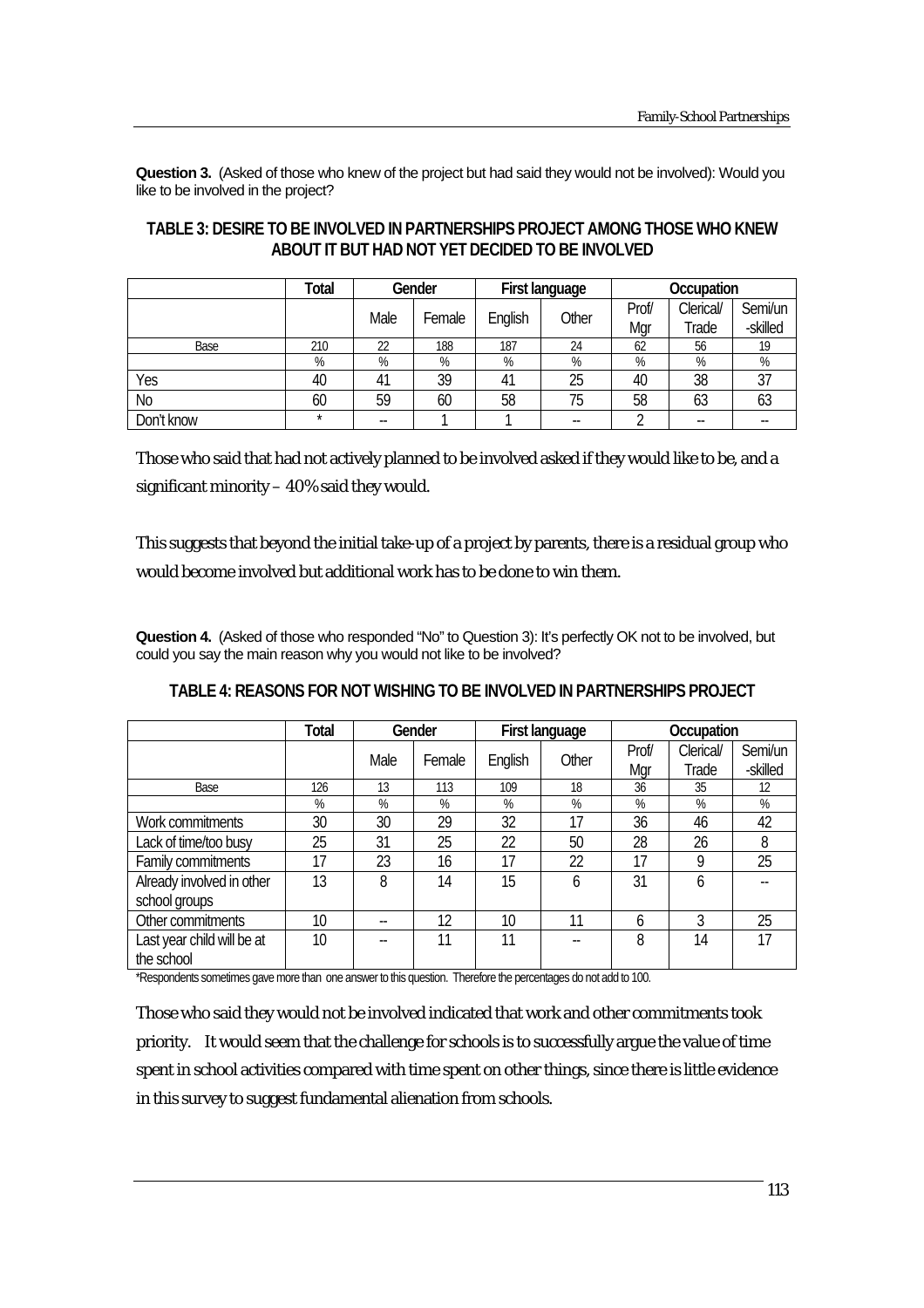**Question 5**. (Asked of those who said in answer to Question 1 that they had not heard of the school's project): Would you be interested in finding out about the project, or not?

|                | <b>Total</b> | Gender |        | First language |       | Occupation |           |          |
|----------------|--------------|--------|--------|----------------|-------|------------|-----------|----------|
|                |              | Male   |        |                | Other | Prof/      | Clerical/ | Semi/un  |
|                |              |        | Female | English        |       | Mar        | Trade     | -skilled |
| Base           | 200          | 37     | 162    | 171            | 28    | 50         | 40        | 20       |
|                | %            | %      | %      | %              | %     | %          | %         | %        |
| Interested     |              | 70     | 79     | 79             | 68    | 76         | 68        | 90       |
| Not interested | 23           | 30     |        | 21             | 32    | 24         | 33        |          |

## **TABLE 5: INTEREST IN FINDING OUT ABOUT THE PROJECT**

A large majority (77%) of those who had not heard about the project said they were interested in finding out about it.

Again this underlines the importance of effectively communicating with the parent body,

because there are signs here of widespread interest, at least in principle, about what is going on.

**Question 6.** (Asked of those who said not interested in response to Question 5): It's perfectly OK not to be interested, but could you say the main reason why you are not interested?

|                            | Total | Gender |        |         | First language | Occupation |           |          |
|----------------------------|-------|--------|--------|---------|----------------|------------|-----------|----------|
|                            |       | Male   | Female | English | Other          | Prof/      | Clerical/ | Semi/un  |
|                            |       |        |        |         |                | Mgr        | Trade     | -skilled |
| Base                       | 46    | 11     | 34     | 36      | 9              | 12         | 13        |          |
|                            | %     | %      | %      | %       | $\%$           | %          | %         | %        |
| Lack of time/too busy      | 37    | 27     | 41     | 39      | 33             | 42         | 46        | 50       |
| Work commitments           | 24    | 27     | 24     | 25      | 22             | 25         | 46        |          |
| Family commitments         | 13    | Q      | 15     | 17      | --             | 8          | 8         |          |
| Already involved in other  | 11    |        | 15     | 14      |                | 8          | 15        | 50       |
| school groups              |       |        |        |         |                |            |           |          |
| Last year child will be at | 9     | 9      | 9      | 11      |                | 8          | 8         | 50       |
| the school                 |       |        |        |         |                |            |           |          |

## **TABLE 6: REASONS FOR NOT WISHING TO FIND OUT ABOUT PARTNERSHIPS PROJECT**

\*Respondents sometimes gave more than one answer to this question. Therefore the percentages do not add to 100.

Again, lack of time and the pressure of other commitments were given as the most commonly offered reasons for not being interested in the project.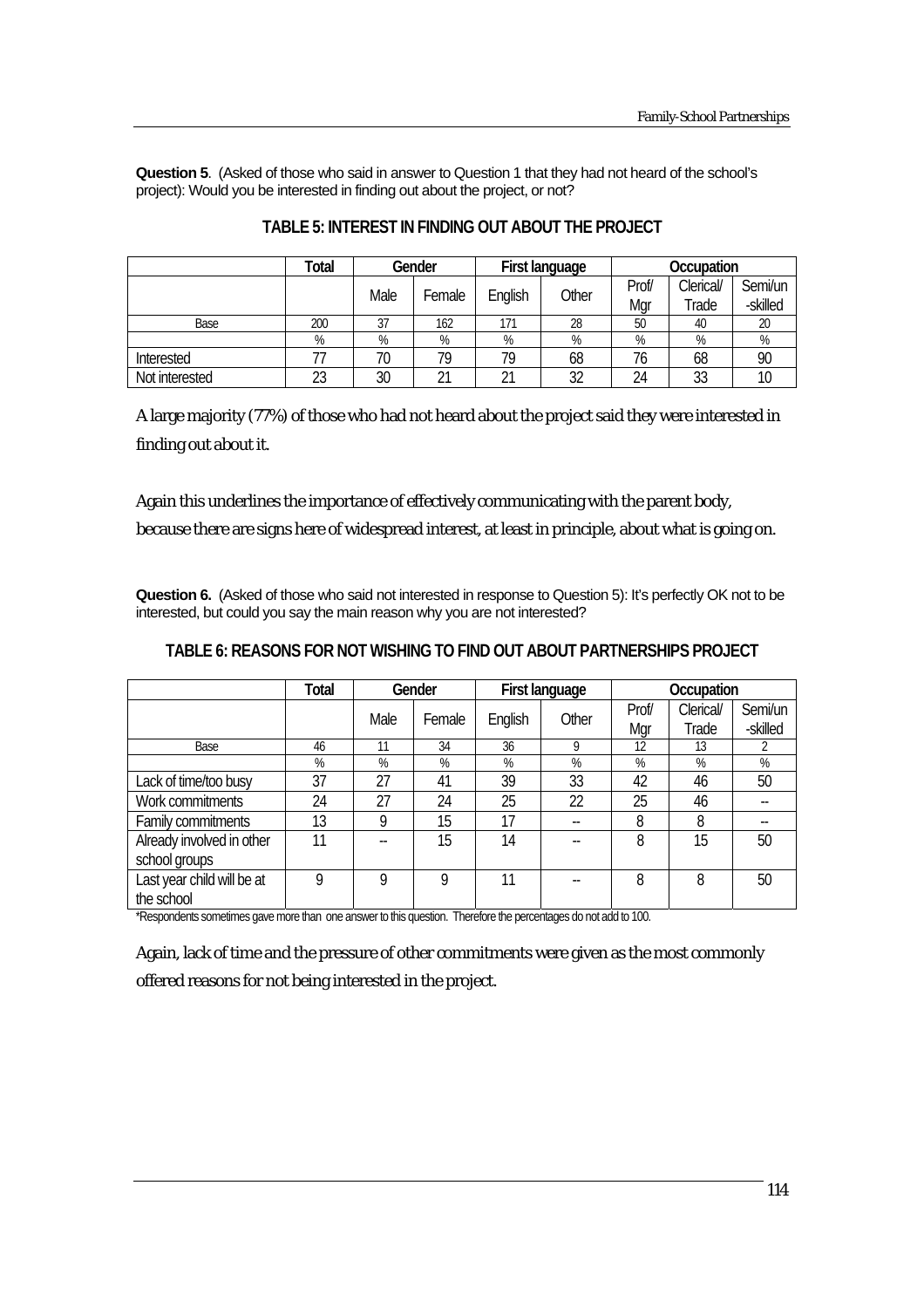|                                 | <b>Total</b> | Gender |        |         | First language | Occupation |           |          |
|---------------------------------|--------------|--------|--------|---------|----------------|------------|-----------|----------|
|                                 |              | Male   | Female | English | Other          | Prof/      | Clerical/ | Semi/un  |
|                                 |              |        |        |         |                | Mar        | Trade     | -skilled |
| Base                            | 903          | 133    | 765    | 740     | 161            | 263        | 173       | 79       |
|                                 | %            | %      | %      | %       | %              | %          | %         | %        |
| School newsletter               | 78           | 73     | 79     | 78      | 88             | 79         | 80        | 78       |
| Talking to other parents        | 28           | 17     | 30     | 29      | 25             | 28         | 27        | 37       |
| Talking to teachers or<br>staff | 25           | 26     | 25     | 26      | 24             | 25         | 24        | 30       |
| Attending school<br>meetings    | 23           | 20     | 24     | 23      | 25             | 24         | 21        | 29       |

|  | TABLE 7: MAIN SOURCE OF INFORMATION ABOUT SCHOOL ACTIVITIES |
|--|-------------------------------------------------------------|
|  |                                                             |

Clearly the school newsletter is the main source of information for parents, but informal personal channels of communication are also important. Indeed other evidence from this study shows that these informal channels are particularly important for engaging parents in the life of the school, as opposed to merely informing them about what is happening.

**Question 8.** Thinking back to your own school days. Would you say that, on the whole, your own school days were:

|                  | Total | Gender |          |         | First language | Occupation |           |          |
|------------------|-------|--------|----------|---------|----------------|------------|-----------|----------|
|                  |       | Male   | Female   | English | Other          | Prof/      | Clerical/ | Semi/un  |
|                  |       |        |          |         |                | Mgr        | Trade     | -skilled |
| Base             | 903   | 133    | 765      | 740     | 161            | 263        | 173       | 79       |
|                  | %     | %      | %        | %       | %              | %          | %         | %        |
| Very happy       | 35    | 36     | 35       | 30      | 55             | 37         | 31        | 32       |
| Reasonably happy | 54    | 51     | 54       | 58      | 36             | 57         | 59        | 54       |
| Not very happy   | 8     | 8      | 8        | Q       | 4              | 5          | Q         | 14       |
| Not at all happy | า     | 4      | າ        | C       |                | າ          |           | --       |
| Don't know       |       | ำ      | $\star$  | $\star$ |                | $\star$    |           | --       |
| <b>MEAN</b>      | 1.1   | 1.1    | 1<br>۱.1 | 1.1     | 1.4            | 2.۱        | 1<br>1.1  | 1.0      |

## **TABLE 8: HAPPINESS OF RESPONDENTS' OWN SCHOOL DAYS**

Means are derived from very happy +2 to not at all happy -2. The mid-point is zero.

A majority of parents were not ecstatic about their own schools but neither were they highly critical. Our qualitative evidence from this study suggests that among parents who had been aliented from school as a result of their own experiences, those now prepared to be involved in the partnerships project had overcome this alienation, in many cases as a result of the partnerships initiative. In these cases the partnerships initiative had been going for some time before this fieldwork was done.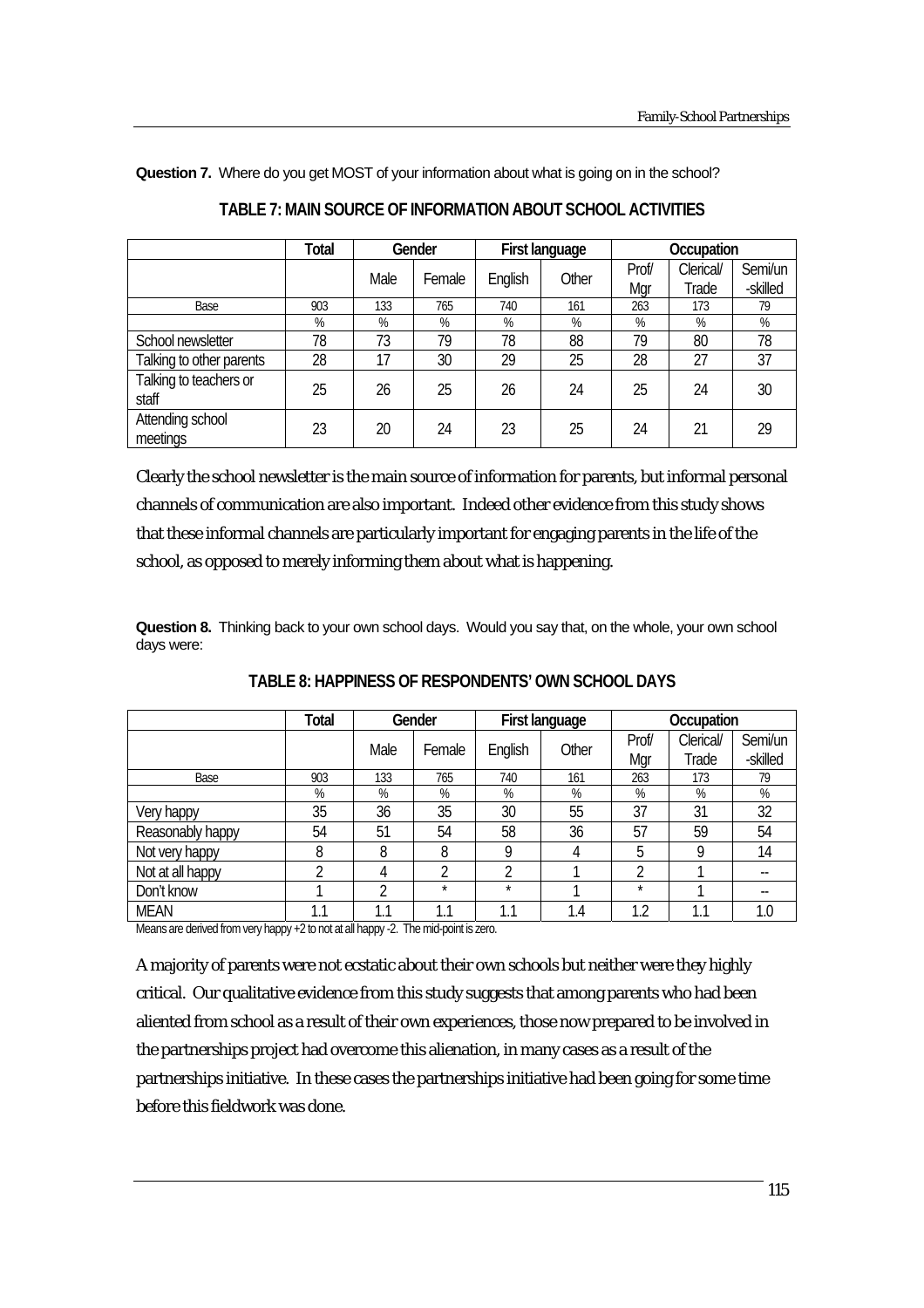In places of socio-economic disadvantage, where alienation of parents most commonly existed, it was clear that the projects had played a major role in gradually overcoming this alienation.

**Question 9.** On the whole, how satisfied would you say you are with your experience as a parent at this school where the Family-School Partnerships project is being conducted?

|                      | <b>Total</b> | Gender |         |         | First language | Occupation |           |          |
|----------------------|--------------|--------|---------|---------|----------------|------------|-----------|----------|
|                      |              | Male   | Female  | English | Other          | Prof/      | Clerical/ | Semi/un  |
|                      |              |        |         |         |                | Mgr        | Trade     | -skilled |
| Base                 | 903          | 133    | 765     | 740     | 161            | 263        | 173       | 79       |
|                      | %            | %      | %       | %       | %              | %          | %         | %        |
| Very satisfied       | 48           | 47     | 48      | 47      | 52             | 45         | 41        | 52       |
| Reasonably satisfied | 41           | 41     | 41      | 42      | 34             | 43         | 51        | 37       |
| Not very satisfied   | 3            | 5      | 3       | 3       | า              | 5          | L         | 3        |
| Not at all satisfied |              | റ      | $\star$ |         |                | $\star$    |           |          |
| Don't know           |              | 5      | 8       | 6       | 11             |            | 5         | Q        |
| <b>MEAN</b>          | 1.4          | 1.3    | 1.4     | 1.4     | 1.5            | 1.4        | 1.4       | 1.5      |

**TABLE 9: SATISFACTION WITH CHILDREN'S PRESENT SCHOOL** 

Means are derived from very satisfied +2 to not at all satisfied -2. The mid-point is zero.

A very large majority (89%) of parents said they were satisfied with their experience as a parent at the school now attended by their child. Very few were dissatisfied and hardly any were very dissatisfied.

# **TABLE 10: EFFECT OF PARENTS' OWN SCHOOLDAYS AND SATISFACTION LEVELS ON PARTICIPATION IN THE PROJECT**

|                                                       |         | Know of, and involved in, |
|-------------------------------------------------------|---------|---------------------------|
|                                                       |         | project                   |
|                                                       | Yes     | No                        |
| Base                                                  | 478     | 210                       |
|                                                       | %       | ℅                         |
| Happiness of own school days                          |         |                           |
| Very happy                                            | 39      | 32                        |
| Reasonably happy                                      | 50      | 57                        |
| Not very happy                                        | 8       | 8                         |
| Not at all happy                                      |         | 3                         |
| Satisfaction with experience as parent of this school |         |                           |
| Very satisfied                                        | 55      | 43                        |
| Reasonably satisfied                                  | 38      | 46                        |
| Not very satisfied                                    | 2       | 4                         |
| Not at all satisfied                                  | $\star$ |                           |

These two questions about parents' own schooldays and their satisfaction with their experience as parents, were included in the survey because it was hypothesised that these two factors might be barriers to parental involvement in the project.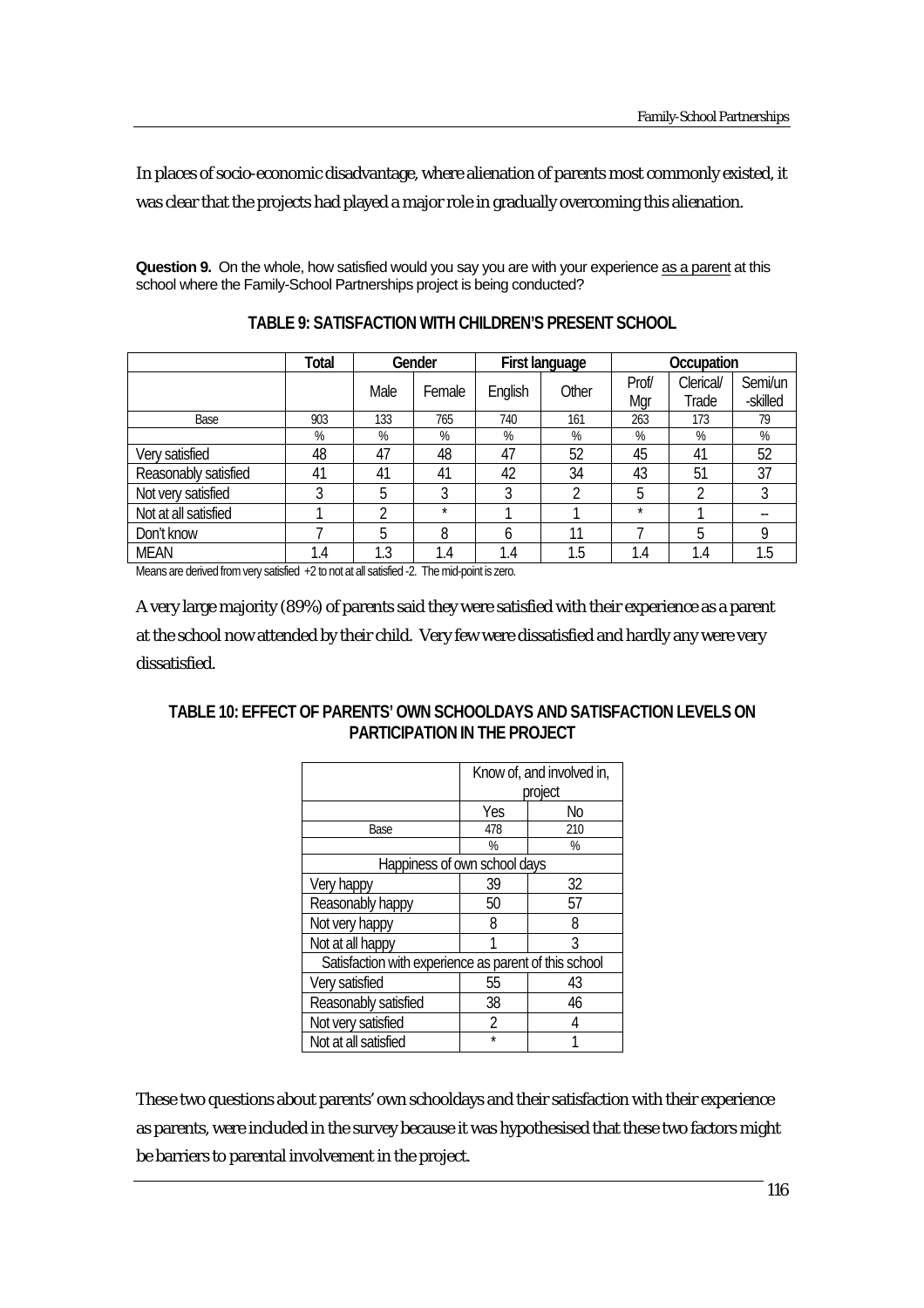These hypotheses are not borne out by the data. Neither the relative happiness of a parent's own schooldays nor their level of satisfaction with their level experience as a parent at their child's school is a barrier to involvement except at the margins, where the tiny proportion of the very unhappy or the very dissatisfied are less inclined to be involved.

The real barrier is the priority parents accord to being involved in the school when compared with other calls on their time. It seems to us that changing parents' time priorities by convincing them of the importance and benefits of spending time involved with the school is the major challenge for schools. A vital component of meeting this challenge is excellence and thoroughness in communications with parents.

The evidence of this survey also suggests that the small proportion of parents who were not at all happy with their own schooling were more inclined than others to report that they were not satisfied with their experience as parents at the present school. Having said that, 65% of such parents said they were satisfied with their experience as parents.

# **Round 2**

**Question 1**. No matter what you said at the start of the project, which of these statements best describes your involvement in the project?

|                             | <b>Total</b> | Gender |        | First language |                  | Occupation |           |          |
|-----------------------------|--------------|--------|--------|----------------|------------------|------------|-----------|----------|
|                             |              |        |        |                | Other<br>English | Prof/      | Clerical/ | Semi/un  |
|                             |              | Male   | Female |                |                  | Mgr        | Trade     | -skilled |
| Base                        | 263          | 32     | 229    | 226            | 36               | 65         | 45        | 24       |
|                             | %            | %      | %      | %              | %                | %          | %         | %        |
| Involved all through        | 46           | 59     | 44     | 45             | 53               | 48         | 42        | 54       |
| Involved part-way through   |              |        | 18     |                | n                | 11         |           | 13       |
| Pulled out part-way through | 8            | 13     |        | 8              |                  | 12         | O         | Ο        |
| Not involved at all         | 37           | 25     | 38     | 38             | 31               | 29         | 44        | 25       |

|  | TABLE 11: INVOLVEMENT WITH PARTNERSHIP PROJECT |
|--|------------------------------------------------|
|--|------------------------------------------------|

Whereas 69% of parents who knew about the projects said they intended to be involved, in fact about 63% of those who participated in the follow-up interview indicated that they had been involved, at least to some extent.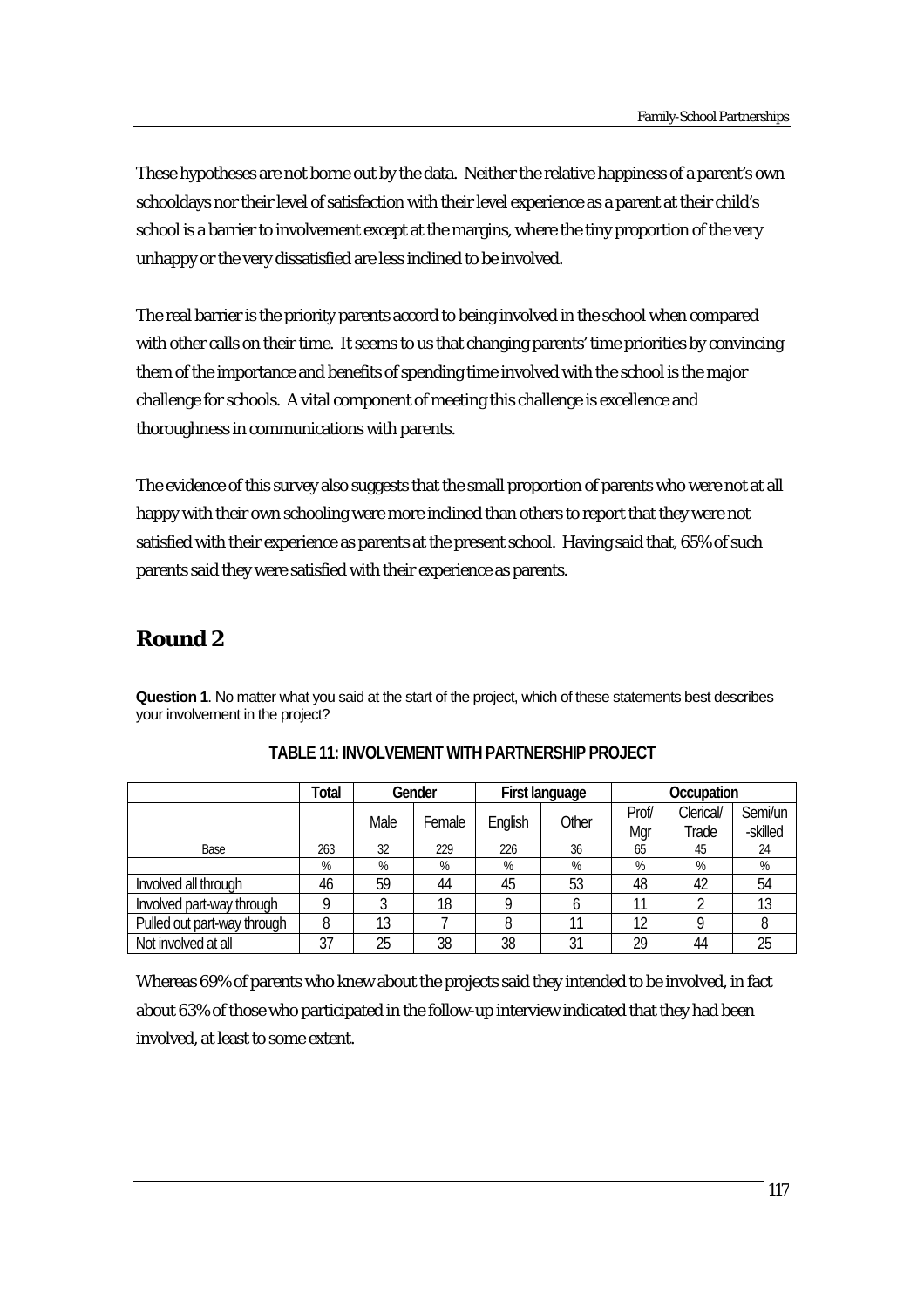**Question 2.** (Asked of those who said they had pulled out part-way through): Which ONE of the following comes closest to the MAIN reason why you pulled out:

|                                | <b>Total</b> |
|--------------------------------|--------------|
|                                |              |
| <b>Base</b>                    | 21           |
|                                | %            |
| On at wrong time for me        | 33           |
| Too much else on               | 29           |
| Health reasons                 | 14           |
| Didn't interest me enough      | 10           |
| Didn't feel I could offer much | 10           |

## **TABLE 12: REASON FOR PULLING OUT**

Reasons for pulling out tended to reflect pressure on people's time and the associated issue of prioritising referred to earlier. There is some evidence of disengagement but it is not large.

Question 3. Thinking for a moment about what your children are being taught at school: As a result of your being involved in this project, would you say:

# **TABLE 13: LEVEL OF KNOWLEDGE OF CHILD'S EDUCATION FROM INVOLVEMENT WITH PARTNERSHIP PROJECT**

|                    | <b>Total</b> | Gender |                | First language |    | Occupation |       |           |         |
|--------------------|--------------|--------|----------------|----------------|----|------------|-------|-----------|---------|
|                    |              |        | Male<br>Female | English        |    | Other      | Prof/ | Clerical/ | Semi/un |
|                    |              |        |                |                |    | Mar        | Trade | -skilled  |         |
| Base               | 167          | 24     | 141            | 141            | 25 | 46         | 25    | 18        |         |
|                    | %            | %      | %              | %              | %  | %          | %     | %         |         |
| Know more          | 62           | 67     | 62             | 62             | 68 | 57         | 56    | 78        |         |
| Made no difference | 29           | 25     | 30             | 31             | 16 | 35         | 40    |           |         |
| Don't know         |              |        |                |                | 16 |            |       |           |         |

Tables 13 and 14 below suggest that participation in the project increased parents' knowledge of their child's education and of what was going on in the school.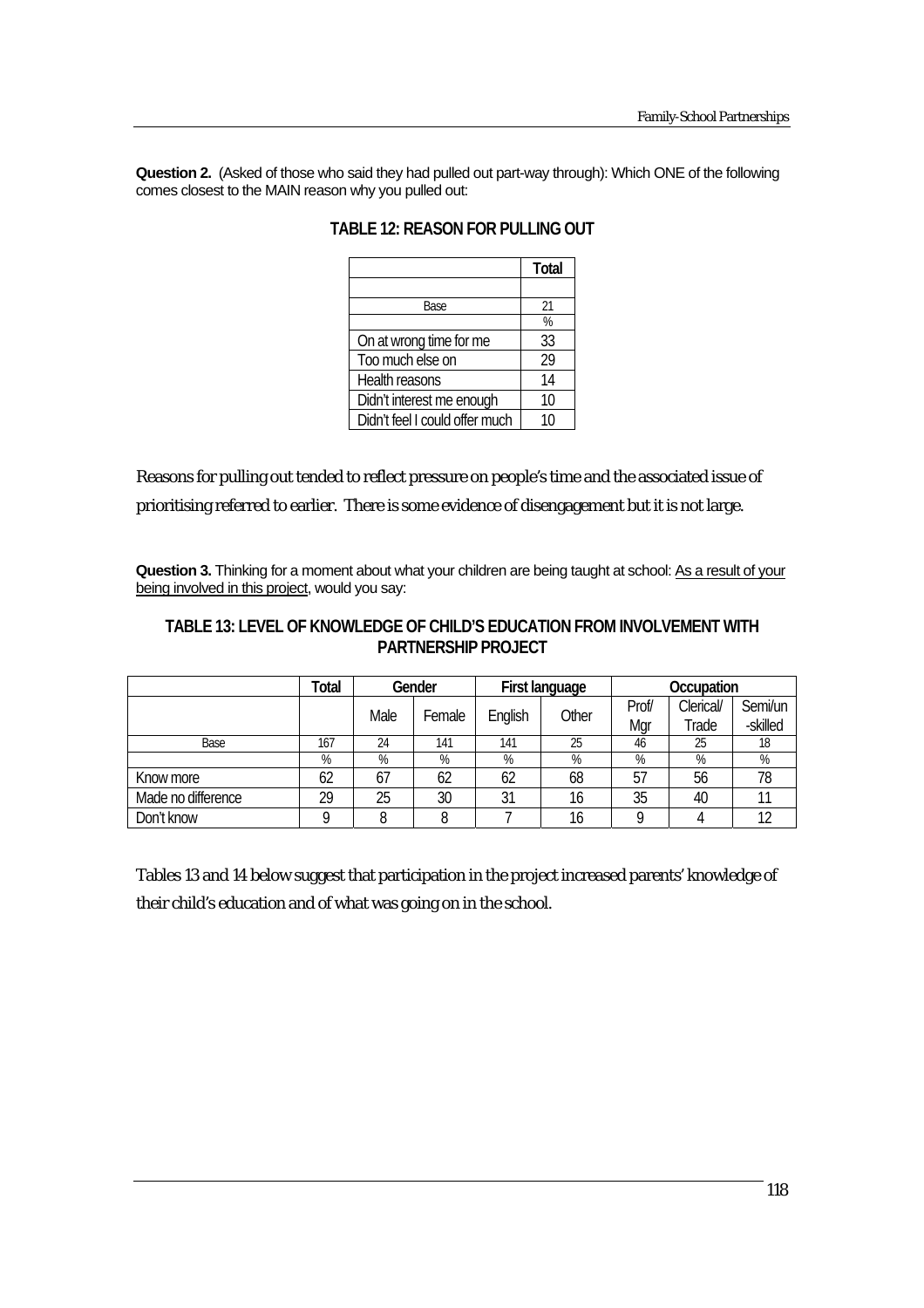**Question 4.** And thinking now about the kind of activities that go on in the school generally, such as sporting or fund-raising events or working bees: As a result of your being involved in this project, would you say:

|                    | Total | Gender |        | First language |       | Occupation |           |          |
|--------------------|-------|--------|--------|----------------|-------|------------|-----------|----------|
|                    |       | Male   | Female | English        | Other | Prof/      | Clerical/ | Semi/un  |
|                    |       |        |        |                |       | Mar        | Trade     | -skilled |
| Base               | 167   | 24     | 141    | 141            | 25    | 46         | 25        | 18       |
|                    | %     | %      | %      | %              | %     | %          | %         | %        |
| Know more          | 60    | 58     | 62     | 57             | 76    | 52         | 72        | 56       |
| Made no difference | 34    | 42     | 32     | 38             | 8     | 46         | 20        | 33       |
| Don't know         |       |        |        |                | 16    |            |           |          |

# **TABLE 14: LEVEL OF KNOWLEDGE OF SCHOOL ACTIVITIES FROM INVOLVEMENT WITH PARTNERSHIP PROJECT**

**Question 5.** And would you say that your being involved in this project has probably:

## **TABLE 15: EFFECT ON CHILD'S EDUCATION FROM INVOLVEMENT WITH PARTNERSHIP PROJECT**

|                                                | <b>Total</b> | Gender |        | First language |       | Occupation   |                    |                     |
|------------------------------------------------|--------------|--------|--------|----------------|-------|--------------|--------------------|---------------------|
|                                                |              | Male   | Female | English        | Other | Prof/<br>Mgr | Clerical/<br>Trade | Semi/un<br>-skilled |
| Base                                           | 167          | 24     | 141    | 141            | 25    | 46           | 25                 | 18                  |
|                                                | %            | %      | %      | %              | %     | $\%$         | %                  | %                   |
| Been good for your child's<br>education        | 69           | 58     | 70     | 70             | 64    | 72           | 60                 | 67                  |
| Made no difference                             | 14           | 13     | 14     | 13             | 16    | 13           | 16                 | 22                  |
| Not been good for your<br>children's education |              | --     |        |                |       |              | 4                  |                     |
| Too soon to say                                | 15           | 29     | 13     | 16             | 12    | 15           | 12                 | 11                  |
| Don't know                                     | C            |        | C      |                | 8     | --           |                    |                     |

A large majority (69%) of the parents who had been involved in the projects said that their involvement had been good for their children's education. This was especially so among females.

**Question 6**. And would you say that as a result of this project:

| TABLE 16: EFFECT ON SENSE OF PARTNERSHIP FROM INVOLVEMENT WITH PROJECT |              |        |        |                |       |            |           |          |  |
|------------------------------------------------------------------------|--------------|--------|--------|----------------|-------|------------|-----------|----------|--|
|                                                                        | <b>Total</b> | Gender |        | First language |       | Occupation |           |          |  |
|                                                                        |              | Male   | Female | English        |       | Prof/      | Clerical/ | Semi/un  |  |
|                                                                        |              |        |        |                | Other | Mar        | Trade     | -skilled |  |
| Base                                                                   | 167          | 24     | 141    | 141            | 25    | 46         | 25        | 18       |  |
|                                                                        | %            | %      | %      | %              | %     | %          | %         | %        |  |
| More like a partner                                                    | 68           | 71     | 68     | 69             | 68    | 67         | 56        | 67       |  |
| Less like a partner                                                    |              | $- -$  |        |                |       | --         |           |          |  |
| Made no difference                                                     | 22           | 13     | 23     | 23             | 12    | 28         | 28        | 22       |  |
| Don't know                                                             | Q            | 17     |        |                | 16    |            | 16        |          |  |

# **TABLE 16: EFFECT ON SENSE OF PARTNERSHIP FROM INVOLVEMENT WITH PROJECT**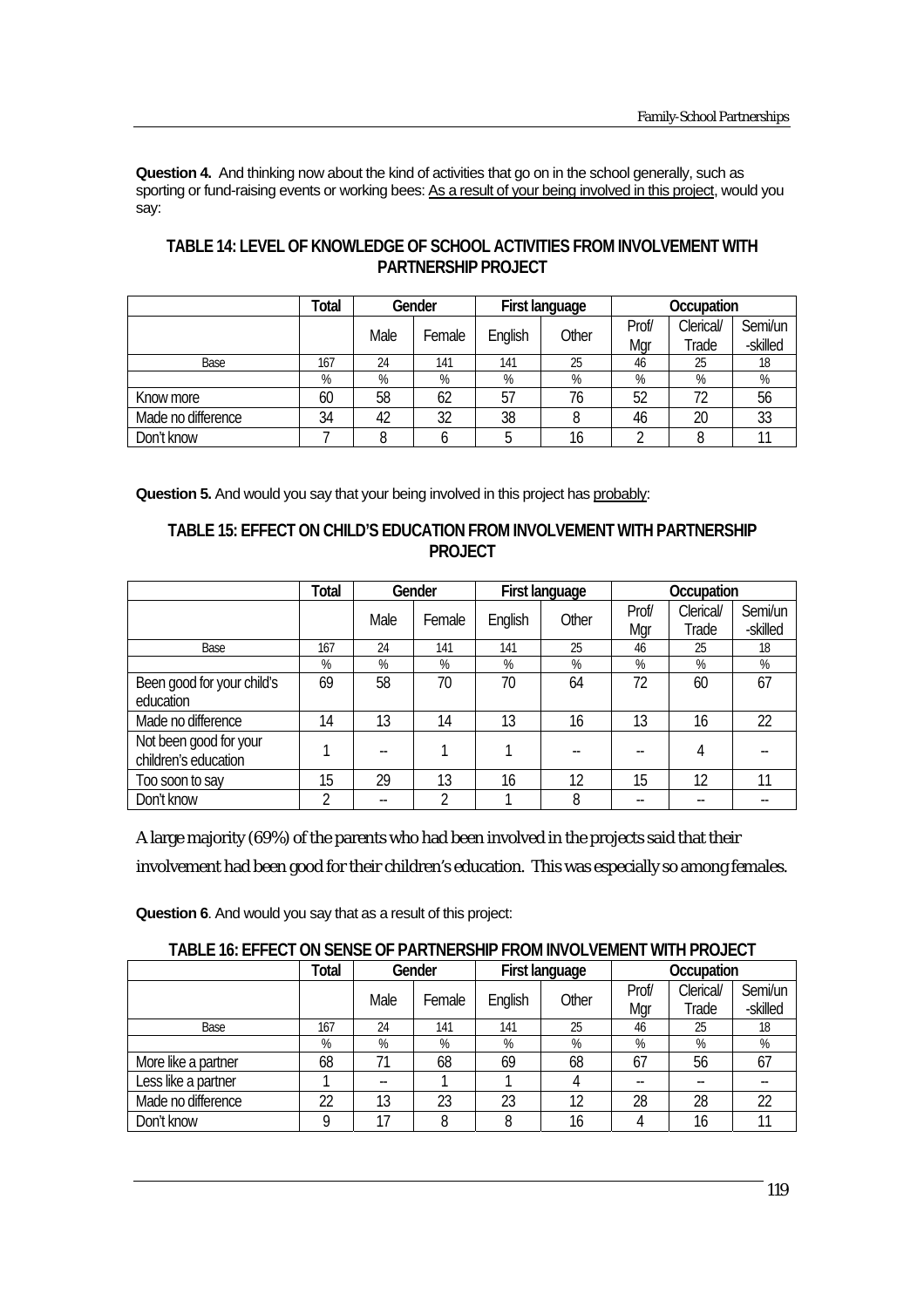A large majority (68%) of parents who had been involved in the projects also said that the experience had made them feel more like partners in their children's education. While nearly a quarter said it had made no difference, almost no one said it had had a negative effect.

**Question 7.** You said you had not been involved in the project. It's perfectly okay not to have been involved, but which ONE of the following comes closest to the MAIN reason why you did not become involved:

|                       | Total | Gender |        | First language |       | Occupation |           |          |
|-----------------------|-------|--------|--------|----------------|-------|------------|-----------|----------|
|                       |       | Male   |        |                | Other | Prof/      | Clerical/ | Semi/un  |
|                       |       |        | Female | English        |       | Mar        | Trade     | -skilled |
| Base                  | 96    |        | 88     | 85             |       | 19         | 20        |          |
|                       | %     | %      | %      | %              | %     | %          | %         | %        |
| Too much else on      | 45    | 50     | 44     | 47             | 27    | 37         | 30        | 67       |
| Lack of communication | 26    | 25     | 26     | 27             | 18    | 42         | 50        |          |
| Wrong time for me     | 20    | 25     | 19     | 15             | 55    | 16         | 20        |          |

**TABLE 17: REASONS FOR NOT BECOMING INVOLVED WITH PROJECT** 

As we have noted already, pressure of time forces parents to prioritise, and some place higher priority on other commitments than the school. Overcoming this is a major challenge. Closely allied to it is the issue of effective communication with parents and in this survey 26% of parents said the reason they had not become involved was because of inadequate communications. It might be added that this was a spontaneous response, not one which was invited by the survey.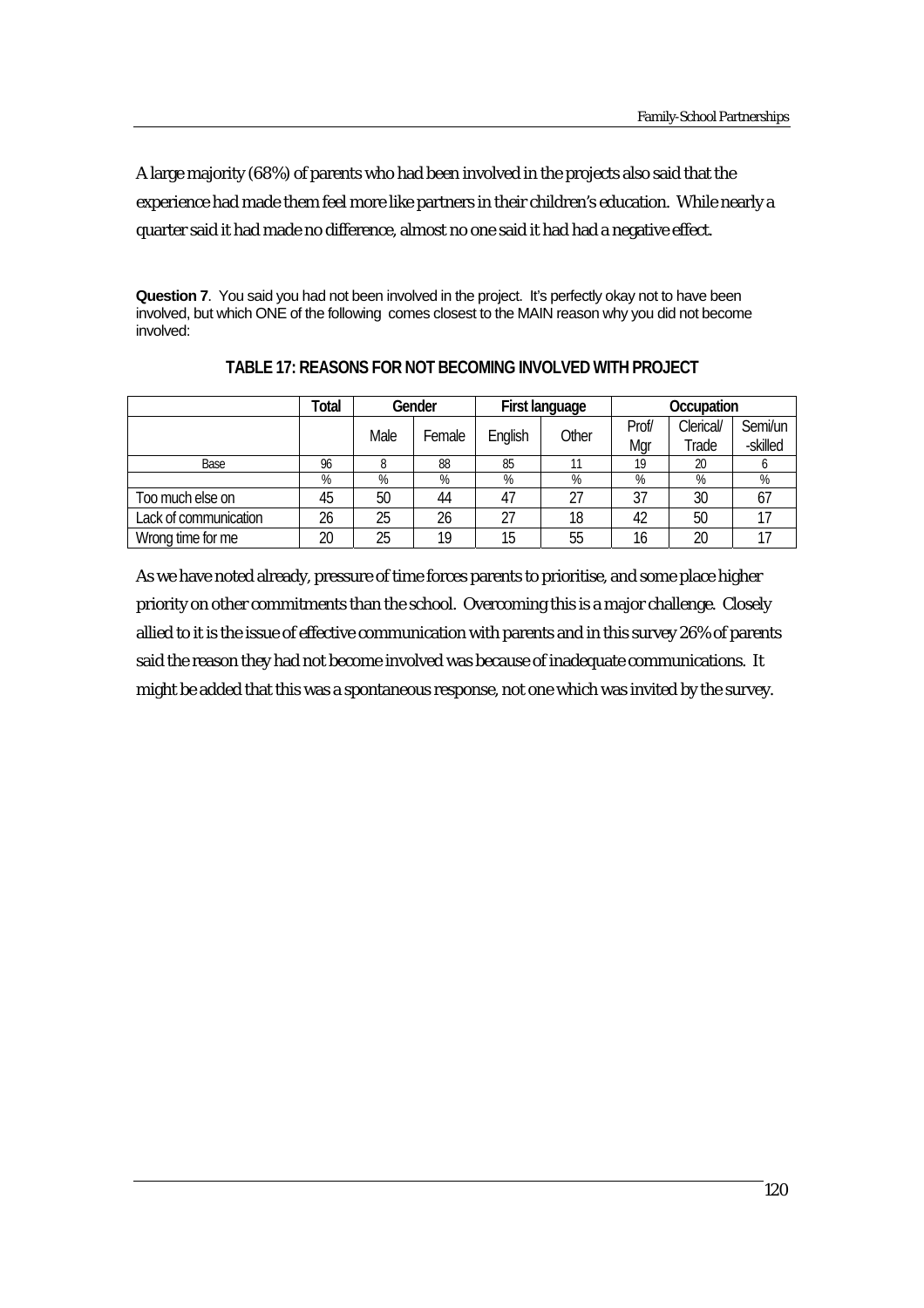# **EFFICACY OF THE DRAFT FRAMEWORK**

School principals tend to be practical people. Although they are often thoughtful, they have more than enough to do and seldom have time to reflect deeply about documents like the draft framework that come across their desk. A common remark they make about their working day is, "The urgent displaces the important".

It is not surprising, therefore, that many had only a passing acquaintance with the draft *Family-School Partnerships Framework,* and had little by way of detailed comment to offer. Most saw it as something of a "motherhood" document. By this they did not mean to be dismissive. On the contrary, they saw the document as identifying all the ideals of family-school partnerships, and its Key Dimensions as being the essential bases for building such partnerships. Some also saw it as affirming their own beliefs, and the school's own mission. But like many statements of principle, it will be put away and seldom referred to unless it is linked organically to a program which demands reference to it.

#### *Principals' comments*

*It is a lot of common sense in the thinking behind it. It has good ideas.* Y*ou read it once, but schools are busy places.*

*We had a look at the principles and the dimensions. They seemed pretty self-evident. That sounds dismissive and it's not meant to. F and G, they are things that happened but not out of this project but out of things we'd been doing over the past couple of years.* 

*An affirming document for this school in that it matched many of the school's beliefs.* 

*If we hadn't gone through what our vision statement is for our school before starting this project, these would be some of the key principles that we would need to say the school vision is*.

*There isn't anything outstandingly new in this, but it's a very comprehensive framework. Pretty good.* 

*We built the school on the basis of parent-school partnership. The document captures all of those things and endorses them. So it really strengthens our mission. It was affirming and empowering.* 

*It contained the essence of the partnerships concept. It made sense. It was the sort of stuff that was my passion. The most important thing in education is getting the parents involved. If they get involved, the students do better. You need community involvement in the school.*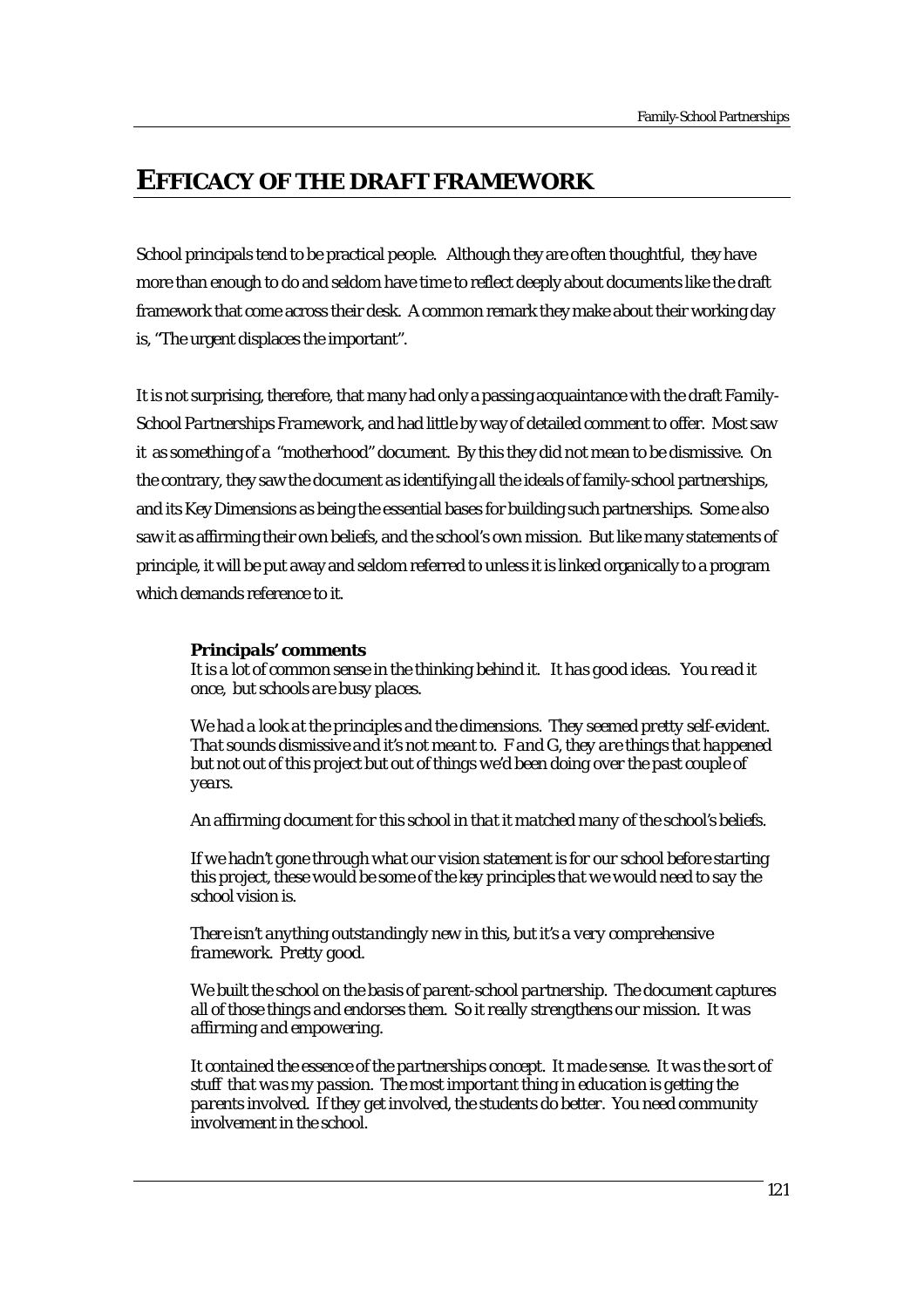A further benefit for many principals was that the draft framework provided a means of auditing their performance against those beliefs: it caused them to take stock. Some were prepared to admit that their performance was not perhaps all that it might be.

In some schools, as a result, the document had become a catalyst for change. In many schools it reinforced what was already being done.

For many schools also it had also been a vital stimulant to initiating a project, a guide to how it might be designed, and a means towards implementing it by giving them what some called a "scaffolding" to build it on. In a very few cases the partnerships project was seen as simply an opportunity to obtain some funding to do what the school was already intending to do anyway.

#### *Principals' or teachers' comments*

*Guided us – stated the obvious in what we were trying to investigate.* 

Let me remember what it was about. Yeah, it gave us some signposts for what we *wanted to do. We had a pretty good idea ourselves, some of the staff and parents.* 

*It was really helpful in thinking about the project design and I kept referring to it as I went along.* 

*We learnt that you need really tightly organised planning that is documented. We used the framework to structure this. We used the seven key dimensions of family-school partnerships to develop a grid and work out our tasks. Our core parent group met weekly to do this, develop our plan. The parents found the grid really helpful too. I need a scaffold. The framework allowed you to see the overall plan and break it up into steps.* 

*(Staff member) wrote the application with the framework in mind and that the whole project was conceived around it. (The key dimensions) were also used as a guide in developing the school's own questionnaire for parents. The framework informed how we went about the questionnaire and the rest of the project. We used them all.* 

#### *Researchers' comments*

*The coordinator stated that she often used the strategies and guiding principles in the document and revisited it when necessary. The strongest message that was gained from the document was that parents were "not just here to talk with you but to work with you".* 

*It was the foundation document for the teacher in charge of the project who communicated its key dimensions to the team. It was implicit in the daily activities of the parents and teachers involved in the project.* 

*The draft framework was "good guidance". She (Principal) could "always refer to it with the staff." It was a useful framework and worked well.* 

*The draft framework informed the whole thing. He (Principal) likes it as it is. It is very useful. It is going to inform the future of the project.*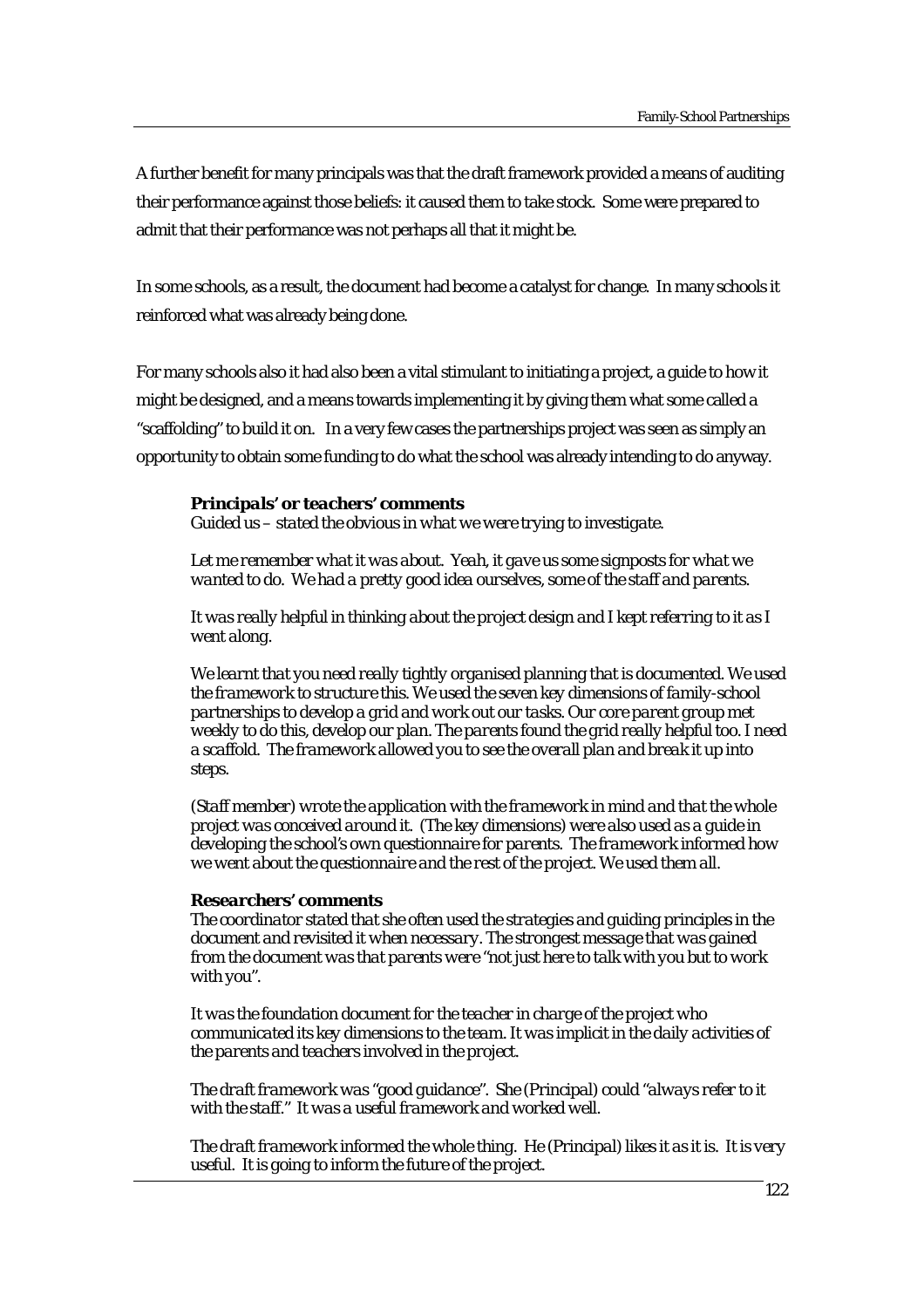*The draft framework certainly informed the project. The feedback was that the framework was very usable and broad enough to cater for different contexts.* 

*It was not used as some sort of checklist, but rather a set of principles to guide their practices.* 

*The Principal stated that the draft framework helped her to think about how to integrate cultures, so even the proposal had been a vehicle for changing thinking. The framework then allowed the parent liaison officer to check where she believed the school was in relation to the framework. The framework clearly provided an intellectual space to consider how a school might respond to different aspects.* 

In some schools the conception, design and implementation of the project had all preceded the framework. These schools tended to check their project against the framework's precepts. The connections were, on the whole, clearly evident.

#### *Researchers' comments*

*The school did not build its program on the framework but there were clear connections to parts of it as indicated in the table above.* 

*There were connections with the Draft Framework and one of the parents at the school was involved with putting it together but they did not use it and those who knew of it had not read it.* 

*The idea for Parent's Voice came before the Family-School Partnership Framework was announced.* 

*While the school did not use the draft framework at all – and in fact two of the people I spoke to on my final visit did not even know it existed, the general program and approach does fit within the framework structure.* 

*While the framework was not available and therefore was not considered when the project was conceived, a number of aspects were apparent in the project. The Principal also recommended that advice to any other school should include to be aware of the framework and realise that any project has to be an holistic thing that considers many aspects of the framework.* 

In a few schools, the Principal had not engaged with the document at all. It had been consigned to the filing system or passed over to a member of staff for use as that person saw fit in carrying out the research project.

#### *Principals' comments*

*We looked at it initially and it guided some of the things we've done. But it's not on my desk. I could find it for you in the files. We looked at it when we drew up the proposal, but the project has developed a bit of a life of its own.*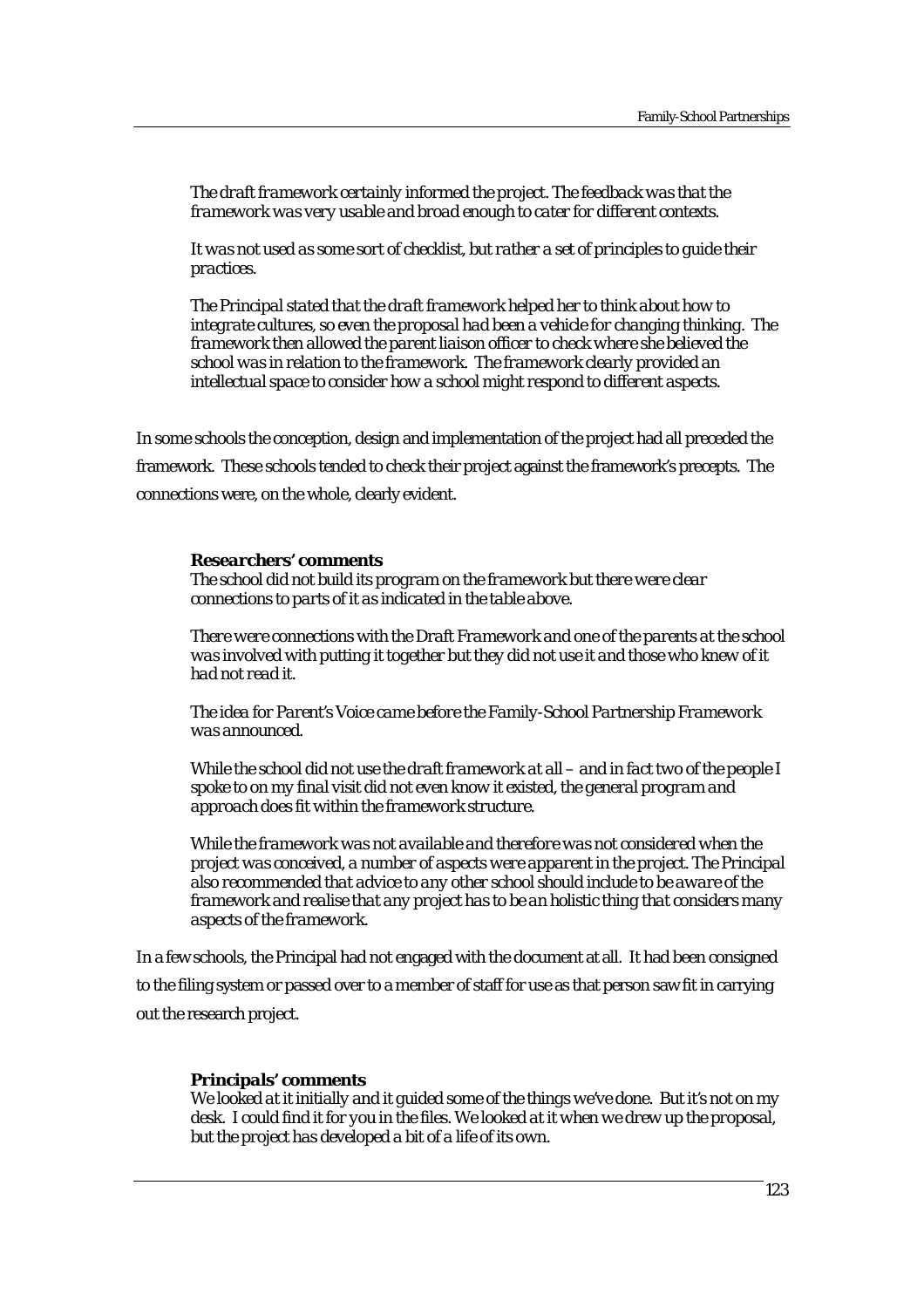*I think this is the second time I've looked at it. [Staff member] printed it off and gave me a copy. I took it home and went scan, scan, scan. And after that anything about our project that was related to this was purely by osmosis. I'd be lying if I told you we used this document as a guide to planning. It's mainly come out of plain commonsense and our educational heads.* 

*Schools are inundated with frameworks, protocols and policies. It would be useful for someone to come in with the framework and outline it and go through how schools might use it. It would have been useful to have a regional workshop for the successful schools when the projects started.* 

#### *Researchers' comments*

*The Principal was only vaguely aware of the framework and scored its usefulness 6/10.* 

In three cases the Principal and staff could make no connection between the project and the framework at all. These were schools in which the project had foundered from the start and had been kept afloat largely by assistance from the research team.

The reasons were complex and varied. Rehearsing them here adds nothing to the sum of knowledge about family-school partnerships. However, it does tell us that extreme isolation coupled with longstanding and difficult social circumstances, can impose acute strain on school staff. This is made worse when the school is small and the load falls almost entirely on one or two people. It should be added that this does not apply just in Indigenous settings.

#### *Researchers' comments*

*While the Principal and the liaison officer talked broadly about the draft framework , they found it impossible to associate it with the activities of the project.* 

*The Principal was unfamiliar with the draft framework and was unable to discuss the connection of the key dimensions with the project conducted in the school.* 

*The Principal was not familiar with the Family Schools Partnership Framework*  despite having received a copy of the document and emails about the central *importance of it to this project.* 

There seemed to be a widespread assumption among principals and teachers that this was a document for educationalists, not for the whole school community. Few parents we spoke to had even heard of it. Some respondents commented on what they saw as its academic tone and thought it would need to be simplified and made more inviting if it were to be attractive to most parents. By contrast, it was common to find teachers with carriage of the project who found it easy to use. Usually these people had read it several times and were very familiar with it.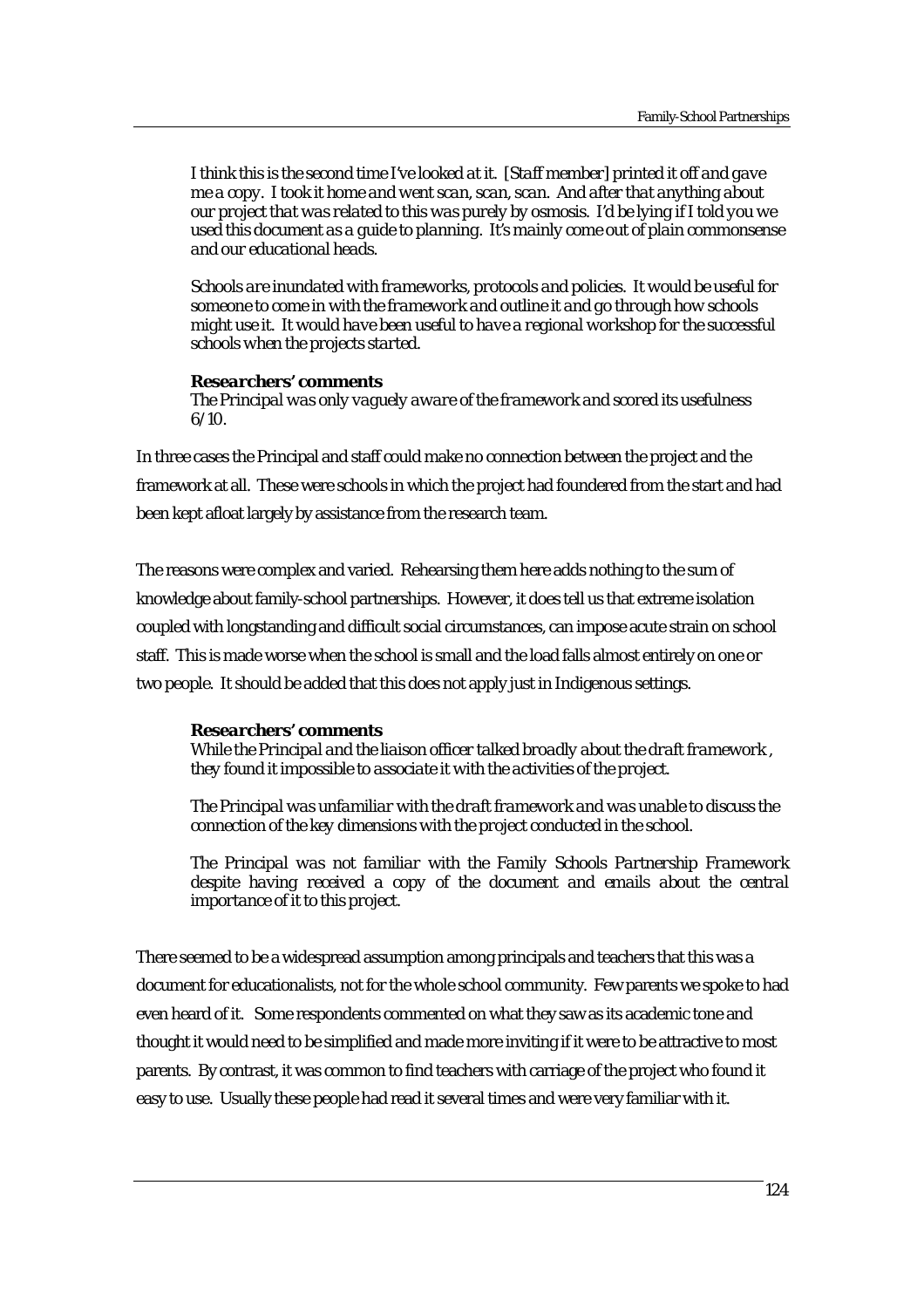#### *Principals' and teachers' comments*

*The Framework is very readable and it is easy to put stuff under each category.*

*Found to be very useful particularly in the planning stage. However, this document needed to be interpreted for the parents. Indeed it needed to be just about rewritten by (staff mamber) so they could understand it. Maybe a new edition written for families would be the way to go. Use visuals.* 

#### *Parents' comments*

The parent interviewed had not seen the framework document but was addressing it almost unconsciously:

*They're all things that have been drummed into us and they're things that we talk about all the time – so I think subliminally these are all terms that we have implemented and used.* 

*Too much jargon. I got it from the Education Department. I have a teaching background and I knew what Brendan Nelson had been saying about this and I wanted to see where he was going with this. But it's jargon and it's not grass-roots. If you want to publish to schools, you want to make it warm and inviting.* 

#### *Researchers' comments*

*Although they had all been given a copy of the framework they did not know what it was when I asked so clearly had not used it.* 

*The draft framework definitely connected. The key participants (parents) did not use the framework, however, and were not really aware of it.* 

A few principals and teachers saw the draft framework as having long-term uses: a document they could use as the basis for handbooks, for staff-induction programs, and for continuing guidance with their partnership projects now and in the future. The corollory was that most did not see it being used in this way. Most saw it as a stimulus for this project and had not looked beyond that. If it is to take root as an essential part of the development of school communities, much educative and awareness-raising work lies ahead not only among educators but among parents.

#### *Principals' comments*

*A significant help in giving an overall view of the many dimensions necessary in engaging parents, and keeping an overview of the whole process while focusing on just a couple of areas at any point in time. The framework document would be a useful basis for engaging staff new to the school (handbook perhaps, with local examples), in helping them interact with parents and guardians, with the quite different climate from what they may encounter in southern schools. Would also be a useful guide for School Councils, so that they develop a shared vocabulary to inform how they engage the wider school community.*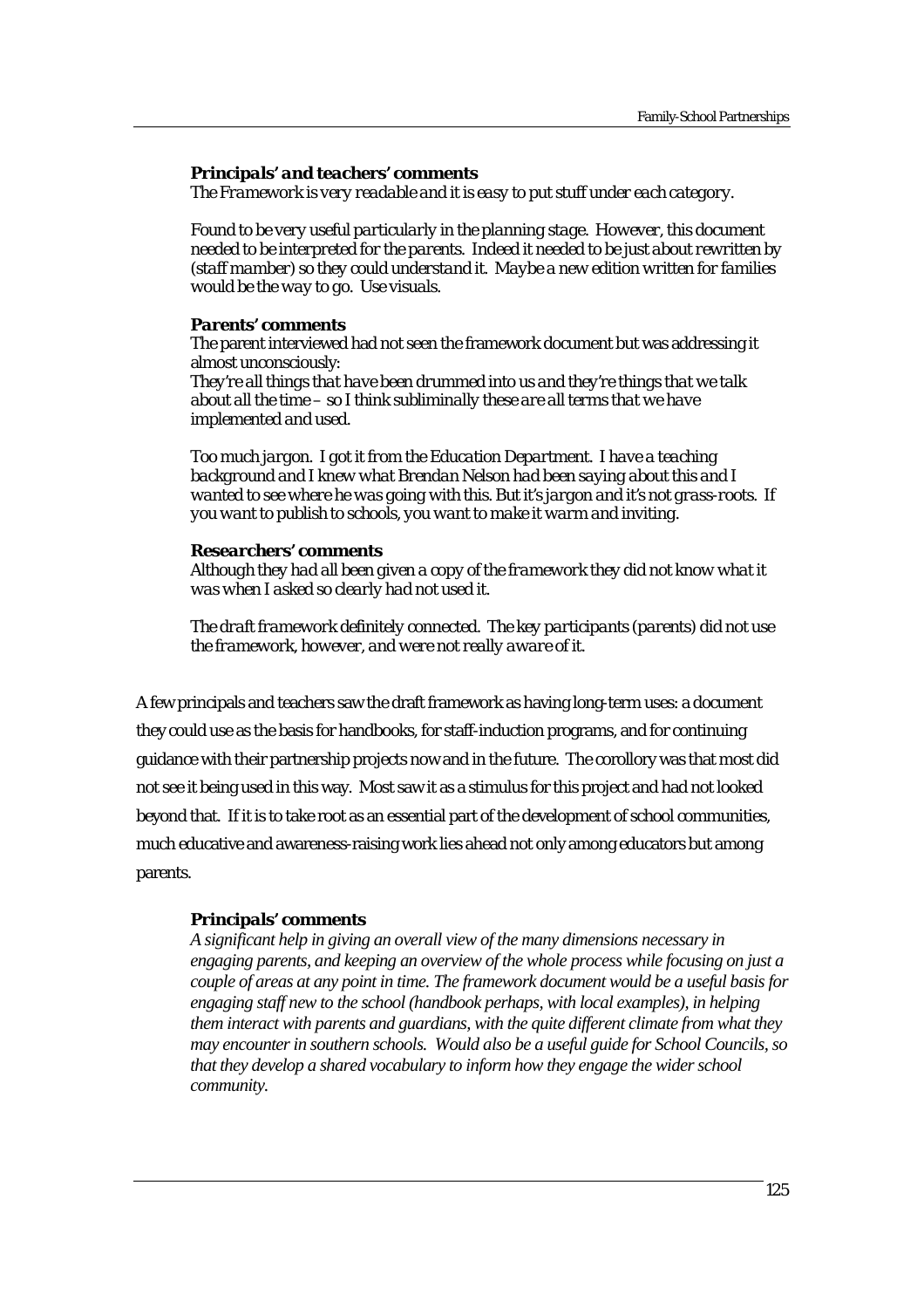#### *Researchers' comments*

*The construction and elaboration of the school framework is through small steps that will build a lasting culture over years rather than grand gestures. Parents need to see that what they have talked about is responded to, although not necessarily undertaken in the specific way discussed.* 

General opinions about the framework were favourable. It was useful for articulating the partnership ideal and how the ideal might be realised. It resonated with principals and teachers because it affirmed their own experiences. This gave it credibility. One Principal said that in order to properly understand how the framework might be applied to a school, it was necessary to carry out some research among the school community to find out people's expectations about the partnership ideal. It was also necessary to "embody" the partnership ideal in the way the school was run.

#### *Principals' and teachers' comments*

*The framework would be very useful for new schools, new principals or staff-members new to a parent-school partnership-building role. The 7 dimensions are really helpful to focus on.* 

*I can't see anything wrong with the framework. It is very practical and topics are those parents are interested in. The issues are what parents are interested in.* 

*It makes you aware of possibilities and where you might go and what other schools may do.* 

It is helpful for you to think about the way the school interacts with the community?

*The framework itself is fairly limiting if you do not have the body of research underneath it. That is the only thing that made me really change the operation of the school in certain ways because of that understanding. I believe that most schools have some sort of lip service to the partnership– all school talk about the partnership between the school and the community. I did a little informal thing* (referring to a meeting with other school principals) *and all the people sitting there, of which there were 12, talked about it, but only one person could articulate one way in which they did that.* 

Is the danger that the framework becomes –"oh yes we are doing that"? *Yes. . .*

So the framework is only useful if you have examples and ideas?

*Or do you embody it? I believe we are working towards the embodiment. It is still important as it provides a theoretical understanding which underpins what you do.* 

#### *Researchers' comments*

*They have found the Framework very supportive, and would have possibly liked a little more guidance or information or possibly examples from other schools, to get started*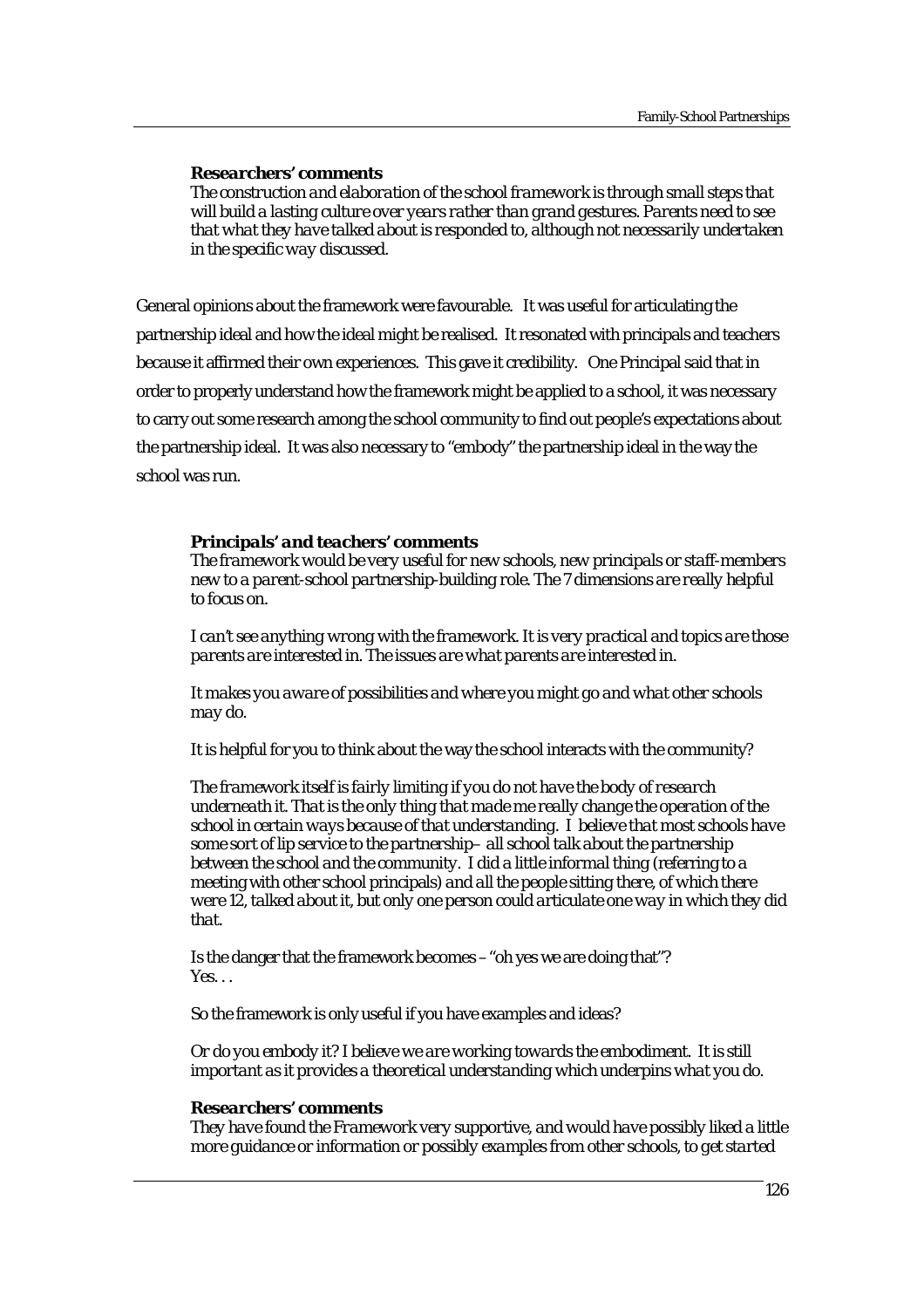*and see what other things are happening. On the other hand, because it was so open, it enabled them to use their own initiative and put forward their own ideas.* 

*The teachers thought that the draft Framework was useful in articulating the significant areas that a school needed to consider for any initiative of this kind. They wished to focus on 'relationships' and the Framework affirmed this. They were pleased that the Framework echoed elements of their school vision, n particular the principles which underpin effective family-school partnerships.*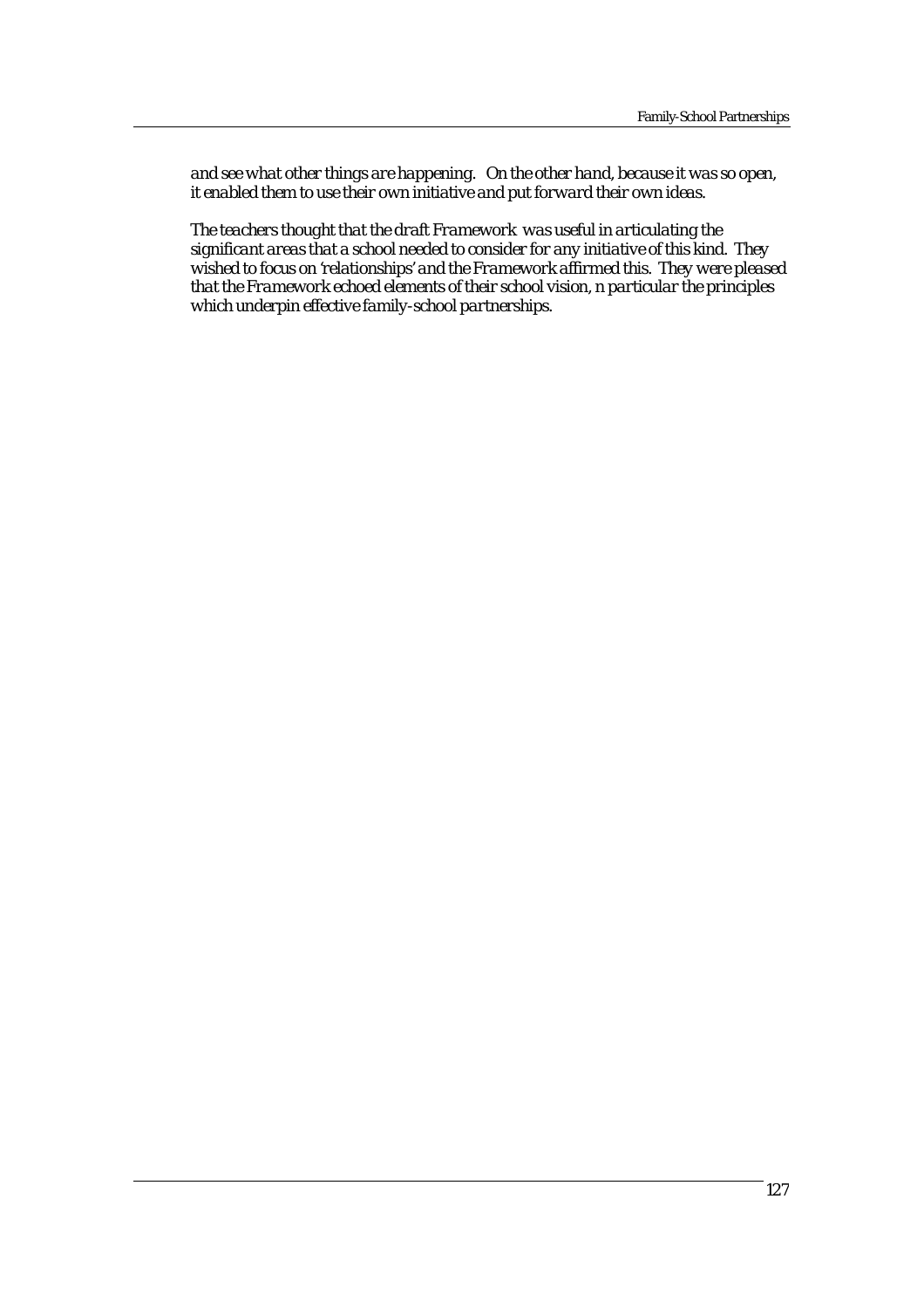# **The Key Dimensions**

Principals and people with carriage of the project in the school were asked:

Which Key Dimensions of the framework did the project fulfil or relate to? Which of those were the really important ones in each case?

A simple statistical analysis of the responses to this question  $(n = 61)$  reveals that the Dimension most commonly nominated as "really important" to the project was Dimension C (communicating), followed by Dimensions B connecting home and school learning and G (building community and identity).

Dimension C clearly emerges as a first-order dimension in the building of family-school partnerships. Dimensions B (connecting home and school learning) and G (building community and identity) emerge as second-order dimensions. Dimensions A (understanding of roles), E (decision-making) and F (collaborating beyond the school) emerged as third-order dimensions, as the table below shows.

| <b>Key Dimension</b>                   | Percentage of schools<br>saying their project<br>related to or fulfilled<br>this dimension |
|----------------------------------------|--------------------------------------------------------------------------------------------|
|                                        | %                                                                                          |
| A: Understanding of roles              | 38                                                                                         |
| B: Connecting home and school learning | 51                                                                                         |
| C: Communicating                       | 62                                                                                         |
| D: Participating                       | 48                                                                                         |
| E: Decision-making                     | 28                                                                                         |
| F: Collaborating beyond the school     | 28                                                                                         |
| G: Building community and identity     | 54                                                                                         |

Principals and teachers, when asked to identify the dimensions most relevant to or important for their project, often said that they were inter-connected or that they were all important. This suggests that the dimensions in the document are real and not mere abstractions.

## *Principals' and teachers' comments*

*All dimensions are important but for each situation there would be a different focus, depending on the specific nature of the school and its existing communication with its parent community. For this school, G "Building Community and Identity" was paramount because of the different languages and cultures. Within this*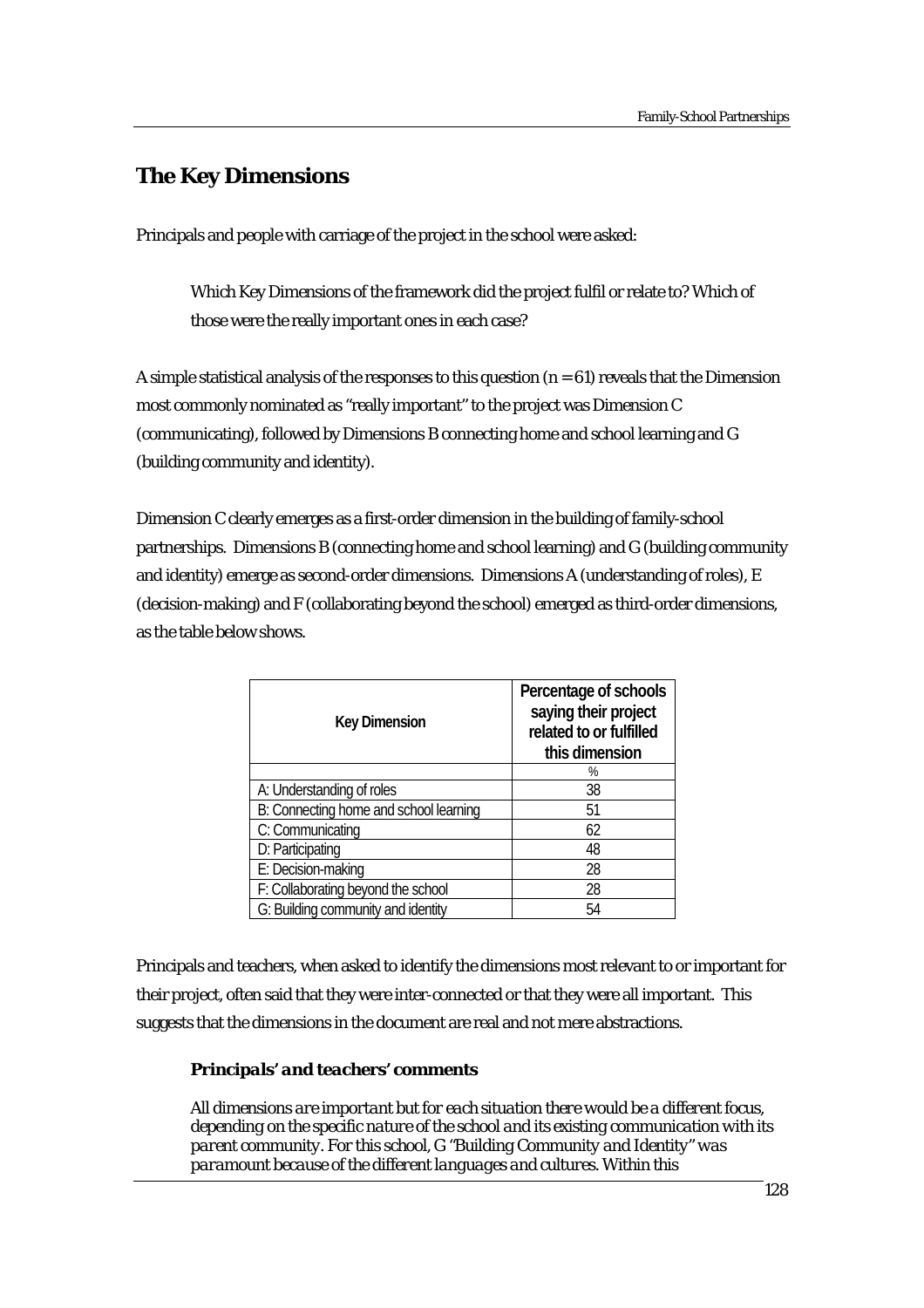*"Communicating" was essential. These were important for B "Connecting home and school learning" as there was a need for parents to understand the educational culture of the school as well as the curriculum and much more work is needed on this for the future. Then A "Understanding of roles" was important for these parents before they could effectively be involved in D "Participating" . The other dimensions may gradually be developed over time.* 

The following set of comments from one Principal is a good illustration of the way principals spoke about the dimensions and the interpretations they placed on them.

*Understanding Roles – I think yes we began to see more clearly the way parents are working and they began to see how we are trying to help their teenagers as much as we can so I think there was a greater understanding of roles through this project.* 

*Communication is the major one in that we targeted young people at risk and also worked with their parents. Quite often these parents are disaffected as they may have had a difficult schooling. Even parents at the P& C who tend to be the engaged parents could see that by working with these young people it was actually helping their teenagers too as more students became engaged with their studies*.

*Connecting home and school learning was also good in that parents felt they could come up and have a talk about things.* 

*Participating too – I would say this project gave parents the confidence to participate in the learning process.* 

This set of comments from another Principal illustrates the effect of the project and the connections he made between those effects and the key dimensions:

*'Communicating' and 'building community and identity' were the Principal focus dimensions of the project and these dimensions were initiated at an informal level. The level of communication between parents has been facilitated by the project and the school has gained kudos from this. The parents stated they felt an increased sense of themselves as part of a school community and noted that, for some isolated parents, the school community could be their family, now that they had the parent room in which to talk and share. This has led naturally to an increase in parents participating as they have initiated school activities, for example, a parent choir. Connecting home and school learning has happened at an informal level, as noted above, where learning about computers helped parents help their children with similar tasks. The school plans to extend this area and develop a greater understanding of roles with the parents. The parent room has given parents an opportunity to make decisions about what they will be involved in and again, this will be extended by the school in 2006 into more curricula areas of decision-making. Similarly, collaborating beyond the school is on the school's agenda for 2006 when curriculum and parenting experts could come and speak to parents as one of the activities. Meanwhile the parents are organising out-of-school holiday excursions as a group, where they together take their children out. This will be the first time some of these parents have ever participated in such an event.*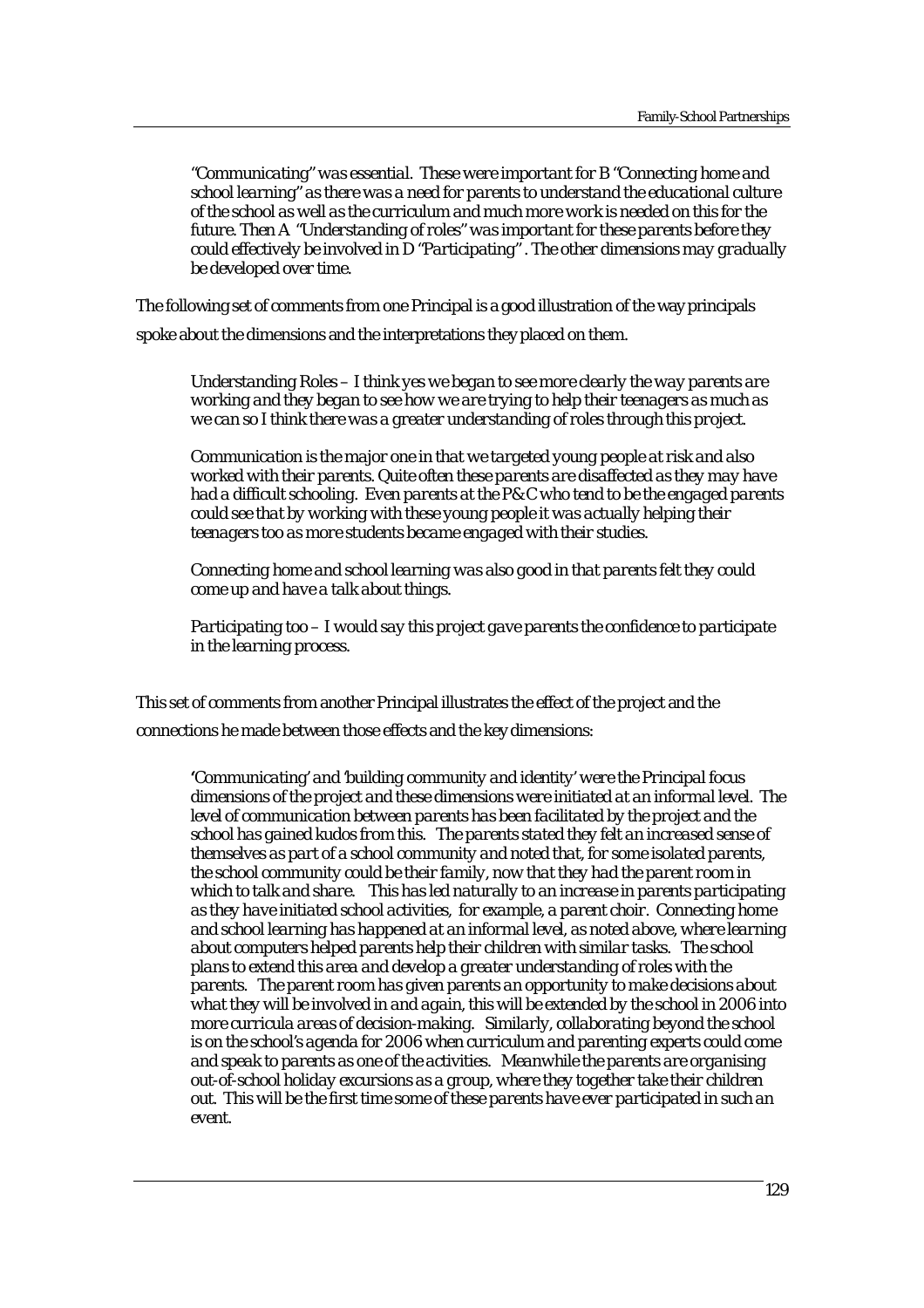Those comments also illustrate the inter-connectedness that many saw in the dimensions:

*A (Understanding of roles) was the main one. All the others flow from that. Dimension A is unique to our context here, because when we delved into what was going on, we found we had different perceptions of what schools should be doing for kids and and what AIEOs should be doing. Some parents thought AIEOs were advocates for their kids, but they are not.* (AIEOs are Aboriginal and Islander Education Officers, known colloquially as "vowels").

This description from a researcher also illustrates the inter-connectedness of the dimensions:

*For this project the really critical aspect was initially D (participating) but ultimately it was E (decision-making) and that was the main aim of the project. The school was also very concerned about G (building community) as they wanted parents to start to refer to the school as their school and to see themselves as an integral and vital part of the school community. The other aspects of Communication and Understanding of roles and Connecting home and school learning were part of the process of the initial participating and the decision-making.* 

One school was moved to synthesise the dimensions:

*We scrunched them. Originally we had all of them but combined them into three themes. We felt some of them were interconnected. For example, 'communicating and decision-making -- can't really look at one without the other. If this number is kept, they need to be defined more clearly.* 

We would not presume to speculate too much on why some of these dimensions were more commonly exhibited in the projects than others. The reasons for the pre-eminence of Dimension C (Communicating) are so obvious as to need no further explication, and Dimensions B and D almost define the core purposes of any family-school partnership. However, concerning the other dimensions we would add this:

Many schools want it to be clear to parents from the outset what the roles of the school and the family are. This is certainly the case in places where there is a history of inappropriate parent behaviour at the school, but more positively it is also the case in schools that are anxious to awaken in parents an awareness of their role as "first educators" and "co-educators".

The extent to which schools want to raise this awareness varies, of course. Their decisions about this are usually grounded very deep in the school culture. Where there has been a culture of openness between the school and parents, then Dimension A is accorded great importance. This is also the case where attempts are being made to create a culture of openness where it does not already exist. Where the culture is still closed, as it were, Dimension A tends to be accorded less importance because it is assumed that everyone already "knows their place".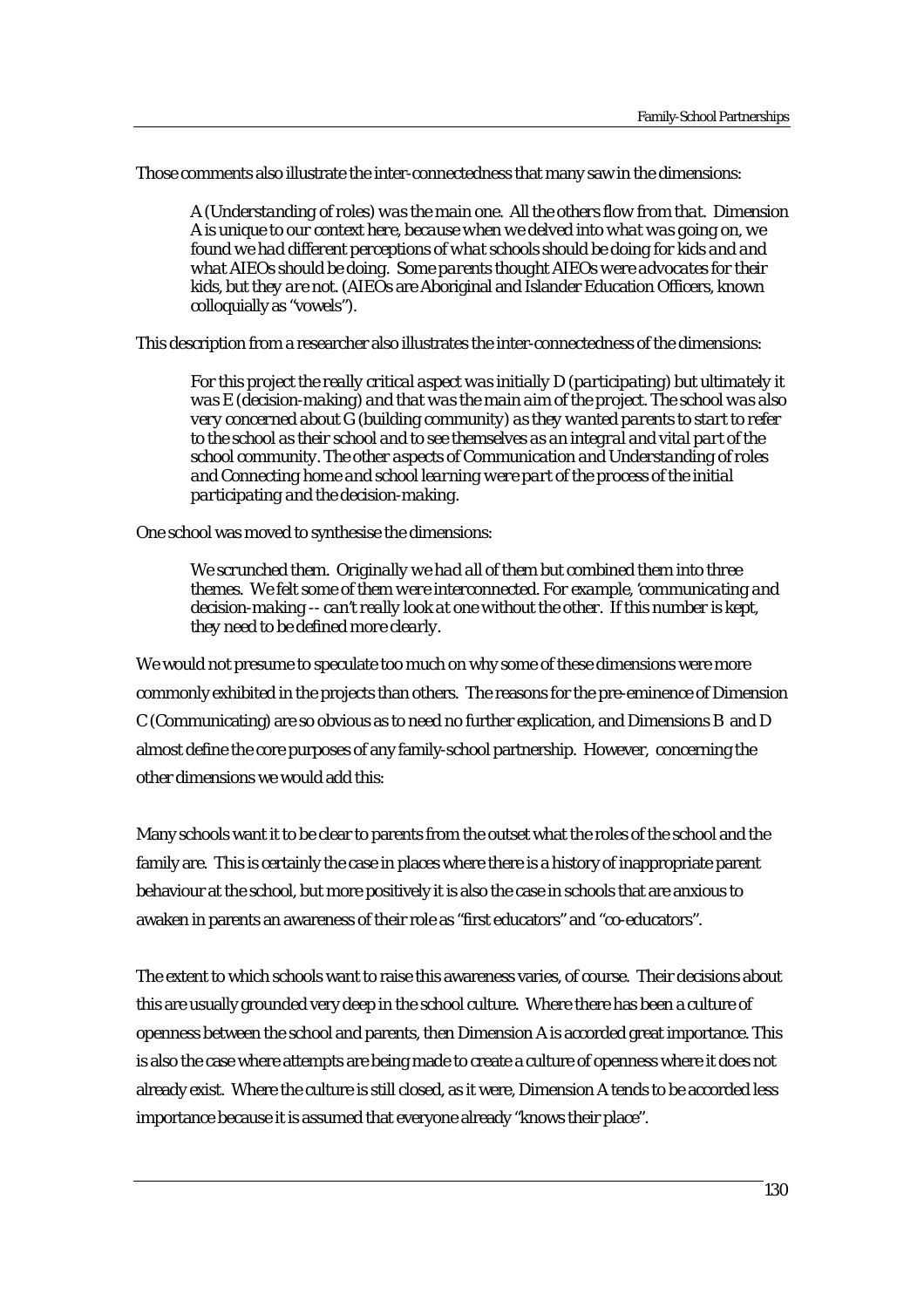The reason for Dimension E's being third-order we think is clear-cut. Related in a way to Dimension A, Dimension E was clearly seen by many schools and parents to be primarily, though not exclusively, the preserve of the school. Even in schools with a very open culture, parents wished to look first to the school, as the expert educators, to propose ideas or solutions. In these schools, parents were happy to be engaged in discussion – indeed they made it clear they expected to be engaged in discussion – but ultimately they looked to the Principal or the teaching staff to make the decisions. We encountered no schools where the parents expected to share decision-making power equally with the Principal or teaching staff, at least in areas associated with this research.

It may be that Dimension E would be better named "Consultative decision-making". This would more accurately reflect the reality on the ground.

Dimension F tended to be seen as a less specific statement than the others. It tended to be distinguished from Dimension G and Dimension B, but schools treated it as a rather vague idea falling between those two. This lack of concreteness we believe is the reason for its being a thirdorder Dimension.

Dimension G, it seems to us, represents an area of rapidly increasing importance for schools, one which goes well beyond their traditional function as educators to that of community capacitybuilders, or social capital builders, as we have called them. Some – indeed many – schools have not only perceived this but are embracing it with energy and creativity. We saw a considerable number of schools where it was being accorded high priority. They tended to be in socially and economically deprived areas and remote areas where the plight of the students made it impossible for schools to fulfil their primary duty of educators without also dealing with the causes of the students' distress .

Two other factors emerged as important in the building and sustaining of family-school partnerships. They are not really "dimensions", but need explicit recognition.

The first is what we will call "school needfulness", that is, the explicit declaration by the school to the parents that it needs their help and values it, not just that it would be rather nice if it were offered. Where schools had made this explicit, the response of the parents had been generally positive and direct. They felt needed, they were shown how they could help, they willingly became engaged, they felt valued and rewarded.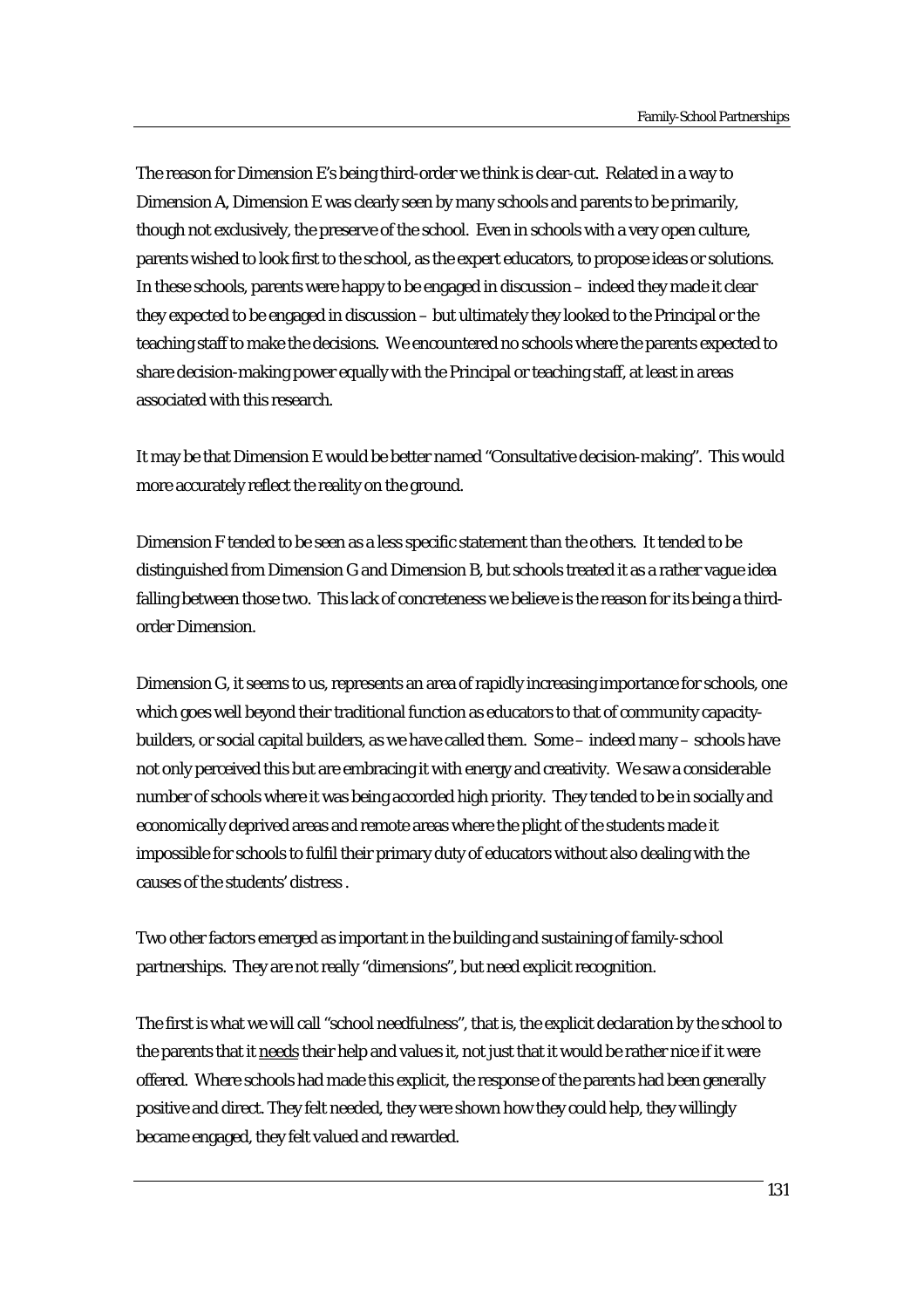The second is what we will call "outreach and sustainability", that is, maintaining the partnership ideal beyond the catalysing project and reaching beyond the ranks of those parents usually involved in the school. Many of the projects had achieved the outreach, but the challenge was to sustain it. Some schools had insights about this which could usefully be included in the framework.

In general, though, the draft framework has proved to be a sound document, endorsed by all who read it as having identified the crucial elements of successful family-school partnerships. Schools need to be educated that it is not a document exclusively for them. A simpler version might be prepared for an audience of parents.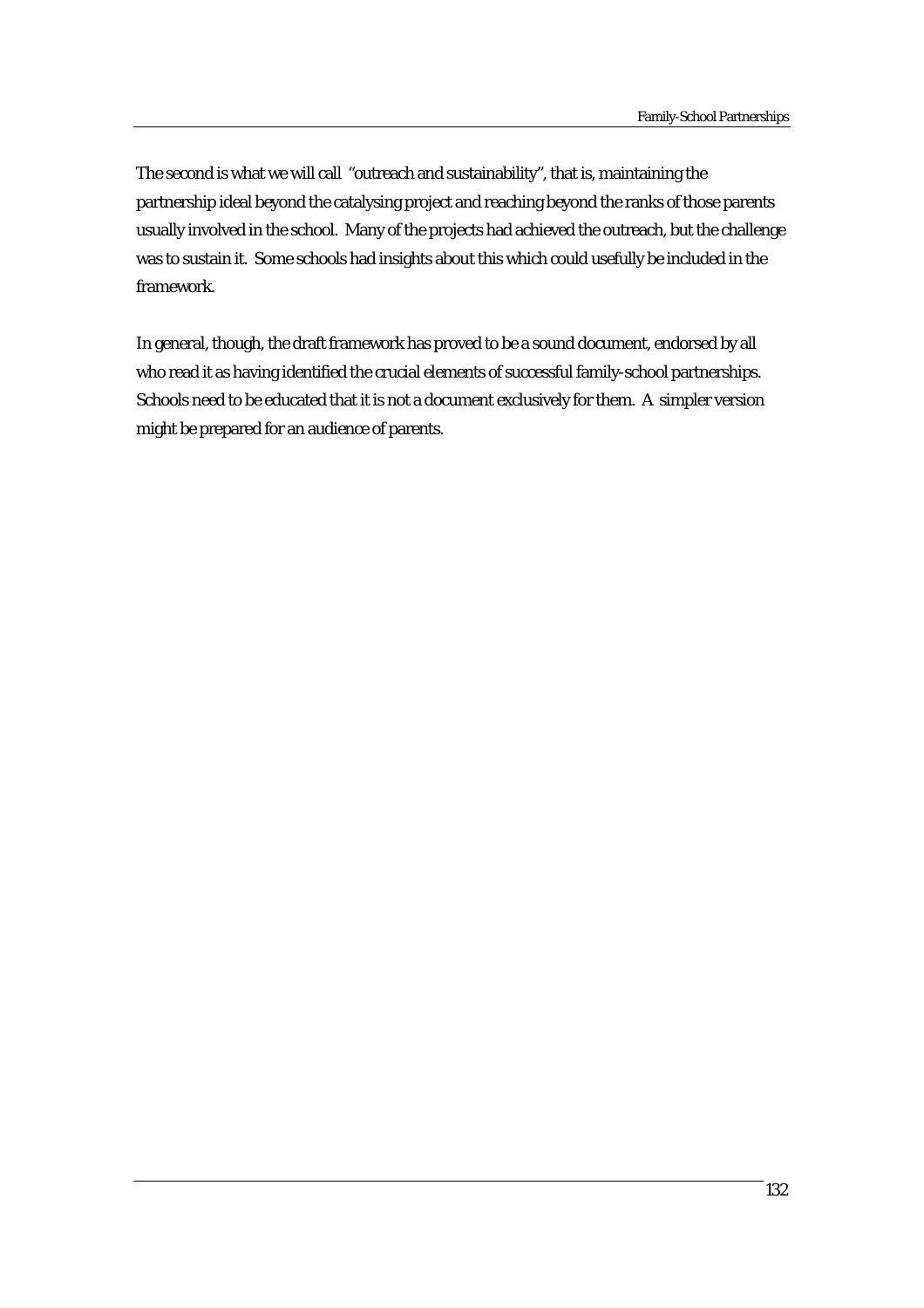Family-School Partnerships

# **APPENDICES**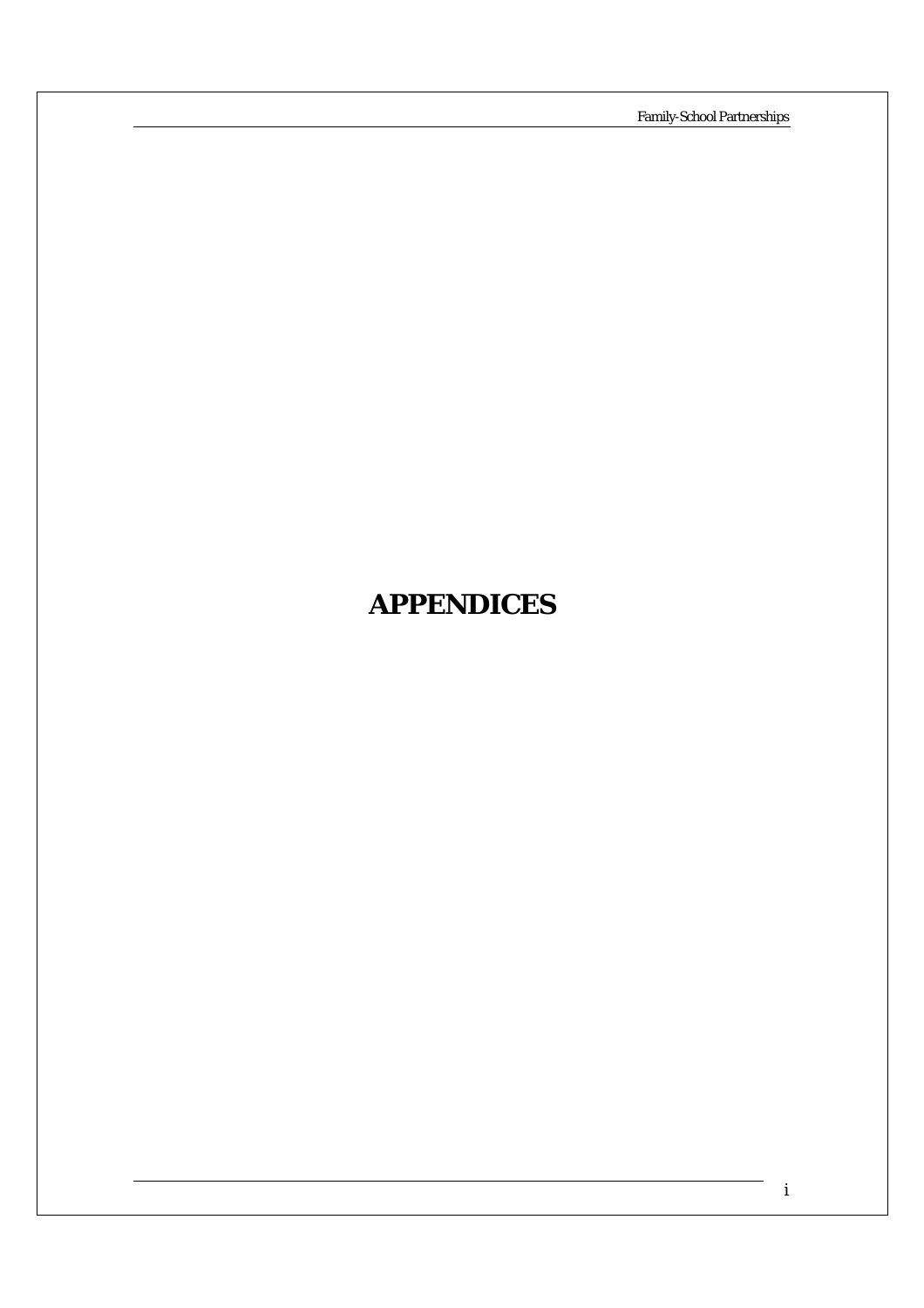# **APPENDIX I**

# MEMBERS OF THE PROJECT ADVISORY COMMITTEE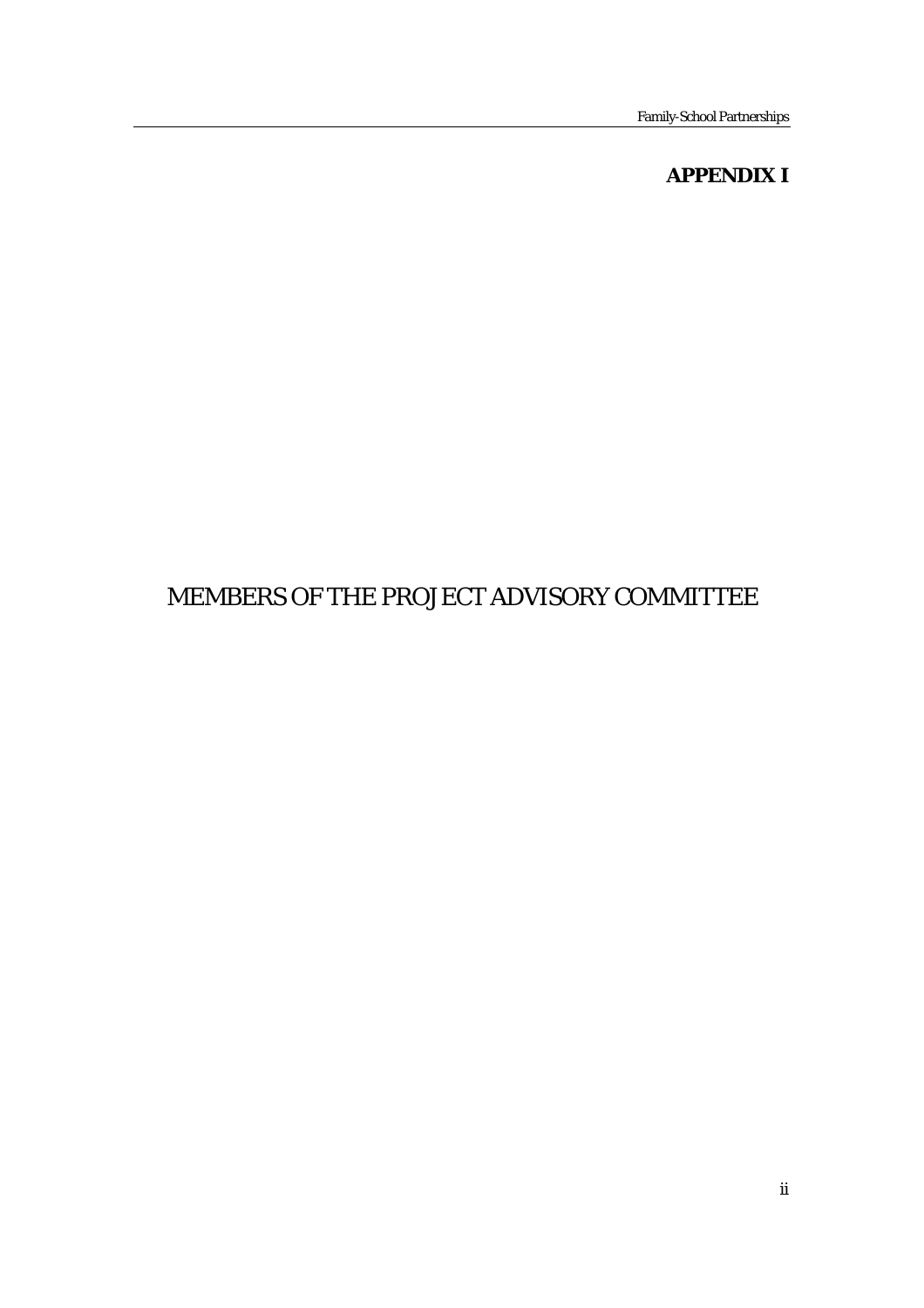Members of the Project Advisory Committee were:

The Hon Terry Aulich, Executive Officer, Australian Council of State School Organisations Mr Rupert McGregor, Project Manager, Australian Council of State School Organisations

Mr Ian Dalton, Executive Director, Australian Parents Council

Mrs Jo Lonergan, Australian Parents Council

Ms Grainne Norton, Parent/Community Educator, National Catholic Education Commission

Mr Richard Pryor, President, New South Wales Primary Principals Association

Mr Andrew Blair, President, Australian Secondary Principals Association

Mr Bev Norman, Principal, Hilliard Christian School, Tasmania

Ms Joanne Howard, Director, Schools Central Canberra, ACT Dept of Education and Training

Mr Steve Glew, Manager, Strategic Planning and Policy, WA Dept of Education and Training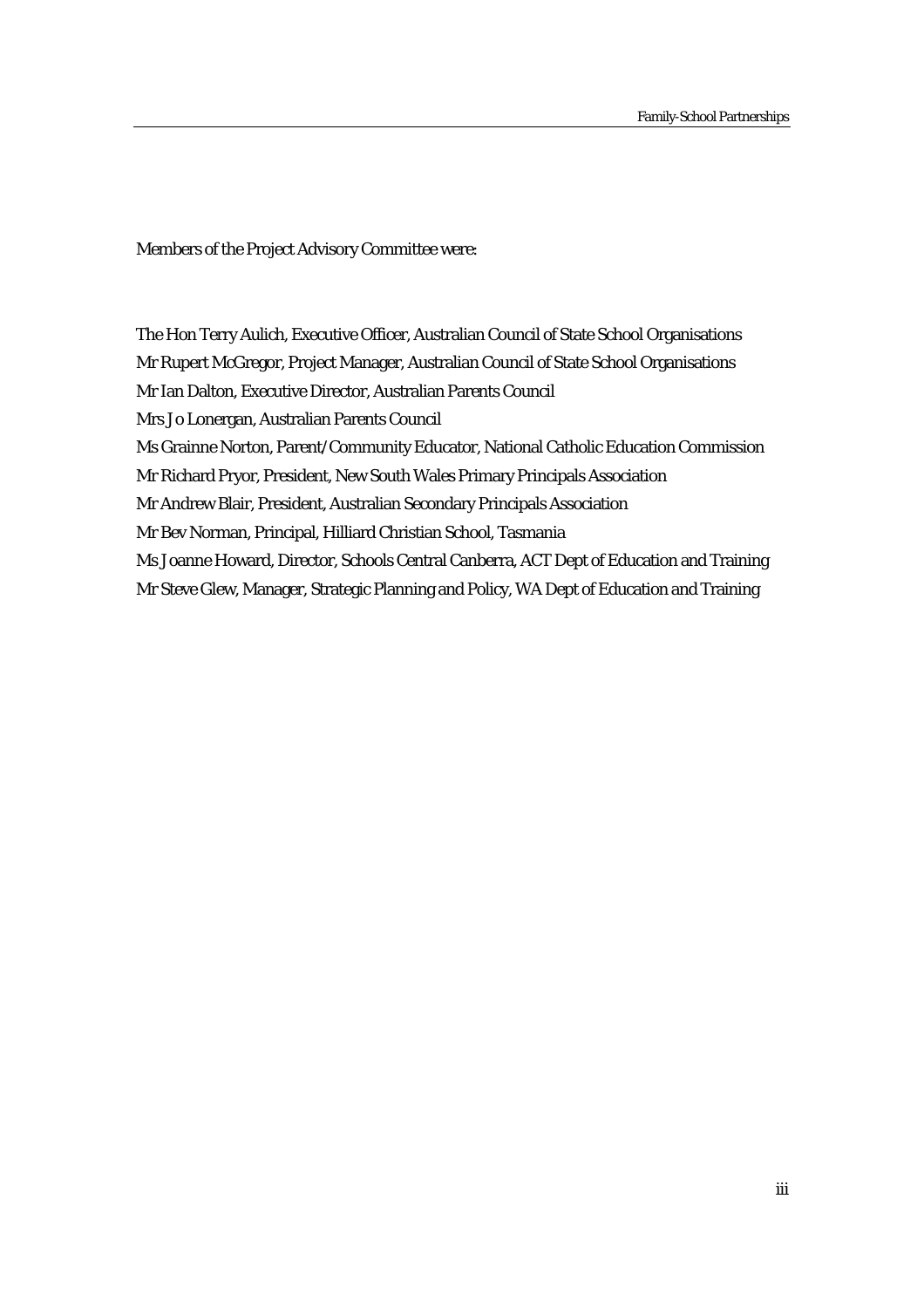**APPENDIX II** 

# RESEARCH INSTRUMENTS, REPORT PRO-FORMAS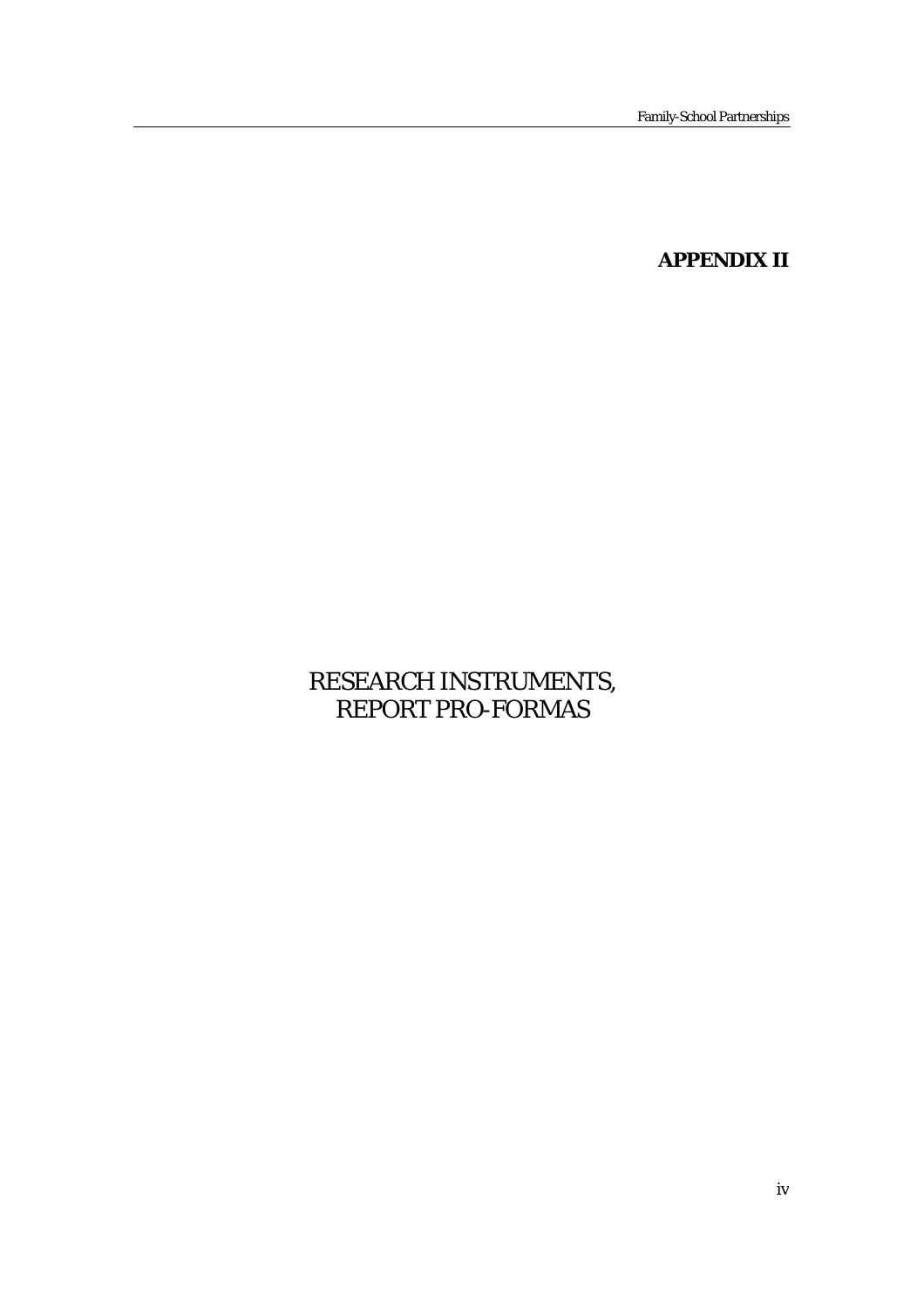# **S**aulwick **M**uller **S**ocial **R**esearch

**Irving Saulwick**: 3/326 Beaconsfield Parade St Kilda Ph 613 9537 2192 Fax 613 9525 3948 e-mail irvings@ozemail.com.au **Denis Muller:** L2, 234 Queensberry Street Carlton. Ph 613 9349 3994 Fax 613 9349 4442 e-mail denismuller@bigpond.com

# **FAMILY- SCHOOL PARTNERSHIPS PROJECT QUALITATIVE AND QUANTITATIVE RESEARCH**

# **Participant's Informed Consent**

Saulwick Muller Social Research and our colleagues at Australian Catholic University and the Banks Management Group have been asked to support schools participating in the Family-School Partnerships Project, funded by the Department of Education, Science and Training.

We are all very experienced in working with schools.

If you are a Principal, member of the school staff, or a leader among the school's parents, you are likely to be asked to participate in a discussion-style interview, either one-on-one or with a small group of others. You are also likely to be asked to help arrange, and participate in, a parent forum at the school.

If you are a parent, you may be asked to complete a brief questionnaire either in person, on the phone or online, and participate in a parent forum at the school.

During our visits to schools, we may ask to take photographs of activities that form part of the school's initiative, in order to convey a sense of how the initiative is developing. With the consent of the school and the people photographed, we might wish to put these on the special website that is being set up as part of this research, or use them to illustrate our report. We would only use the photos and identify the people in them, with the prior consent of all involved.

Otherwise we promise that at no time will we identify you or the school's students by name in any report or published materials arising from the project. Any quotations used will not be attributed, and any data used will not identify the school.

If you consent to participate on this basis, we would be most grateful. You are free to withdraw this consent at any time without giving reasons.

If at any time you have concerns about this project, I would encourage you to call me on (03) 9349 3994).

If you agree to participate, please complete the consent form below, and give it to the researcher when he or she visits the school. Alternatively you may post it to Saulwick Muller Social Research, PO Box 560 Carlton South, Melbourne, Victoria 3053.

Yours sincerely

Ha mure

DENIS MULLER Principal and Project Manager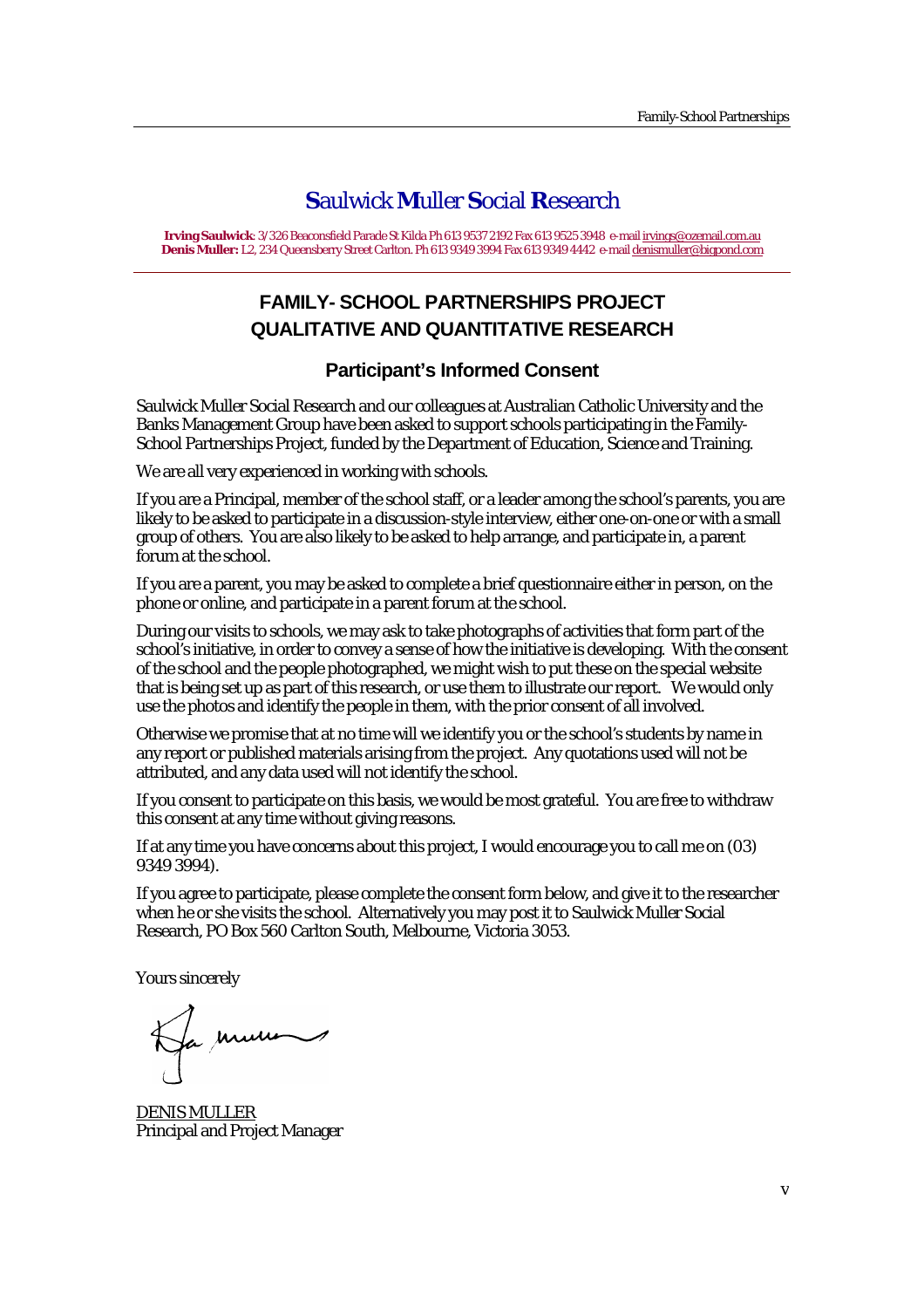# **S**aulwick **M**uller **S**ocial **R**esearch

**Irving Saulwick**: 3/326 Beaconsfield Parade St Kilda Ph 613 9537 2192 Fax 613 9525 3948 e-mail irvings@ozemail.com.au **Denis Muller:** L2, 234 Queensberry Street Carlton. Ph 613 9349 3994 Fax 613 9349 4442 e-mail denismuller@bigpond.com

# **FAMILY-SCHOOLS PARTNERSHIPS PROJECT QUALITATIVE AND QUANTITATIVE RESEARCH**

# **Participant Informed Consent**

## **CONSENT FORM**

I . . . . . . . . . . . . . . . . . . . . . . . . . . . . . . . . . . . . . . . . . . . . . . . . . . . . of . . . . . . . . . . . . . . . . . . . . . . . . . . . . . . . . . . . . . . . . School, agree to participate in the project outlined above. I understand that I will not be identified by name in any photographs, presentations or published reports regarding the project without my permission, and that nothing I say will be attributed to me or used in a way that will allow me or the school to be identified. I further understand that I can withdraw my consent to participate at any time.

#### Signature

Name

Date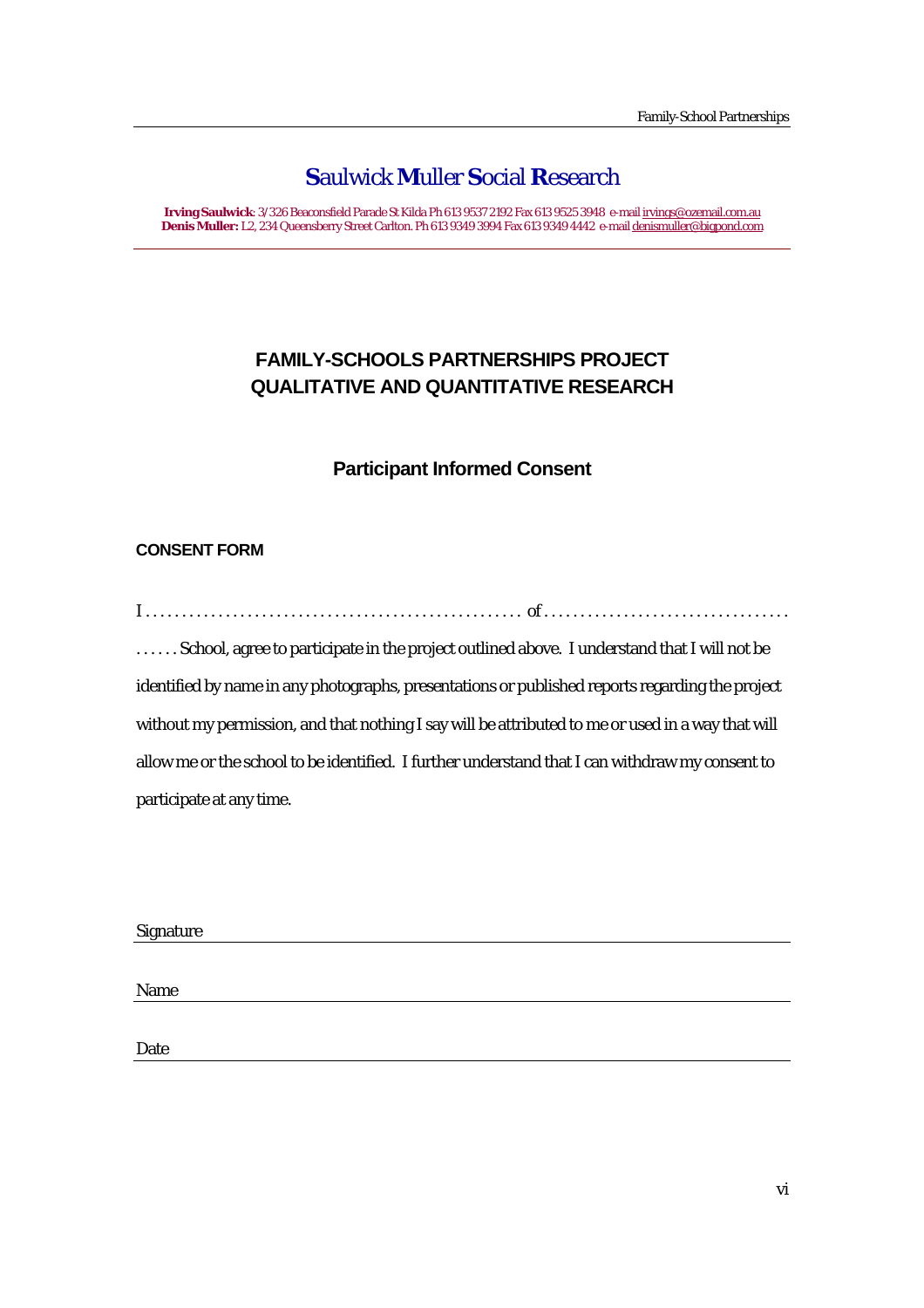# **S**aulwick **M**uller **S**ocial **R**esearch

**Irving Saulwick**: 3/326 Beaconsfield Parade St Kilda Ph 613 9537 2192 Fax 613 9525 3948 e-mail irvings@ozemail.com.au **Denis Muller:** L2, 234 Queensberry Street Carlton. Ph 613 9349 3994 Fax 613 9349 4442 e-mail denismuller@bigpond.com

#### **FAMILY-SCHOOL PARTNERSHIPS PROJECT**

#### **Questionnaire for parents at the START of the project (to be administered by the school project team)**

Note to interviewers: This questionnaire is designed to be either read over the phone or given to the person to complete in your presence. If the person elects to do it over the phone, you will need to get their phone number and make a time to ring. You will also need to record the name of the interviewee so you can go back to the same person at the end of the project.

**School name . . . . . . . . . . . . . . . . . . . . . . . . . . . . . . . . . . . . . . . . . .** 

Dear Parent,

We are helping your school with a project designed to get parents more involved in the work of the school. It would help greatly if you would take a few minutes to answer this very short questionnaire.

You can fill it in on a paper copy, answer it over the phone, or fill it in online.

- $\blacksquare$  If you fill it in on a paper copy, please give it back to the parent representative who gave it to you. That person will post it back to us.
- $\blacksquare$  If you answer it over the phone, the person who interviews you will post it back to us.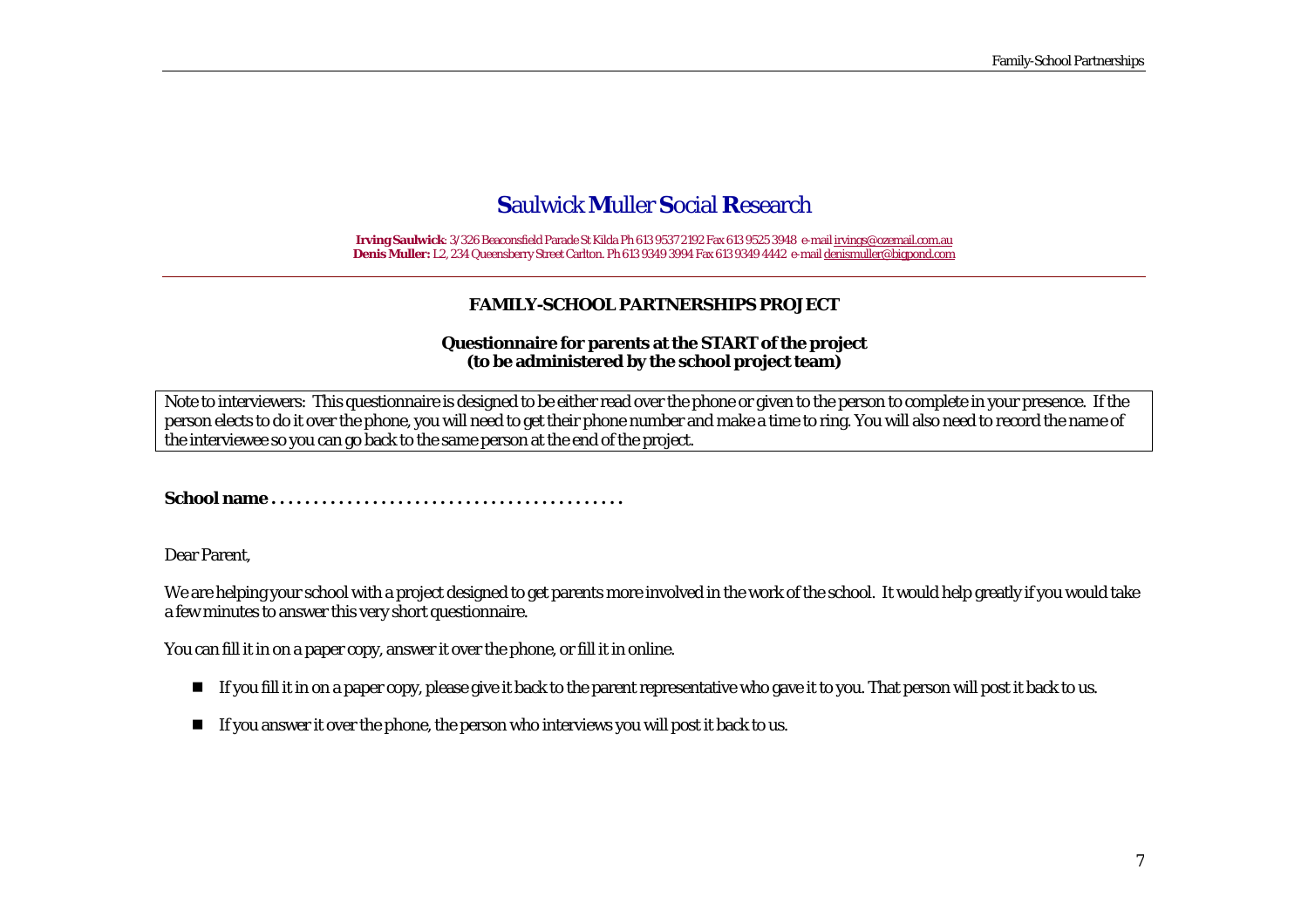$\blacksquare$  If you answer it online, the address is <u>www.partnershipsproject.edu.au</u> and follow the prompts on the home page . The questionnaire will be automatically recorded when you submit it.

Even though we ask you to put your name at the end, it will not be connected to the answers you give. It is there only so we can come back and ask you some similar questions when the project is over.

If you have any questions at all, please don't hesitate to contact us.

Thank you for your time.

Ha mums

DENIS MULLER Principal and Project Manager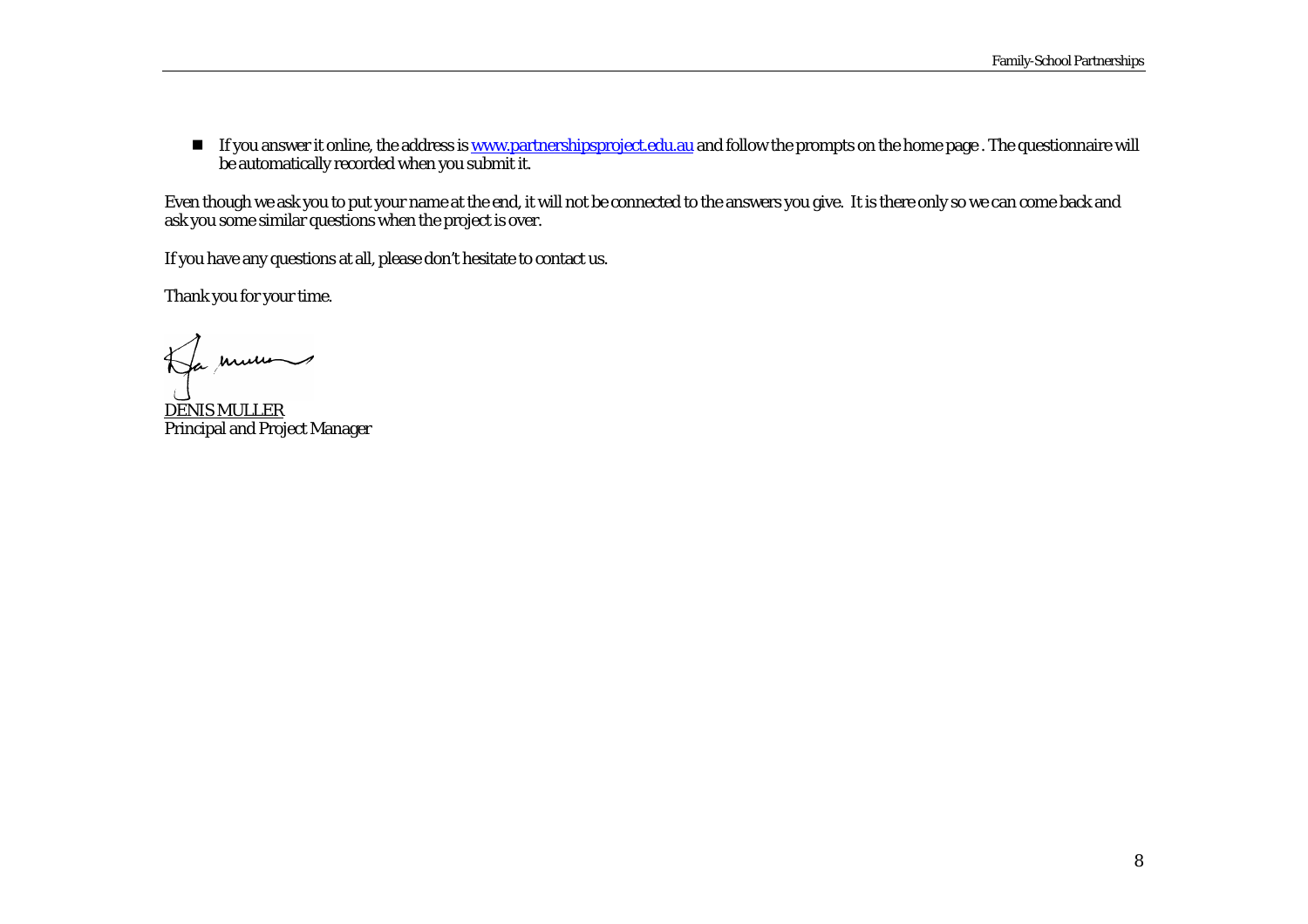#### **FAMILY-SCHOOLS PARTNERSHIPS PROJECT QUESTIONNAIRE FOR PARENTS – Round 1 Please put a circle around ONE number for each question**

**Question 1**. Have you heard of a new project in the school to get parents more involved in the work of the school?

Yes 1

No 2

**If you said YES, please go to Qn 2. If you said NO, please go to Qn 5.** 

**Question 2.** Are you, or will you be, involved in the project?

Yes 1 No 2

**If you said YES, please go to Qn 7. If you said NO, please go to Qn 3.** 

**Question 3.** Would you like to be involved in the project?

Yes 1 No 2

**If you said YES, please go to Qn 7. If you said NO please go to Qn 4.**

**Question 4.** It's perfectly OK not to be involved, but could you say the main reason why you would not like to be involved? Please write in. You can write just one reason or more than one.

 . . . . . . . . . . . . . . . . . . . . . . . . . . . . . . . . . . . . . . . . . . . . . . . . . . . . . . . . . . . . . . . . . . . . . . . . . . . . . . . . . . . . . . . . . . . . . . . . . . . . . . . . . . . . . . . . . . . . . . . . . . . . . .

. . . . . . . . . . . . . . . . . . . . . . . . . . . . . . . . . . . . . . . . . . . . . . . . . . . . . . . . . . . . . . ..

**Thank you. Now please go to Question 7. Question 5**. Would you be interested in finding out about the project, or not?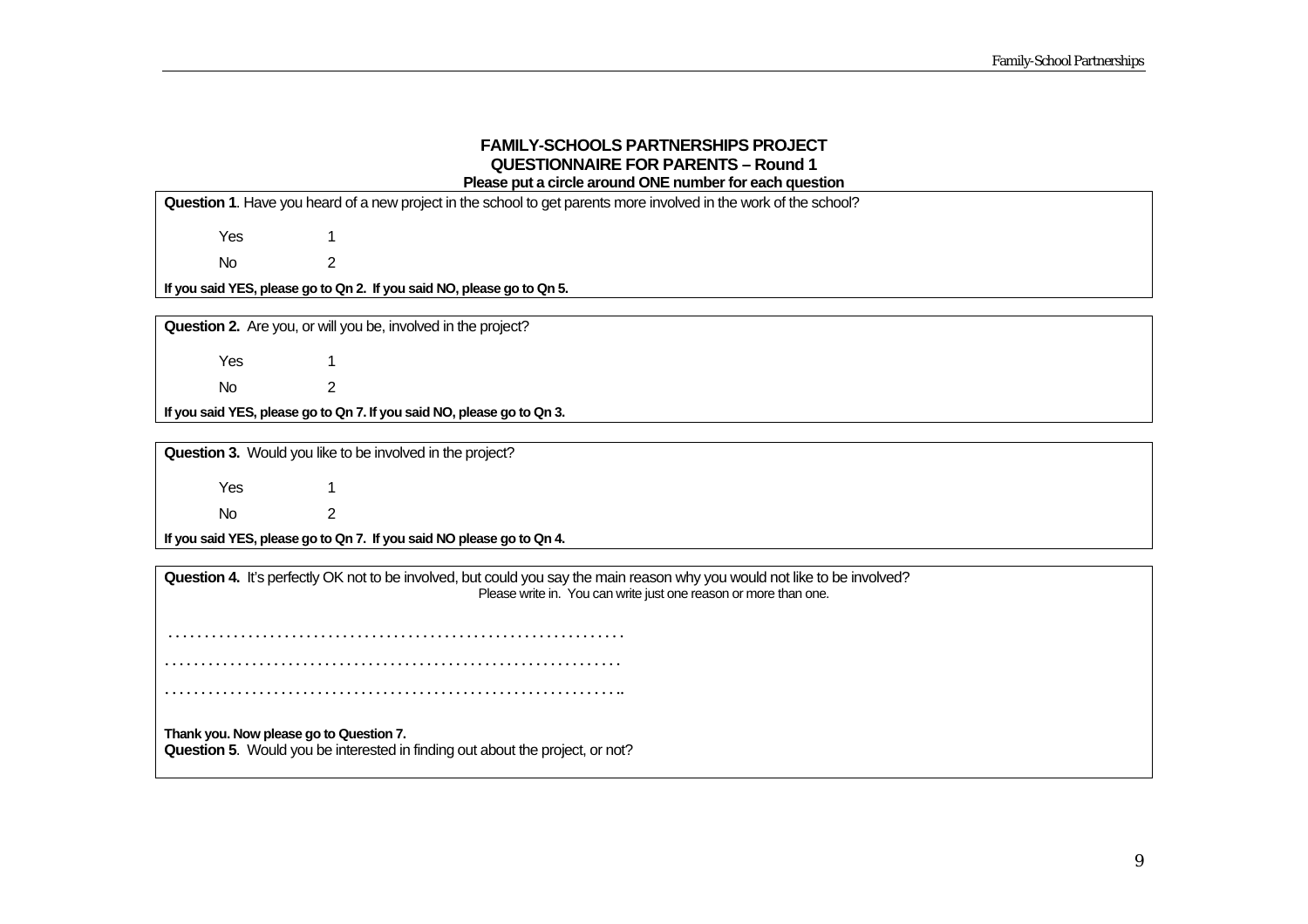| I would be interested                                                                             |  |
|---------------------------------------------------------------------------------------------------|--|
| I would not be interested                                                                         |  |
| If you said I WOULD BE INTERESTED, please go to Question 7.<br>Otherwise please go to Question 6. |  |

**Question 6.** It's perfectly OK not to be interested, but could you say the main reason why you are not interested? Please write in. You can write just one reason or more than one.

 . . . . . . . . . . . . . . . . . . . . . . . . . . . . . . . . . . . . . . . . . . . . . . . . . . . . . . . . . . . . . . . . . . . . . . . . . . . . . . . . . . . . . . . . . . . . . . . . . . . . . . . . . . . . . . . . . . . . . . . . . . . . . . . . . . . . . . . . . . . . . . . . . . . . . . . . . . . . . . . . . . . . . . . . . . . . . . . . . . . . . . . . . . . . ..

**Thank you. Now please go to Question 7.** 

| Question 7. Where do you get MOST of your information about what is going on in the school? Do you get it from: |                                                                                                                                                                                                                |  |  |  |  |  |  |  |  |
|-----------------------------------------------------------------------------------------------------------------|----------------------------------------------------------------------------------------------------------------------------------------------------------------------------------------------------------------|--|--|--|--|--|--|--|--|
| The school newsletter                                                                                           |                                                                                                                                                                                                                |  |  |  |  |  |  |  |  |
| Talking to other parents                                                                                        |                                                                                                                                                                                                                |  |  |  |  |  |  |  |  |
| Talking to teachers or staff                                                                                    | 3                                                                                                                                                                                                              |  |  |  |  |  |  |  |  |
| Attending school meetings                                                                                       | 4                                                                                                                                                                                                              |  |  |  |  |  |  |  |  |
| The media (newspapers, radio, etc.)                                                                             | 5                                                                                                                                                                                                              |  |  |  |  |  |  |  |  |
| The school website                                                                                              | 6                                                                                                                                                                                                              |  |  |  |  |  |  |  |  |
|                                                                                                                 | Somewhere else (please say where) $\ldots \ldots \ldots \ldots \ldots \ldots \ldots \ldots$<br>Question 8. Thinking back to your own school days. Would you say that, on the whole, your own school days were: |  |  |  |  |  |  |  |  |
| Very happy                                                                                                      |                                                                                                                                                                                                                |  |  |  |  |  |  |  |  |
| 2<br>Reasonably happy                                                                                           |                                                                                                                                                                                                                |  |  |  |  |  |  |  |  |
| 3<br>Not very happy                                                                                             |                                                                                                                                                                                                                |  |  |  |  |  |  |  |  |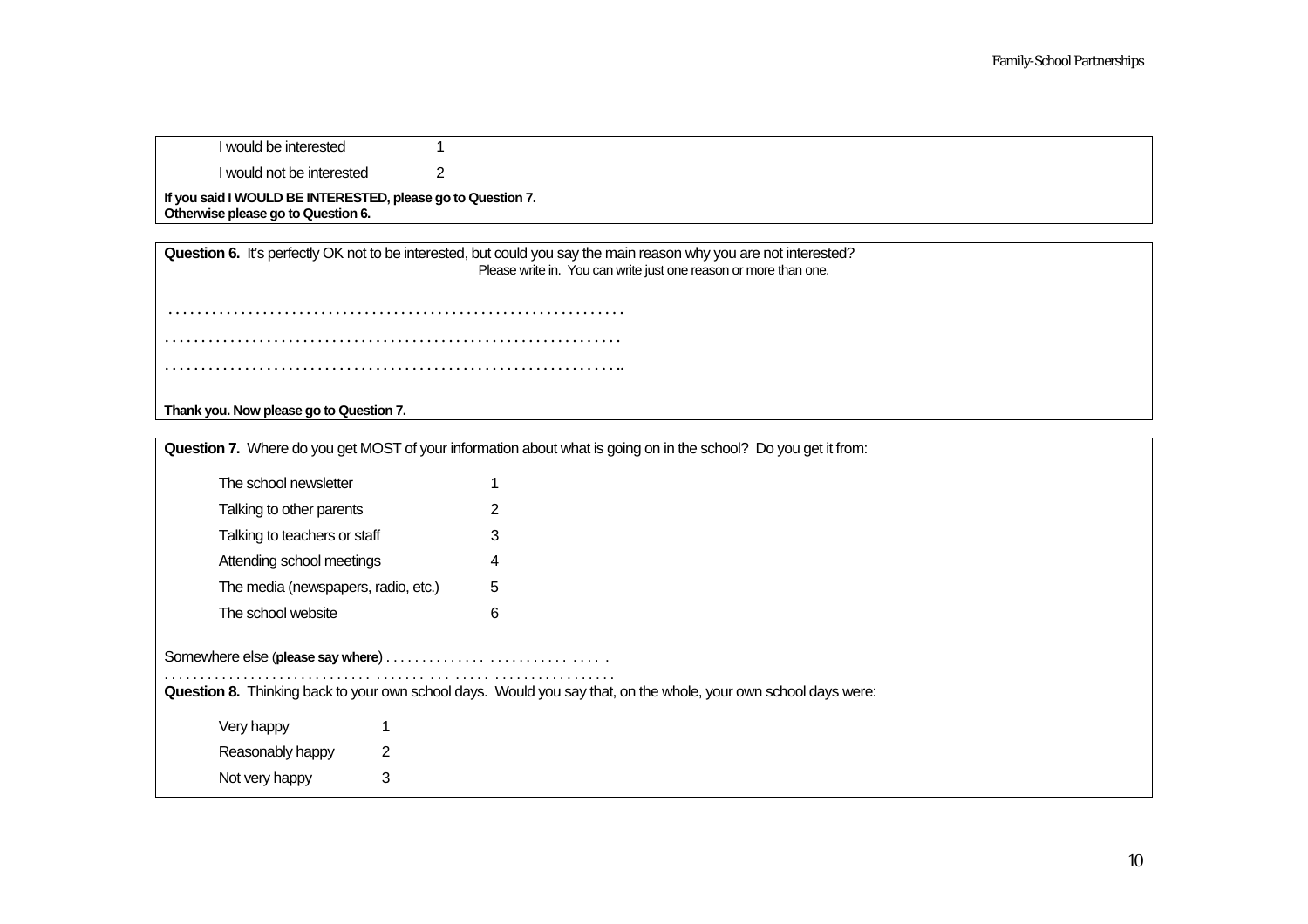| Not at all happy     | $\overline{ }$ |  |  |
|----------------------|----------------|--|--|
| Don't know/can't say | <br>u          |  |  |

Question 9. On the whole, how satisfied would you say you are with your experience as a parent at this school where the Family-School Partnerships project is being conducted? Would you say you are:

| Very satisfied       | 1 |
|----------------------|---|
| Reasonably satisfied | 2 |
| Not very satisfied   | 3 |
| Not at all satisfied | Δ |
| Don't know/can't say | 5 |

## **Finally, just a few questions about you and your family.**

| Question 10a. Which ONE of the following best describes your MAIN occupation? |                                                                                                                                       |   |  |  |  |  |
|-------------------------------------------------------------------------------|---------------------------------------------------------------------------------------------------------------------------------------|---|--|--|--|--|
|                                                                               | Full-time work in the paid workforce                                                                                                  |   |  |  |  |  |
|                                                                               | Part-time or casual work in the paid workforce                                                                                        | 2 |  |  |  |  |
|                                                                               | Full-time home duties                                                                                                                 | 3 |  |  |  |  |
|                                                                               | Other<br>4<br>Question 10b. And if you live with a partner, which ONE of the following best describes your partner's MAIN occupation? |   |  |  |  |  |
|                                                                               | Full-time work in the paid workforce                                                                                                  |   |  |  |  |  |
|                                                                               | Part-time or casual work in the paid workforce                                                                                        | 2 |  |  |  |  |
|                                                                               | Full-time home duties                                                                                                                 | 3 |  |  |  |  |
|                                                                               | Other                                                                                                                                 | 4 |  |  |  |  |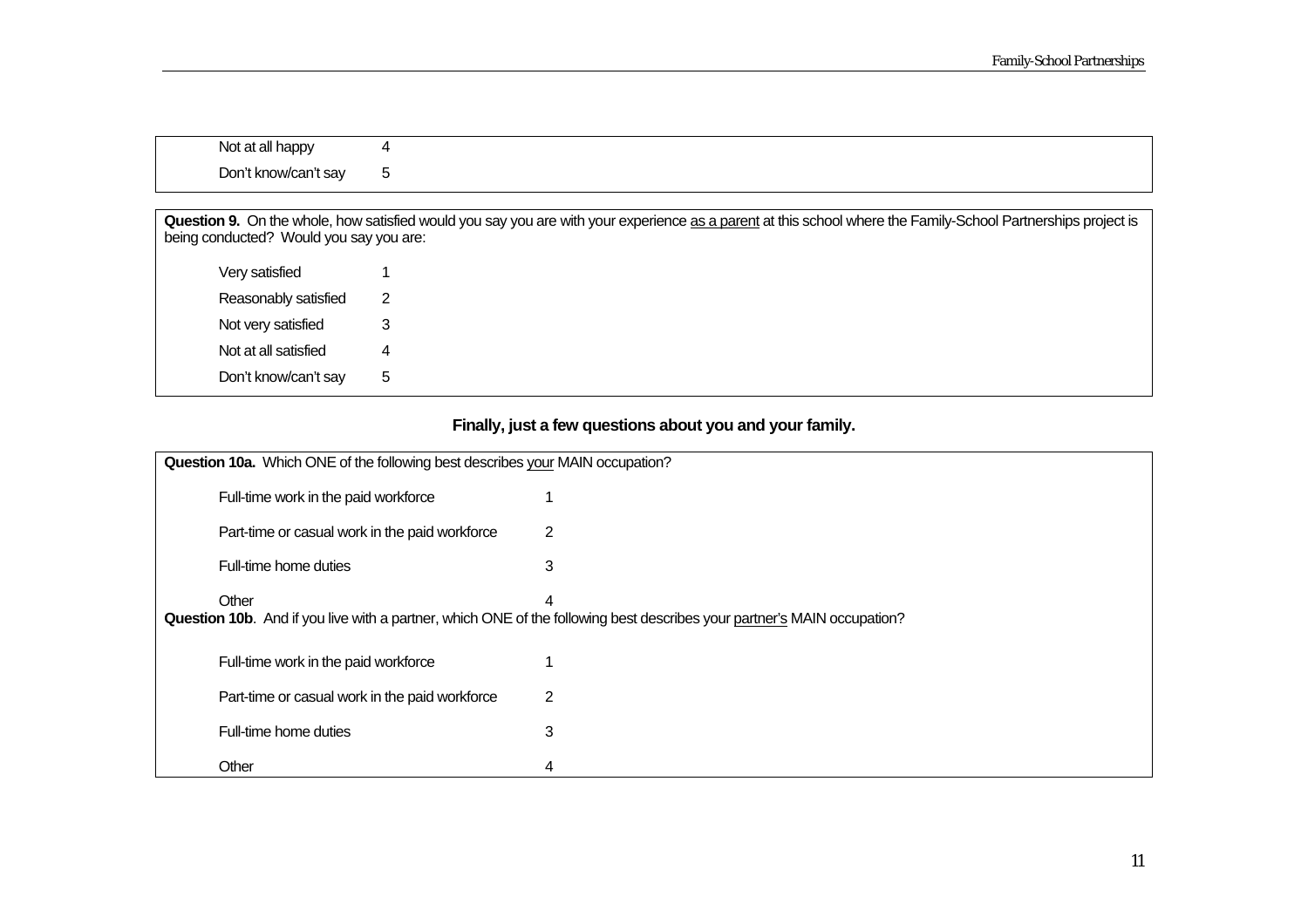I do not live with a partner  $\qquad \qquad 5$ 

## **If you answered IN THE WORKFORCE (full-time or part-time) for EITHER person, please go to Question 11. Otherwise go to Question 12.**

| Question 11. Which of these best describes the job of those of you in the workforce? |     |              |  |  |  |
|--------------------------------------------------------------------------------------|-----|--------------|--|--|--|
|                                                                                      | You | Your partner |  |  |  |
| Professional                                                                         |     |              |  |  |  |
| Senior managerial                                                                    | 2   | 2            |  |  |  |
| Middle managerial                                                                    | 3   | 3            |  |  |  |
| Clerical/sales                                                                       | 4   | 4            |  |  |  |
| Trade                                                                                | 5   | 5            |  |  |  |
| Semi-skilled                                                                         | 6   | 6            |  |  |  |
| Unskilled                                                                            |     |              |  |  |  |
| Not applicable                                                                       | 8   | 8            |  |  |  |

| Question 12. Which ethnic group do you feel you most closely belong to? |  |  |  |  |  |
|-------------------------------------------------------------------------|--|--|--|--|--|
| Indigenous Australian                                                   |  |  |  |  |  |
| Non-indigenous Australian                                               |  |  |  |  |  |
|                                                                         |  |  |  |  |  |

**Question 13.** Is your first language: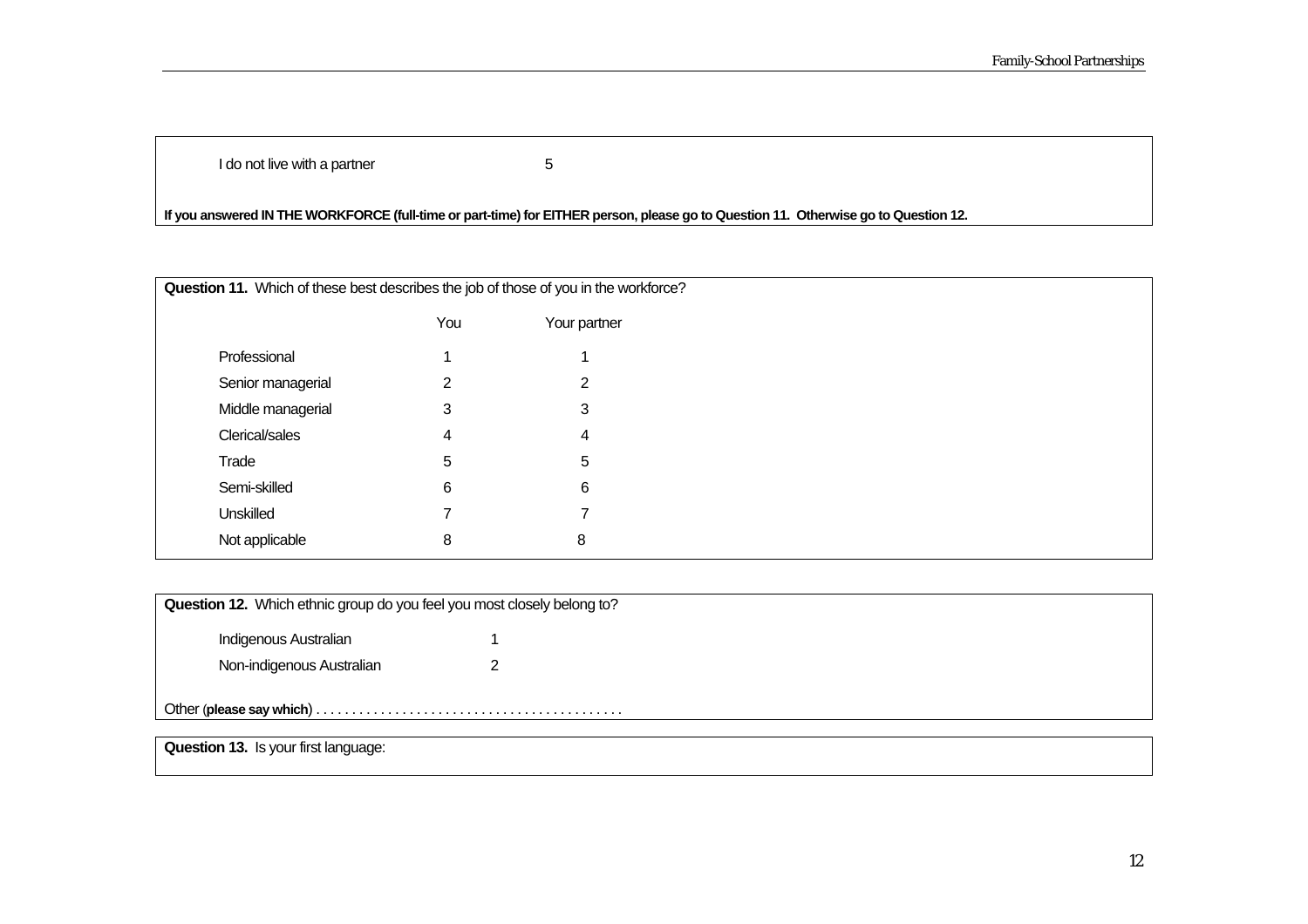| English                       |                |  |  |  |
|-------------------------------|----------------|--|--|--|
| Or                            |                |  |  |  |
| A language other than English | $\overline{2}$ |  |  |  |
|                               |                |  |  |  |
|                               |                |  |  |  |
| <b>Question 14.</b> Are you:  |                |  |  |  |

Male 1 Female 2

| Question 15. Are you aged: |   |
|----------------------------|---|
| 18 to 24                   |   |
| 25 to 39                   | 2 |
| 40 to 54                   | 3 |
| 55 or over                 | 4 |

|   | Question 16. Is there anything you would like to add? |
|---|-------------------------------------------------------|
|   | Please write in                                       |
|   |                                                       |
|   |                                                       |
|   |                                                       |
|   |                                                       |
| . |                                                       |
|   |                                                       |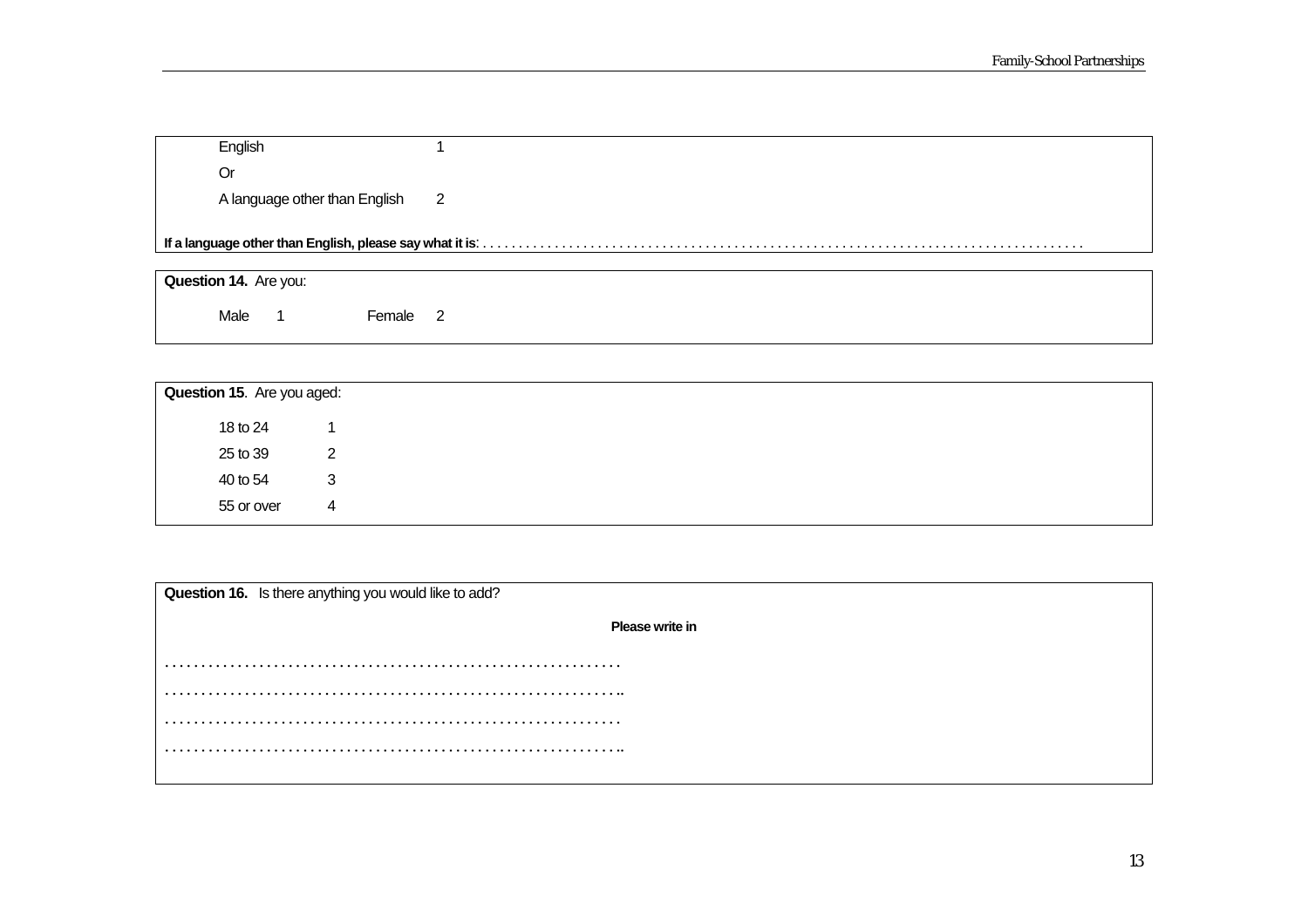## **This information will be detached from your answers and no one will know what you have said.**

Your name (please print) . . . . . . . . . . . . . . . . . . . . . . . . . . . . . . . . . . . . . . . .

Today's date . . . . . . . . . . . . . . . . . . . . . . . .

Thank you for your assistance. It is greatly appreciated.

Saulwick Muller Social Research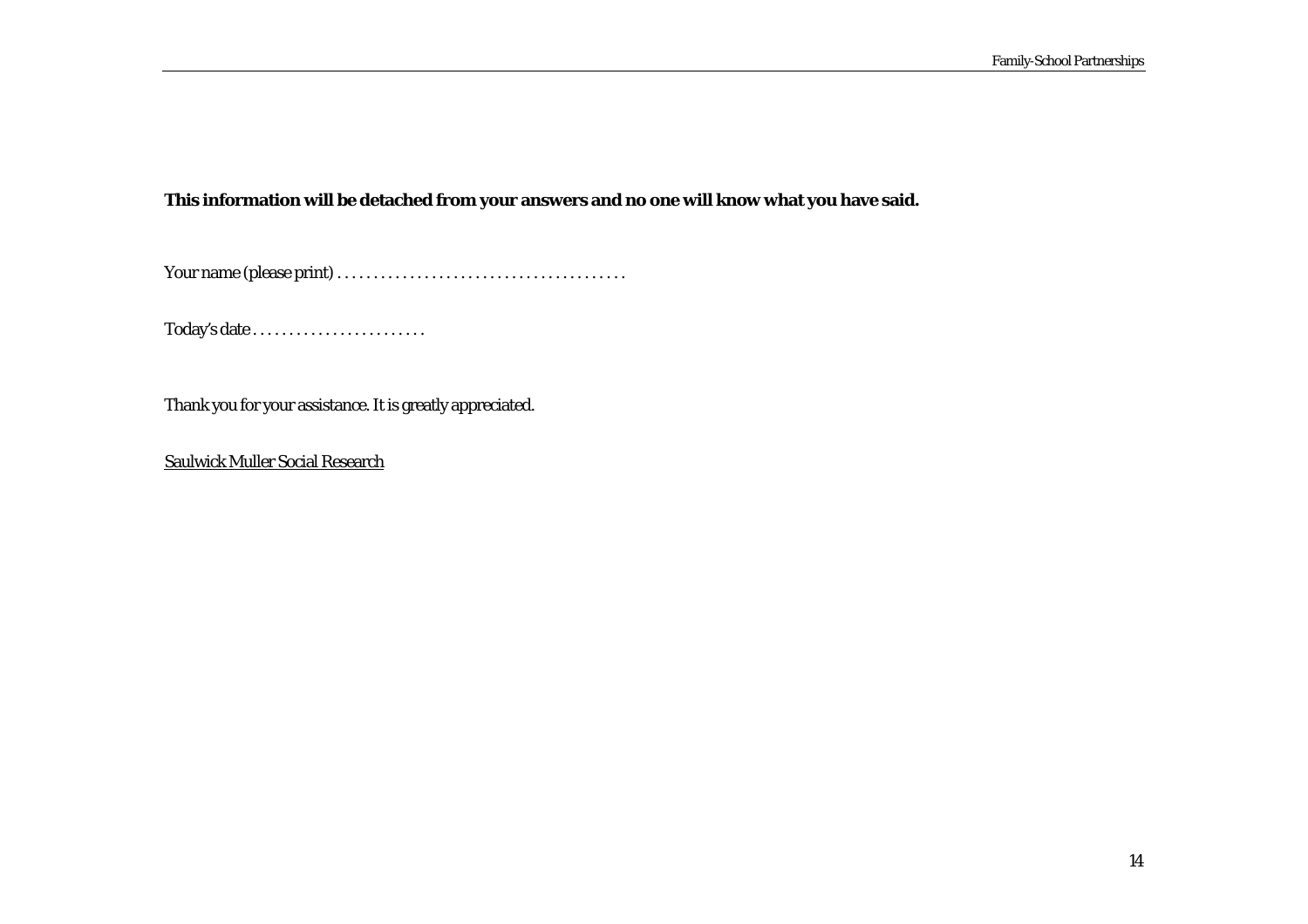**Irving Saulwick**: 3/326 Beaconsfield Parade St Kilda Ph 613 9537 2192 Fax 613 9525 3948 e-mail irvings@ozemail.com.au **Denis Muller:** L2, 234 Queensberry Street Carlton. Ph 613 9349 3994 Fax 613 9349 4442 e-mail denismuller@bigpond.com

#### **FAMILY-SCHOOL PARTNERSHIPS PROJECT**

#### **Questionnaire for parents at the END of the project**

#### **NOTE: WE SHOULD GO BACK TO THE PARENTS WHO FILLED IN THE FIRST-ROUND QUESTIONNAIRE.**

Note to interviewers: This questionnaire is designed to be either read over the phone or given to the person to complete in your presence. If the person elects to do it over the phone, you will need to get their phone number and make a time to ring. You will also need to record the name of the interviewee so we can match the data from the first round.

**Record school name . . . . . . . . . . . . . . . . . . . . . . . . . . . . . . . . . . .** 

Dear Parent,

We spoke to you a few months ago about a project in the school to get parents more involved in the work of the school.

Now we want to see whether you became involved, and whether you have a view about the project.

Once again you can fill it in on a paper copy, answer it over the phone, or fill it in online.

- $\blacksquare$  If you fill it in on a paper copy, please give it back to the parent representative who gave it to you. That person will post it back to us.
- $\blacksquare$  If you answer it over the phone, the person who interviews you will post it back to us.
- . If you answer it online, the address is www.partnershipsproject.edu.au and follow the prompts on the home page . The questionnaire will be automatically recorded when you submit it.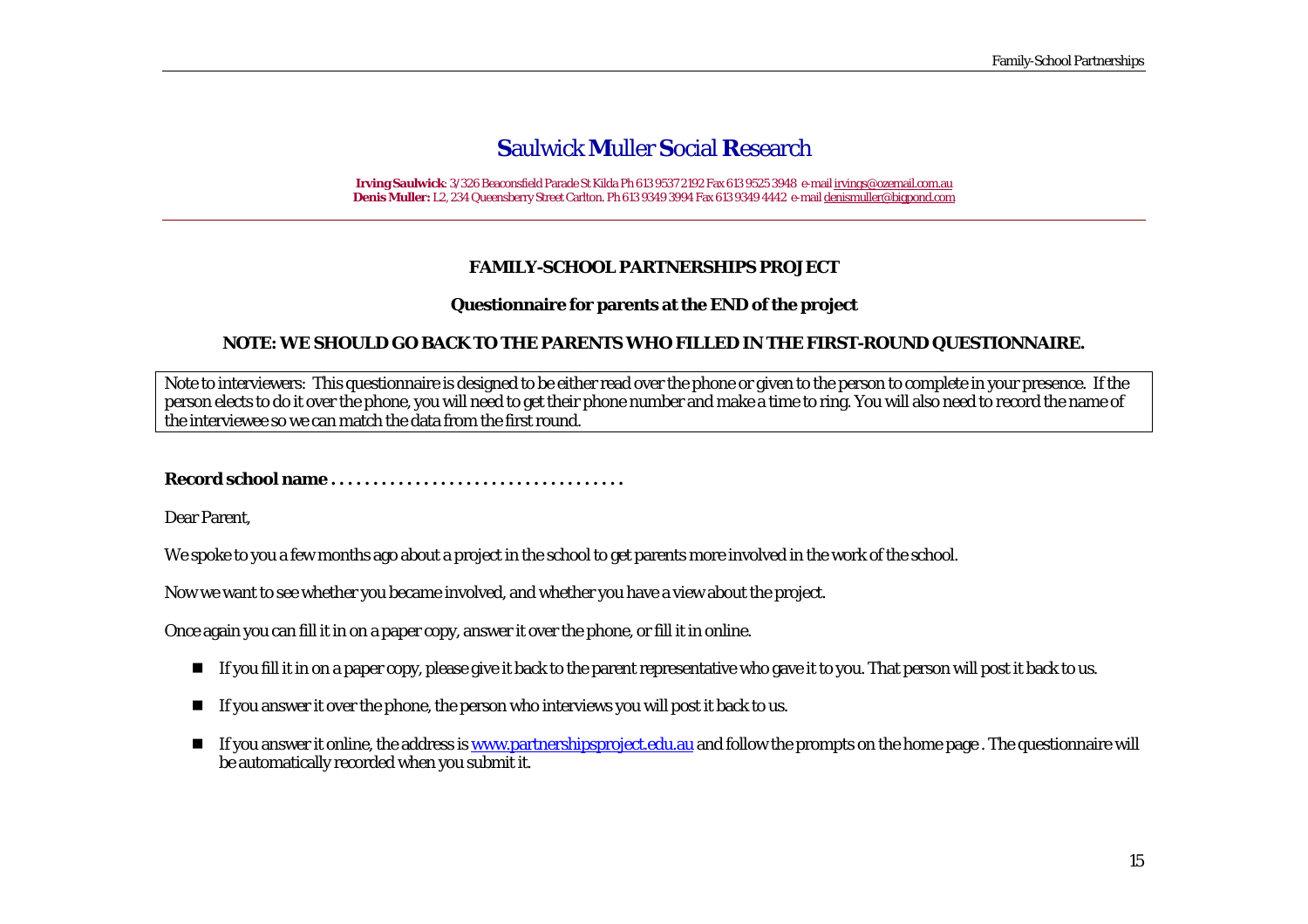Even though we ask you to put your name at the end, it will not be connected to the answers you give. It is there only so we can match this questionnaire with the one we did at the start.

If you have any questions at all, please don't hesitate to contact us.

Thank you again for your time.

Ha mune

DENIS MULLER Principal and Project Manager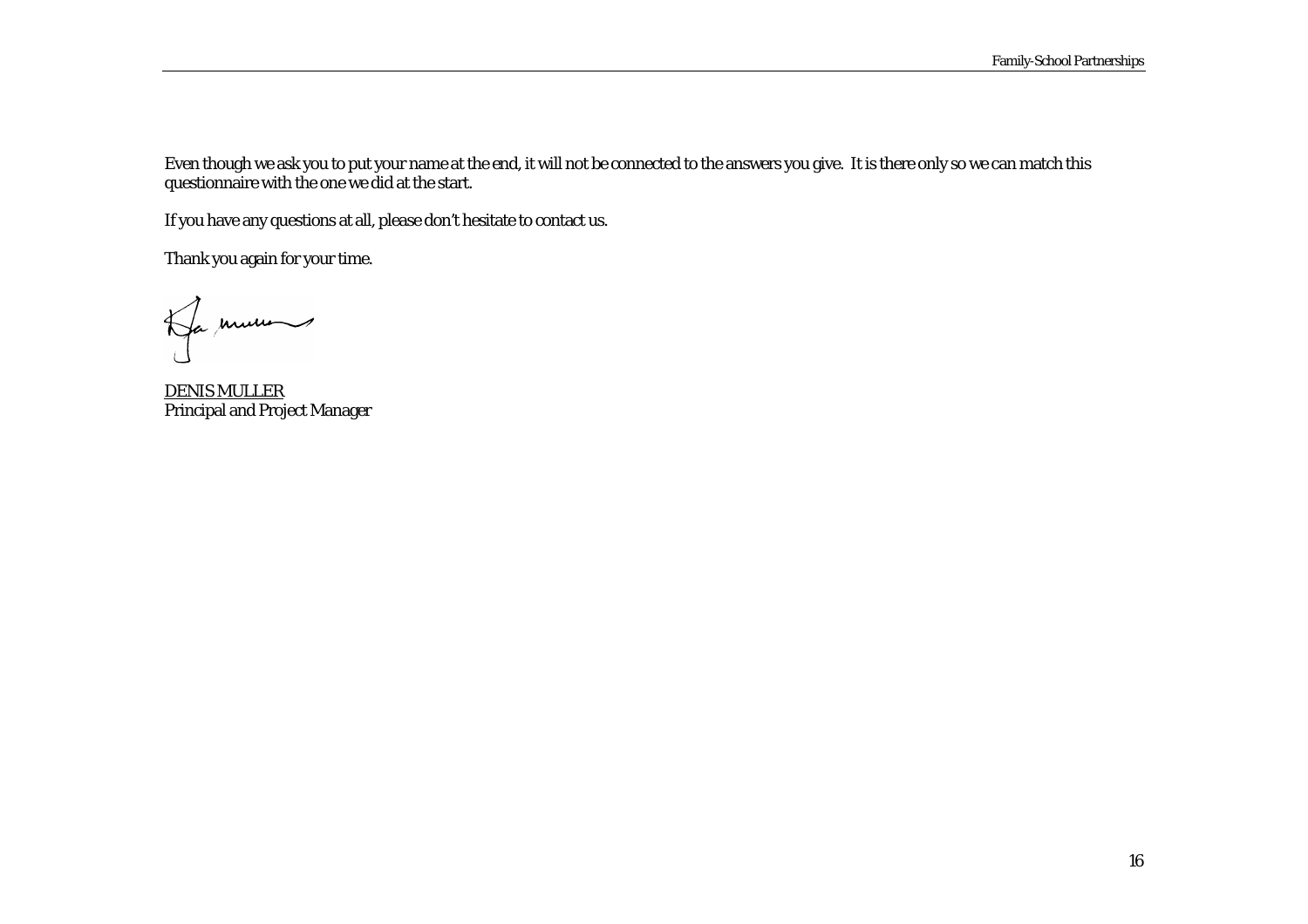#### **FAMILY-SCHOOLS PARTNERSHIPS PROJECT QUESTIONNAIRE FOR PARENTS – Round 2**

#### **Please put a circle around ONE number for each question**

**Question 1**. No matter what you said at the start of the project, which of these statements best describes your involvement in the project? I stayed involved all the way through 1 I didn't start but got involved part way through 2 I started but pulled out part way through 3 I didn't get involved at all 4 **If you said I STARTED BUT PULLED OUT PART WAY THROUGH, please go to Question 2. If you said I DIDN'T GET INVOLVED AT ALL, please go to Question 7. If you gave any other response, please go to Question 3.** 

| Question 2. You said you pulled out part way through. Which ONE of the following comes closest to the MAIN reason why you pulled out: |   |  |  |
|---------------------------------------------------------------------------------------------------------------------------------------|---|--|--|
| I had too much else on                                                                                                                |   |  |  |
| It didn't interest me enough                                                                                                          |   |  |  |
| I didn't feel I could offer much                                                                                                      | 3 |  |  |
| I wasn't made to feel welcome by the school staff                                                                                     | 4 |  |  |
| I wasn't made to feel welcome by other parents                                                                                        | 5 |  |  |
| It was on at the wrong time for me                                                                                                    | 6 |  |  |
|                                                                                                                                       |   |  |  |
|                                                                                                                                       |   |  |  |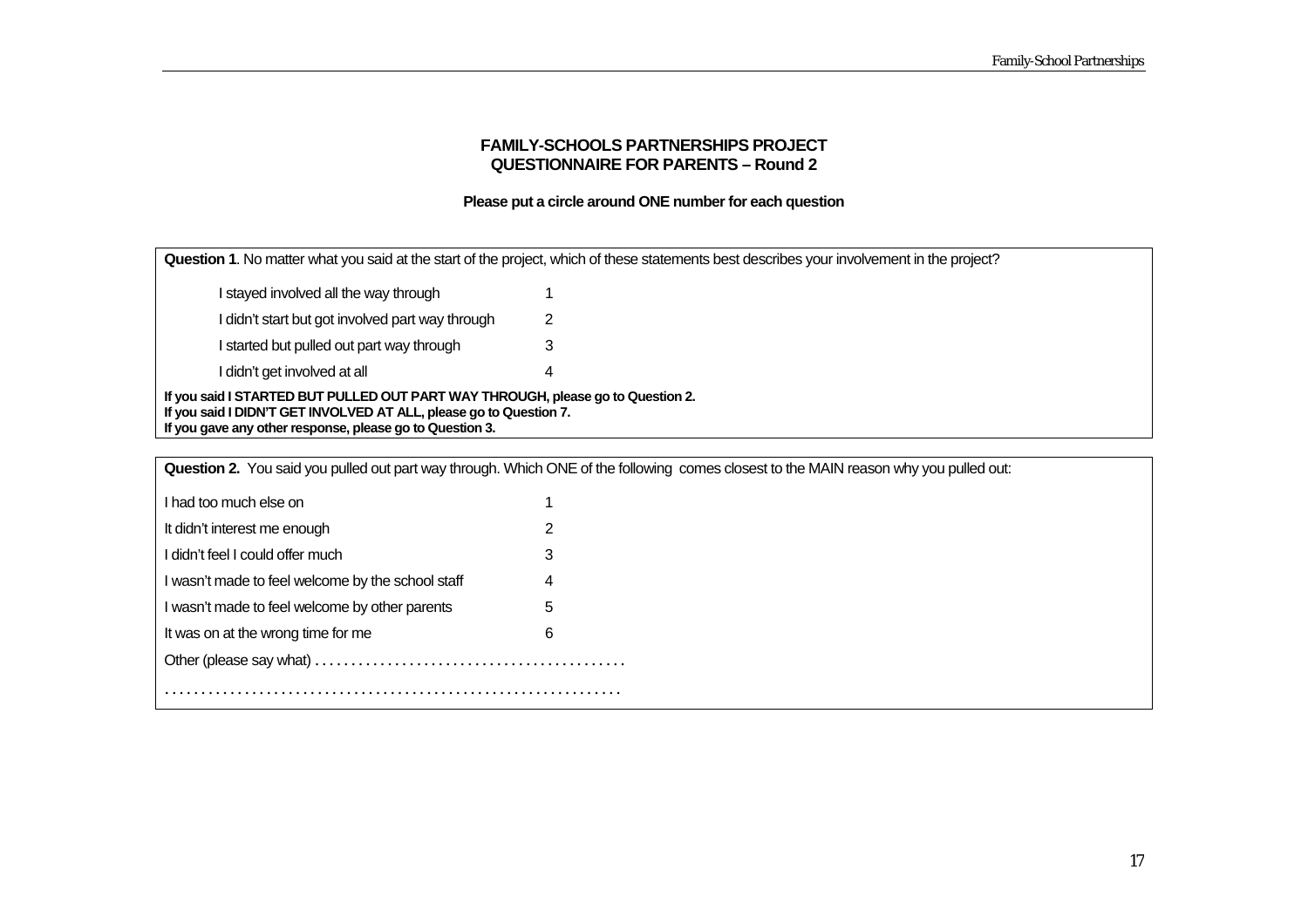═╕

| Question 3. Thinking for a moment about what your children are being taught at school: As a result of your being involved in this project, would you say:          |
|--------------------------------------------------------------------------------------------------------------------------------------------------------------------|
| I know more about what my children are being taught than I probably would have otherwise                                                                           |
| <b>Or</b>                                                                                                                                                          |
| It has made no difference to how much I know about what my children are being taught.<br>$\overline{2}$                                                            |
| Don't know/Can't say<br>3                                                                                                                                          |
| Question 4. And thinking now about the kind of activities that go on in the school generally, such as sporting or fund-raising events or working bees: As a result |
| of your being involved in this project, would you say:                                                                                                             |
| I know more about the kind of activities that go on the school than I<br>probably would have otherwise.                                                            |
| <b>Or</b>                                                                                                                                                          |
| It has made no difference to how much I know about the kind of activities that go on in the school generally<br>2                                                  |
| Don't know/Can't say<br>3                                                                                                                                          |
|                                                                                                                                                                    |
| Question 5. And would you say that your being involved in this project has probably:<br>Been good for your children's education                                    |
| Made no difference to your children's education<br>2                                                                                                               |
| Not been good for your children's education<br>3                                                                                                                   |
| Or is it too soon to say<br>4                                                                                                                                      |
|                                                                                                                                                                    |
| Question 6. And would you say that as a result of this project:                                                                                                    |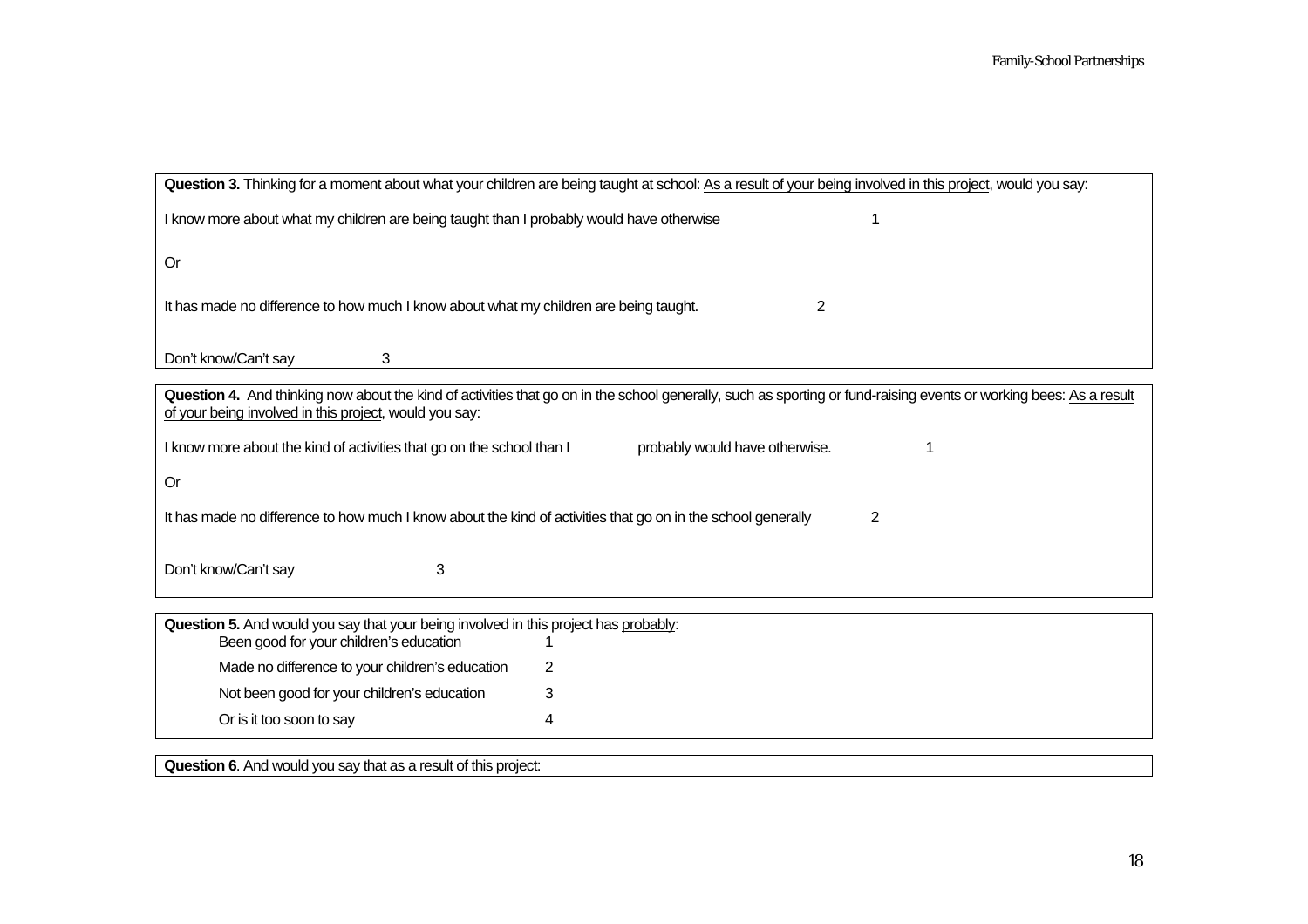| I feel more like a partner with the school in my child's education    |  |
|-----------------------------------------------------------------------|--|
| I feel less like a partner with the school in my children's education |  |
| Or                                                                    |  |
| It has made no difference to how I feel in this regard                |  |
| Don't know/Can't say                                                  |  |
| Please go to Question 8.                                              |  |

**Question 7**. You said you had not been involved in the project.

It's perfectly okay not to have been involved, but which ONE of the following comes closest to the MAIN reason why you did not become involved:

| I had too much else on                            |   |  |
|---------------------------------------------------|---|--|
| It didn't interest me enough                      | 2 |  |
| I didn't feel I could offer much                  | 3 |  |
| I wasn't made to feel welcome by the school staff | 4 |  |
| I wasn't made to feel welcome by other parents    | 5 |  |
| It was on at the wrong time for me                | 6 |  |
| Other (please say what)                           |   |  |

**Question 8**. Is there anything you would like to add?

. . . . . . . . . . . . . . . . . . . . . . . . . . . . . . . . . . . . . . . . . . . . . . . . . . . . . . . . . . . . . . . . . . . . . . . . . . . . . . . . . . . . . . . . . . . . . . . . . . . . . . . . . . . . . . . . . . . . . . . . . . . . . . . . . . . . . . . . . . . . . . . . . . . . . . . . . . . . . . . . . . . . . . . . . . . . . . . . . . . . . . . . . . . . .. . . . . . . . . . . . . . . . . . . . . . . . . . . . . . . . . . . . . . . . . . . . . . . . . . . . . . . . . . . . . . . .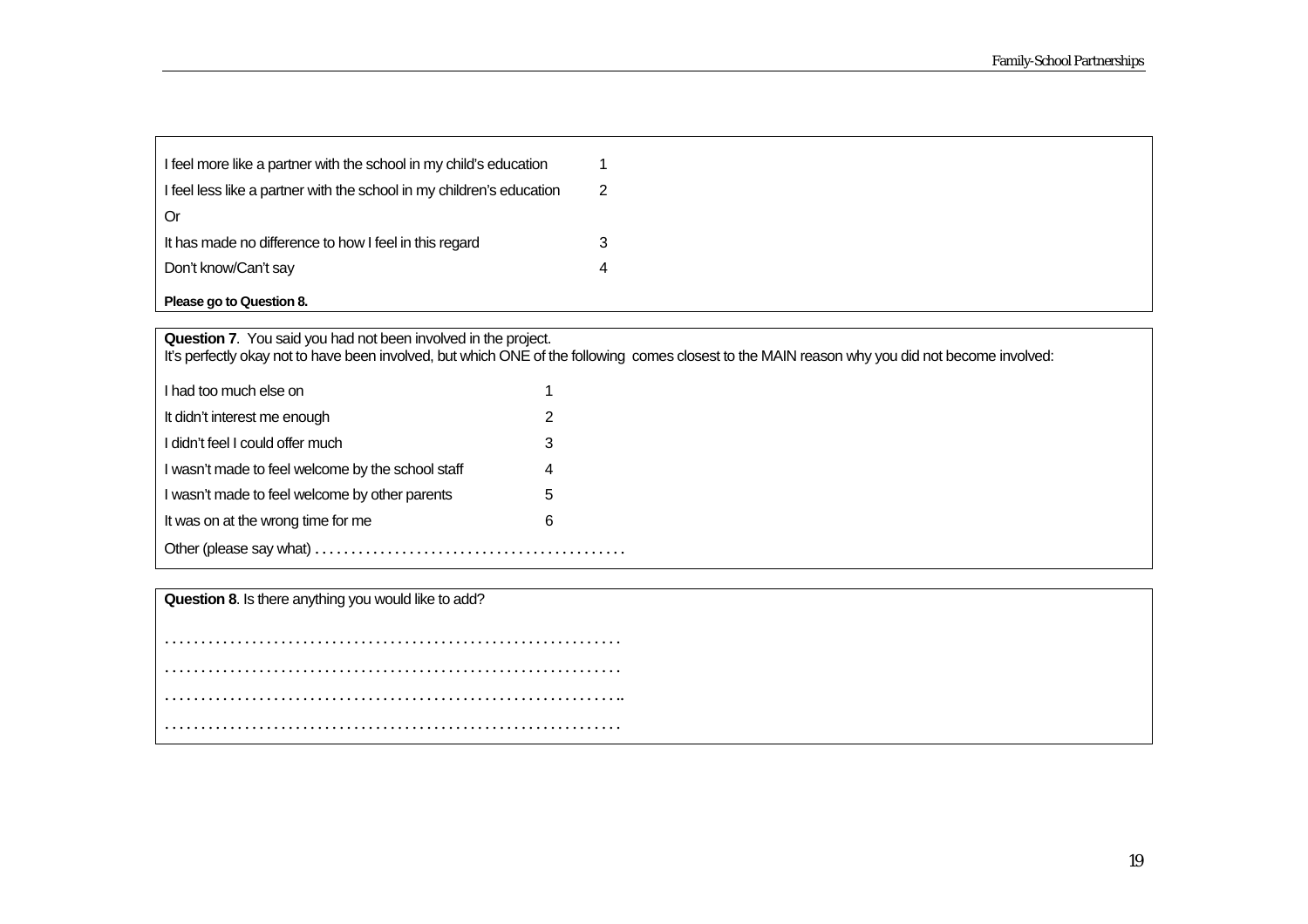## **The following information will be detached from your answers and no one will know what you have said.**

Your name (please print) . . . . . . . . . . . . . . . . . . . . . . . . . . . . . . . . . . . . . . . .

Today's date . . . . . . . . . . . . . . . . . . . . . . . .

Thank you for your assistance. It is greatly appreciated.

Saulwick Muller Social Research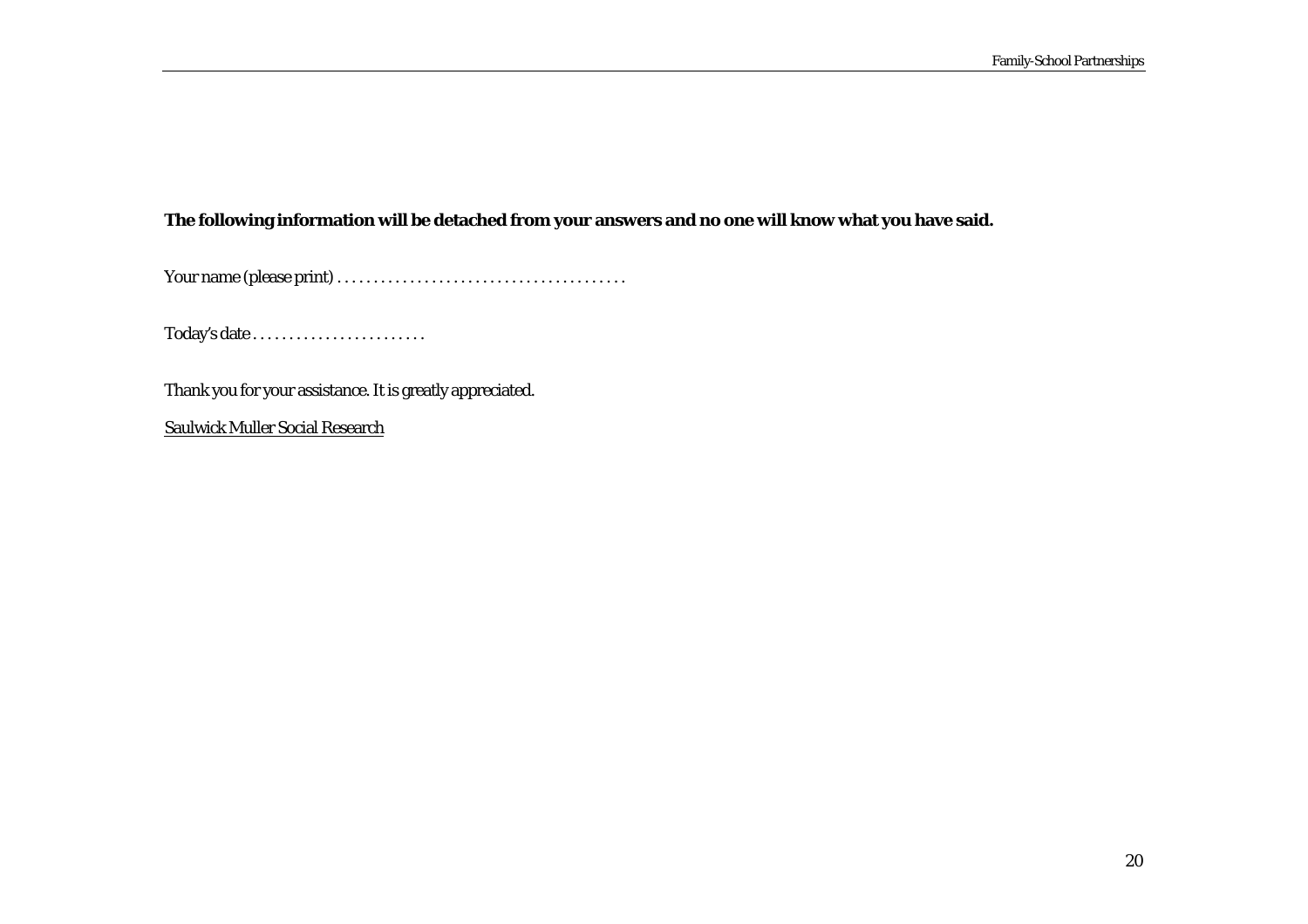**Irving Saulwick**: 3/326 Beaconsfield Parade St Kilda Ph 613 9537 2192 Fax 613 9525 3948 e-mail irvings@ozemail.com.au **Denis Muller:** L2, 234 Queensberry Street Carlton. Ph 613 9349 3994 Fax 613 9349 4442 e-mail denismuller@bigpond.com

#### **FAMILY-SCHOOL PARTNERSHIPS RESEARCH**

#### **RESEARCHERS' INTERVIEW OUTLINES – ROUND ONE**

#### **We should ask the Principal:**

What is the project? Why has it been chosen? How does it fit into the draft family-school partnership framework? What does he/she hope the parents and the school will get out of it? What was the process by which it was chosen? What arrangements have been made to facilitate it? What criteria are going to be used to assess it? What assessment processes are going to be used? What data will be collected? What help does he think the school will want, if any, in developing the criteria, in devising the assessment processes and in data analysis? What members of the teaching staff should you talk to?

#### **We should ask the person who has carriage of the project:**

How are the arrangements going? What data are to be collected to measure the effectiveness of the program? What help does he think the school will want, if any, in thinking about data-collecting and analysis? What communications arrangements between the school and the parents will be in place for the project? Any questions listed for the Principal for which answers were not obtained, especially about criteria, assessment processes and data-collection and analysis.

#### **With this person we should also:**

Discuss the need for a progress report in September and a final report in December. Identify who is going to write and sign off on those reports. Please note we want a staff member and a parent to do these reports jointly if possible. Say we will provide a template for the reports. Say you will be returning to conduct another round of interviews just before the final report is drafted, and try to make a date.

#### **We should ask the parents:**

Why has the project been chosen (from their point of view)?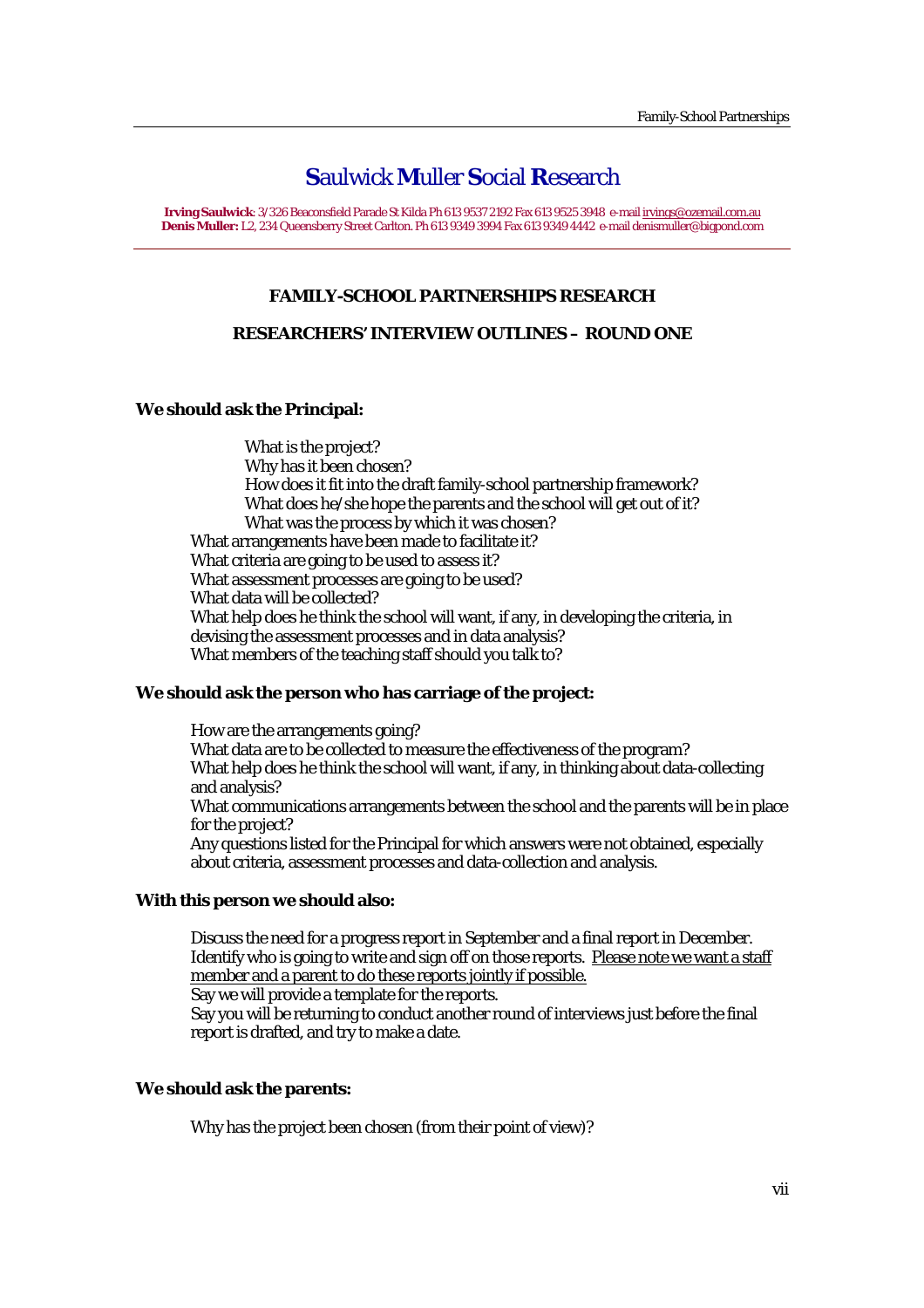What do they think of the process by which it was chosen? What do they hope they and the school will get out of it? What part, if any, will they play in the project? How will they judge whether it has succeeded or not? How do they plan to keep track of the project?

Please also tell them about the quant survey and enjoin them to participate.

#### **We should ask the teaching staff:**

What do they hope they and the school will get out of it? What part, if any, will they play in the project? How do they plan to keep track of the project?

Please use these only as starters. Explore anything raised in people's responses in ways that seem sensible and relevant.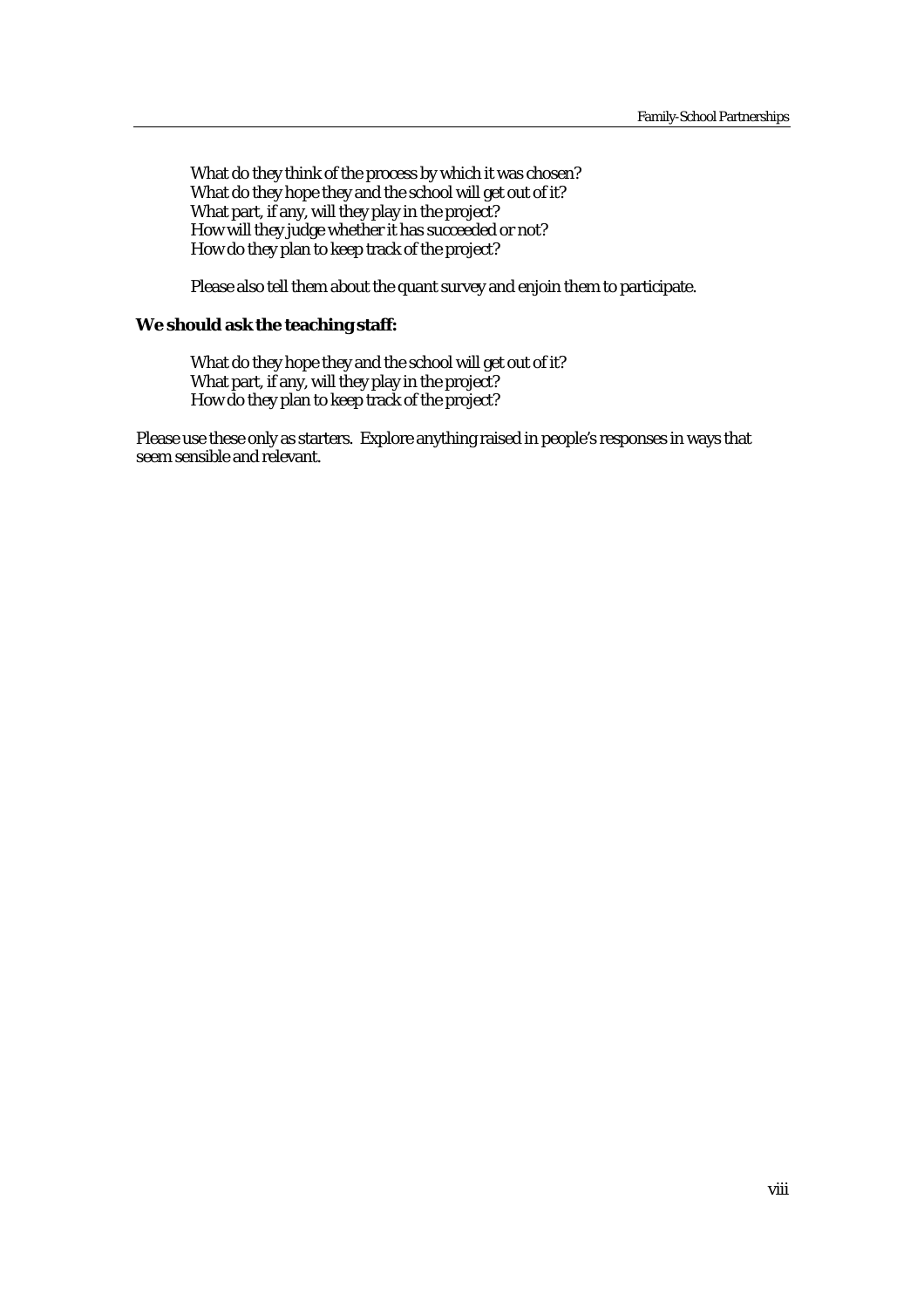**Irving Saulwick**: 3/326 Beaconsfield Parade St Kilda Ph 613 9537 2192 Fax 613 9525 3948 e-mail irvings@ozemail.com.au **Denis Muller:** L2, 234 Queensberry Street Carlton. Ph 613 9349 3994 Fax 613 9349 4442 e-mail denismuller@bigpond.com

#### **FAMILY-SCHOOL PARTNERSHIPS RESEARCH**

#### **RESEARCHERS' INTERVIEW OUTLINES – ROUND TWO**

#### **We should ask the Principal:**

From your point of view, how has the project gone? In particular:

In broad terms, what have been the outcomes:

For the school For families For students

To what extent did it fulfil the objectives you had for it? (Probe for what the objectives were.)

What did the school do to draw parents into the project, especially parents who don't usually participate in school activities? What, if anything, did you learn about what works and what does not work in this regard?

What role did the Draft Framework play in the way the project was conceived and carried out? Did it connect with the way the school went about the project? In other words, was it of practical use or just a lot of theoretical hot air? Do you have any ideas for how it could be made more effective in helping schools and parents to think about the partnership ideal?

Which Key Dimensions of the framework did the project fulfil or relate to? Which of those were the really important ones in each case?

What, if anything, has the project taught the parents and school about how parental involvement affects the outcomes for students?

What effect, if any, do you think it has had on the school culture?

How, if at all, does the school plan to embed the school-family partnerships concept? Is there pressure from parents to either have the present program embedded or to have some other initiative taken to build and sustain partnerships?

If another school asked for your advice about establishing a family-school partnership, what would be the main advice you would give?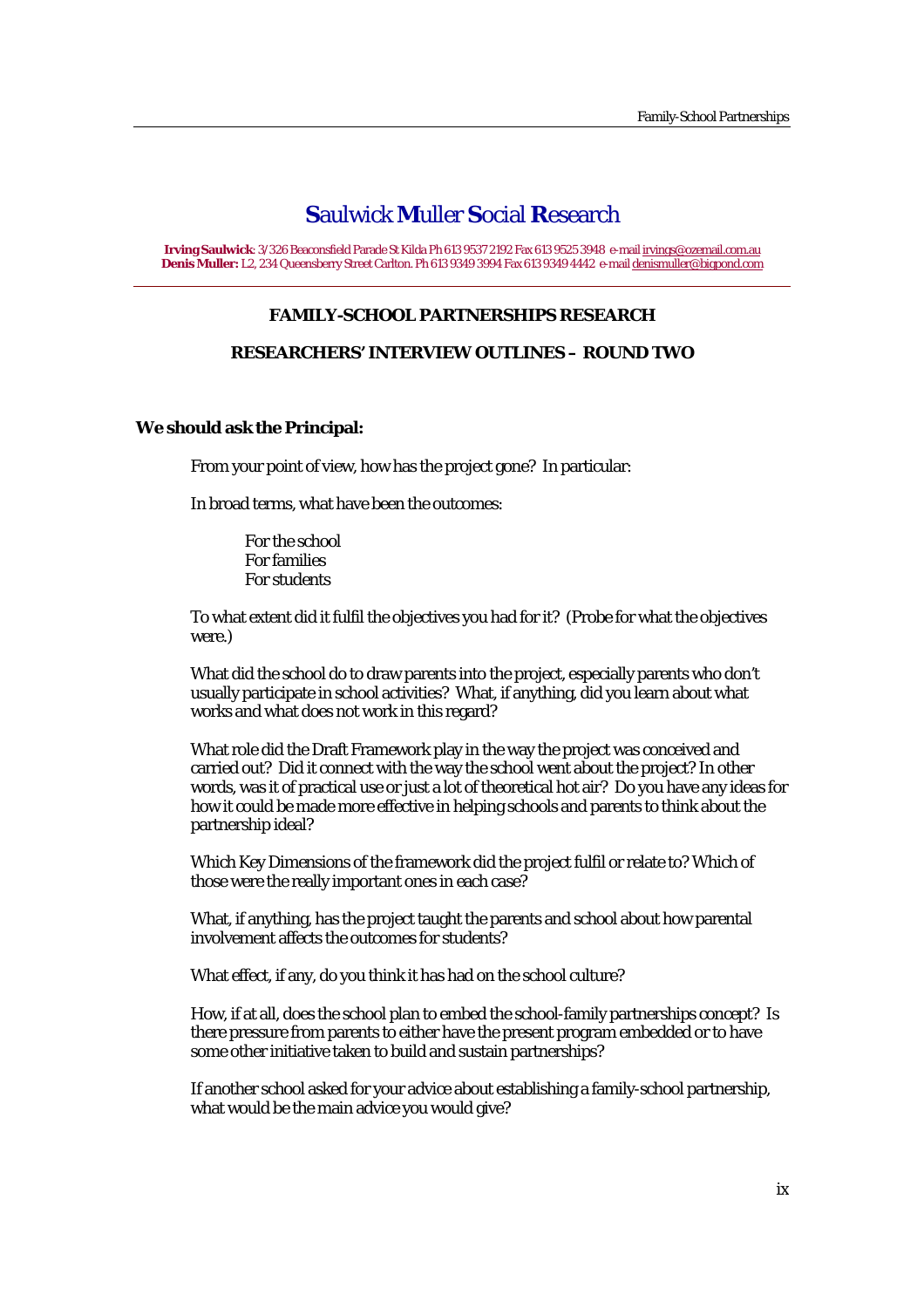#### **We should ask the person who has had carriage of the project:**

How did the whole thing go? Probe on logistics, timing, costs, day-to-day working with the parent representatives, communicating with parents.

If you were doing it again, what if anything would you do differently?

What lessons were learnt about how to make family-school partnerships work?

What feedback have you received from the Principal, other staff, the parents, the students?

What effect, if any, do you think it has had on the school culture?

What more, if anything, could we have done to help?

You could also ask this person that battery of questions about the Framework if you think you'll get more than you have got or are likely to get from the Principal.

#### **With this person we should also:**

Discuss the need for a final report in December, show them the pro-forma, and remind them we will provide a copy by email.

Identify who is going to write, and sign off on, that report. Please note we want a staff member and a parent to do these reports jointly if possible.

Collect the school-based headline data but impress on them the need to provide the full results in their report. Again we don't want them getting bogged down in this, but we need to know what they collected, what the data show and any conclusions they draw from this. Be in their report, not yours. From you we just want headlines as insurance.

#### **We should ask the parent representatives:**

How did the whole thing go? Probe on logistics, timing, costs, day-to-day working with the school leadership, communicating with other parents.

What did you do to draw parents into the project, especially parents who don't usually participate in school activities? What, if anything, did you learn about what works and what does not work in this regard?

What feedback have you received from the Principal, staff, other parents, the students?

What effect, if any, do you think it has had on the school culture?

If you were doing it again, what if anything would you do differently?

What lessons were learnt about how to make family-school partnerships work?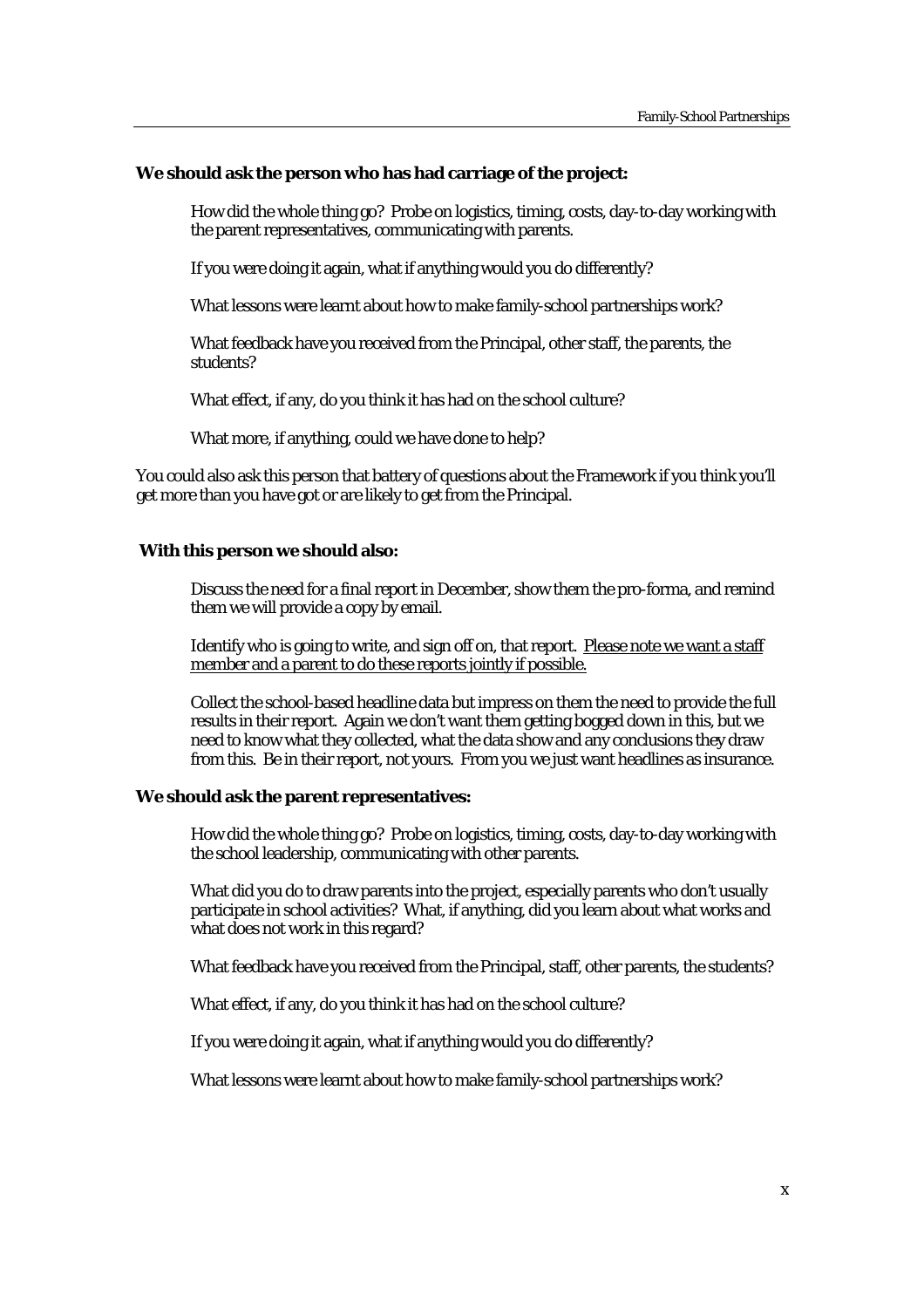As far as you know, does the school plan to embed the school-family partnerships concept? Is there pressure from parents to either have the present program embedded or to have some other initiative taken to build and sustain partnerships?

Which Key Dimensions of the framework did the project fulfil or relate to? Which of those were the really important ones?

What, if anything, has the project taught the parents and school about how parental involvement affects the outcomes for students?

If another school asked for your advice about establishing a family-school partnership, what would be the main advice you would give?

#### **At the parent forum, ask:**

What is your general impression of the effect of the program on the school community?

What were the best things to come out of it?

What, if anything, would you have liked to see done differently?

As far as you can tell, has it had any effect on the:

The way the school and the parents relate to one another School culture more generally The students Your own involvement in the school (if so, probe in what way)

Where would you like to see it go from here?

If parents at another school asked you about this whole matter of family-school partnerships, what would you say to them?

Please use these only as starters. Explore anything raised in people's responses in ways that seem sensible and relevant.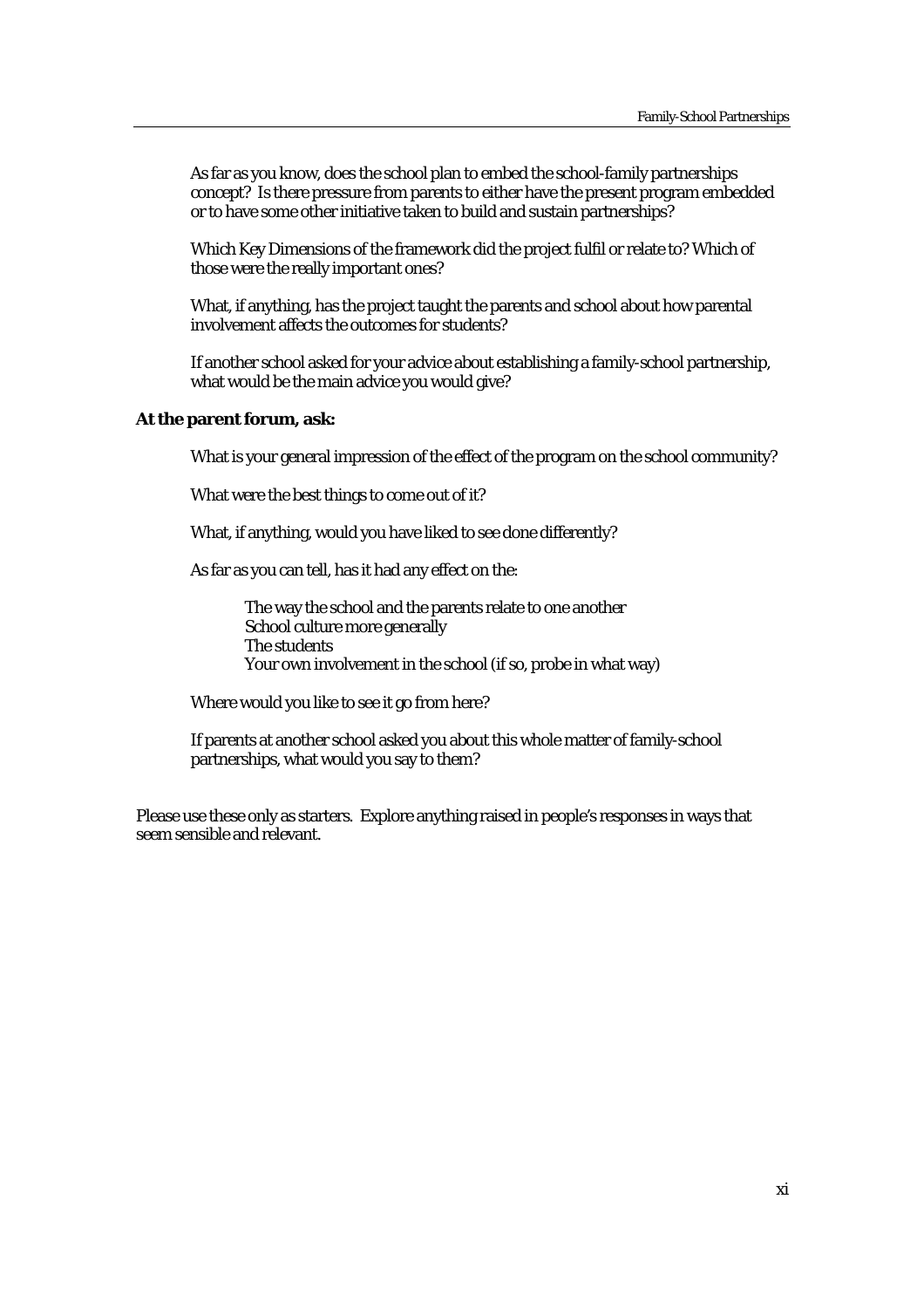**Irving Saulwick**: 3/326 Beaconsfield Parade St Kilda Ph 613 9537 2192 Fax 613 9525 3948 e-mail irvings@ozemail.com.au **Denis Muller:** L2, 234 Queensberry Street Carlton. Ph 613 9349 3994 Fax 613 9349 4442 e-mail denismuller@bigpond.com

## **FAMILY-SCHOOL PARTNERSHIPS RESEARCH**

## **PRO-FORMA FOR RESEARCHER'S REPORTS**

## **FIRST VISIT**

Please:

- Be succinct.
- Send us a report after each visit.
- Replicate the contact names and details in the second report.

| School        |  |
|---------------|--|
| Date of visit |  |

**What is the name of the project? If it doesn't have a name, give a headline description:** 

**Briefly outline what the project consists of:** 

**Background/brief history of/reasons for project:** 

**What the Principal said about the project:** 

**What the teaching staff said about the project:** 

**What the parent representative said about the project:** 

**What the parent forum said about the project:** 

**Researcher's observations:**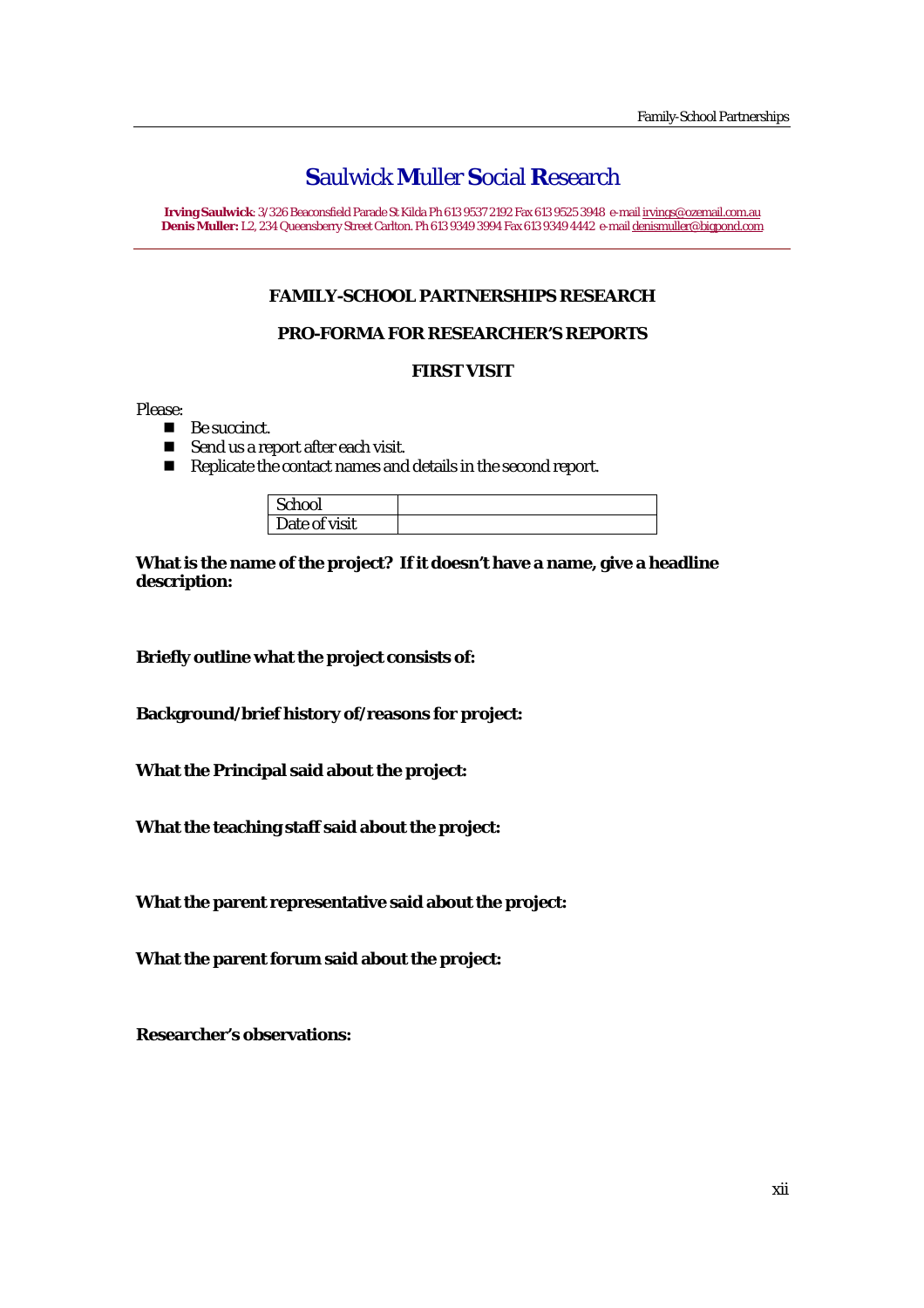## **Point(s) of connection with Key Dimensions of the Draft Framework:**

| <b>Key Dimension</b>                   | Project is clearly connected |    |
|----------------------------------------|------------------------------|----|
|                                        | with this dimension          |    |
|                                        | Yes                          | No |
| A: Understanding of roles              |                              |    |
| B: Connecting home and school learning |                              |    |
| C: Communicating                       |                              |    |
| D: Participating                       |                              |    |
| E: Decision-making                     |                              |    |
| F: Collaborating beyond the school     |                              |    |
| G: Building community and identity     |                              |    |

| <b>Criteria for evaluation</b>   |  |
|----------------------------------|--|
| <b>Assessment processes</b>      |  |
| and data to be collected         |  |
| <b>Contact names and details</b> |  |
| <b>Principal</b>                 |  |
| <b>Person with carriage</b>      |  |
| of the project                   |  |
| <b>Key parent(s)</b>             |  |
| <b>Researcher's name</b>         |  |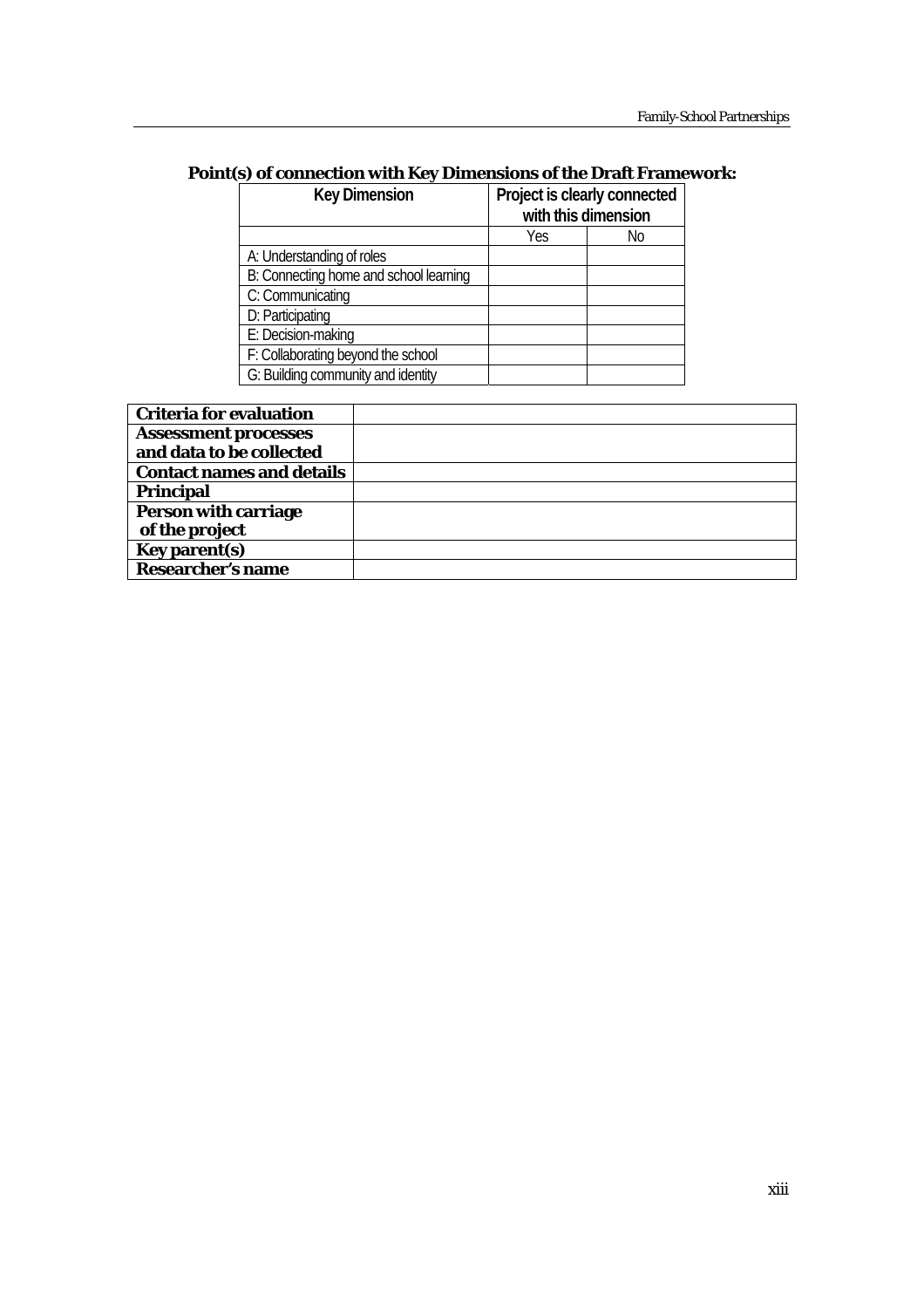**Irving Saulwick**: 3/326 Beaconsfield Parade St Kilda Ph 613 9537 2192 Fax 613 9525 3948 e-mail irvings@ozemail.com.au **Denis Muller:** L2, 234 Queensberry Street Carlton. Ph 613 9349 3994 Fax 613 9349 4442 e-mail denismuller@bigpond.com

## **FAMILY-SCHOOL PARTNERSHIPS RESEARCH**

## **PRO-FORMA FOR RESEARCHER'S REPORTS**

#### **SECOND VISIT**

Please:

- Be succinct.
- Send the report to us.
- Replicate the contact names and details from the first report.

| School        |  |
|---------------|--|
| Date of visit |  |

**What is the name or description of the project? (Lift as necessary from first report)** 

**Briefly outline what the project consists of: (Lift as necessary from first report.)** 

**What the Principal said about the project:** 

**What the person with carriage of the project said about it:** 

**What other staff said about it:** 

**What the parent representative said about it:** 

**What the parent forum said about it:**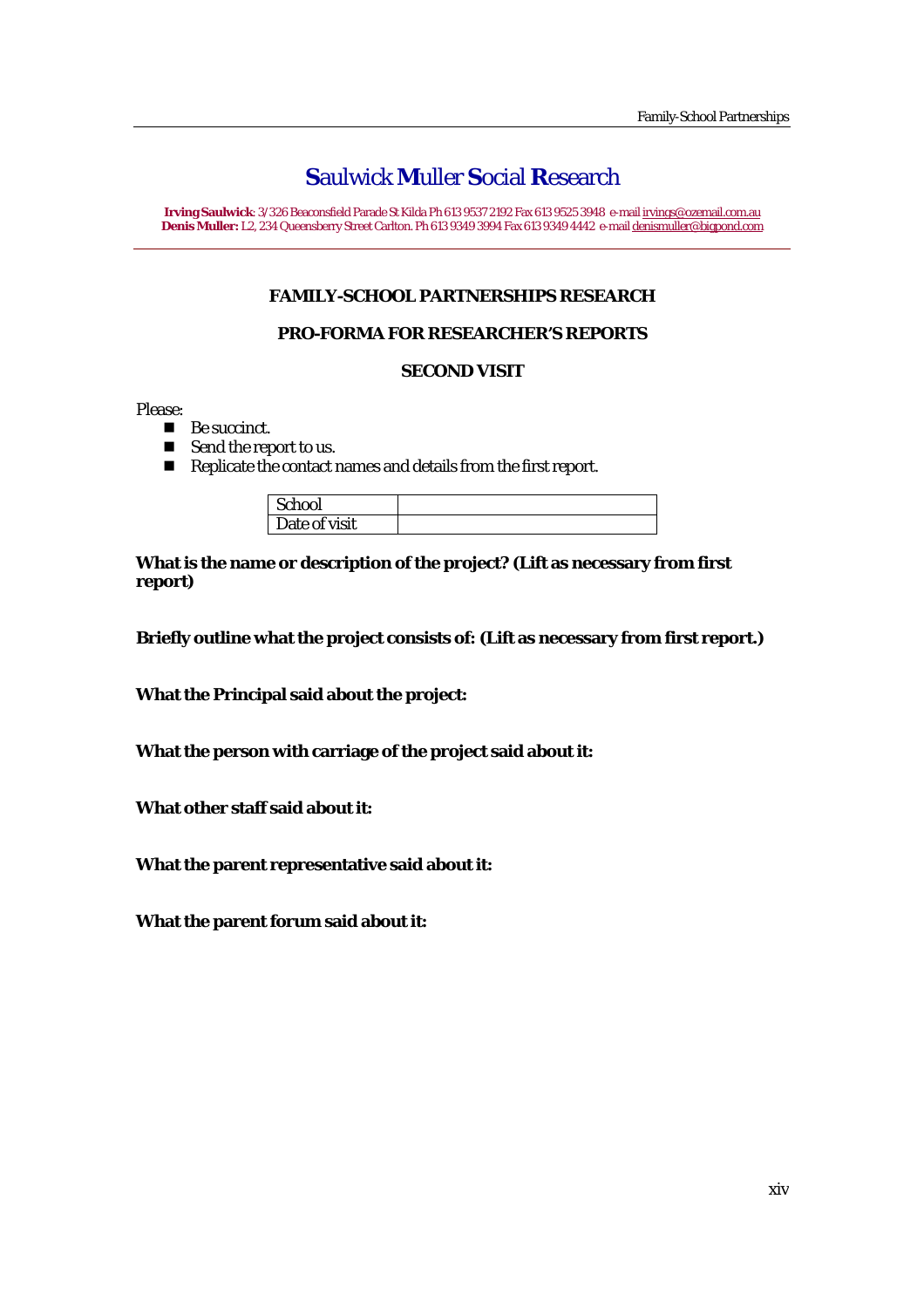#### **Point(s) of connection with Key Dimensions of the Draft Framework as nominated by the school community**

| <b>Key Dimension</b>                   | Project is clearly connected |    |
|----------------------------------------|------------------------------|----|
|                                        | with this dimension          |    |
|                                        | Yes                          | Νo |
| A: Understanding of roles              |                              |    |
| B: Connecting home and school learning |                              |    |
| C: Communicating                       |                              |    |
| D: Participating                       |                              |    |
| E: Decision-making                     |                              |    |
| F: Collaborating beyond the school     |                              |    |
| G: Building community and identity     |                              |    |

#### **Researcher's observations:**

Please note any important issues arising, try to make some assessment about what this project tells us about these five big questions:

What did the school about what works and what does not work in drawing in parents who do not usually participate in school activities?

Did the Draft Framework seem to connect with the way the school devised and implemented the project?

Which Key Dimensions of the framework were the really important ones?

What, if anything, has the project taught the parents and school about how parental involvement affects the outcomes for students?

What, if anything, does this project tell us about best practice in the development of parent-school partnerships?

#### **Summary of findings from data collected by the school:**

Please keep this very tight. Headlines only. We'll rely on the school for a more detailed account of the data and results. Just give a very tight summary of the nature of the data and the headline results. Feel free to comment if you wish.

| <b>Contact names and details</b> |  |
|----------------------------------|--|
| <b>Principal</b>                 |  |
| <b>Person with carriage</b>      |  |
| of the project                   |  |
| Key parent(s)                    |  |
| <b>Researcher's name</b>         |  |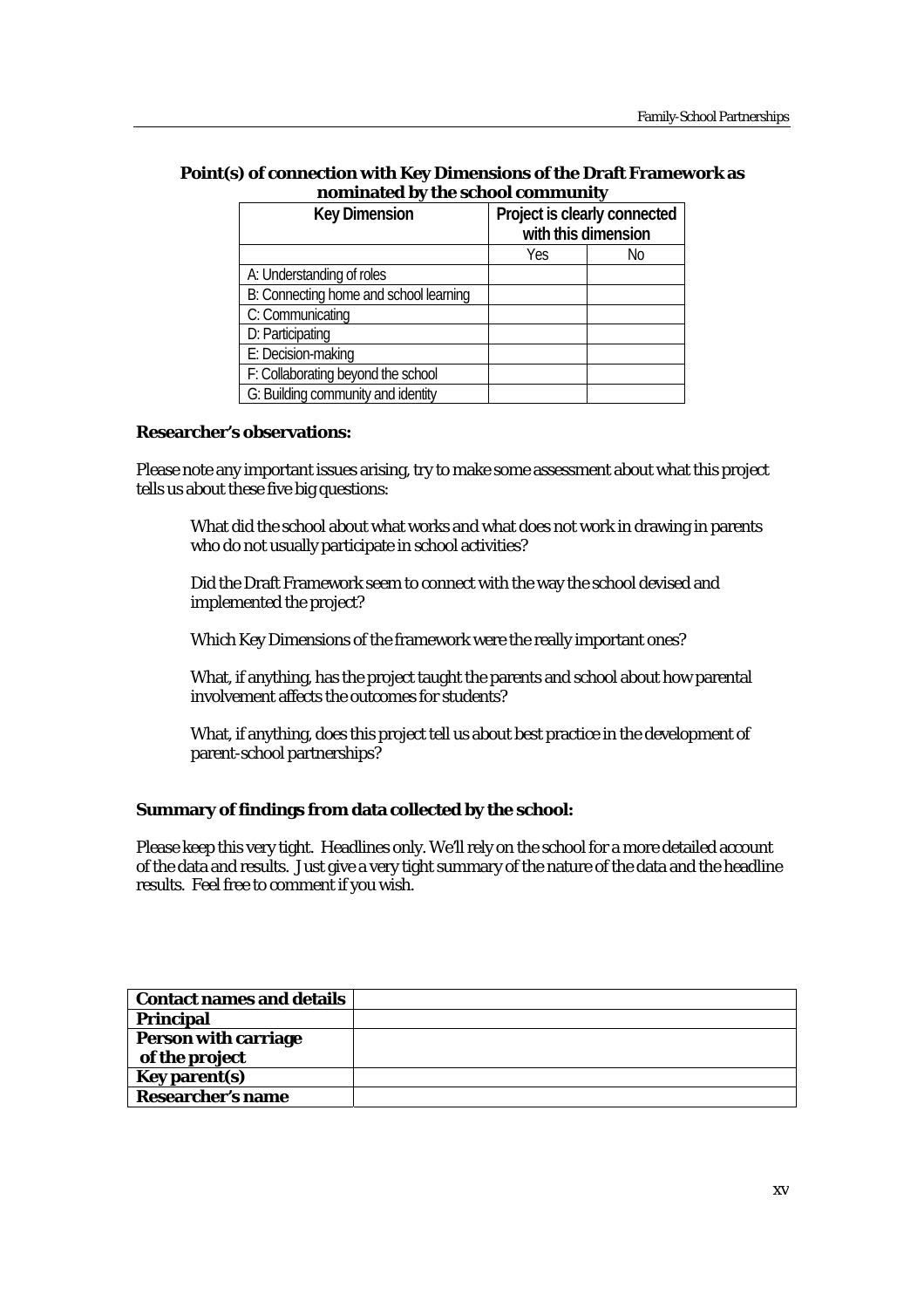**Irving Saulwick**: 3/326 Beaconsfield Parade St Kilda Ph 613 9537 2192 Fax 613 9525 3948 e-mail irvings@ozemail.com.au **Denis Muller:** L2, 234 Queensberry Street Carlton. Ph 613 9349 3994 Fax 613 9349 4442 e-mail denismuller@bigpond.com

## **FAMILY-SCHOOL PARTNERSHIPS RESEARCH**

## **SCHOOL REPORTS PRO-FORMA**

## **PROGRESS REPORT**

Please use the accompanying pro-forma in preparing your progress report.

It should be sent in by **30 September 2005**. Please email it to denismuller@bigpond.com

If you have any questions at all about it, please don't hesitate to contact Denis Muller or your researcher. We are here to help you.

Ideally the report should be done jointly by a member of the staff and a member of the parent community.

The answers do not need to be long, but please be sure to give us enough information to get a clear picture of:

- what your project is;
- **how you intend to judge its success;**
- how it is progressing;
- **n** any barriers or problems you have faced and,
- **very importantly** if you have overcome them, how you did so.

These reports come to Denis Muller. He will go through them and once he is satisfied that progress is being made, he will pay the school its second instalment of grant money. If he has any questions he will contact the school and speak to the Principal.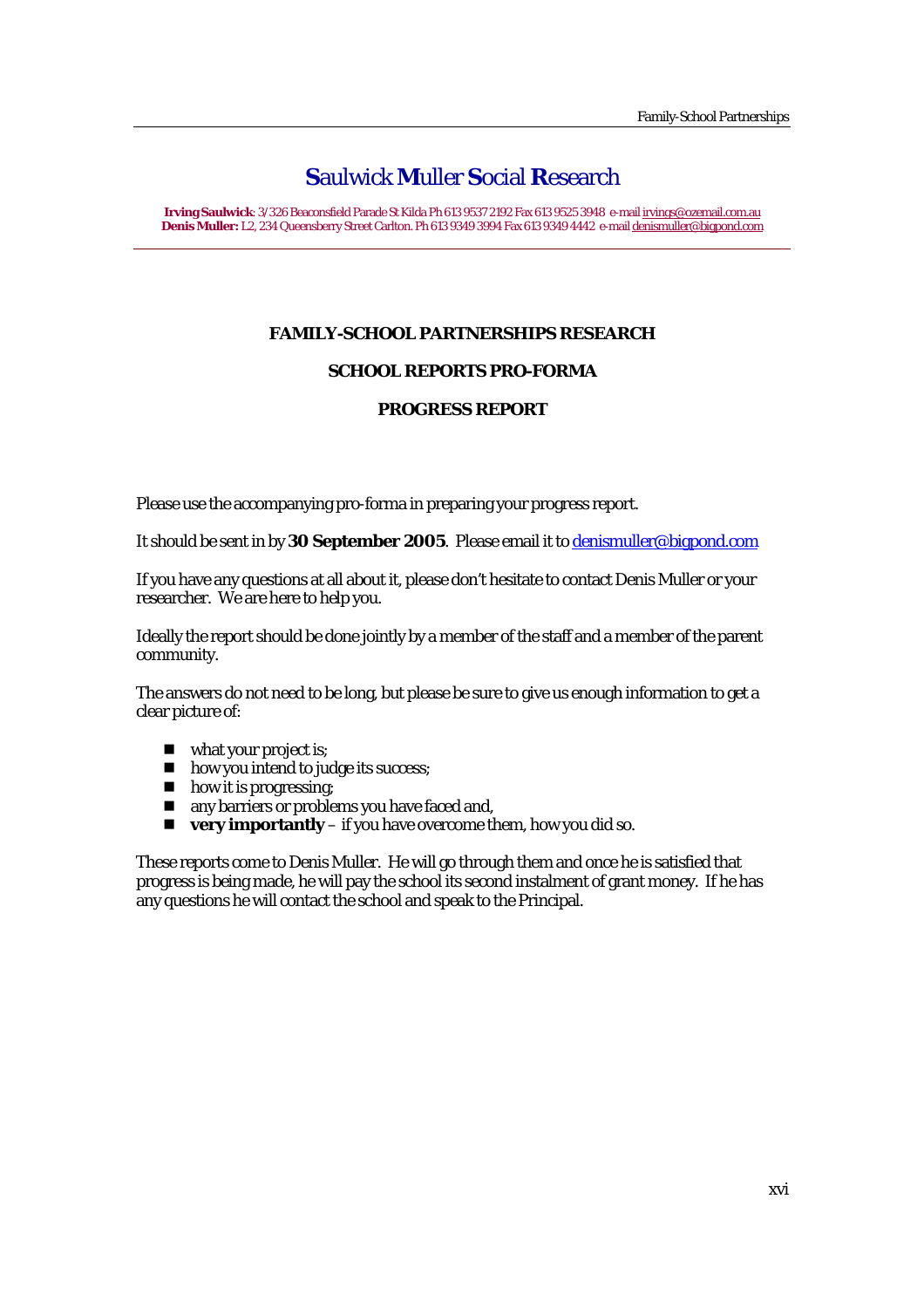## **FAMILY-SCHOOL PARTNERSHIPS RESEARCH**

## **SCHOOL PROGRESS REPORT**

| School name                   |              |        |
|-------------------------------|--------------|--------|
| Names of people making        | <b>Staff</b> | Parent |
| report                        |              |        |
| <b>Title of Project</b>       |              |        |
| Main activities of project    |              |        |
| <b>Anticipated outcomes</b>   |              |        |
| <b>Criteria for assessing</b> |              |        |
| outcomes                      |              |        |
| Type of school-based data     |              |        |
| to be used in assessing       |              |        |
| outcomes                      |              |        |
| Progress so far (1)           |              |        |
| Please summarise what         |              |        |
| you have done and what        |              |        |
| remains to be done.           |              |        |
| Progress so far (2)           |              |        |
| Give a mark out of 10 for     |              |        |
| how you think the project     |              |        |
| is going, where 0 is very     |              |        |
| poorly and 10 is very well.   |              |        |
| Please tell us about any      |              |        |
| particular problems, if       |              |        |
| any, you have had. If you     |              |        |
| have solved them please       |              |        |
| tell us how.                  |              |        |
| Assistance required           |              |        |
| (Please say what              |              |        |
| assistance, if any, you feel  |              |        |
| you are likely to need, for   |              |        |
| example, in collecting and    |              |        |
| analysing your data.)         |              |        |
| Is there anything more        |              |        |
| you would like to tell us?    |              |        |

Date of completion . . . . . . . . . . . . . . . . . . . . . . . . . . .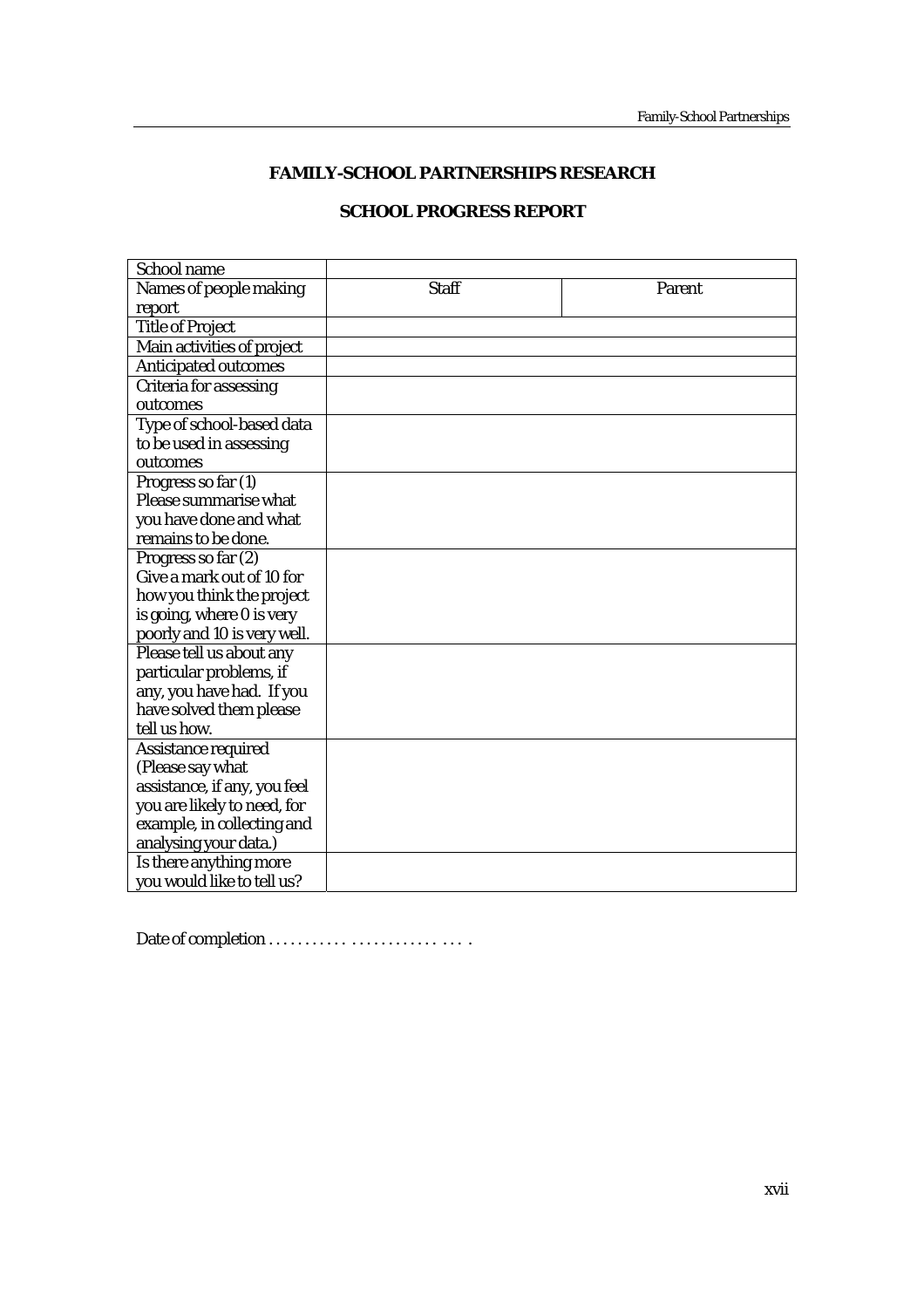**Irving Saulwick**: 3/326 Beaconsfield Parade St Kilda Ph 613 9537 2192 Fax 613 9525 3948 e-mail irvings@ozemail.com.au **Denis Muller:** L2, 234 Queensberry Street Carlton. Ph 613 9349 3994 Fax 613 9349 4442 e-mail denismuller@bigpond.com

## **FAMILY-SCHOOL PARTNERSHIPS RESEARCH**

## **SCHOOL REPORTS PRO-FORMA**

## **FINAL REPORT**

Please use the accompanying pro-forma in preparing your final report.

It should be sent in **by the end of the school year**. Please email it to denismuller@bigpond.com

If you have any questions at all about it, please don't hesitate to contact Denis Muller or your researcher. We are here to help you.

Ideally the report should be done jointly by a member of the staff and a member of the parent community.

The answers do not need to be long, but please be sure to give us enough information to get a clear picture of:

- what your project is;
- **n** how successful it was, and the main reasons why.
- **n** any barriers or problems you have faced and,
- **very importantly** if you have overcome them, how you did so.
- any observations you would like to make about the idea of family-school partnerships and how they can best be developed and sustained.
- what, if anything, the project taught the school community about making family-school partnerships work.

Your telling us about your experiences, and the judgments you have made about partnerships, is a cornerstone of this whole project. We're not asking you to write a big report, but please be sure to share your wisdom with us.

Once the final report has been received by Denis Muller, he will pay the school the final amount of the grant. If he has any questions he will contact the school and speak to the Principal.

If you have any queries at all, please don't hesitate to contact us.

Thank you very much for all your efforts with this project. We do hope the school has benefited from it.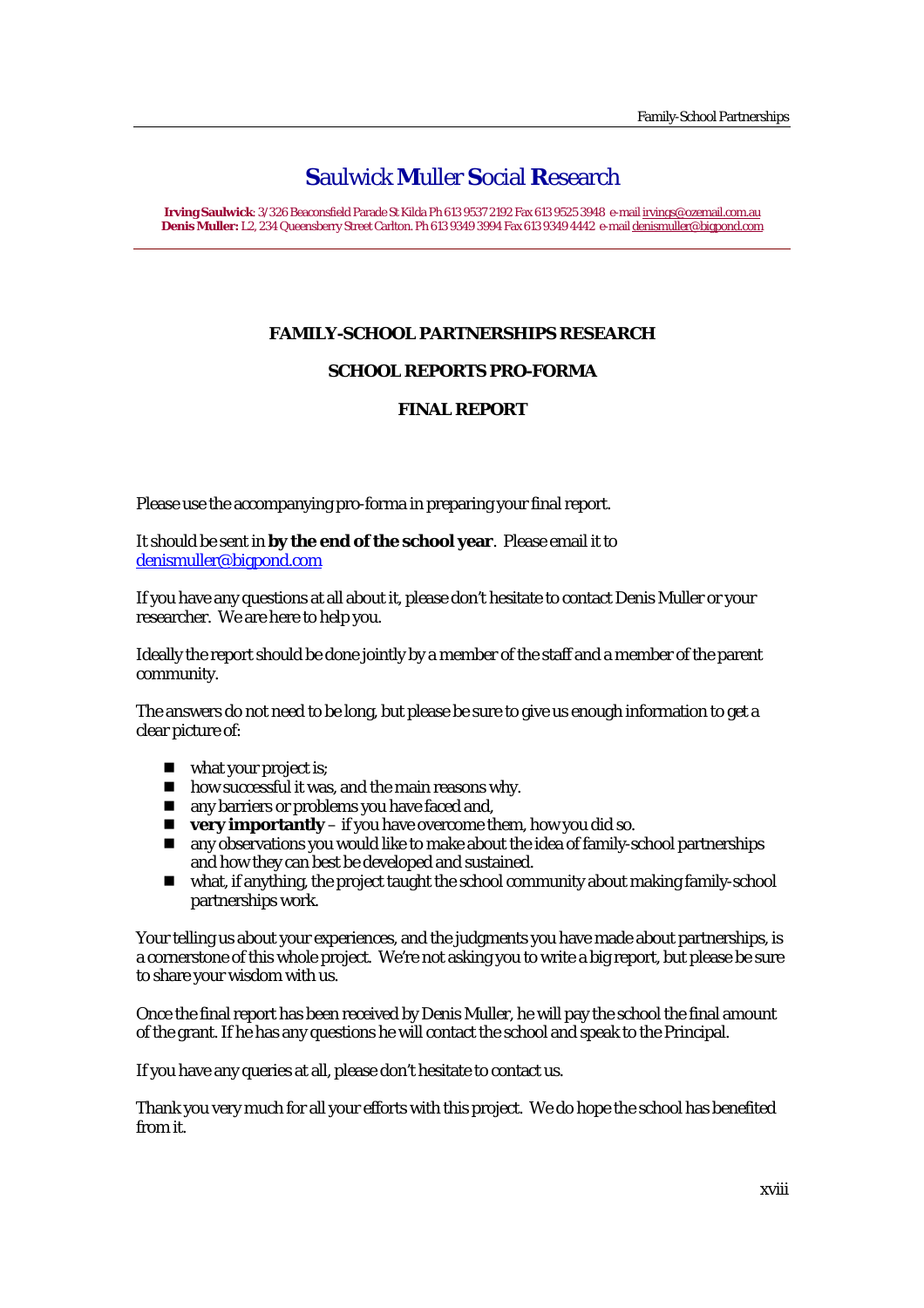## **FAMILY-SCHOOL PARTNERSHIPS RESEARCH**

## **SCHOOL FINAL REPORT**

| School name                 |              |        |
|-----------------------------|--------------|--------|
| Names of people making      | <b>Staff</b> | Parent |
| report                      |              |        |
| <b>Title of Project</b>     |              |        |
| Main activities of project  |              |        |
| <b>Anticipated outcomes</b> |              |        |
| Criteria for assessing      |              |        |
| outcomes                    |              |        |
| Type of school-based data   |              |        |
| used in assessing           |              |        |
| outcomes                    |              |        |
| Results from data           |              |        |
| What these tell you about   |              |        |
| the actual outcomes of the  |              |        |
| project.                    |              |        |
| Please tell us about any    |              |        |
| particular problems, if     |              |        |
| any, you have had. If you   |              |        |
| have solved them please     |              |        |
| tell us how.                |              |        |
| What, if anything, did the  |              |        |
| project teach you about     |              |        |
| what really work in         |              |        |
| developing and sustaining   |              |        |
| family-school               |              |        |
| partnerships?               |              |        |
| Is there anything more      |              |        |
| you would like to tell us?  |              |        |

Date of completion . . . . . . . . . . . . . . . . . . . . . . . . . . .